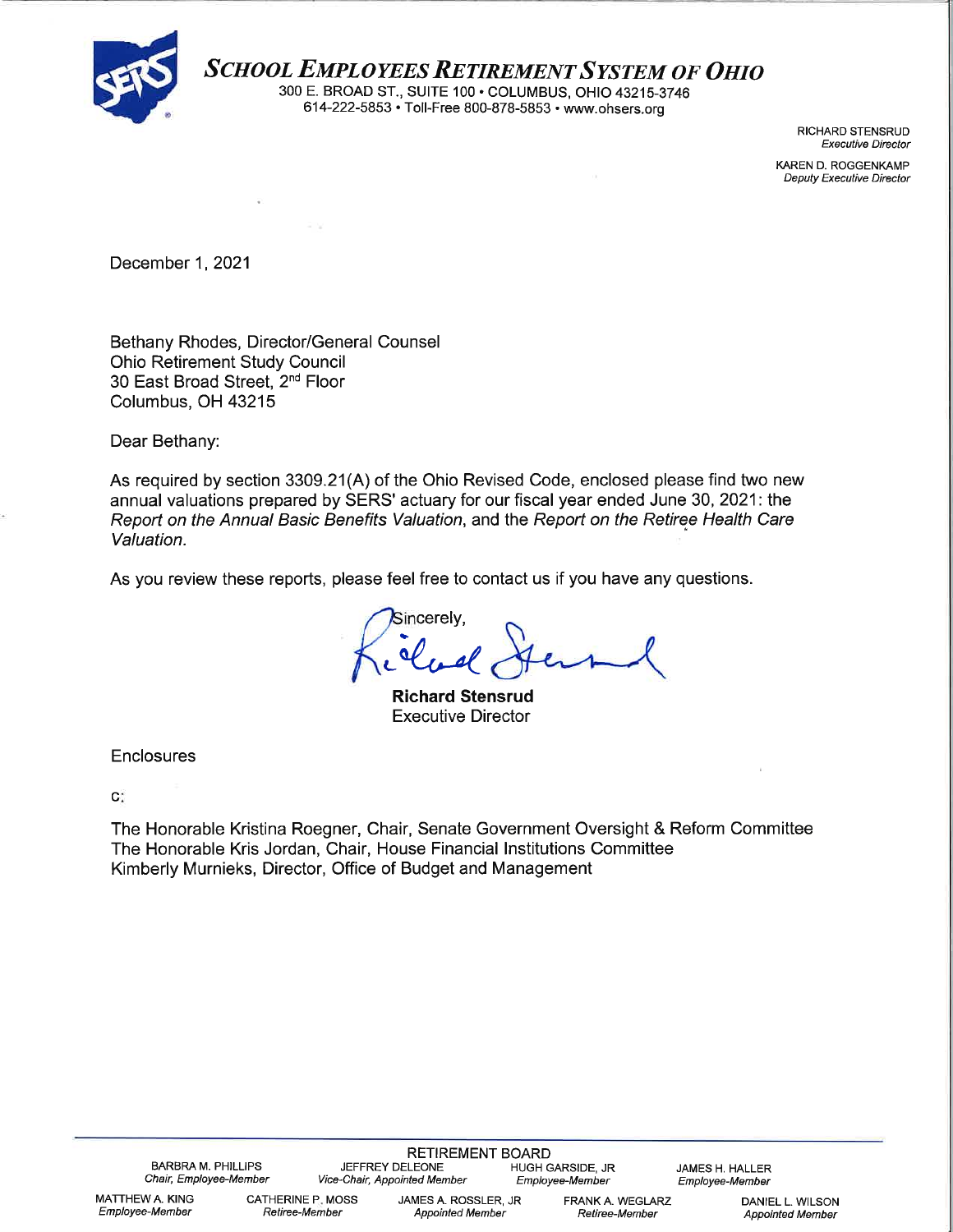

The experience and dedication you deserve



## **Report on the Annual Basic Benefits Valuation of the School Employees Retirement System of Ohio**

**Prepared as of June 30, 2021**



www.CavMacConsulting.com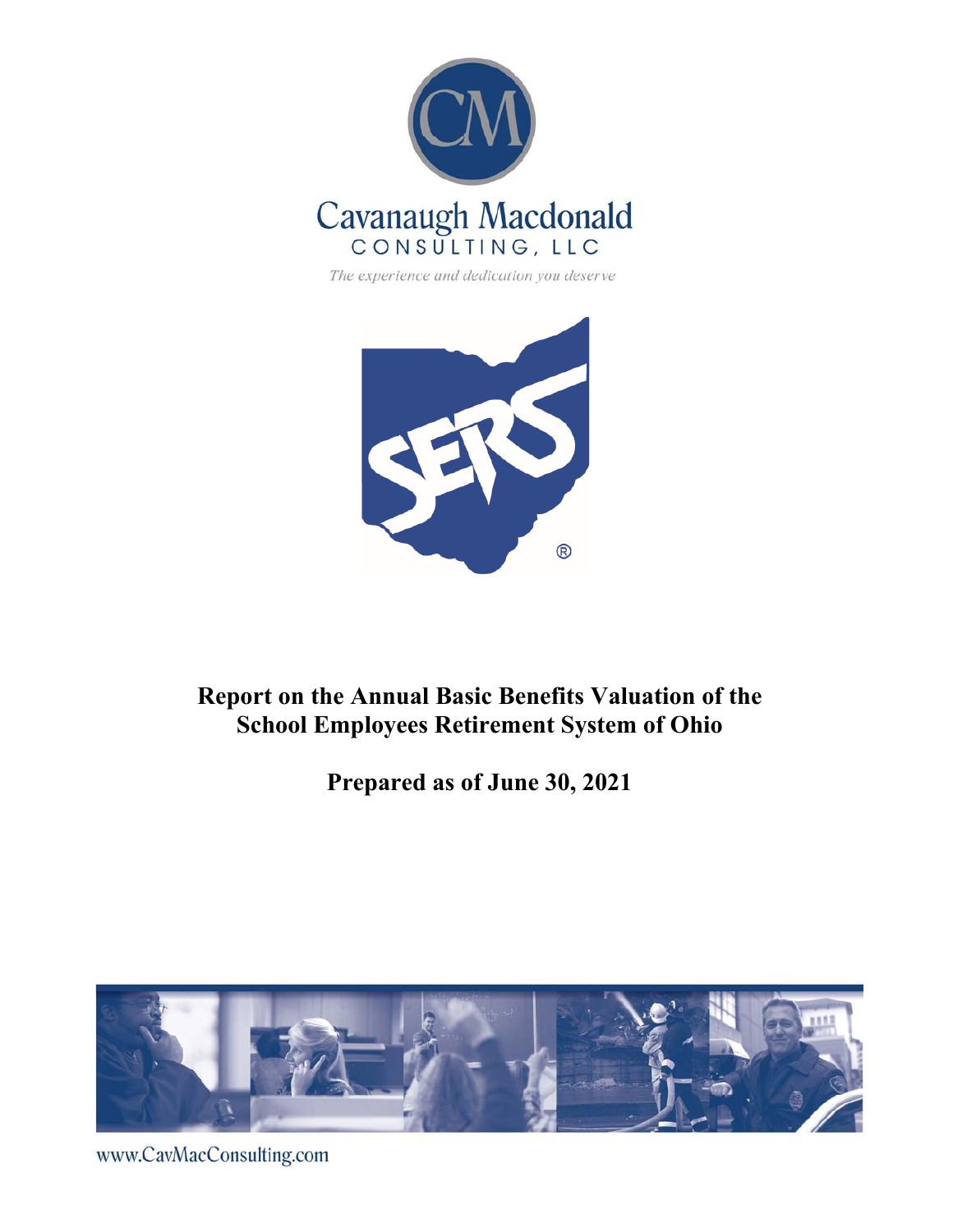

October 29, 2021

Board of Trustees School Employees Retirement System of Ohio 300 East Broad Street, Suite 100 Columbus, OH 43215-3746

Dear Members of the Board:

Presented in this report are the results of the annual actuarial valuation of the basic benefits provided under the School Employees Retirement System of Ohio (SERS) as of June 30, 2021. The purpose of the valuation was to measure the System's funding progress and to calculate the actuarially determined employer contribution rates for the fiscal year beginning July 1, 2021.

The valuation is based upon data, furnished by the SERS staff, concerning active, inactive and retiree members along with pertinent financial information. The complete cooperation of the SERS staff in furnishing materials requested is hereby acknowledged with appreciation.

In order to prepare the results in this report we have utilized appropriate actuarial models that were developed for this purpose. These models use assumptions about future contingent events along with recognized actuarial approaches to develop the needed results.

We note that as we are preparing this report, the world is in the midst of a pandemic. We have considered available information, but do not believe that there is yet sufficient data to warrant the modification of any of our assumptions. We will continue to monitor the situation and advise the Board in the future of any adjustments that we believe would be appropriate.

Future actuarial results may differ significantly from the current results presented in this report due to such factors as the following: plan experience differing from that anticipated by the economic or demographic assumptions; changes in economic or demographic assumptions; increases or decreases expected as part of the natural operation of the methodology used for these measurements (such as the end of an amortization period or additional cost or contribution requirements based on the plan's funded status); and changes in plan provisions or applicable law. Since the potential impact of such factors is outside the scope of a normal annual actuarial valuation, an analysis of the range of results is not presented herein.

> Off Offices in Kennesaw, GA • Bellevue, NE 3550 Busbee Pkwy, Suite 250, Kennesaw, GA 30144 Phone (678) 388-1700 • Fax (678) 388-1730 www.CavMacConsulting.com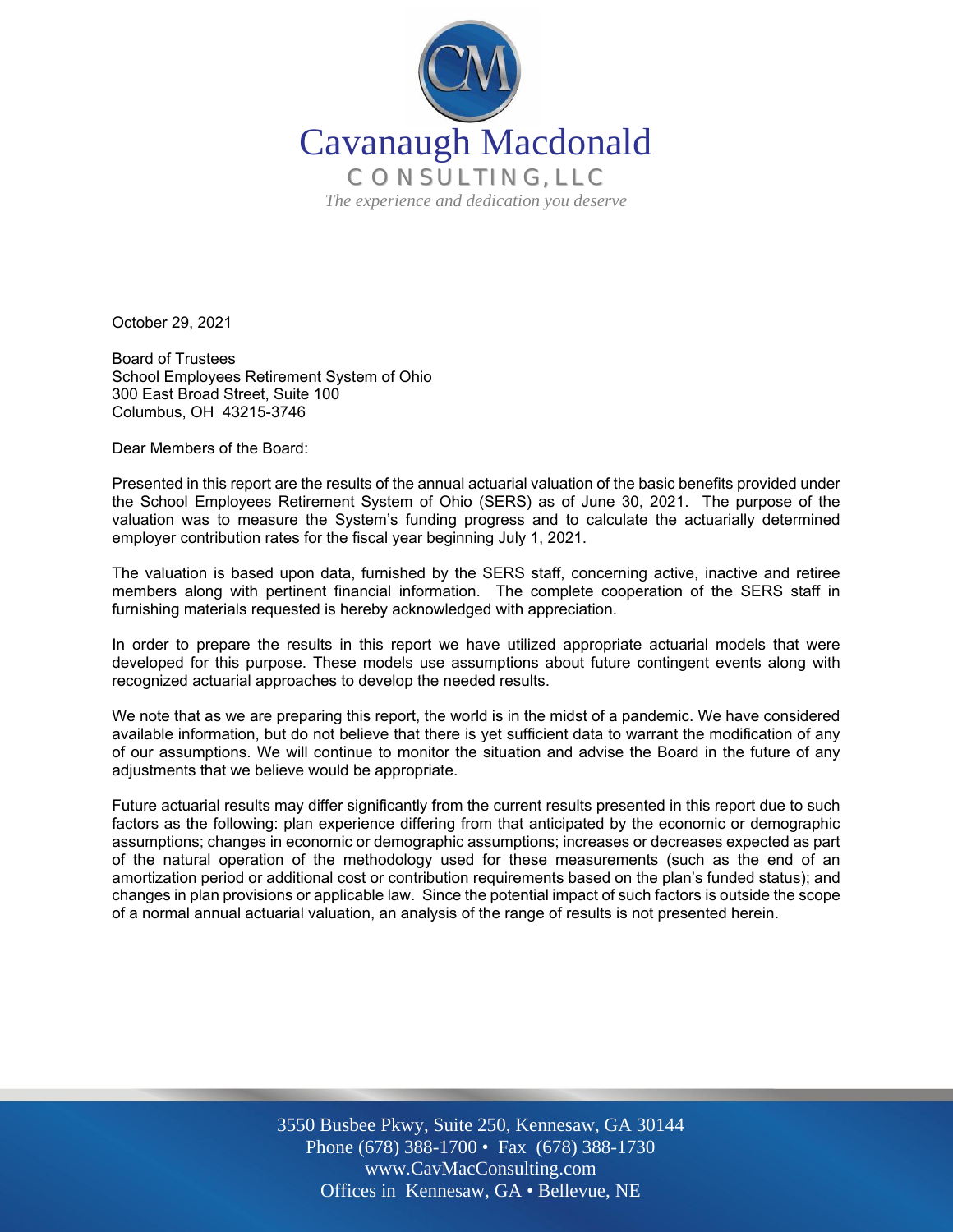

The undersigned are members of the American Academy of Actuaries and meet the Qualification Standards of the American Academy of Actuaries to render the actuarial opinion contained herein.

Respectfully submitted,

Todil B.

Todd B. Green, ASA, EA, FCA, MAAA John J. Garrett, ASA, FCA, MAAA President<br>Principal and Consulting Actuary

Jant

Principal and Consulting Actuary

TBG/JJG:bvb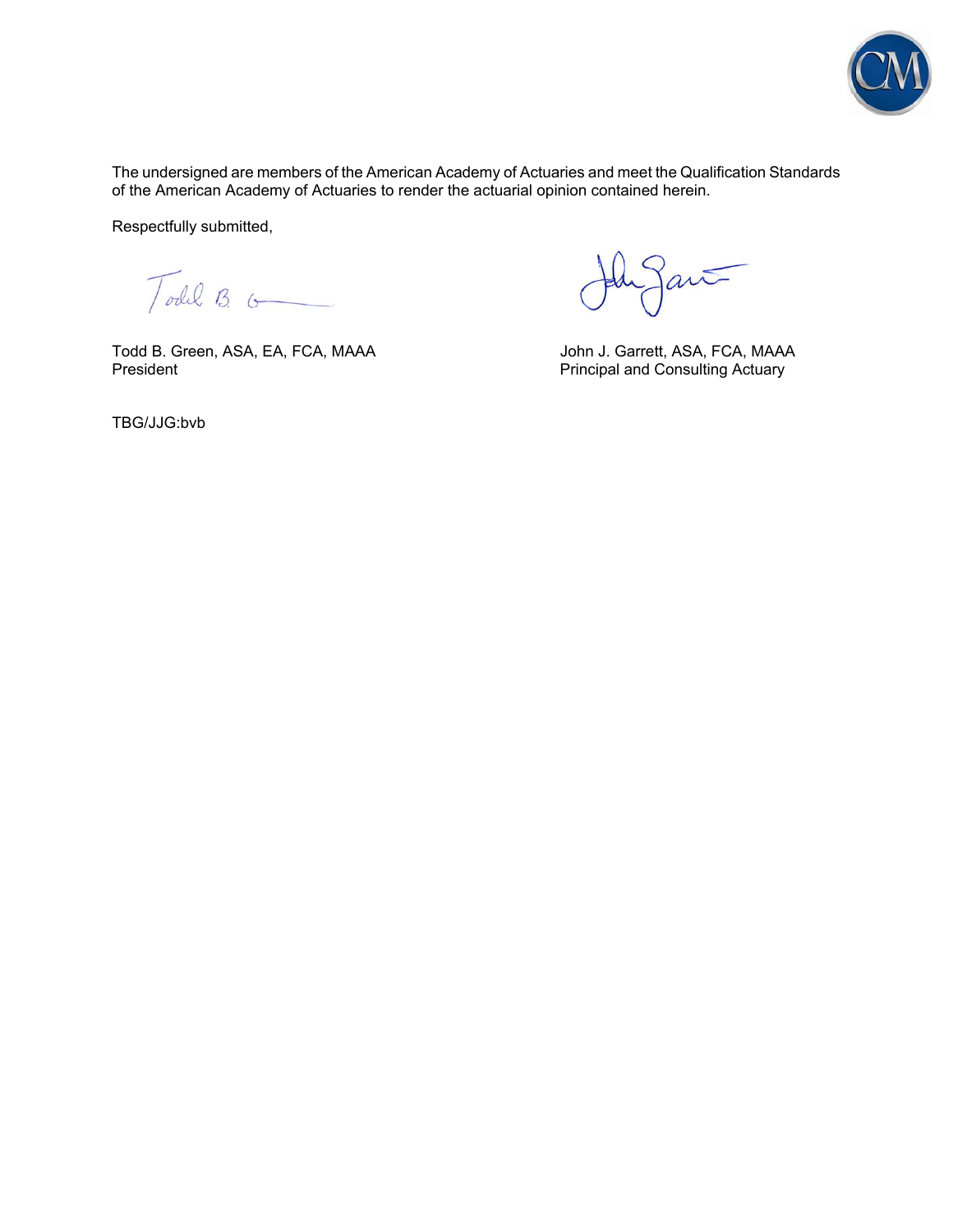

## **TABLE OF CONTENTS**

| <b>Section</b>           | Item                                             | <u>Page</u> |
|--------------------------|--------------------------------------------------|-------------|
|                          | <b>Executive Summary</b>                         | 1           |
| $\overline{\phantom{a}}$ | <b>Summary of Principal Results</b>              | 9           |
| $\mathbf{H}$             | Membership Data                                  | 11          |
| Ш                        | Assets                                           | 13          |
| IV                       | <b>Comments on Valuation</b>                     | 14          |
| $\vee$                   | Derivation of Experience Gains and Losses        | 15          |
| VI                       | <b>Actuarially Determined Contribution Rates</b> | 18          |
| VII                      | Schedule of Funding Progress                     | 19          |
| VIII                     | <b>Risk Considerations</b>                       | 20          |

## **Schedule**

| A | Valuation Balance Sheet and Solvency Test      | 26 |
|---|------------------------------------------------|----|
| B | Development of Actuarial Value of Assets       | 28 |
| C | Statement of Actuarial Assumptions and Methods | 29 |
| D | Summary of Benefit and Contribution Provisions | 32 |
| E | Detailed Tabulations of the Data               | 38 |
| F | Gain/Loss Analysis Details                     | 49 |
| G | Glossary                                       | 59 |

#### **Appendix**

| A  | <b>Actuarial Accrued Liabilities</b>       | 60. |
|----|--------------------------------------------|-----|
| B  | Breakdown of Total and Accrued Liabilities | 61  |
| C. | Comparative Schedule                       | 62  |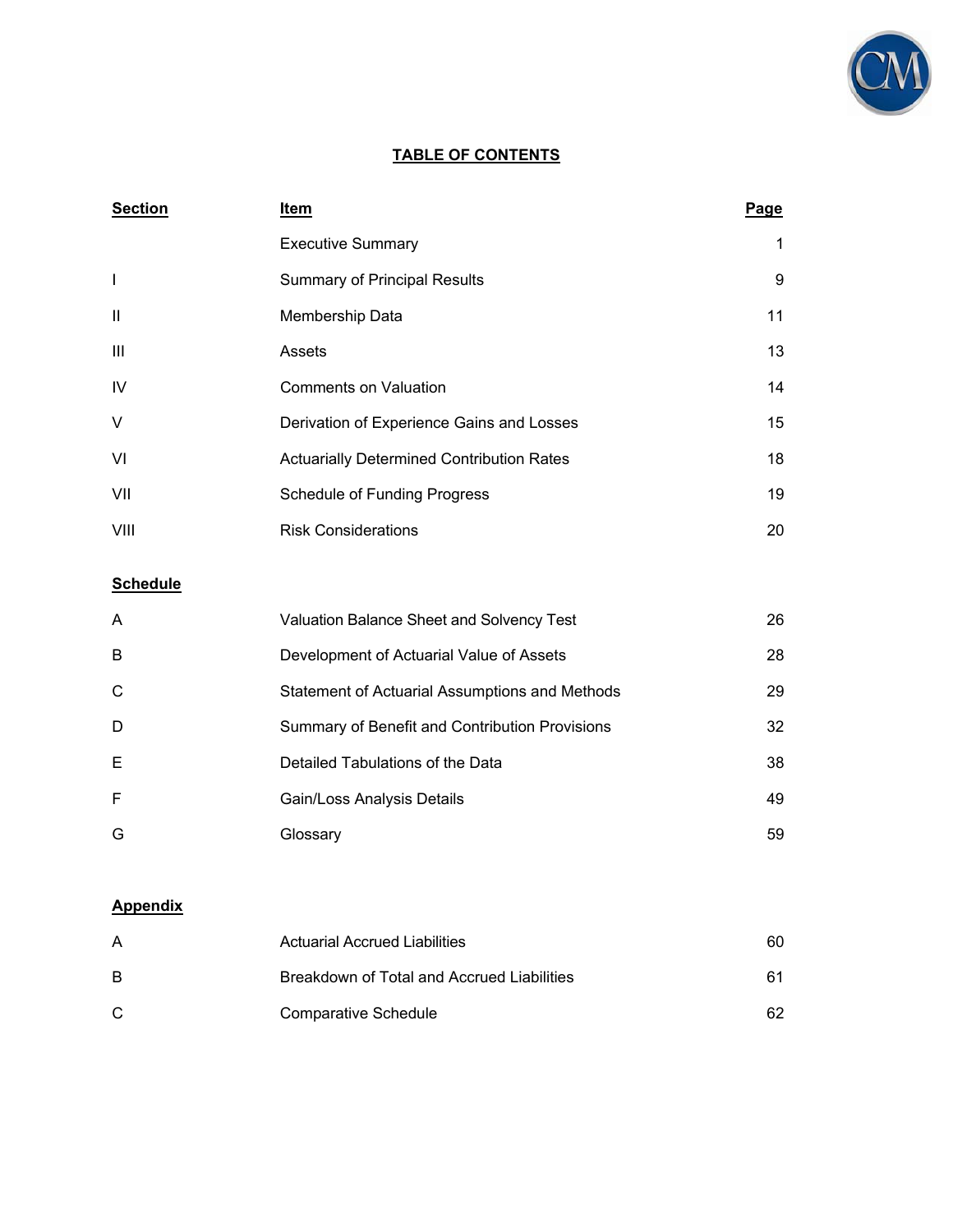

#### **REPORT ON THE ANNUAL VALUATION OF THE SCHOOL EMPLOYEES RETIREMENT SYSTEM OF OHIO**

## **PREPARED AS OF JUNE 30, 2021**

## **EXECUTIVE SUMMARY**

The School Employees Retirement System of Ohio (SERS or System) is a defined benefit public pension fund that provides pensions and access to health care coverage for retired school employees who are covered in nonteaching positions. This includes bus drivers, custodians, treasurers, business officials, administrative assistants, food service providers, and educational aides. This report presents the results of the June 30, 2021, actuarial funding valuation of the System. The primary purposes of performing the actuarial funding valuation are to:

- determine the sufficiency of the Statutory Contribution Rate as set forth in the Ohio statutes;
- determine the experience of the System since the last valuation date;
- disclose asset and liability measures as of the valuation date; and
- analyze and report on trends in System contributions, assets, and liabilities over the past several years.

Since the previous valuation, there were no changes to the plan provisions, however the actuarial methods and assumptions were updated to reflect an experience study performed over the five-year period ending June 30, 2020. Any measures of experience gains and losses for the year ending June 30, 2021 are based the assumptions and methods in use for the June 30, 2020 valuation. The experience study reviewed the actuarial assumptions and methods used in the actuarial valuation process. The assumptions fall into two categories. The first includes economic assumptions which include price inflation, wage inflation and investment return. The second category includes demographic assumptions such as assumed rates of mortality, service retirement, disability retirement, withdrawal, and salary increases for merits and promotions.

| <b>Summary of Assumptions Changes</b>              |                                                                                                                                                                            |  |  |  |
|----------------------------------------------------|----------------------------------------------------------------------------------------------------------------------------------------------------------------------------|--|--|--|
|                                                    | <b>Economic Assumptions</b>                                                                                                                                                |  |  |  |
| <b>Salary</b>                                      | Composed of Inflation component, Real Rate of Salary Increase<br>component and Merit/Promotion Scale                                                                       |  |  |  |
| Inflation                                          | Reduction to annual assumed rate of inflation assumption from 3.00% to<br>$2.40\%$ .                                                                                       |  |  |  |
| Wage Inflation                                     | Increase to annual assumed rate from real salary increase assumption<br>from $0.50\%$ to $0.85\%$                                                                          |  |  |  |
| <b>Investment Rate of</b><br>Return                | Composed of Inflation component (2.40% from above) and Real Rate of<br>Return component equal to 4.60%. Reduction from 7.50% to 7.00% net<br>investment return assumption. |  |  |  |
| <b>Payroll Growth</b>                              | Reduce from 3.50% to 1.75%.                                                                                                                                                |  |  |  |
| <b>Annual Cost-of-Living</b><br><b>Adjustments</b> | Reduce from 2.50% to 2.00%.                                                                                                                                                |  |  |  |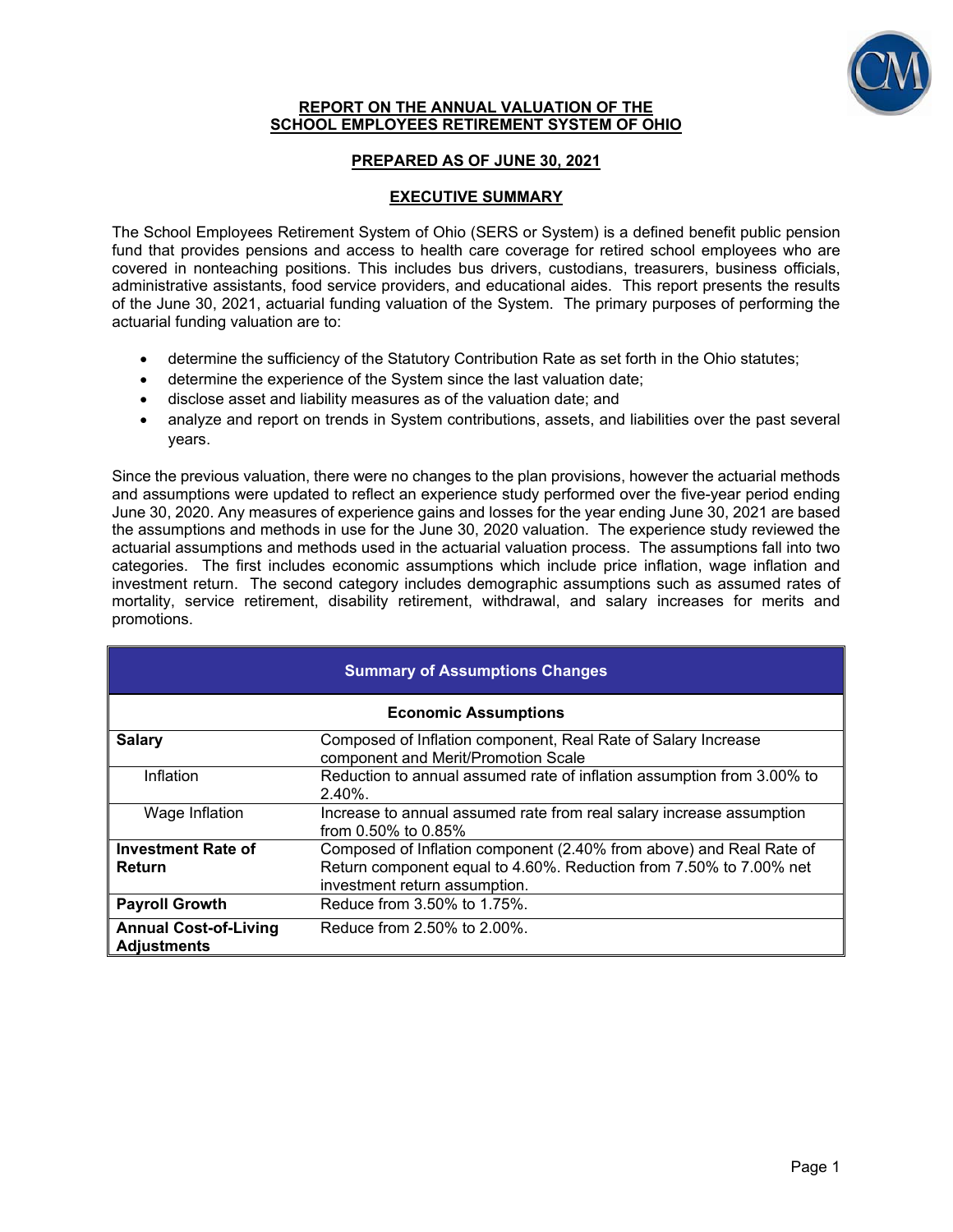

| <b>Summary of Assumptions Changes</b> |                                                                                                                                                                                                                                                                                                                                                                                                                                                                                                                                                                                                                                                                                                                                                                                                           |  |  |  |
|---------------------------------------|-----------------------------------------------------------------------------------------------------------------------------------------------------------------------------------------------------------------------------------------------------------------------------------------------------------------------------------------------------------------------------------------------------------------------------------------------------------------------------------------------------------------------------------------------------------------------------------------------------------------------------------------------------------------------------------------------------------------------------------------------------------------------------------------------------------|--|--|--|
|                                       | <b>Demographic Assumptions</b>                                                                                                                                                                                                                                                                                                                                                                                                                                                                                                                                                                                                                                                                                                                                                                            |  |  |  |
| Withdrawal                            | Adjusted rates of withdrawal                                                                                                                                                                                                                                                                                                                                                                                                                                                                                                                                                                                                                                                                                                                                                                              |  |  |  |
| <b>Retirement</b>                     | Adjusted rates of normal and early retirement                                                                                                                                                                                                                                                                                                                                                                                                                                                                                                                                                                                                                                                                                                                                                             |  |  |  |
| <b>Disability</b>                     | Adjusted rates of disability retirement                                                                                                                                                                                                                                                                                                                                                                                                                                                                                                                                                                                                                                                                                                                                                                   |  |  |  |
| <b>Base Mortality</b>                 | Healthy Retirees - PUB-2010 General Employee Amount Weighted Below<br>Median Healthy Retiree mortality table projected to 2017 with ages set<br>forward 1 year and adjusted 94.20% for males and set forward 2 years and<br>adjusted 81.35% for females.<br>Disabled Retirees - PUB-2010 General Disabled Retiree mortality table<br>projected to 2017 with ages set forward 5 years and adjusted 103.3% for<br>males and set forward 3 years and adjusted 106.8% for females.<br>Contingent Survivors - PUB-2010 General Amount Weighted Below<br>Median Contingent Survivor mortality table projected to 2017 with ages set<br>forward 1 year and adjusted 105.5% for males and adjusted 122.5% for<br>females.<br>Actives - PUB-2010 General Amount Weighted Below Median Employee<br>mortality table. |  |  |  |
| <b>Mortality Projection</b>           | Mortality rates are projected using a fully generational projection with Scale<br>MP-2020.                                                                                                                                                                                                                                                                                                                                                                                                                                                                                                                                                                                                                                                                                                                |  |  |  |

Since the previous valuation, the normal cost method has been updated to align the normal cost calculation with imputed compensation. Imputed salaries are estimated from the previous year's salary by applying the salary scale to the reported compensation for the period ending June 30, 2021. The annual compensation as of June 30, 2021 shown throughout the report reflects imputed salaries.

The actuarial valuation results provide a "snapshot" view of the System's financial condition on June 30, 2021. Actuarial gains and losses result when the actual experience of the plan (such as asset return, pay increases, turnover, deaths, etc.) is different from that expected by the actuarial assumptions. The System's unfunded actuarial accrued liability (UAAL) was expected to be \$5,958.9 million as of June 30, 2021, taking into account contributions from the employers and members of \$830.6 million. The actual UAAL is \$5,498.1 million. The net decrease of \$460.8 million is attributable to liability and investment gains and losses which are detailed in Section V. The remaining amortization period of the UAAL is 23 years as of June 30, 2021.

The valuation is based on a set of actuarial assumptions which were adopted by the Board based on the five-year experience study for the period ending June 30, 2020. These assumptions are presented in Schedule C.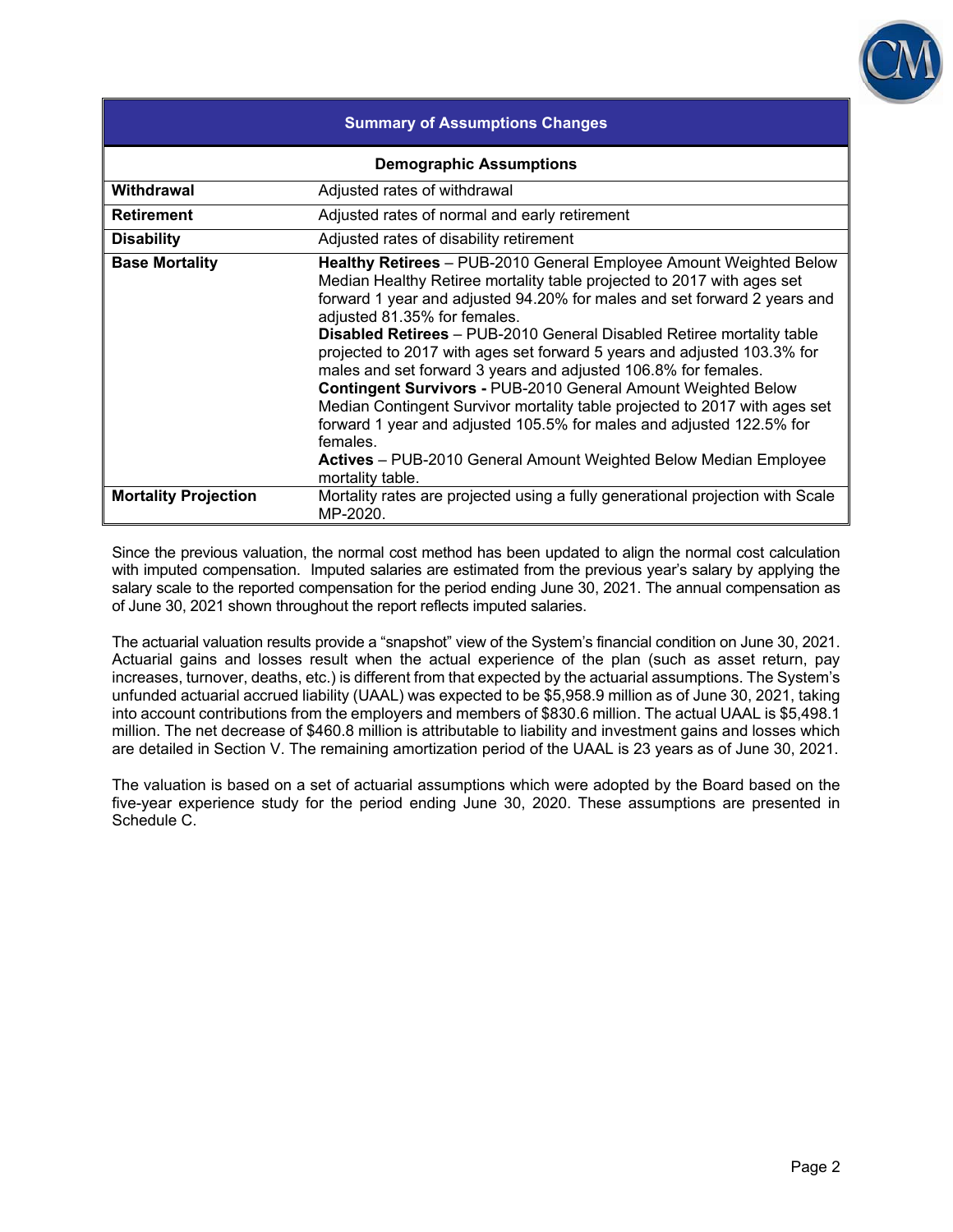

A summary of the key results from the June 30, 2021 actuarial valuation is shown below. Further detail on the valuation results can be found in the following sections of this Executive Summary.

|                                               | June 30, 2021<br><b>Valuation Results</b> | <b>June 30, 2020</b><br><b>Valuation Results</b> |
|-----------------------------------------------|-------------------------------------------|--------------------------------------------------|
| Actuarially Determined Contribution Rate      | 12.50%                                    | 10.86%                                           |
| Employer Contribution Rate                    | 14.00%                                    | 14.00%                                           |
| Sufficiency/(Deficiency)                      | 1.50%                                     | 3.14%                                            |
| Remaining Amortization Period                 | 23                                        | 24                                               |
| Unfunded Actuarial Accrued Liability (\$M)    | \$5,498.1                                 | \$5,997.1                                        |
| Basic Benefit Funded Ratio (Actuarial Assets) | 74.46%                                    | 71.49%                                           |

The funded ratio of the basic benefits is 74.46%. Since this is greater than 70%, per the Board-adopted funding policy, the basic benefits may receive an employer contribution between 13.50% and 14.00% of compensation for FY2022. The Health Care Fund may receive an employer contribution of up to 0.50%. Based on a Board Resolution dated October 21, 2021, the valuation assumes an allocation of the entire 14.00% to the basic benefits and 0.00% allocated to health care consistent with SERS' funding policy. The funding policy requires at least 13.50% of the employers' contributions be allocated to SERS' basic benefits when the funded ratio is 70% but less than 80%, with the remainder (if any) allocated to health care.

## *EXPERIENCE FOR THE LAST PLAN YEAR*

Numerous factors contributed to the change in the System's assets, liabilities, and actuarial contribution rate between June 30, 2020 and June 30, 2021. The components are examined in the following discussion.

#### **ASSETS**

As of June 30, 2021, SERS' basic benefits had net assets of \$17,840,046,988, when measured on a market value basis. This was an increase of \$3,420,448,361 from the previous year. The market value of assets is not used directly in the calculation of the unfunded actuarial accrued liability and the actuarially determined contribution. The asset valuation smoothing method, which recognizes the annual unexpected portion of market value investment returns over a four-year period, attempts to reduce the effect of market volatility. The resulting amount is called the "actuarial value of assets" and is utilized to determine the actuarial valuation results. In this year's valuation, the actuarial value of assets as of June 30, 2021, was \$16,031,612,792, an increase of \$994,877,642 from the value in the prior year. The components of change in the asset values are shown in the table below.

|                                                           |           | <b>Actuarial Value</b>       |             | <b>Market Value</b>          |
|-----------------------------------------------------------|-----------|------------------------------|-------------|------------------------------|
| Net Assets, June 30, 2020                                 | \$        | 15,036,735,150               | \$          | 14,419,598,627               |
| - Employer and Member Contributions<br>- Benefit Payments | $\ddot{}$ | 830,633,505<br>1,374,410,677 | $\div$<br>۰ | 830,633,505<br>1,374,410,677 |
| - Investment Gains                                        | $\pm$     | 1,538,654,814                | $\ddot{}$   | 3,964,225,533                |
| Net Assets, June 30, 2021                                 |           | 16,031,612,792               |             | 17,840,046,988               |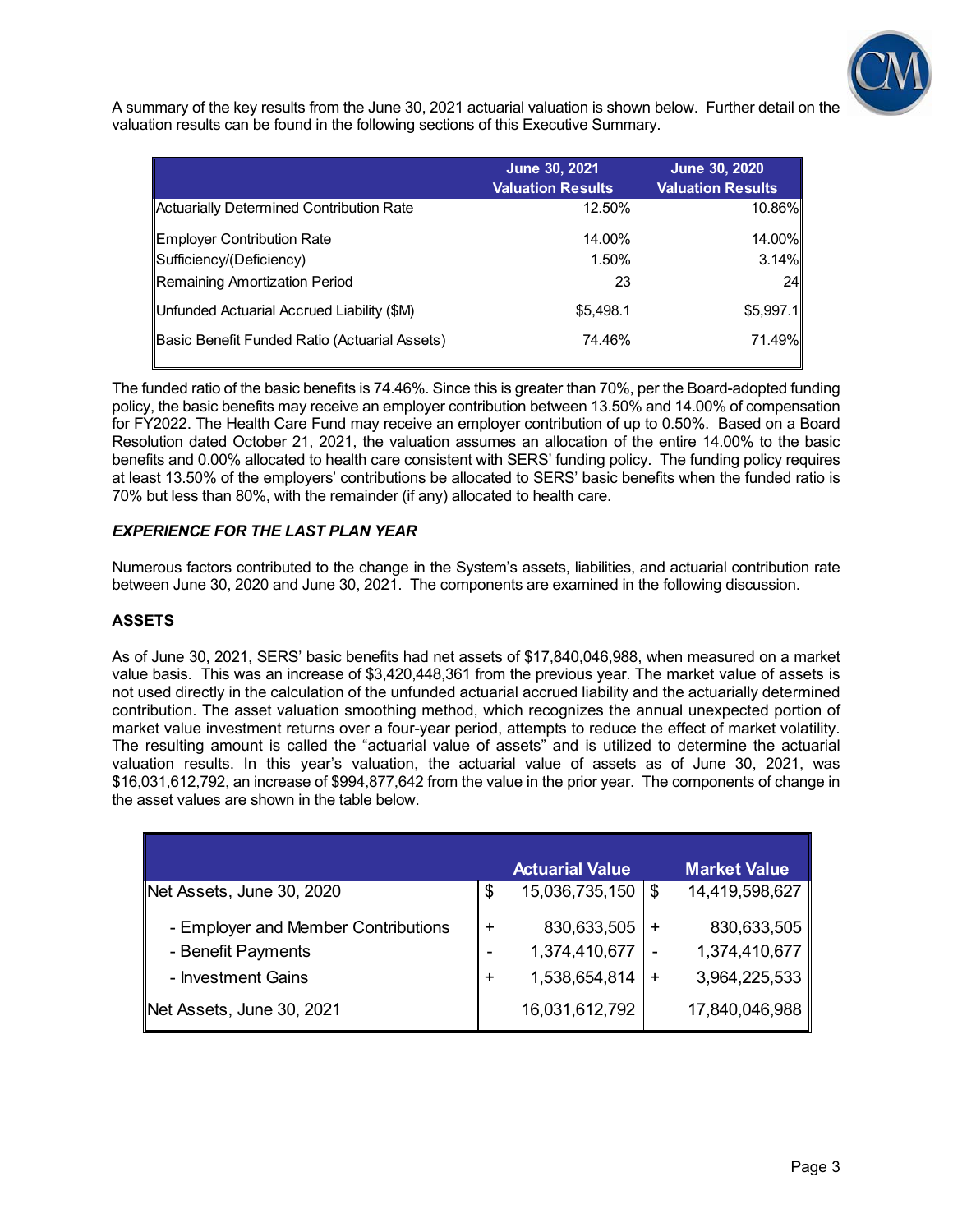

The estimated investment return on the market value of assets for FY2021 was 27.83%. Due to the investment experience gain for FY 2021, the resulting return on the smoothed actuarial value of assets was 10.80%. The return on the funds supporting Basic Benefits was 10.42%. As this rate of return was greater than the assumed rate of 7.50%, there was an actuarial investment experience gain of \$431.3 million. The return on the Health Care Fund is 22.23%. Please see Section III, Schedule B, and Schedule F of this report for more detailed information on the market and actuarial value of assets.



Market value returns have been very volatile. As can be seen in this graph, the return on actuarial assets is much smoother than the return on market value. The asset smoothing method impacts only the timing of when the actual market experience is recognized in the valuation process. The remaining deferred investment experience net gain of \$1,808 million will be absorbed in future years.

#### **LIABILITIES**

The actuarial accrued liability is the portion of the present value of future benefits allocated to service performed up to the valuation date. The difference between this liability and the actuarial value of assets is called the unfunded actuarial accrued liability (UAAL). The dollar amount of unfunded actuarial accrued liability is reduced if the contributions to the System exceed the normal cost for the year, plus interest on the prior year's UAAL.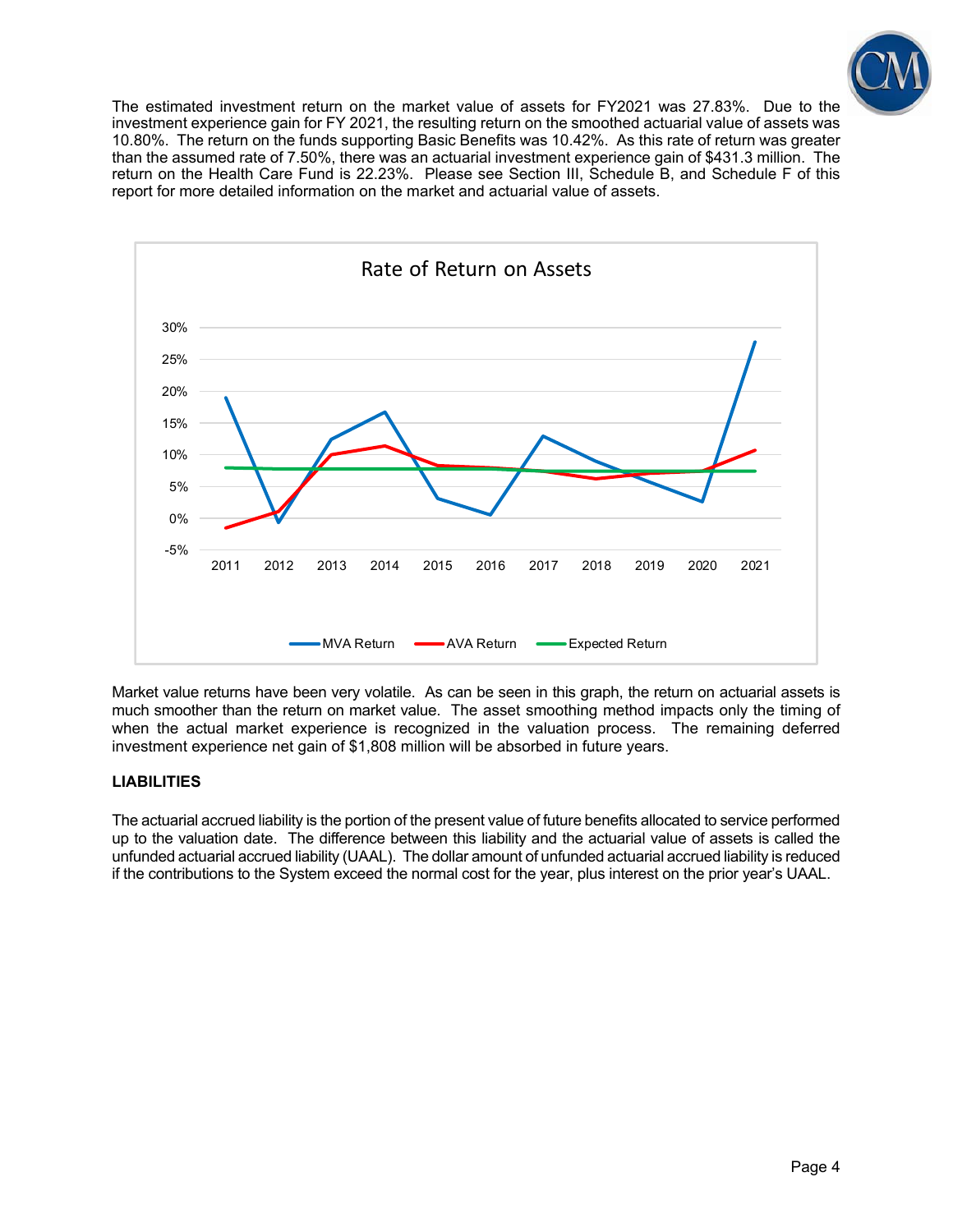

The unfunded actuarial accrued liability is shown as of June 30, 2021 in the following table:

|                                       | <b>Actuarial</b><br><b>Value of Assets</b> | <b>Market</b><br><b>Value of Assets</b> |
|---------------------------------------|--------------------------------------------|-----------------------------------------|
| Actuarial Accrued Liability           | \$21,529,757,004                           | \$21,529,757,004                        |
| Value of Assets                       | \$16,031,612,792                           | \$17,840,046,988                        |
| Unfunded Actuarial Accrued Liability* | \$5,498,144,212                            | \$3,689,710,016                         |
| ∥Funded Ratio                         | 74.46%                                     | 82.86%                                  |

\* See Appendix B of the report for the detailed development of the unfunded actuarial accrued liability.

Changes in the UAAL occur for various reasons. The net decrease in the UAAL from June 30, 2020, to June 30, 2021, was \$498,929,957. The components of this net change are shown in the table below:

| Unfunded Actuarial Accrued Liability, June 30, 2020 |           |           |
|-----------------------------------------------------|-----------|-----------|
| <b>S</b> Millions)                                  |           | \$5,997.1 |
| Expected increase due to amortization method        | (\$38.5)  |           |
| Investment experience                               | (\$431.3) |           |
| Liability experience                                | (\$155.8) |           |
| <b>Assumption Changes</b>                           | \$126.6   |           |
| Total                                               |           | (\$499.0) |
| Unfunded Actuarial Accrued Liability, June 30, 2021 |           | \$5,498.1 |

As shown above, various components impacted the UAAL. Actuarial gains (losses) result from actual experience that is more (less) favorable than anticipated based on the actuarial assumptions. The amounts are measured as the difference between the expected unfunded actuarial accrued liability and the actual unfunded actuarial accrued liability net of any impact due to changes in actuarial assumptions and methods or benefit provisions. Overall, the System experienced a net decrease to the UAAL of \$499.0 million. The net UAAL decrease is comprised primarily of experience and investment gains; the largest sources of liability losses were retirement and termination experience, which were offset by a salary experience and investment experience gains.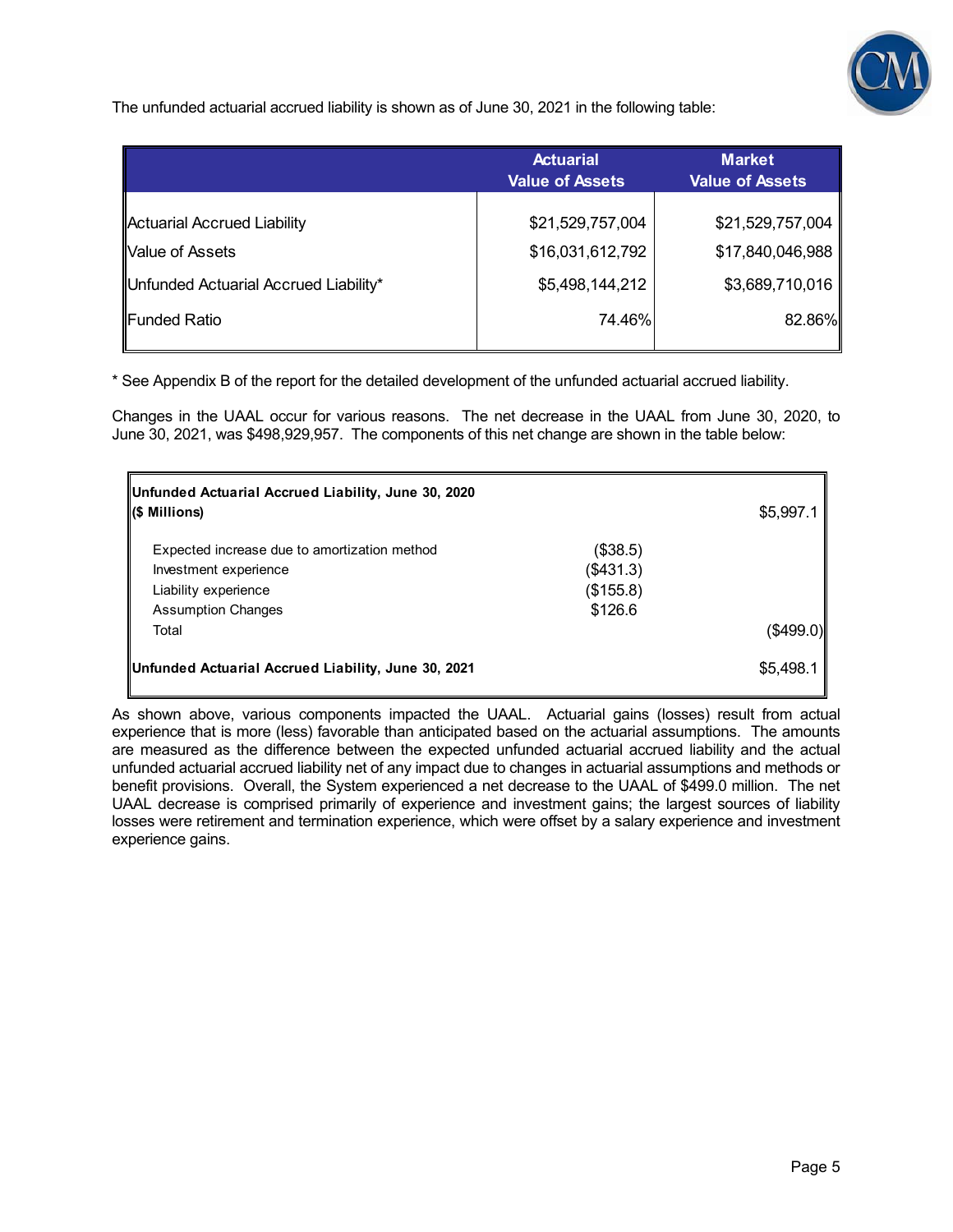



Since June 30, 2004, the actuarial accrued liability has been higher than the actuarial value of assets. Investment experience below the assumed rate of return was the primary source of the increased difference between the actuarial accrued liability and actuarial assets. SERS implemented pension reform to improve the System's funding progress. In addition, the Board adopted a new funding policy that will allocate a higher portion of the employer contribution toward the basic benefits until the fund achieves a funded status of 90%. An evaluation of the unfunded actuarial accrued liability on a pure dollar basis may not provide a complete analysis since only the difference between the assets and liabilities (which are both very large numbers) is reflected. Another way to evaluate the unfunded actuarial accrued liability and the progress made in its funding is to track the funded ratio, the ratio of the actuarial value of assets to the actuarial accrued liability.

|                                                                                                                                                    | 6/30/17 | 6/30/18 | 6/30/19 | 6/30/20 | 6/30/21             |
|----------------------------------------------------------------------------------------------------------------------------------------------------|---------|---------|---------|---------|---------------------|
| Funded Ratio<br>Unfunded Actuarial Accrued Liability (\$M) $\frac{1}{5}$ 5,875.3 $\frac{1}{5}$ 5,985.5 $\frac{1}{5}$ 6,054.2 $\frac{1}{5}$ 5,997.1 | 70.01%  | 70.07%  | 70.51%  | 71.49%  | 74.46%<br>\$5,498.1 |
|                                                                                                                                                    |         |         |         |         |                     |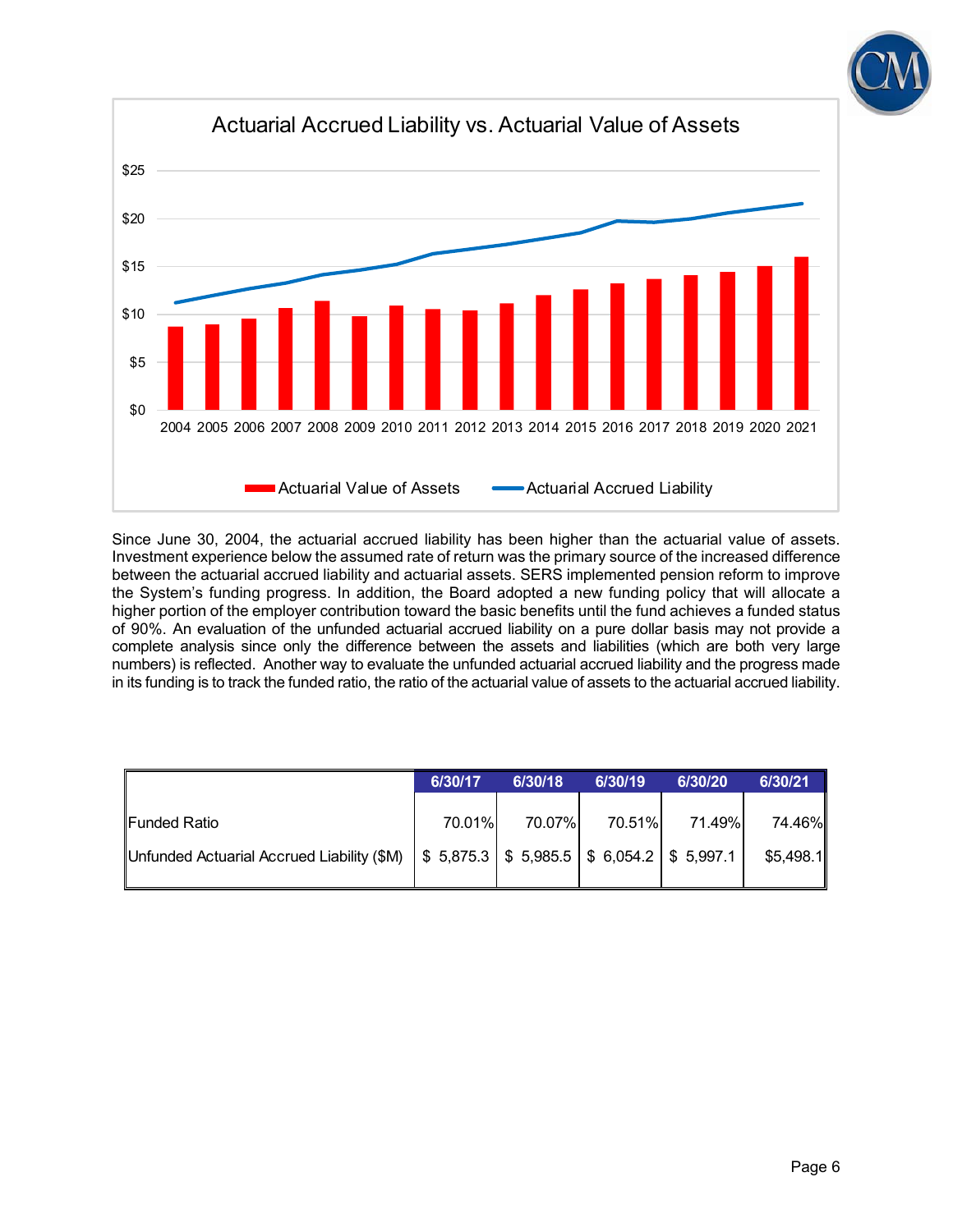

The longer-term historical funded ratio information is shown in the chart below.



Investment returns are the primary source of decreases in the funded ratio as can be seen during the 2002- 2003 "tech bubble" recession and the "great" recession of 2008-2009. Board actions which led to legislation to modify the Plan in combination with improved experience of the System are attributable to the improved funded ratio since 2016.

#### **CONTRIBUTION RATE**

Under the Entry Age Normal cost method, the actuarial contribution rate consists of two components:

- a "normal cost" for the portion of projected liabilities allocated by the actuarial cost method to service of members during the year following the valuation date which is funded by both member and employer contributions, and
- an "unfunded actuarial accrued liability contribution" for the excess of the portion of projected liabilities allocated to service-to-date over the actuarial value of assets.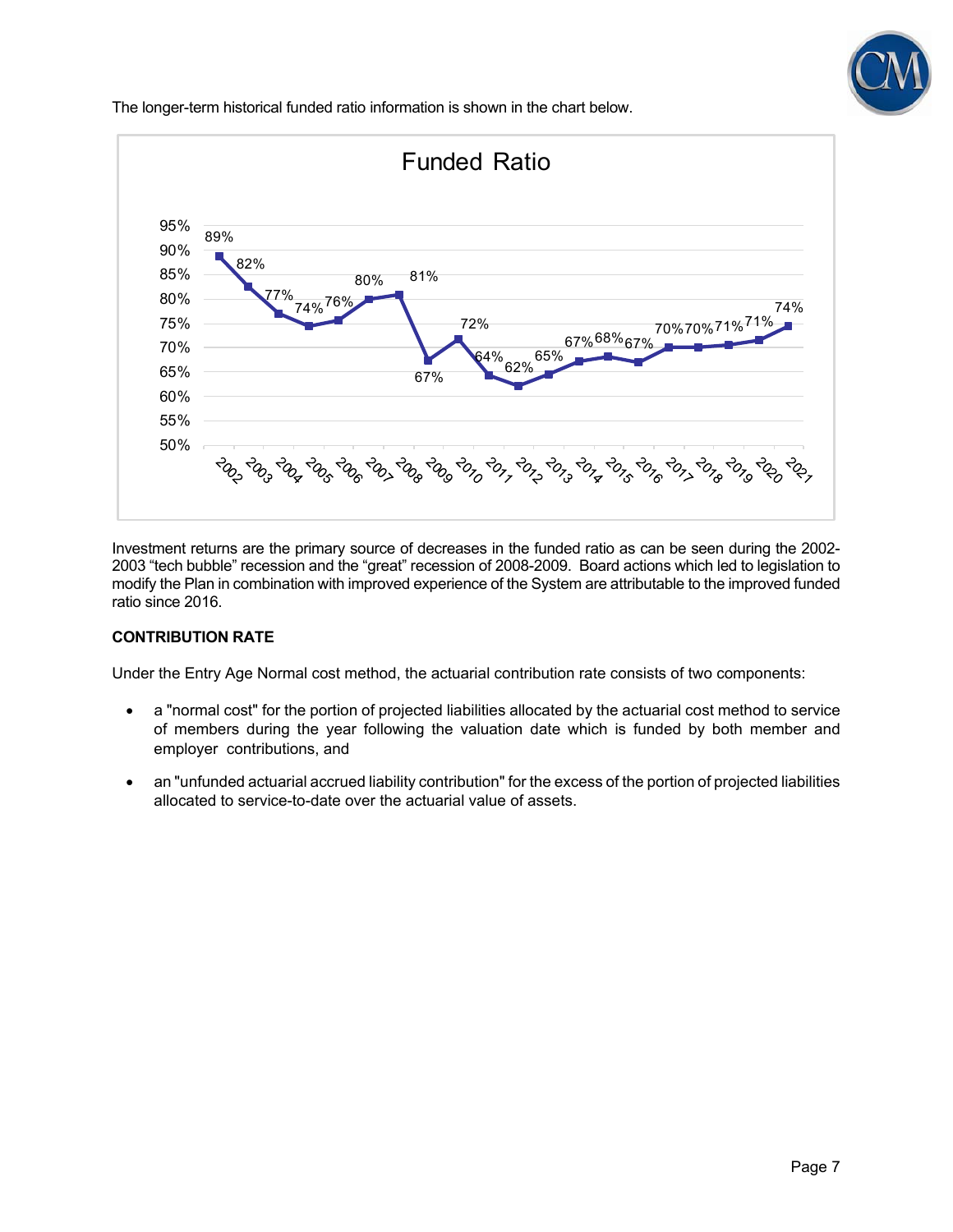

See Section VI of the report for the detailed development of these contribution rates which are summarized in the following table:

| <b>Contribution Rates</b>                                      | June 30, 2021 | <b>June 30, 2020</b> |
|----------------------------------------------------------------|---------------|----------------------|
| 1. Employer Portion of Normal Cost Rate                        | 1.26%         | 0.06%                |
| 2. UAAL Contribution Rate                                      | 11.24%        | 10.80%               |
| 3. Total Actuarial Determined Contribution Rate<br>$(1) + (2)$ | 12.50%        | 10.86%               |
| 4. Funded Ratio                                                | 74.46%        | 71.49%               |
| 5. Total Employer Contribution Rate                            | 14.00%        | 14.00%               |
| I6. Amount Allocated to Basic Benefits                         | 14.00%        | 14.00%               |

As discussed earlier, SERS' basic benefits includes retirement, disability and survivor benefits, along with Medicare Part B reimbursements and lump sum retiree death benefits. SERS also provides access to health care coverage for retiree members. The Health Care Fund is partially supported by employer contributions that are not required for actuarially funding basic benefits. The funding policy is expected to accelerate the pace at which SERS' basic benefits will achieve a funded ratio equal to 90%.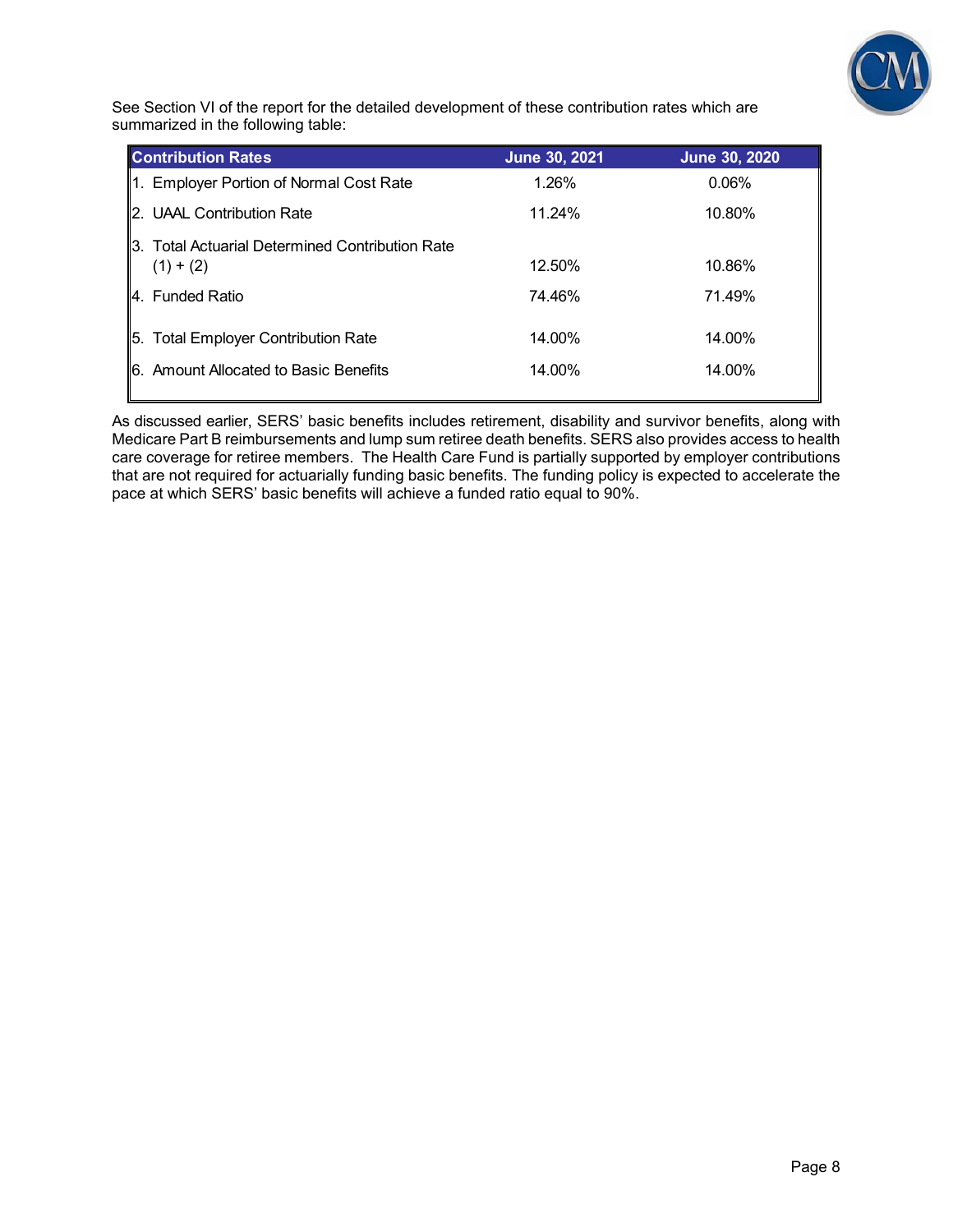

#### **REPORT ON THE ANNUAL VALUATION OF THE SCHOOL EMPLOYEES RETIREMENT SYSTEM OF OHIO**

## **PREPARED AS OF JUNE 30, 2021**

#### **SECTION I – SUMMARY OF PRINCIPAL RESULTS**

1. This report, prepared as of June 30, 2021, presents the results of the annual actuarial valuation of the basic benefits provided under the System, including pension, Medicare Part B reimbursement and post-retirement death benefits. For convenience of reference, the principal results of the valuation and a comparison with the preceding year's results are summarized in the following table.

|                                                 | June 30, 2021    | June 30, 2020    |
|-------------------------------------------------|------------------|------------------|
| Active members included in valuation            |                  |                  |
| <b>Number</b>                                   | 146,646          | 156,579          |
| Annual Compensation*                            | \$3,622,097,199  | \$3,477,578,726  |
| <b>Retirees</b>                                 |                  |                  |
| <b>Number</b>                                   | 80,721           | 80,851           |
| Annual allowances                               | \$1,254,934,762  | \$1,234,342,326  |
| <b>Deferred Vesteds</b>                         |                  |                  |
| <b>Number</b>                                   | 5,972            | 5,654            |
| Annual deferred allowances                      | \$38,777,532     | \$37,104,572     |
| <b>Assets (net of Health Care Assets)</b>       |                  |                  |
| Market related actuarial value                  | \$16,031,612,792 | \$15,036,735,150 |
| Market value                                    | \$17,840,046,988 | \$14,419,598,627 |
| Unfunded Accrued Liability                      | \$5,498,144,212  | \$5,997,074,169  |
| Funded Ratio (AVA/AAL)                          |                  |                  |
| All Basic Benefits                              | 74.46%           | 71.49%           |
| <b>Pension Benefits</b>                         | 74.80%           | 71.90%           |
| Medicare Part B                                 | 56.94%           | 50.66%           |
| Post-retirement Death Benefits                  | 67.71%           | 66.81%           |
| <b>Actuarially Determined Contribution Rate</b> |                  |                  |
| Normal                                          | 1.26%            | 0.06%            |
| Accrued liability                               | 11.24%           | 10.80%           |
| Total                                           | 12.50%           | 10.86%           |
| Funding Policy Contribution Rate                | 14.00%           | 14.00%           |
| Accrued liability amortization period (years)   | 23               | 24               |

#### **SUMMARY OF PRINCIPAL RESULTS**

The annual compensation as of June 30, 2021 reflect imputed salaries.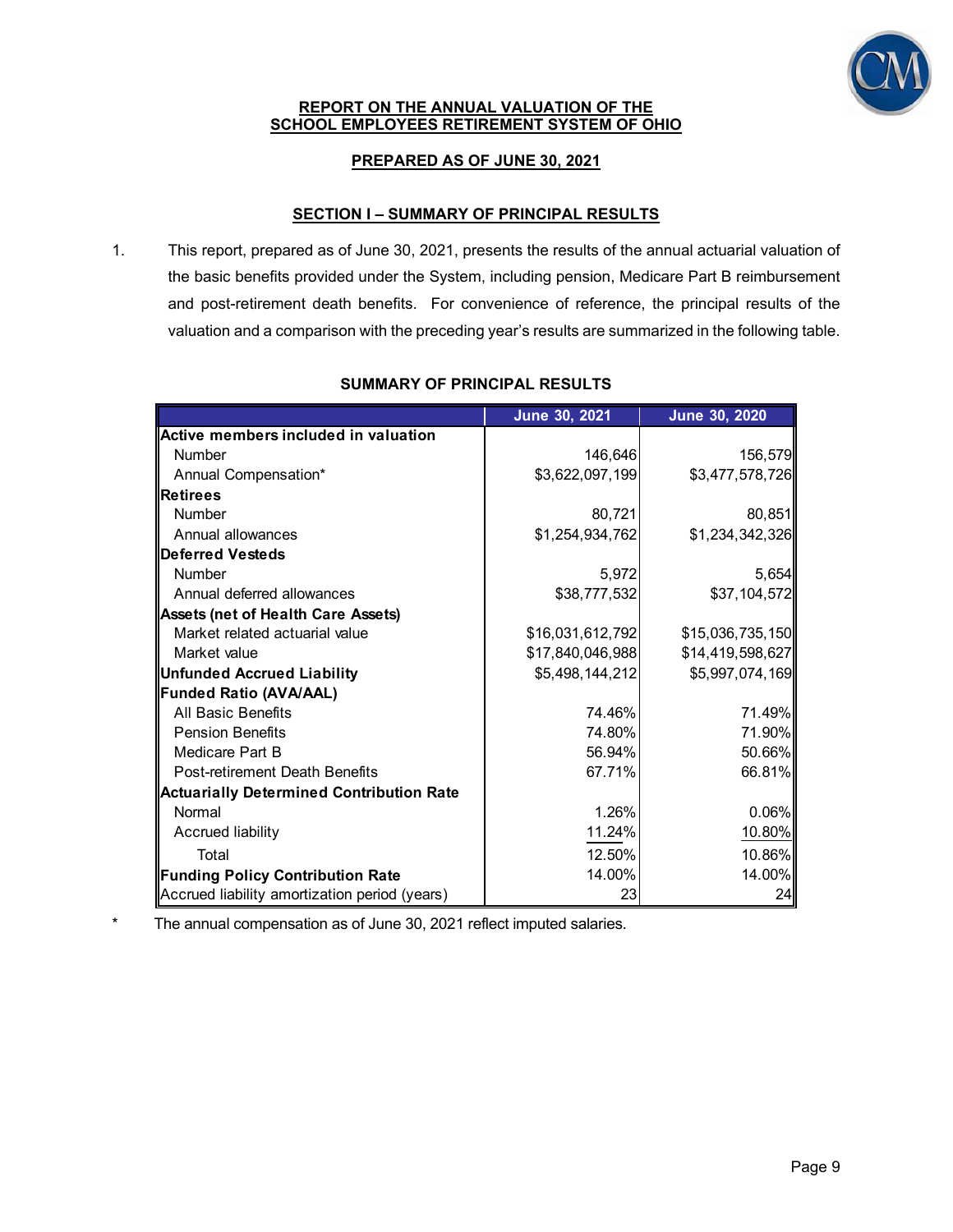

- 2. The statute sets a contribution cap of 24% of payroll: 14% from employers and 10% from employees. Employer contributions in excess of those required to support the basic benefits may be allocated to retiree health care funding. If the funded ratio is less than 70%, the entire 14% employers' contribution shall be allocated to SERS' basic benefits. If the funded ratio is 70% but less than 80%, at least 13.50% of the employers' contribution shall be allocated to SERS' basic benefits, with the remainder (if any) allocated to the Health Care Fund. If the funded ratio is 80% but less than 90%, at least 13.25% of the employers' contribution shall be allocated to SERS' basic benefits, with the remainder (if any) allocated to the Health Care Fund. If the funded ratio is 90% or greater, the Health Care Fund may receive any portion of the employers' contribution that is not needed to fund SERS' basic benefits.
- 3. The valuation balance sheet showing the results of the valuation is given in Schedule A.
- 4. Comments on the valuation results are given in Section IV, comments on the experience and the sources of actuarial gains and losses during the valuation year are given in Section V, and the rates of contribution payable by employers are given in Section VI.
- 5. Schedule B of this report presents the development of the actuarial value of assets. Schedule C details the actuarial assumptions and methods employed. Schedule D gives a summary of the benefit and contribution provisions of the plan.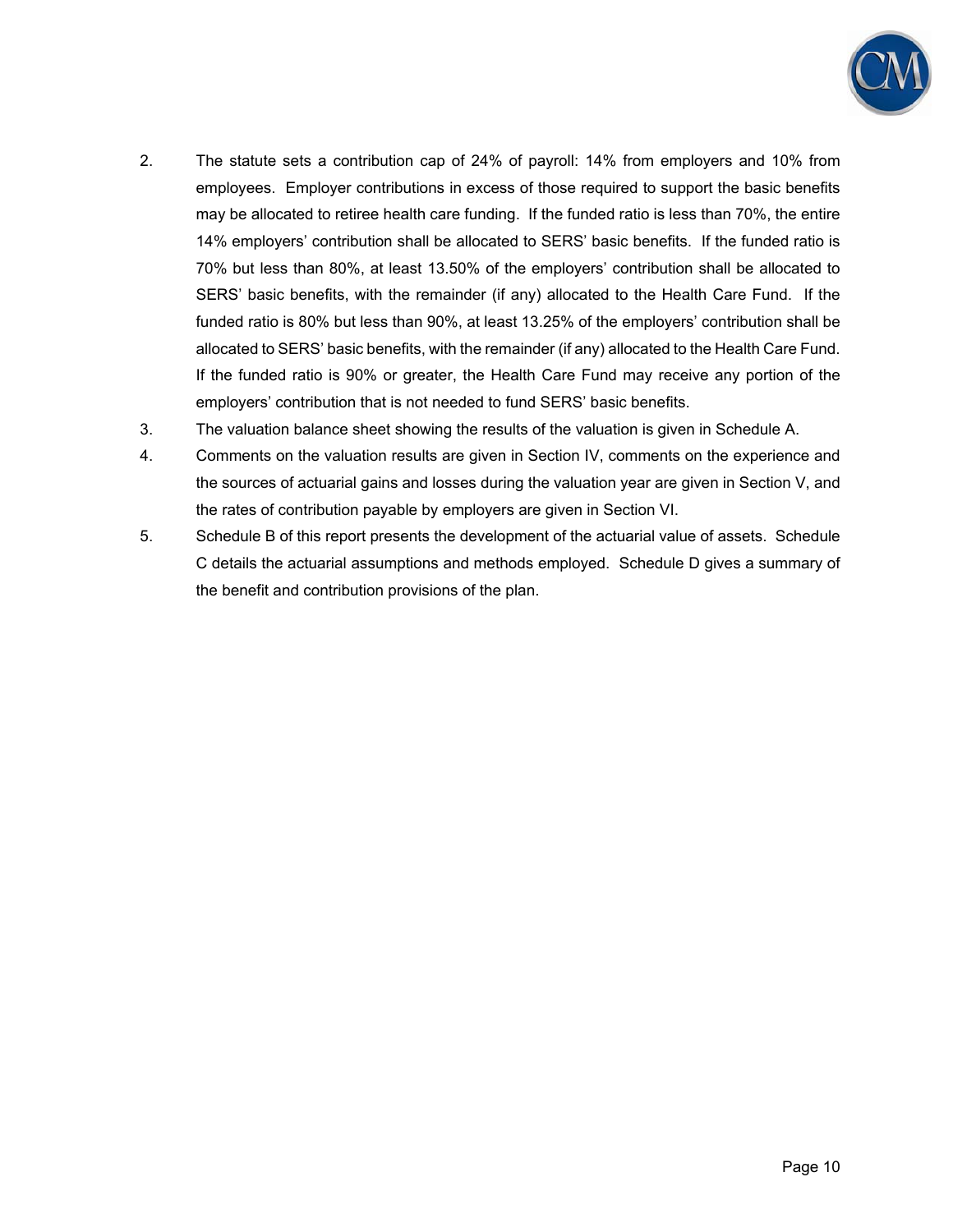

## **SECTION II – MEMBERSHIP DATA**

Data regarding the membership of the System for use as a basis for the valuation were furnished by the System's staff. The following tables summarize the membership of the system as of June 30, 2021, upon which the valuation was based. Detailed tabulations of the data are given in Schedule E.

#### **Active Members**

|               |                 | <b>Group Averages</b> |      |                |  |  |  |  |  |
|---------------|-----------------|-----------------------|------|----------------|--|--|--|--|--|
| <b>Number</b> | <b>Payroll</b>  | <b>Salary</b>         | Age  | <b>Service</b> |  |  |  |  |  |
| 146,646       | \$3,622,097,199 | \$24,700              | 47.7 | 8.1            |  |  |  |  |  |

The total number of active members includes 44,997 vested members and 101,649 non-vested members. Those who reached 25 years of service on or before August 1, 2017 were eligible to retire under the previous age and service credit eligibility requirements.

The following table shows a six-year schedule of active member valuation data.

## **SCHEDULE OF SERS ACTIVE MEMBER VALUATION DATA**

| <b>Valuation</b><br><b>Date</b> | <b>Number</b> | Annual<br><b>Payroll</b> | <b>Annual</b><br><b>Average Pay</b> | % Increase in<br><b>Average Pay</b> |
|---------------------------------|---------------|--------------------------|-------------------------------------|-------------------------------------|
| 6/30/2016                       | 124,540       | \$2,932,236,551          | \$23,545                            | 1.7%                                |
| 6/30/2017                       | 157,981*      | 3,302,805,662            | 20,906                              | (11.2)                              |
| 6/30/2018                       | 158,343       | 3,332,395,171            | 21,045                              | 0.7                                 |
| 6/30/2019                       | 159,363       | 3,462,524,396            | 21,727                              | 3.2                                 |
| 6/30/2020                       | 156.579       | 3,477,578,726            | 22,210                              | 2.2                                 |
| 6/30/2021                       | 146.646       | 3,622,097,199 **         | 24,700                              | 11.2                                |

- \* Effective in FY2017, the active member headcount reflects an increase of members who have been recategorized from inactive to active status.
- \*\* The annual compensation as of June 30, 2021 reflect imputed salaries.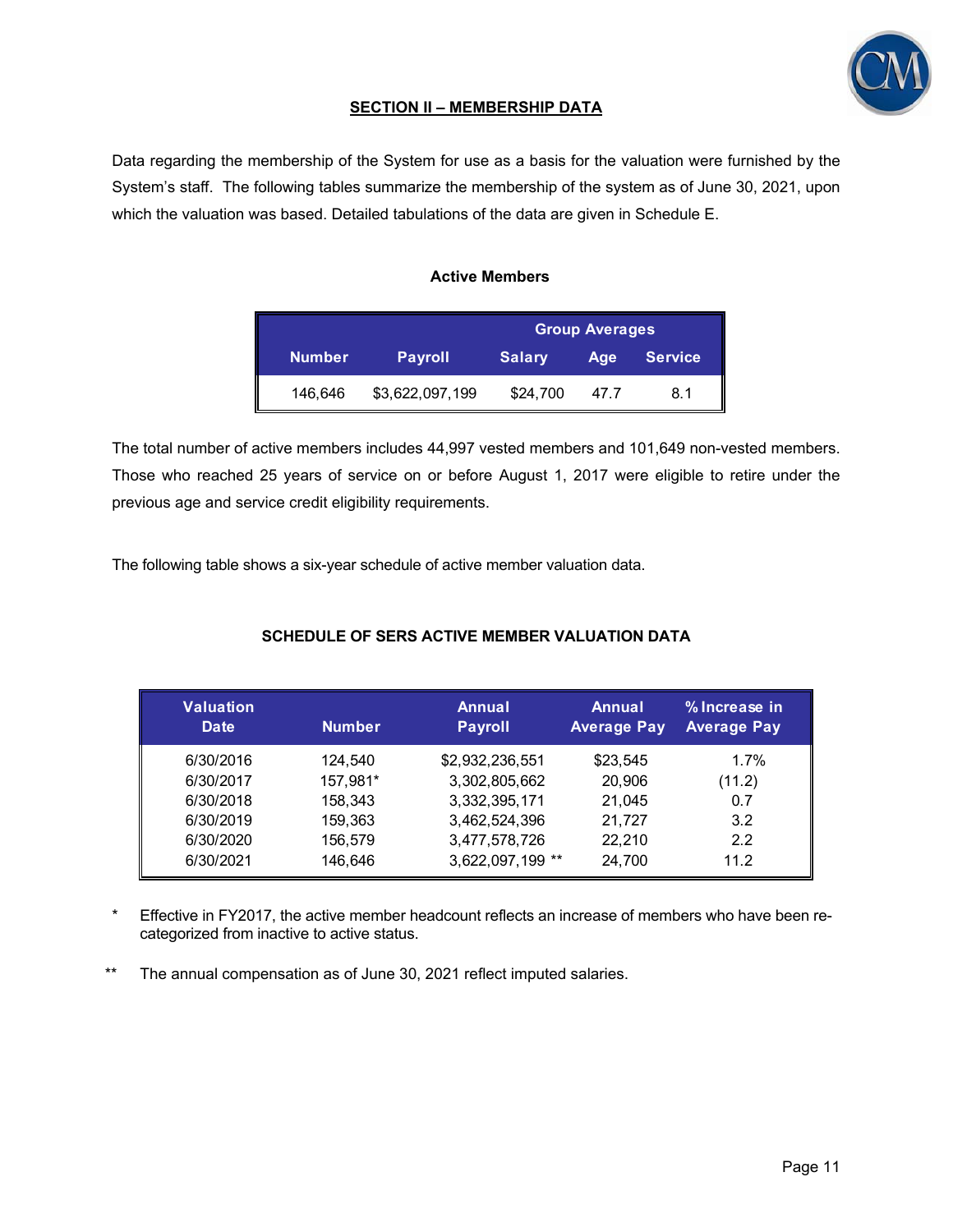

The following table shows the number and annual retirement allowances payable to retiree members and their beneficiaries on the roll of the Retirement System as of the valuation date as well as certain group averages.

#### **Retiree Lives**

|                                |               |                        | <b>Group Averages</b> |            |  |
|--------------------------------|---------------|------------------------|-----------------------|------------|--|
| <b>Type of Benefit Payment</b> | <b>Number</b> | <b>Annual Benefits</b> | <b>Benefit</b>        | <b>Age</b> |  |
| Retirees and Beneficiaries     | 71.657        | \$1,127,708,289        | \$15,738              | 75.0       |  |
| Disability                     | 4.868         | 87,390,489             | 17.952                | 66.7       |  |
| Survivors                      | 4.196         | 39,835,984             | 9.494                 | 72.6       |  |
| Total in SERS                  | 80,721        | \$1,254,934,762        | \$15,547              | 74.4       |  |

This valuation also includes 278,659 inactive members eligible for a contribution refund only (including 254,797 members reported separately who had completed one or more years of service before terminating). Their contributions totaled \$236,084,753 as of June 30, 2021. There were also 5,972 terminated vested members with annual deferred pension benefits of \$38,777,532. Included in the "Retiree" numbers in the above table are 12,203 reemployed retirees with account balances of \$122,724,317 (including employer contributions and interest), 799 reemployed retirees receiving only an annuity from their contributions and their employers' matching contributions, and 912 reemployed retirees receiving such annuities in addition to their regular pension benefits. The sum of the annuity payments attributable to these reemployed retirees is \$7,568,723.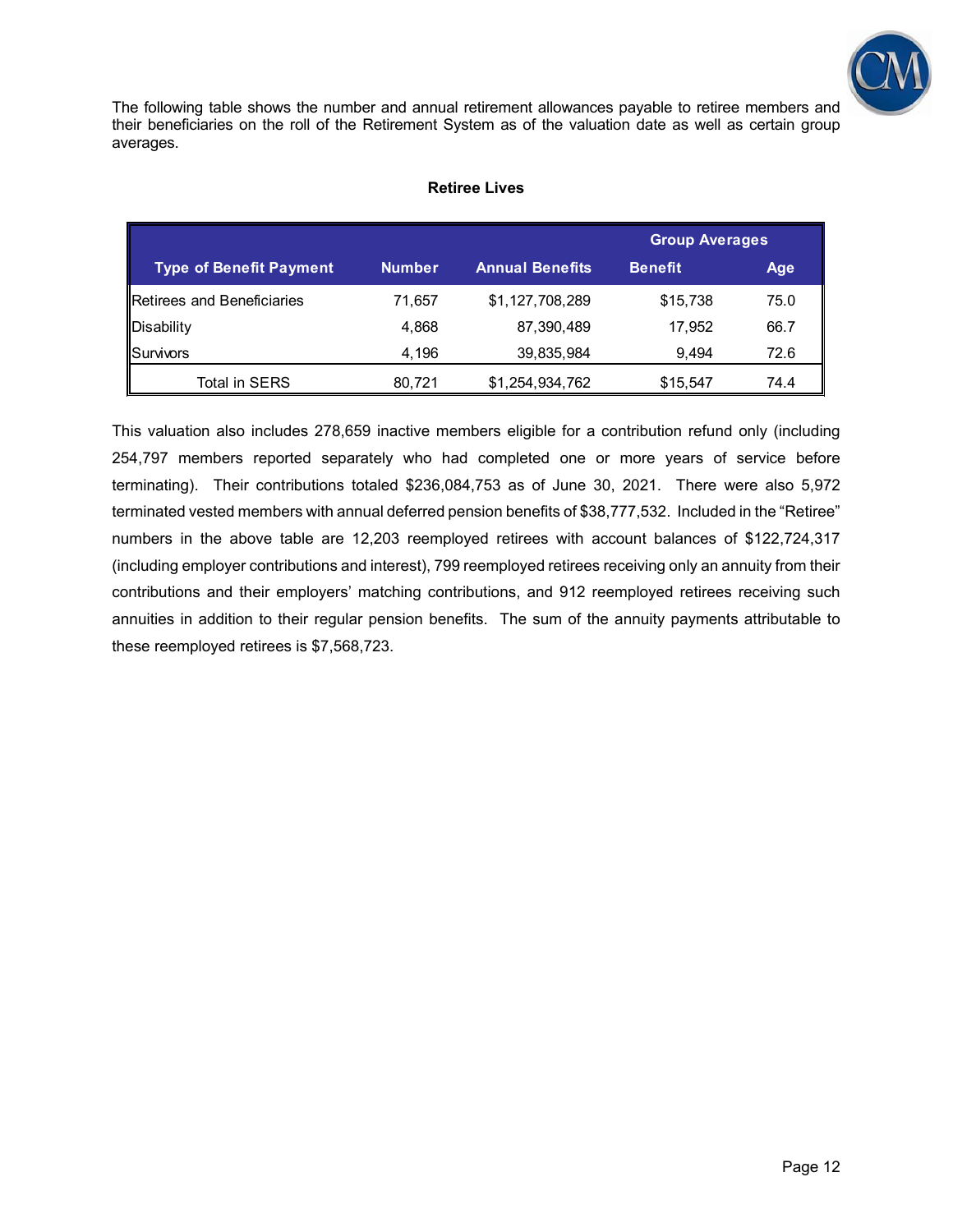

## **SECTION III – ASSETS**

1. As of June 30, 2021, the total market value of assets amounted to \$18,440,377,176. All figures include the combined Pension Trust Fund, Medicare B Fund, Death Benefit Fund, and Health Care Fund, but exclude the QEBA Fund. The return on the combined funds including the Health Care Fund is 27.83%. The return on the funds supporting Basic Benefits is 28.02%. The return on the Health Care Fund is 22.23%.

|     | Asset Summary Based on Market Value                |    |                 |  |  |  |  |  |  |  |
|-----|----------------------------------------------------|----|-----------------|--|--|--|--|--|--|--|
| (1) | Assets at June 30, 2020                            | \$ | 14,902,210,105  |  |  |  |  |  |  |  |
| (2) | Contributions and Misc. Revenue                    |    | 968,216,942     |  |  |  |  |  |  |  |
| (3) | Investment Gain (Loss)                             |    | 4,072,493,787   |  |  |  |  |  |  |  |
| (4) | <b>Benefit Payments</b>                            |    | (1,502,543,658) |  |  |  |  |  |  |  |
| (5) | Assets at June 30, 2021<br>$(1) + (2) + (3) + (4)$ | \$ | 18,440,377,176  |  |  |  |  |  |  |  |
| (6) | Annualized Rate of Return*                         |    | 27.83           |  |  |  |  |  |  |  |

2. The four-year smoothed market related actuarial value of assets used for the current valuation was \$16,631,942,980. Schedule B shows the development of the actuarial value of assets as of June 30, 2021. Again all figures include the combined Pension Trust Fund, Medicare B Fund, Death Benefit Fund, and Health Care Fund, but exclude the QEBA Fund. The return on the combined funds including the Health Care Fund is 10.80%. The return on the funds supporting Basic Benefits is 10.42%. The return on the Health Care Fund is 22.23%.

|     | Asset Summary Based on Actuarial Value                                            |    |                 |  |  |  |  |  |  |
|-----|-----------------------------------------------------------------------------------|----|-----------------|--|--|--|--|--|--|
| (1) | Assets at June 30, 2020                                                           | \$ | 15,519,346,628  |  |  |  |  |  |  |
| (2) | Contributions and Misc. Revenue                                                   |    | 968,216,942     |  |  |  |  |  |  |
| (3) | Investment Gain (Loss)                                                            |    | 1,646,923,068   |  |  |  |  |  |  |
| (4) | <b>Benefit Payments</b>                                                           |    | (1,502,543,658) |  |  |  |  |  |  |
| (5) | Assets at June 30, 2021 Before Application of Corridor<br>$(1) + (2) + (3) + (4)$ | \$ | 16,631,942,980  |  |  |  |  |  |  |
| (6) | Annualized Rate of Return*                                                        |    | %<br>10.80      |  |  |  |  |  |  |

\*Based on the approximation formula:  $1/$  [0.5 x (A + B – I)], where

- I = Investment Gain (Loss)
- A = Beginning of year asset value
- $B =$  End of year asset value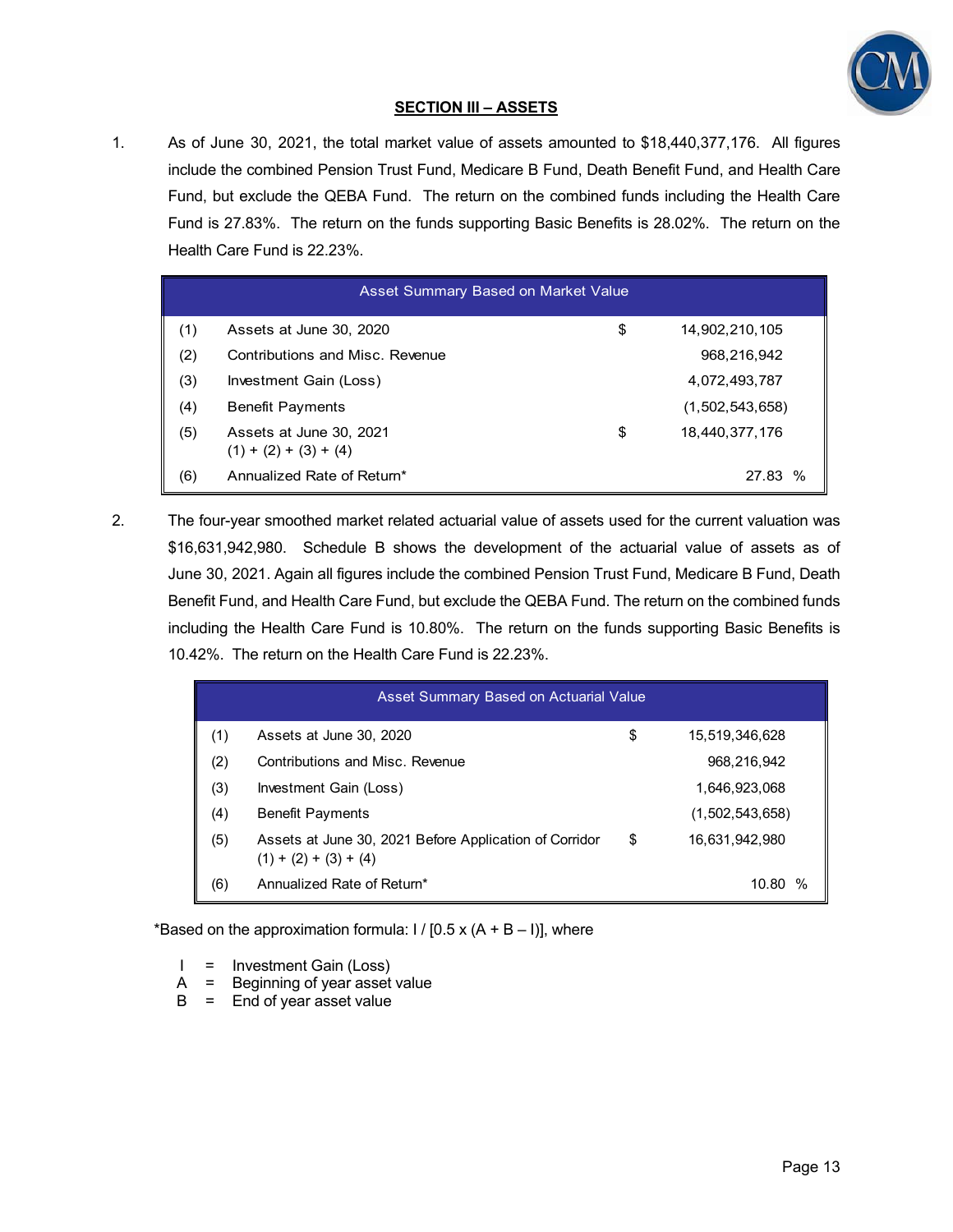

## **SECTION IV - COMMENTS ON VALUATION**

Schedule A of this report contains the valuation balance sheet which shows the present and prospective assets and liabilities of the System as of June 30, 2021.

- 1. The total retirement benefit valuation balance sheet shows that the System has total future retirement benefit liabilities of \$25,063,688,730, of which \$12,985,430,420 is for the future benefits payable for present retiree members and beneficiaries of deceased members; \$718,974,558 is for the future benefits payable for present inactive members; and \$11,359,283,752 is for the future benefits payable for present active members. Against these retirement benefit liabilities the System has a total present actuarial value of assets of \$16,031,612,792 as of June 30, 2021. The difference of \$9,032,075,938 between the total liabilities and the total present actuarial value of assets represents the present value of contributions to be made in the future for retirement benefits. Of this amount, \$3,207,536,291 is the present value of future contributions expected to be made by members, and the balance of \$5,824,539,647 represents the present value of future contributions payable by the employers.
- 2. The employers' contributions to the System on account of retirement benefits consist of normal contributions, accrued liability contributions and contributions for administrative expenses. The valuation indicates that employer normal contributions at the rate of 0.95% of payroll for basic pension benefits, 0.02% of payroll for post-retirement death benefits, and 0.29% of payroll for Medicare Part B benefits are required to provide the benefits of the System for the average member of SERS. Prospective employer normal contributions on account of retirement benefits at the above rates have a present value of \$326,395,435.
- 3. For pension benefits, it is recommended that the unfunded accrued liability contribution rate payable by the employers on account of retirement benefits be set at 10.87% of payroll. For post-retirement death benefits, it is recommended that the unfunded accrued liability contribution rate payable by the employers on account of retirement benefits be set at 0.03% of payroll. Finally, for Medicare Part B benefits, it is recommended that the unfunded accrued liability contribution rate payable by the employers on account of retirement benefits be set at 0.34% of payroll. These rates are sufficient to amortize the unfunded accrued liability of \$5,498,144,212 over 23 years based on the assumption that the aggregate payroll for SERS members will increase by 1.75% each year.
- 4. The present value of the total future contributions to be made by the employers for basic benefits is the sum of the future employer normal contributions and the unfunded accrued liability contributions and equals \$5,824,539,647.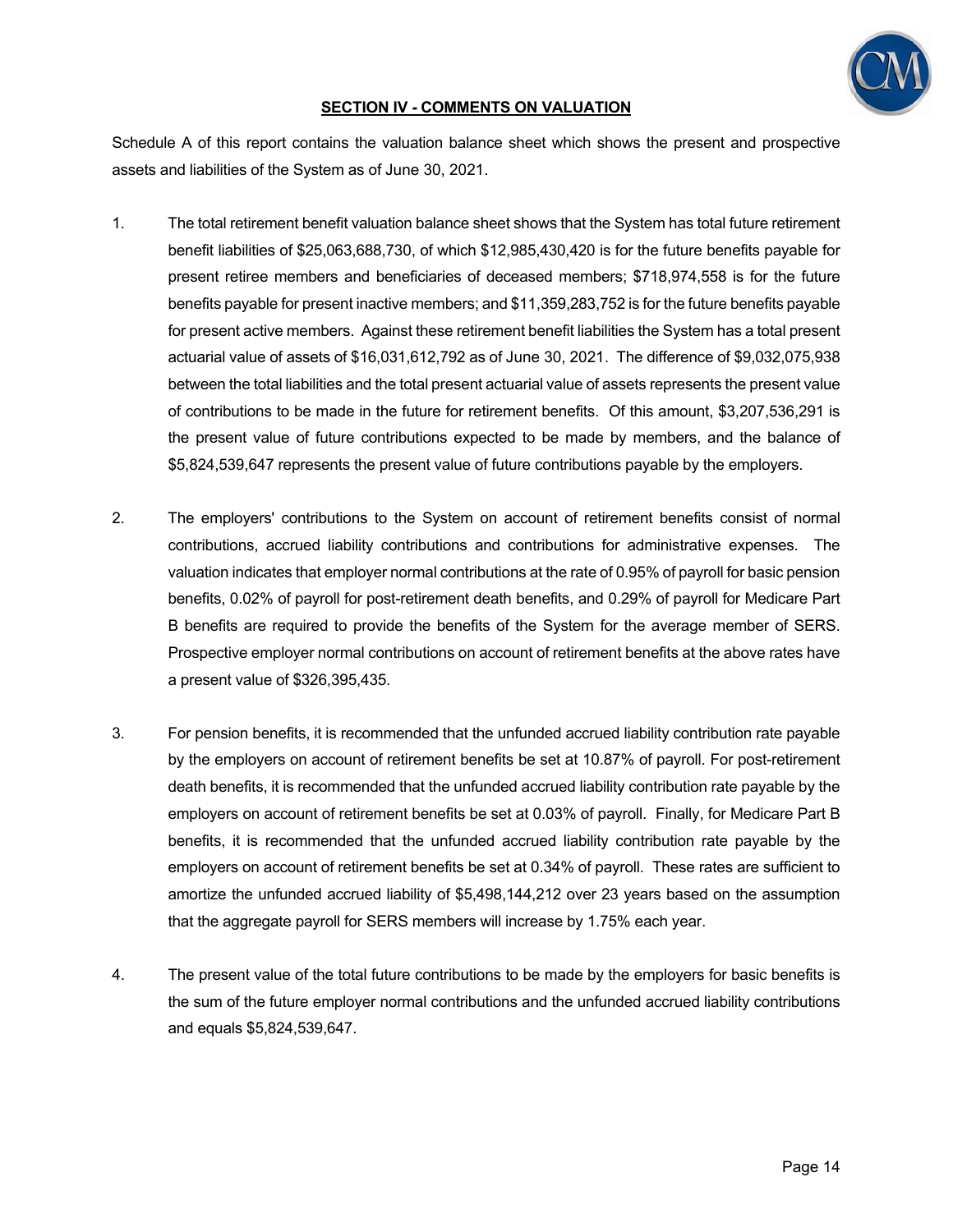

## **SECTION V – DERIVATION OF EXPERIENCE GAINS AND LOSSES**

Actual experience will never (except by coincidence) match exactly with assumed experience. It is assumed that gains and losses will be in balance over a period of years, but sizable year-to-year fluctuations are common. Detail on the derivation of the experience gain (loss) for the year ended June 30, 2021, is shown below in \$ millions.

|      | <b>Total Basic Benefits</b><br><b>June 30:</b> | 2021          | 2020    | 2019    | 2018    | 2017    | 2016    |
|------|------------------------------------------------|---------------|---------|---------|---------|---------|---------|
| (1)  | UAAL from last valuation                       | \$<br>5,997.1 | 6.054.2 | 5,985.5 | 5,875.3 | 6,591.1 | 5,901.6 |
| (2)  | Normal cost from last valuation                | 347.6         | 344.1   | 330.6   | 342.4   | 312.5   | 319.3   |
| (3)  | Contributions                                  | 830.6         | 843.9   | 809.9   | 759.9   | 804.4   | 750.7   |
| (4)  | Interest accrual:                              | 444.8         | 448.3   | 443.3   | 437.8   | 487.6   | 453.0   |
|      | $[(1) + (2) - (3)^* \cdot 5] \times 0.075$     |               |         |         |         |         |         |
| (5)  | Expected UAAL before changes:                  | \$<br>5.958.9 | 6.002.7 | 5.949.5 | 5,895.6 | 6.586.8 | 5.923.2 |
|      | $(1) + (2) - (3) + (4)$                        |               |         |         |         |         |         |
| (6)  | Change due to plan amendments                  | 0.0           | 0.0     | 0.0     | 357.6   | 998.5   | 0.0     |
| (7)  | Change due to new actuarial                    | (126.5)       | 0.0     | 0.0     | 0.0     | 0.0     | (668.2) |
|      | assumption or methods                          |               |         |         |         |         |         |
| (8)  | Expected UAAL after changes:                   | \$<br>6.085.4 | 6.002.7 | 5,949.5 | 5,538.0 | 5,588.3 | 6.591.4 |
|      | $(5) - (6) - (7)$                              |               |         |         |         |         |         |
| (9)  | Actual UAAL from this valuation                | \$<br>5.498.1 | 5.997.1 | 6,054.2 | 5,985.5 | 5,875.3 | 6.591.1 |
| (10) | Total Gain/(Loss): (8) - (9)                   | \$<br>587.3   | 5.6     | (104.7) | (447.4) | (287.0) | 0.3     |
| (11) | Investment Gain/(Loss):                        | \$<br>431.3   | 7.1     | (44.1)  | (161.1) | (12.2)  | 50.6    |
| (12) | Non-Investment Gain/(Loss)                     | \$<br>155.8   | (1.5)   | (60.6)  | (286.3) | (274.8) | (50.3)  |

|      | <b>Pension</b><br><b>June 30:</b>          | 2021          | 2020    | 2019    | 2018            | 2017    | 2016    |
|------|--------------------------------------------|---------------|---------|---------|-----------------|---------|---------|
| (1)  | UAAL from last valuation                   | \$<br>5.789.8 | 5,822.7 | 5.735.1 | 5,611.3         | 6.315.7 | 5.640.9 |
| (2)  | Normal cost from last valuation            | 338.8         | 335.4   | 322.1   | 334.1           | 305.6   | 313.3   |
| (3)  | Contributions                              | 803.0         | 814.0   | 780.6   | 731.8           | 778.7   | 727.0   |
| (4)  | Interest accrual:                          | 429.6         | 431.4   | 425.0   | 418.5           | 467.4   | 433.3   |
|      | $[(1) + (2) - (3)^* \cdot 5] \times 0.075$ |               |         |         |                 |         |         |
| (5)  | Expected UAAL before changes:              | \$<br>5.755.2 | 5.775.5 | 5,701.6 | 5,632.1         | 6.310.0 | 5.660.5 |
|      | $(1) + (2) - (3) + (4)$                    |               |         |         |                 |         |         |
| (6)  | Change due to plan amendments              | 0.0           | 0.0     | 0.0     | 357.6           | 998.5   | 0.0     |
| (7)  | Change due to new actuarial                | (120.9)       | 0.0     | 0.0     | 0.0             | 0.0     | (643.5) |
|      | assumption or methods                      |               |         |         |                 |         |         |
| (8)  | Expected UAAL after changes:               | \$<br>5.876.1 | 5.775.5 |         | 5,701.6 5,274.5 | 5.311.5 | 6.304.0 |
|      | $(5) - (6) - (7)$                          |               |         |         |                 |         |         |
| (9)  | Actual UAAL from this valuation            | \$<br>5,316.4 | 5,789.8 | 5,822.7 | 5,735.1         | 5,611.3 | 6,315.7 |
| (10) | Total Gain/(Loss): (8) - (9)               | \$<br>559.7   | (14.3)  | (121.1) | (460.6)         | (299.8) | (11.7)  |
| (11) | Investment Gain/(Loss):                    | \$<br>425.4   | 6.4     | (44.1)  | (159.0)         | (12.3)  | 49.6    |
| (12) | Non-Investment Gain/(Loss)                 | \$<br>134.3   | (20.7)  | (77.0)  | (301.6)         | (287.5) | (61.3)  |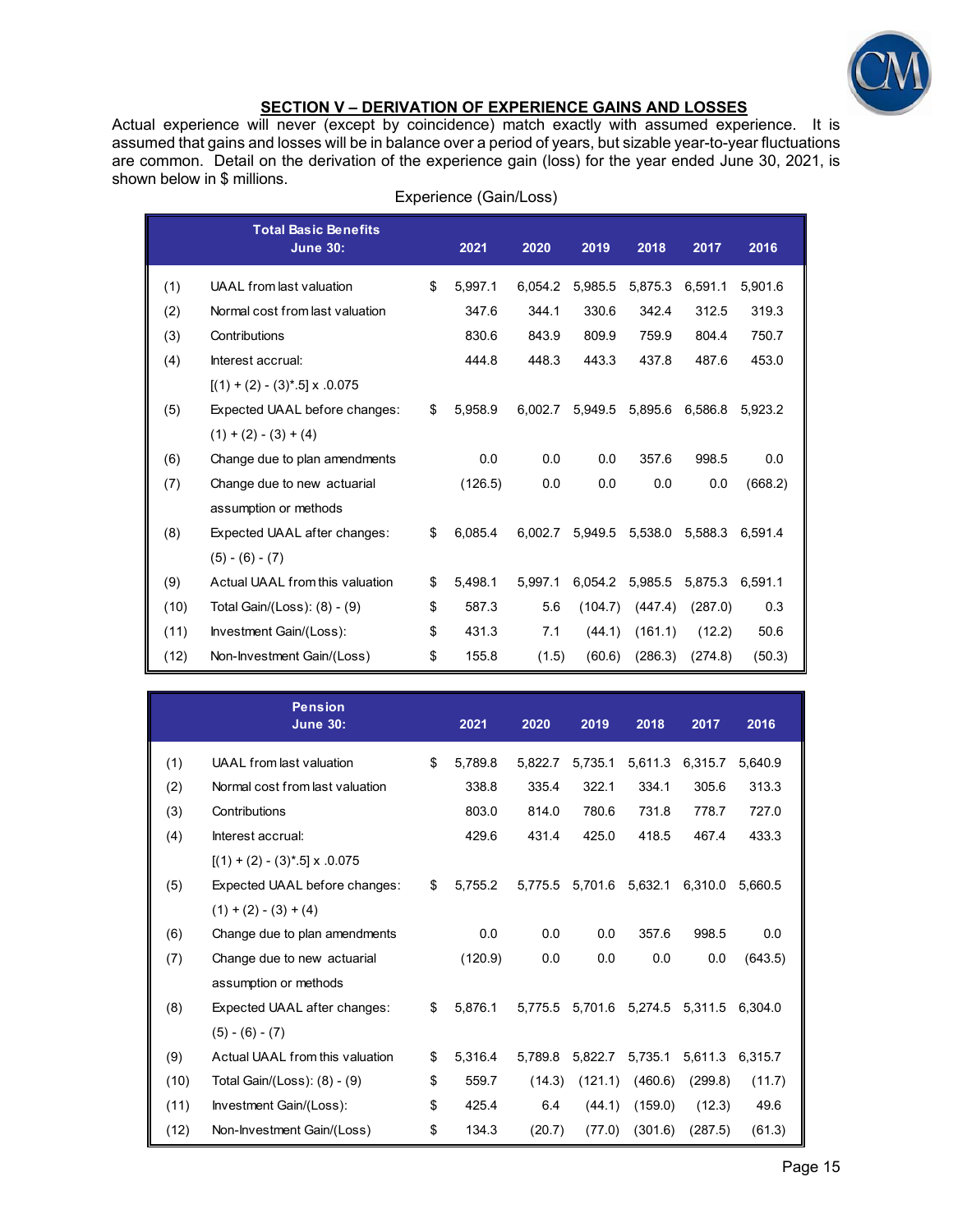

#### **SECTION V – DERIVATION OF EXPERIENCE GAINS AND LOSSES (\$ Millions)**

|      | <b>Medicare Part B</b><br><b>June 30:</b>  | 2021        | 2020  | 2019  | 2018  | 2017  | 2016   |
|------|--------------------------------------------|-------------|-------|-------|-------|-------|--------|
| (1)  | UAAL from last valuation                   | \$<br>194.0 | 217.4 | 235.4 | 249.1 | 259.7 | 246.9  |
| (2)  | Normal cost from last valuation            | 8.3         | 8.2   | 8.0   | 7.8   | 6.4   | 5.5    |
| (3)  | Contributions                              | 26.3        | 28.3  | 27.3  | 26.3  | 24.1  | 22.2   |
| (4)  | Interest accrual:                          | 14.1        | 15.8  | 17.2  | 18.3  | 19.0  | 18.7   |
|      | $[(1) + (2) - (3)^* \cdot 5] \times 0.075$ |             |       |       |       |       |        |
| (5)  | Expected UAAL before changes:              | \$<br>190.1 | 213.1 | 233.3 | 248.9 | 261.0 | 248.9  |
|      | $(1) + (2) - (3) + (4)$                    |             |       |       |       |       |        |
| (6)  | Change due to plan amendments              | 0.0         | 0.0   | 0.0   | 0.0   | 0.0   | 0.0    |
| (7)  | Change due to new actuarial                | (4.5)       | 0.0   | 0.0   | 0.0   | 0.0   | (22.4) |
|      | assumption or methods                      |             |       |       |       |       |        |
| (8)  | Expected UAAL after changes:               | \$<br>194.6 | 213.1 | 233.3 | 248.9 | 261.0 | 271.3  |
|      | $(5) - (6) - (7)$                          |             |       |       |       |       |        |
| (9)  | Actual UAAL from this valuation            | \$<br>168.5 | 194.0 | 217.4 | 235.4 | 249.1 | 259.7  |
| (10) | Total Gain/(Loss): (8) - (9)               | \$<br>26.1  | 19.1  | 15.9  | 13.5  | 11.9  | 11.6   |
| (11) | Investment Gain/(Loss):                    | \$<br>5.2   | 0.7   | 0.1   | (1.9) | 0.1   | 0.9    |
| (12) | Non-Investment Gain/(Loss)                 | \$<br>20.9  | 18.4  | 15.8  | 15.4  | 11.8  | 10.7   |

|      | <b>Post-Retirement Death Benefits</b><br><b>June 30:</b> | 2021       | 2020 | 2019  | 2018  | 2017 | 2016  |
|------|----------------------------------------------------------|------------|------|-------|-------|------|-------|
| (1)  | UAAL from last valuation                                 | \$<br>13.3 | 14.1 | 15.0  | 14.9  | 15.7 | 13.8  |
| (2)  | Normal cost from last valuation                          | 0.5        | 0.5  | 0.5   | 0.5   | 0.5  | 0.5   |
| (3)  | Contributions                                            | 1.4        | 1.5  | 2.0   | 1.8   | 1.6  | 1.5   |
|      | Interest accrual:                                        | 1.0        | 1.0  | 1.1   | 1.1   | 1.2  | 1.0   |
| (4)  |                                                          |            |      |       |       |      |       |
|      | $[(1) + (2) - (3)^* \cdot 5] \times 0.075$               |            |      |       |       |      |       |
| (5)  | Expected UAAL before changes:                            | \$<br>13.4 | 14.1 | 14.6  | 14.7  | 15.8 | 13.8  |
|      | $(1) + (2) - (3) + (4)$                                  |            |      |       |       |      |       |
| (6)  | Change due to plan amendments                            | 0.0        | 0.0  | 0.0   | 0.0   | 0.0  | 0.0   |
| (7)  | Change due to new actuarial                              | (1.1)      | 0.0  | 0.0   | 0.0   | 0.0  | (2.3) |
|      | assumption or methods                                    |            |      |       |       |      |       |
| (8)  | Expected UAAL after changes:                             | \$<br>14.5 | 14.1 | 14.6  | 14.7  | 15.8 | 16.1  |
|      | $(5) - (6) - (7)$                                        |            |      |       |       |      |       |
| (9)  | Actual UAAL from this valuation                          | \$<br>13.2 | 13.3 | 14.1  | 15.0  | 14.9 | 15.7  |
| (10) | Total Gain/(Loss): (8) - (9)                             | \$<br>1.3  | 0.8  | 0.5   | (0.3) | 0.9  | 0.4   |
| (11) | Investment Gain/(Loss):                                  | \$<br>0.7  | 0.0  | (0.1) | (0.2) | 0.0  | 0.1   |
| (12) | Non-Investment Gain/(Loss)                               | \$<br>0.6  | 0.8  | 0.6   | (0.1) | 0.9  | 0.3   |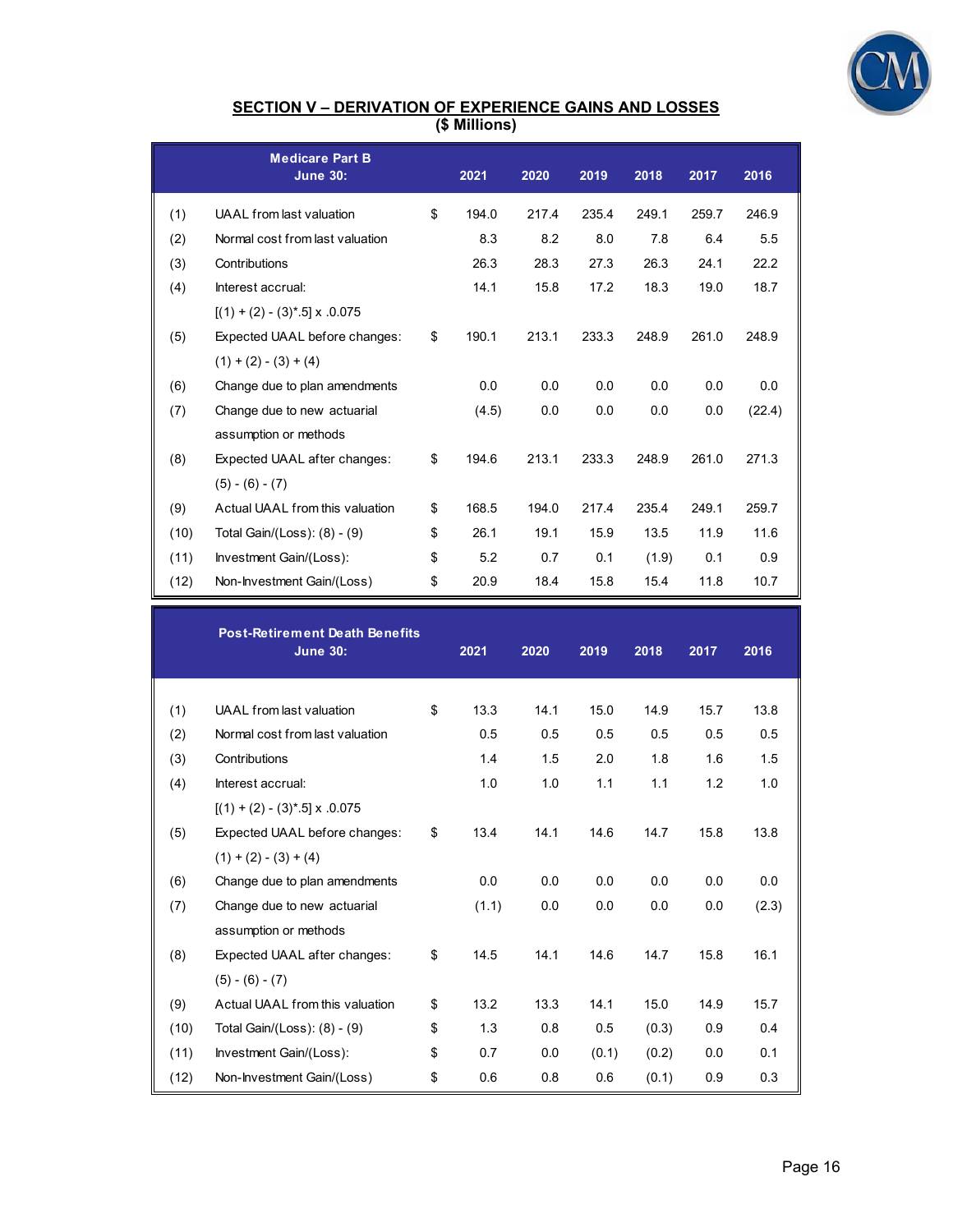

## **ANALYSIS OF FINANCIAL EXPERIENCE**

#### **Gains and (Losses) in Accrued Liabilities Resulting from Difference Between Assumed Experience and Actual Experience (\$ Millions)**

| <b>Type of Activity</b>                                                                                                                                   | <b>Pension</b>    | <b>Medicare</b><br>Part B | Post-<br><b>Retirement</b><br><b>Death Benefit</b> | <b>Total Basic</b><br><b>Benefits</b> |
|-----------------------------------------------------------------------------------------------------------------------------------------------------------|-------------------|---------------------------|----------------------------------------------------|---------------------------------------|
| Age & Service Retirements. If members retire at<br>older ages, there is a gain. If younger ages, a loss.                                                  | \$<br>$(99.9)$ \$ | 2.9 <sup>5</sup>          | 0.8 <sup>5</sup>                                   | (96.2)                                |
| Disability Retirements. If disability claims are less than<br>assumed, there is a gain. If more claims, a loss.                                           | (5.0)             | 0.0                       | 0.0                                                | (5.0)                                 |
| Pre-Retirement Death Benefits. If survivor claims are less<br>than assumed, there is a gain. If more claims, there is a loss.                             | (4.5)             | (0.2)                     | 0.0                                                | (4.7)                                 |
| Withdrawal From Employment. If more liabilities are<br>released by withdrawals than assumed, there is a gain.<br>If smaller releases, a loss.             | (108.7)           | 1.1                       | 0.1                                                | (107.5)                               |
| Pay Increases. If there are smaller pay<br>increases than assumed, there is a gain. If greater<br>increases, a loss.                                      | 136.7             | 0.0                       | 0.0                                                | 136.7                                 |
| <b>New Members.</b> Additional accrued liability attributable to<br>members who entered the plan since the last valuation.                                | (16.0)            | (0.6)                     | 0.0                                                | (16.6)                                |
| <b>Investment Income.</b> If there is a greater investment<br>income than assumed, there is a gain. If less income,<br>a loss.                            | 425.4             | 5.2                       | 0.7                                                | 431.3                                 |
| Death After Retirement. If retired members live longer<br>than assumed, there is a loss. If not as long, a gain.                                          | 45.3              | 15.0                      | (0.5)                                              | 59.8                                  |
| <b>Other.</b> Miscellaneous gains and losses resulting from<br>changes in valuation software, data adjustments, timing<br>of financial transactions, etc. | 186.4             | 2.7                       | 0.2                                                | 189.3                                 |
| Gain (or Loss) During Year From Financial<br><b>Experience</b>                                                                                            | \$<br>559.7 \$    | $26.1$ \$                 | 1.3 <sup>5</sup>                                   | 587.1                                 |
| <b>Non-Recurring Items.</b> Adjustments for plan amendments,<br>assumption changes and method changes                                                     | (120.9)           | (4.5)                     | (1.1)                                              | (126.6)                               |
| <b>Composite Gain (or Loss) During Year</b>                                                                                                               | \$<br>438.8 \$    | 21.6 <sup>5</sup>         | $0.2$ \$                                           | 460.5                                 |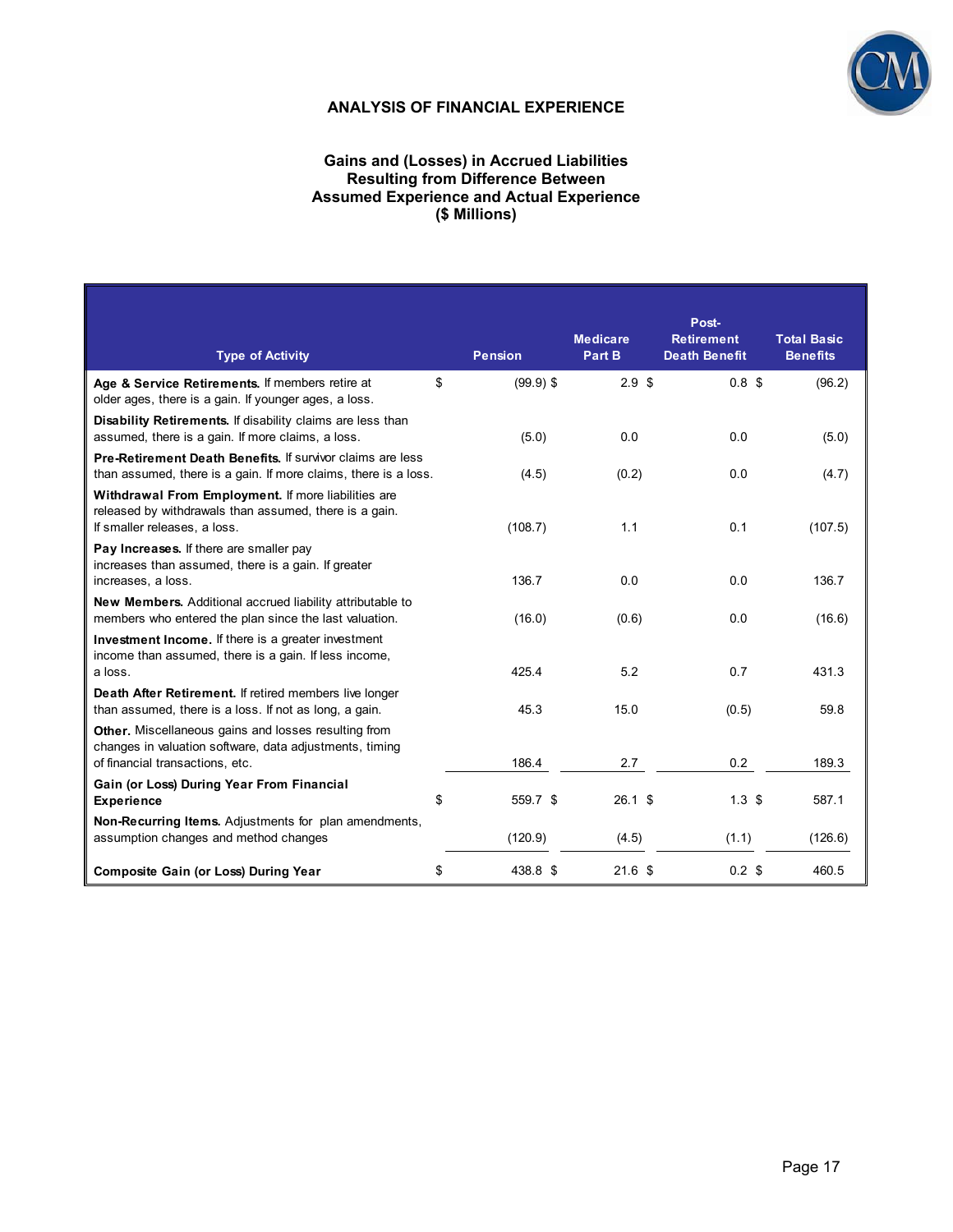

## **SECTION VI – ACTUARIALLY DETERMINED CONTRIBUTION RATES**

The valuation balance sheet gives the basis for determining the percentage rates for contributions to be made by employers to the Retirement System. The following table shows the rates of contribution payable by employers.

|    |                                                               |                | <b>Post-Retirement Medicare</b> |          | <b>Total</b>          |
|----|---------------------------------------------------------------|----------------|---------------------------------|----------|-----------------------|
|    | <b>Contribution for</b>                                       | <b>Pension</b> | <b>Death Benefit</b>            | Part B   | <b>Basic Benefits</b> |
| A. | Normal Cost:                                                  |                |                                 |          |                       |
|    | (1) Service retirement benefits                               | 7.42%          |                                 |          |                       |
|    | (2) Disability benefits                                       | 0.91           |                                 |          |                       |
|    | (3) Survivor benefits                                         | 0.36           |                                 |          |                       |
|    | (4) Refunds                                                   | 2.26           |                                 |          |                       |
|    | (5) Total                                                     | 10.95%         | 0.02%                           | 0.29%    | 11.26%                |
| Β. | <b>Member Contributions</b>                                   | 10.00%         | $0.00\%$                        | $0.00\%$ | 10.00%                |
| C. | Employer Normal Cost: [A(5) - B]                              | 0.95%          | 0.02%                           | 0.29%    | 1.26%                 |
| D. | Unfunded Actuarial Accrued<br><b>Liability Contributions</b>  | 10.87%         | 0.03%                           | 0.34%    | 11.24%                |
| Е. | <b>Total Recommended Employer</b><br>Contribution Rate: [C+D] | 11.82%         | 0.05%                           | 0.63%    | 12.50%                |

## **Actuarially Determined Contribution Rates**

The statute sets a contribution cap of 24% of payroll: 14% from employers and 10% from employees. Employer contributions in excess of those required to support the basic benefits may be allocated to retiree health care funding. If the funded ratio is less than 70%, all 14% of the employers' contribution shall be allocated to SERS' basic benefits. If the funded ratio is 70% but less than 80%, at least 13.50% of the employers' contribution shall be allocated to SERS' basic benefits, with the remainder (if any) allocated to the Health Care Fund. If the funded ratio is 80% but less than 90%, at least 13.25% of the employers' contribution shall be allocated to SERS' basic benefits, with the remainder (if any) allocated to the Health Care Fund. If the funded ratio is 90% or greater, the Health Care Fund may receive any portion of the employers' contribution that is not needed to fund SERS' basic benefits. Based on a Board Resolution dated October 21, 2021, the entire 14% of the employers' contribution will be allocated to SERS' basic benefits.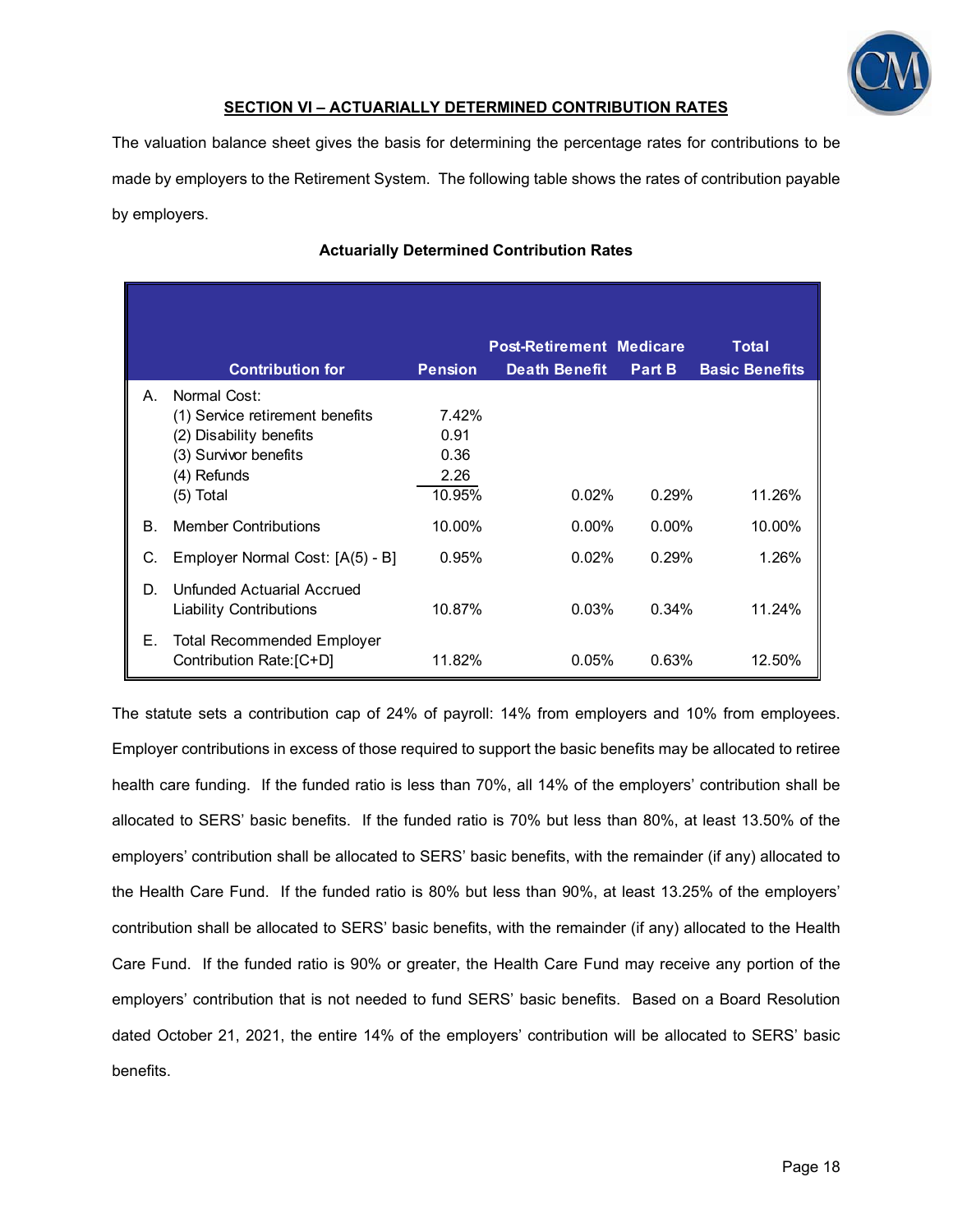

| <b>Actuarial</b><br><b>Valuation</b><br><b>Date</b>                        | <b>Value of</b><br>Plan<br><b>Assets</b><br>(a)            | <b>Actuarial</b><br><b>Accrued</b><br><b>Liability (AAL)</b><br><b>Entry Age</b><br>(b) | <b>Unfunded</b><br><b>AAL</b><br>(UAAL)<br>$(b - a)$ | <b>Funded</b><br><b>Ratio</b><br>(a/b)        | <b>Covered</b><br><b>Payroll</b><br>(c)              | <b>UAAL as a</b><br><b>Percentage of</b><br><b>Covered Payroll</b><br>$(b - a) / (c)$ |
|----------------------------------------------------------------------------|------------------------------------------------------------|-----------------------------------------------------------------------------------------|------------------------------------------------------|-----------------------------------------------|------------------------------------------------------|---------------------------------------------------------------------------------------|
|                                                                            |                                                            |                                                                                         | <b>Pension Benefits</b>                              |                                               |                                                      |                                                                                       |
| 6/30/2016<br>6/30/2017<br>6/30/2018<br>6/30/2019<br>6/30/2020<br>6/30/2021 | \$13,015<br>13,537<br>13,824<br>14,267<br>14,811<br>15,781 | \$19,331<br>19,148<br>19,559<br>20,090<br>20,601<br>21,097                              | \$6,316<br>5,611<br>5,735<br>5,823<br>5,790<br>5,316 | 67.3%<br>70.7<br>70.7<br>71.0<br>71.9<br>74.8 | \$2,932<br>3,303<br>3,332<br>3,463<br>3,478<br>3,622 | 215.4%<br>169.9<br>172.1<br>168.1<br>166.5<br>146.8                                   |
|                                                                            |                                                            | <b>Medicare Part B</b>                                                                  |                                                      |                                               |                                                      |                                                                                       |
| 6/30/2016<br>6/30/2017<br>6/30/2018<br>6/30/2019<br>6/30/2020<br>6/30/2021 | 142<br>\$<br>153<br>164<br>180<br>199<br>223               | \$402<br>402<br>400<br>397<br>393<br>391                                                | 260<br>\$<br>249<br>236<br>217<br>194<br>169         | 35.4%<br>38.0<br>41.1<br>45.3<br>50.6<br>57.0 | \$2,932<br>3,303<br>3,332<br>3,463<br>3,478<br>3,622 | 8.9%<br>7.5<br>7.1<br>6.3<br>5.6<br>4.6                                               |
|                                                                            |                                                            | <b>Post-Retirement Death Benefits</b>                                                   |                                                      |                                               |                                                      |                                                                                       |
| 6/30/2016<br>6/30/2017<br>6/30/2018<br>6/30/2019<br>6/30/2020<br>6/30/2021 | \$22<br>23<br>24<br>26<br>27<br>28                         | \$<br>38<br>38<br>39<br>40<br>40<br>41                                                  | \$<br>16<br>15<br>15<br>14<br>13<br>13               | 57.9%<br>60.5<br>61.5<br>65.0<br>67.5<br>68.3 | \$2,932<br>3,303<br>3,332<br>3,463<br>3,478<br>3,622 | 0.5%<br>0.5<br>0.5<br>0.4<br>0.4<br>0.4                                               |

# **SECTION VII – SCHEDULE OF FUNDING PROGRESS (\$ Millions)**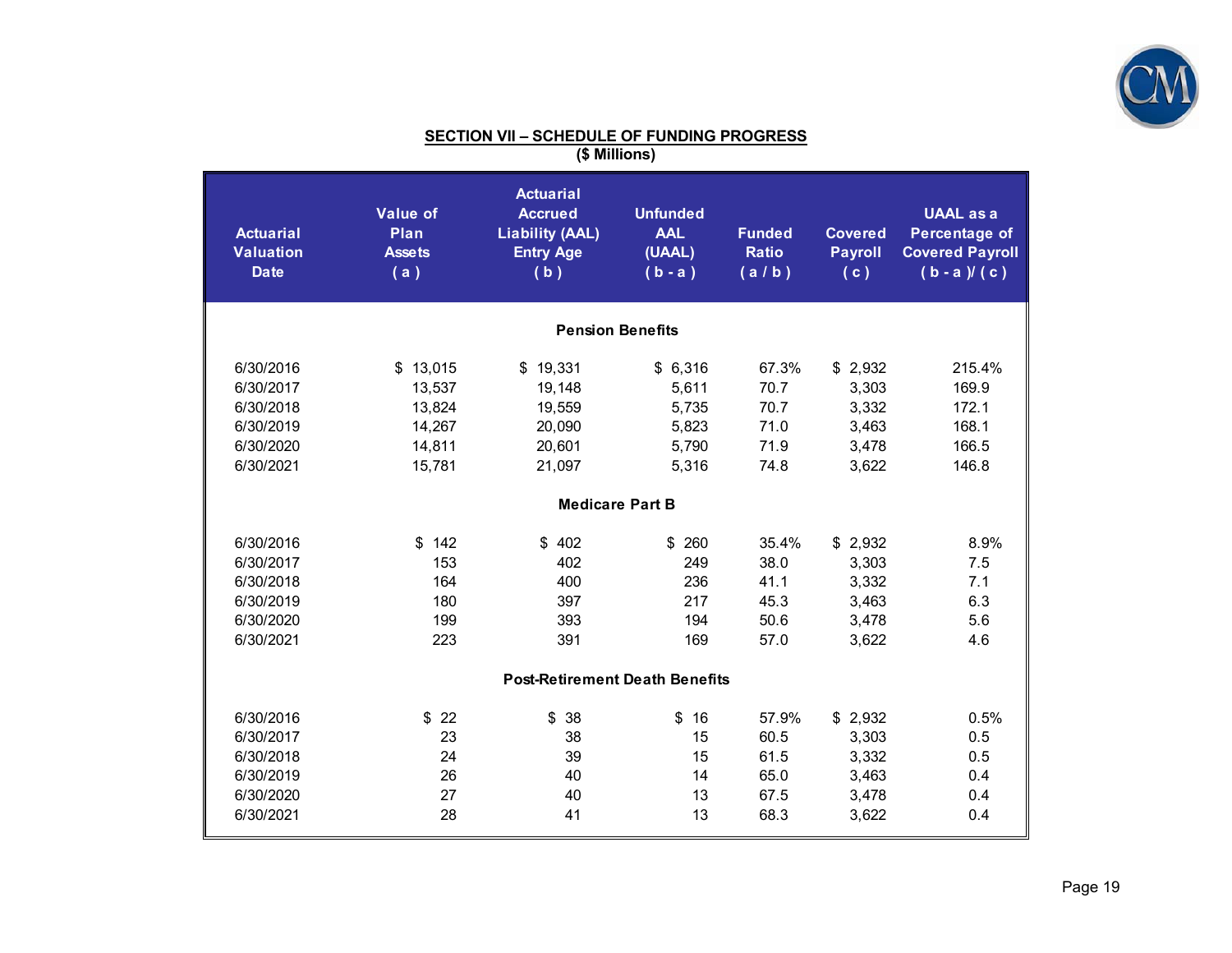

## **SECTION VIII – RISK CONSIDERATIONS**

A typical retirement plan faces many different risks, but the greatest risk is the inability to make benefit payments when due. If plan assets are depleted, benefits may not be paid which could create legal and litigation risk or the plan could become "pay as you go". The term "risk" is most commonly associated with an outcome with undesirable results. However, in the actuarial world, risk can be translated as uncertainty. The actuarial valuation process uses many actuarial assumptions to project how future contributions and investment returns will meet the cash flow needs for future benefit payments. Of course, we know that actual experience will not unfold exactly as anticipated by the assumptions and that uncertainty, whether favorable or unfavorable, creates risk. ASOP 51 defines risk as the potential of actual future measurements to deviate from expected results due to actual experience that is different than the actuarial assumptions.

The various risk factors for a given plan can have a significant impact – positive or negative – on the actuarial projection of liability and contribution rates.

There are a number of risks inherent in the funding of a defined benefit plan. These include:

- economic risks, such as investment return and price inflation;
- demographic risks such as mortality, payroll growth, aging population including impact of baby boomers, and retirement ages;
- contribution risk, i.e., the potential for contribution rates to be too high for the plan sponsor/employer to pay and
- external risks such as the regulatory and political environment.

There is a direct correlation between healthy, well-funded retirement plans and consistent contributions equal to the full actuarial contribution rate each year. The System is primarily funded by member and employer contributions to the trust fund, together with the earnings on these accumulated contributions. These contributions fund benefit accruals for current active members and administrative expenses. The remainder of the contributions amortizes the unfunded actuarial accrued liability. The contribution rates are set by state statute and are intended to provide the needed amounts to fund the system over time. The purpose of the valuation is to determine if the fixed employer and member contributions remain sufficient to fund the Plan. Due to the fixed nature of the contributions actuarial gains and losses are reflected in the amortization period. Generally, the largest source of actuarial gains and losses are caused by investment volatility. In addition, the unfunded liability is amortized as a level percentage of pay assuming payroll will grow by 1.75% per year. A key risk factor to the System's funding is that over time, the Statutory Contribution Rates will be insufficient to accumulate enough funds, with investment income, to fund the promised benefits. The funding insufficiency can be caused by amortization periods that are too long or by payroll not growing at the assumed rate.

The other significant risk factor for the System is investment return because of the volatility of returns and the size of plan assets compared to payroll. A perusal of historical returns over 10-20 years reveals that the actual return each year is rarely close to the average return for the same period. This is to be expected, given the underlying capital market assumptions and the System's asset allocation. To the extent market rates of interest affect the expected return on assets, there is a risk of change to the discount rate which determines the present value of liabilities and actuarial valuation results.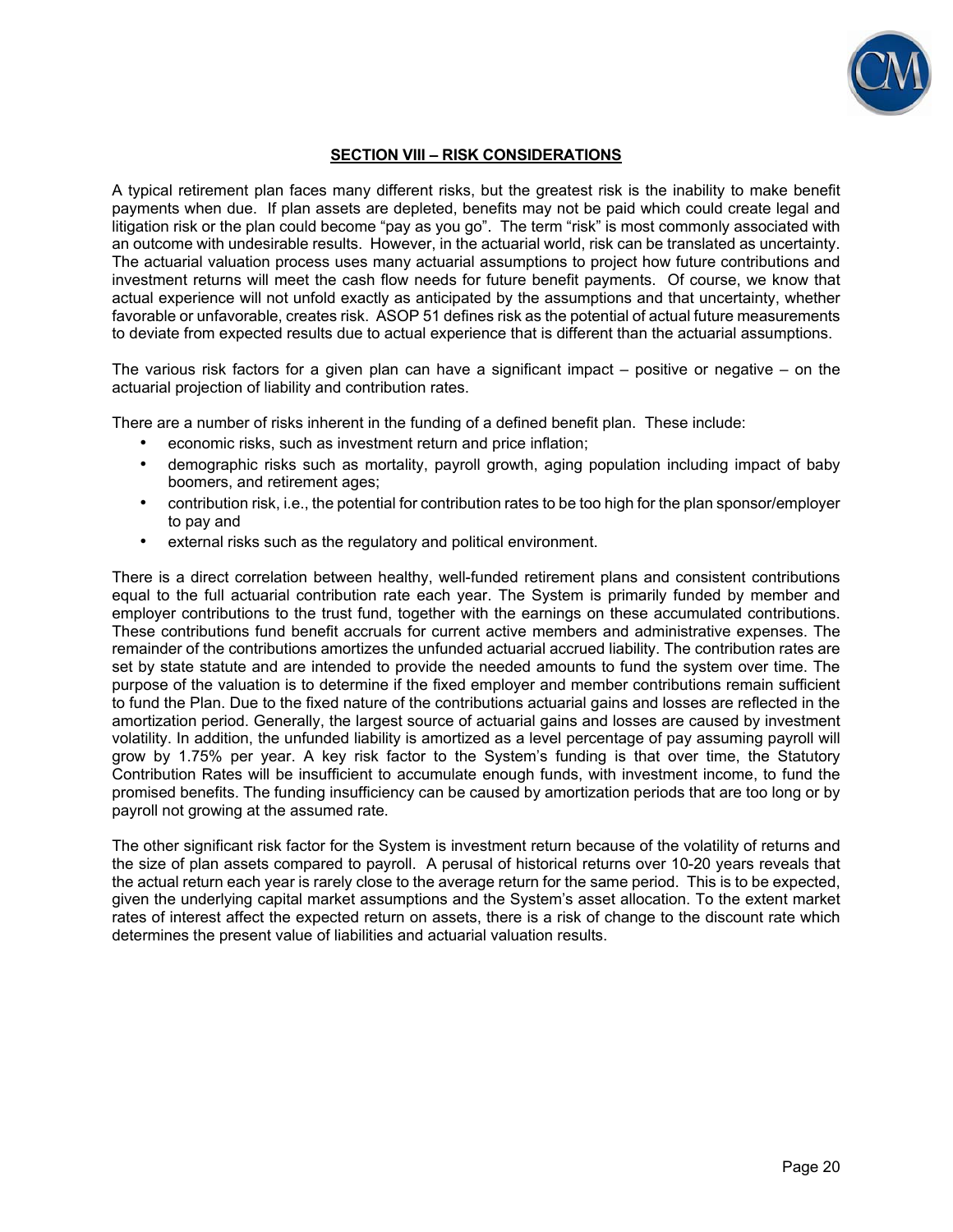

A key demographic risk for the Retirement System is improvements in mortality (longevity) greater than anticipated. Mortality risk arises because there is unexpected mortality improvement, perhaps from a significant medical breakthrough that could quickly increase liabilities. While this is an exposure to risk, it represents a small probability.

The following exhibits summarize some historical information that helps indicate how certain key risk metrics have changed over time. Many are due to the maturing of the retirement system.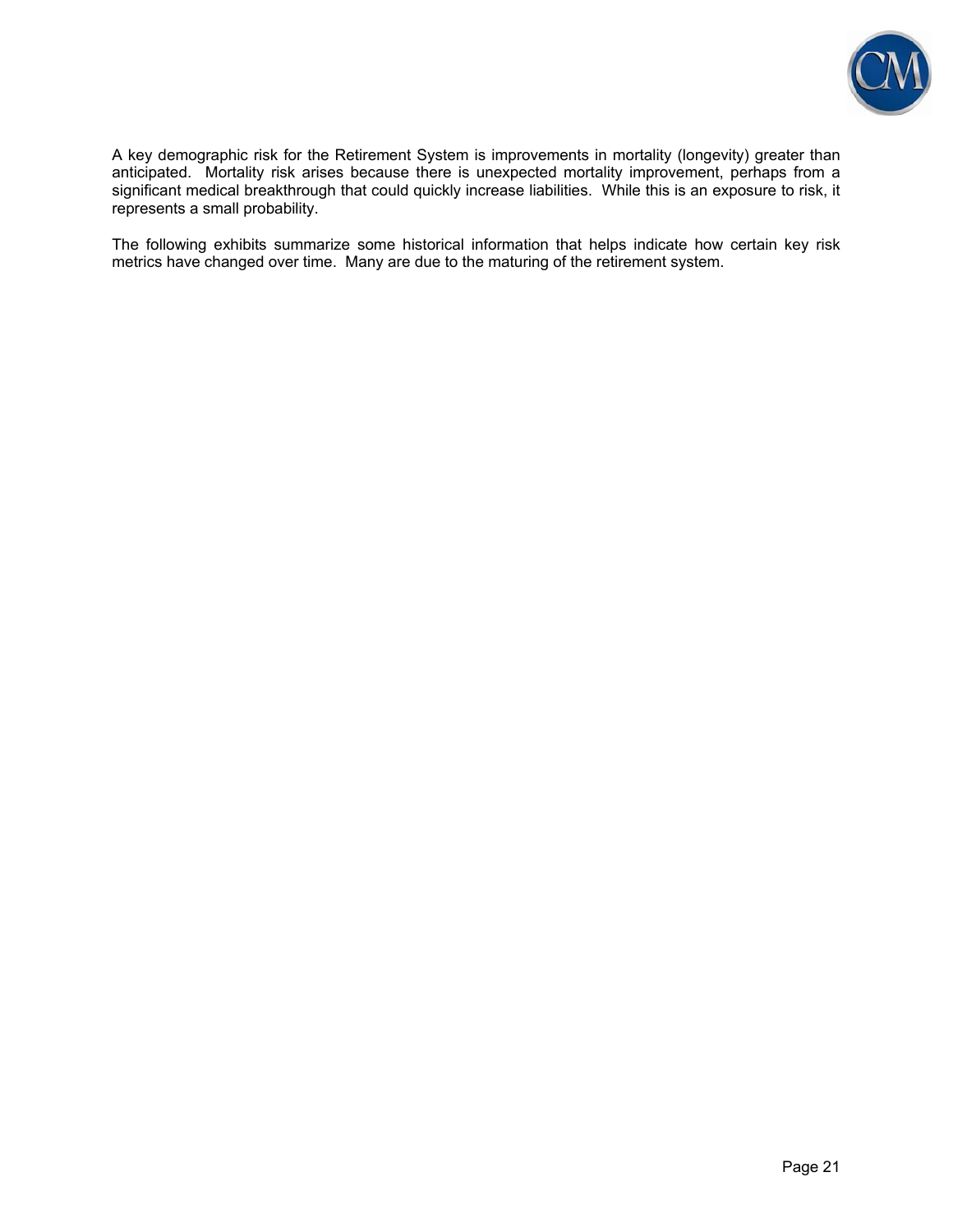

#### **Historical Asset Volatility Ratios (in 1,000's)**

As a retirement system matures, the size of the market value of assets increases relative to the covered payroll of active members, on which the System is funded. The size of the plan assets relative to covered payroll, sometimes referred to as the asset volatility ratio, is an important indicator of the contribution risk for the System. The higher this ratio, the more sensitive a plan's contribution rate is to investment return volatility. In other words, it will be harder to recover from investment losses with increased contributions.

| <b>Fiscal</b><br><b>Year End</b> | <b>Market</b><br><b>Value of</b><br><b>Assets</b><br>(\$ Millions) | <b>Covered</b><br><b>Payroll</b><br>(\$ Millions) | <b>Asset</b><br><b>Volatility</b><br><b>Ratio</b> |
|----------------------------------|--------------------------------------------------------------------|---------------------------------------------------|---------------------------------------------------|
| 6/30/2008                        | \$10,793                                                           | \$2,652                                           | 4.07                                              |
| 6/30/2009                        | 8,134                                                              | 2,787                                             | 2.92                                              |
| 6/30/2010                        | 9,072                                                              | 2,843                                             | 3.19                                              |
| 6/30/2011                        | 10.619                                                             | 2,852                                             | 3.72                                              |
| 6/30/2012                        | 10,332                                                             | 2,788                                             | 3.71                                              |
| 6/30/2013                        | 11,300                                                             | 2,747                                             | 4.11                                              |
| 6/30/2014                        | 12,821                                                             | 2,759                                             | 4.65                                              |
| 6/30/2015                        | 12,797                                                             | 2,845                                             | 4.50                                              |
| 6/30/2016                        | 12,452                                                             | 2,932                                             | 4.25                                              |
| 6/30/2017                        | 13,614                                                             | 3,303                                             | 4.12                                              |
| 6/30/2018                        | 14,271                                                             | 3,332                                             | 4.28                                              |
| 6/30/2019                        | 14,544                                                             | 3,463                                             | 4.20                                              |
| 6/30/2020                        | 14,420                                                             | 3,478                                             | 4.15                                              |
| 6/30/2021                        | 17.840                                                             | 3,622                                             | 4.93                                              |

The assets at June 30, 2021 are 493% of payroll, so underperforming the investment return assumption by 1.00% (i.e., earn 6.00% for one year) is equivalent to 4.93% of payroll. While the actual impact in the first year is mitigated by the asset smoothing method and amortization of the UAL, this illustrates the risk associated with volatile investment returns.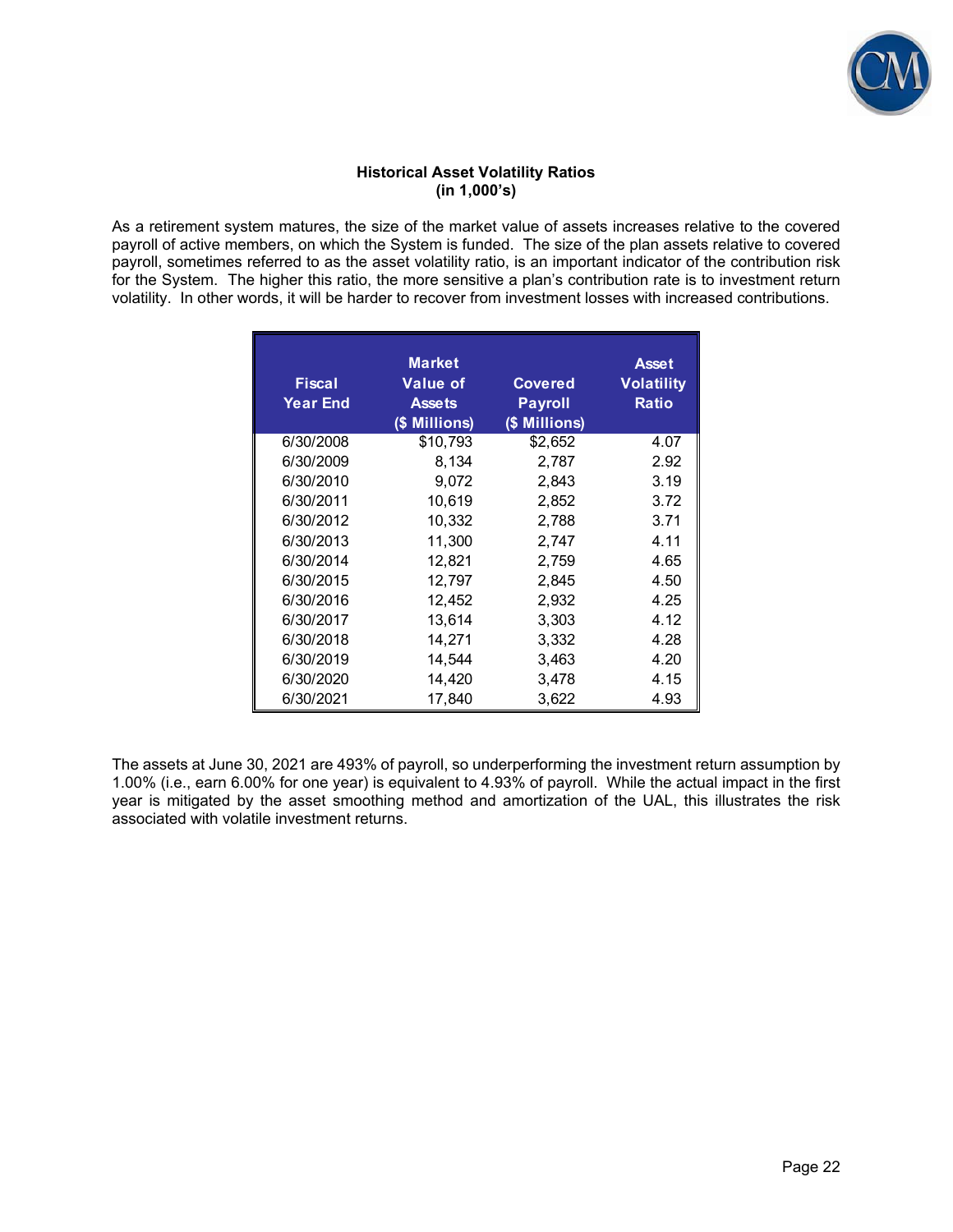

#### **Historical Cash Flows**

Plans with negative cash flows will experience increased sensitivity to investment return volatility. Cash flows, for this purpose, are measured as contributions less benefit payments and administrative expenses. If the System has negative cash flows and then experiences returns below the assumed rate, there are fewer assets to be reinvested to earn the higher returns that typically follow. While any negative cash flow will produce such a result, it is typically a negative cash flow of more than 5% of MVA that may cause significant concerns. The System has negative cash flows which range from 3% to 4% for the prior five years, so there is no immediate concern.

| <b>Fiscal</b><br><b>Year End</b> | <b>Market</b><br><b>Value of</b><br><b>Assets</b><br>(\$ Millions) | <b>Contributions</b><br>(\$ Millions) | <b>Benefit</b><br><b>Payments &amp;</b><br><b>Expenses</b><br>(\$ Millions) | <b>Net Cash</b><br><b>Flow</b><br>(\$ Millions) | <b>Net Cash</b><br>Flow as %<br>of Market<br><b>Value</b> |
|----------------------------------|--------------------------------------------------------------------|---------------------------------------|-----------------------------------------------------------------------------|-------------------------------------------------|-----------------------------------------------------------|
| 6/30/2008                        | \$10,793                                                           | \$564                                 | \$740                                                                       | (\$176)                                         | (1.63%)                                                   |
| 6/30/2009                        | 8,134                                                              | 587                                   | 779                                                                         | (192)                                           | (2.36)                                                    |
| 6/30/2010                        | 9,072                                                              | 704                                   | 822                                                                         | (118)                                           | (1.30)                                                    |
| 6/30/2011                        | 10,619                                                             | 682                                   | 880                                                                         | (197)                                           | (1.86)                                                    |
| 6/30/2012                        | 10,332                                                             | 697                                   | 946                                                                         | (249)                                           | (2.41)                                                    |
| 6/30/2013                        | 11,300                                                             | 695                                   | 1,020                                                                       | (325)                                           | (2.88)                                                    |
| 6/30/2014                        | 12,821                                                             | 701                                   | 1,069                                                                       | (368)                                           | (2.87)                                                    |
| 6/30/2015                        | 12,797                                                             | 702                                   | 1,156                                                                       | (455)                                           | (3.56)                                                    |
| 6/30/2016                        | 12,452                                                             | 751                                   | 1,203                                                                       | (452)                                           | (3.63)                                                    |
| 6/30/2017                        | 13,614                                                             | 804                                   | 1,256                                                                       | (451)                                           | (3.31)                                                    |
| 6/30/2018                        | 14,271                                                             | 760                                   | 1,335                                                                       | (575)                                           | (4.03)                                                    |
| 6/30/2019                        | 14,544                                                             | 810                                   | 1,368                                                                       | (558)                                           | (3.84)                                                    |
| 6/30/2020                        | 14,420                                                             | 844                                   | 1,354                                                                       | (510)                                           | (3.54)                                                    |
| 6/30/2021                        | 17,840                                                             | 831                                   | 1,387                                                                       | (556)                                           | (3.12)                                                    |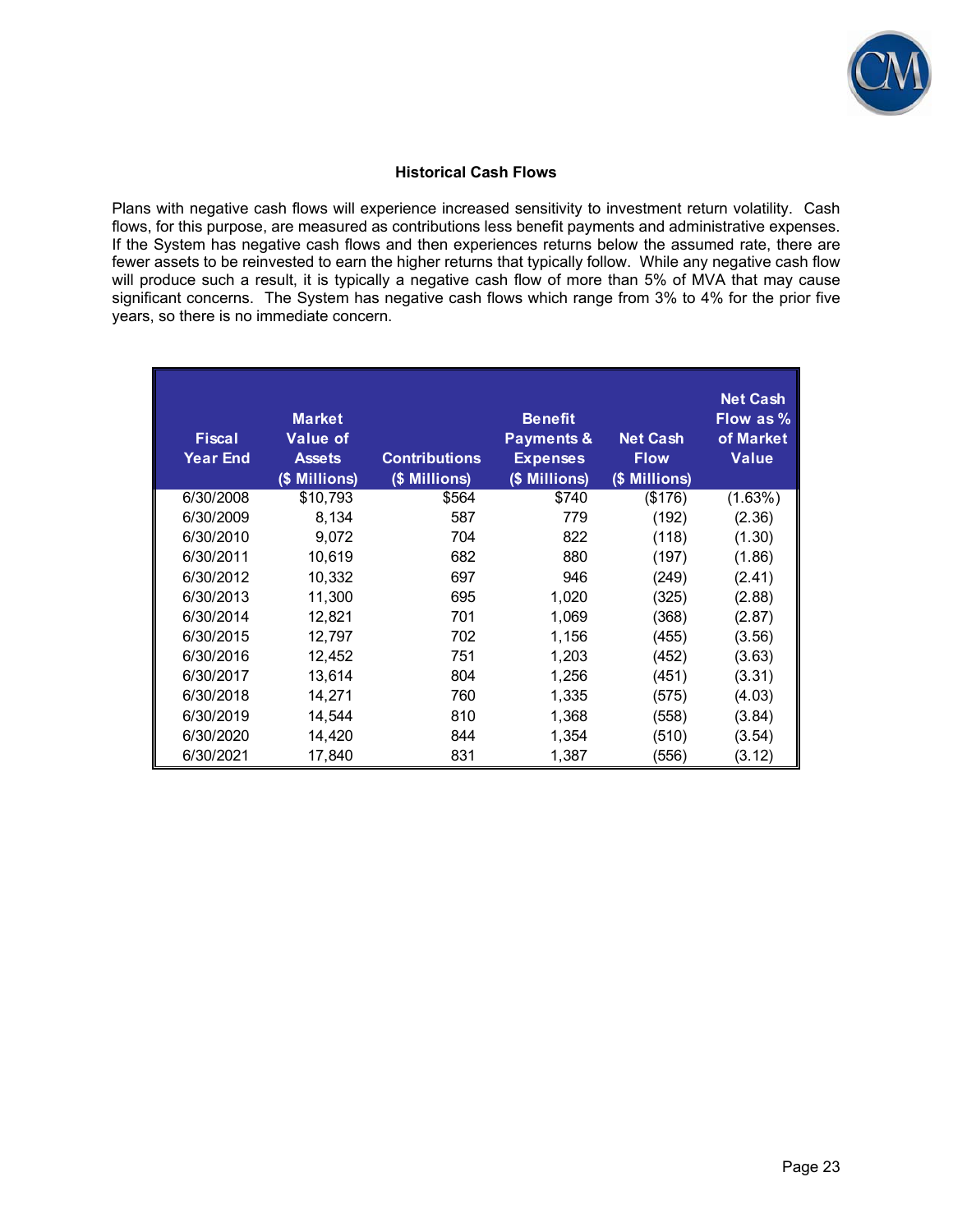

#### **Liability Maturity Measurement**

Most public sector retirement systems have been in operation for many years. As a result, they have aging plan populations, and in some cases declining active populations, resulting in an increasing ratio of retirees to active members and a growing percentage of retiree liability. The retirement of the remaining baby boomers over the next decade is expected to further exacerbate the aging of the retirement system population. With more of the total liability residing with retirees, investment volatility has a greater impact on the funding of the system since it is more difficult to restore the system financially after losses occur when there is comparatively less payroll over which to spread costs. Below are two tables which demonstrate the ratio of the System's retiree liability compared to the total accrued liability and the ratio of the number of retirees and beneficiaries to the number of active members.

| <b>Fiscal</b><br><b>Year End</b> | <b>Retiree</b><br><b>Liability</b><br>(\$ Millions) | Total<br><b>Actuarial</b><br><b>Liability</b><br>(\$ Millions) | <b>Retiree</b><br>Percentage |
|----------------------------------|-----------------------------------------------------|----------------------------------------------------------------|------------------------------|
| 6/30/2008                        | \$7,161                                             | \$14,062                                                       | 0.51                         |
| 6/30/2009                        | 7,592                                               | 14,582                                                         | 0.52                         |
| 6/30/2010                        | 7,942                                               | 15,222                                                         | 0.52                         |
| 6/30/2011                        | 8.605                                               | 16,325                                                         | 0.53                         |
| 6/30/2012                        | 9,250                                               | 16,755                                                         | 0.55                         |
| 6/30/2013                        | 9,793                                               | 17,247                                                         | 0.57                         |
| 6/30/2014                        | 10,437                                              | 17,882                                                         | 0.58                         |
| 6/30/2015                        | 11.047                                              | 18,503                                                         | 0.60                         |
| 6/30/2016                        | 11,702                                              | 19,771                                                         | 0.59                         |
| 6/30/2017                        | 11,679                                              | 19,588                                                         | 0.60                         |
| 6/30/2018                        | 12,399                                              | 19,998                                                         | 0.62                         |
| 6/30/2019                        | 12,629                                              | 20,527                                                         | 0.62                         |
| 6/30/2020                        | 12,949                                              | 21,034                                                         | 0.62                         |
| 6/30/2021                        | 13.346                                              | 21.530                                                         | 0.62                         |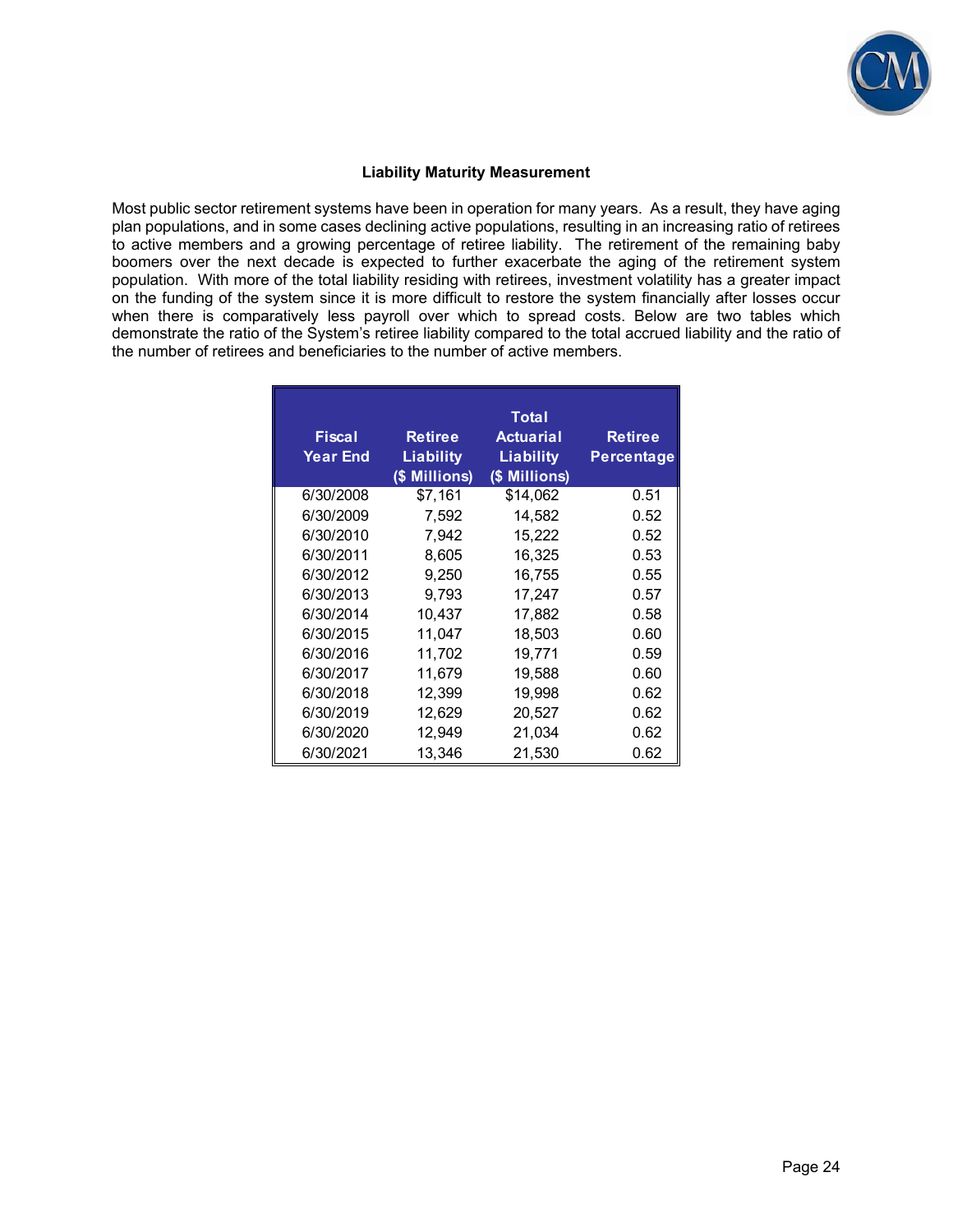

## **Historical Member Statistics**

| <b>Fiscal</b><br><b>Year End</b> | <b>Active</b><br><b>Count</b> | <b>Retiree</b><br><b>Count</b> | <b>Active to</b><br><b>Retiree</b><br><b>Ratio</b> |
|----------------------------------|-------------------------------|--------------------------------|----------------------------------------------------|
| 6/30/2008                        | 124,370                       | 64,818                         | 1.92                                               |
| 6/30/2009                        | 125,465                       | 65,757                         | 1.91                                               |
| 6/30/2010                        | 126.015                       | 66,127                         | 1.91                                               |
| 6/30/2011                        | 125.337                       | 67,221                         | 1.86                                               |
| 6/30/2012                        | 121.811                       | 69,038                         | 1.76                                               |
| 6/30/2013                        | 121,642                       | 70,771                         | 1.72                                               |
| 6/30/2014                        | 121,251                       | 72,605                         | 1.67                                               |
| 6/30/2015                        | 122,855                       | 74,372                         | 1.65                                               |
| 6/30/2016                        | 124,540                       | 76,280                         | 1.63                                               |
| 6/30/2017*                       | 157,981                       | 79,157                         | 2.00                                               |
| 6/30/2018                        | 158,343                       | 81,332                         | 1.95                                               |
| 6/30/2019                        | 159,363                       | 81,024                         | 1.97                                               |
| 6/30/2020                        | 156,579                       | 80,851                         | 1.94                                               |
| 6/30/2021                        | 146.646                       | 80,721                         | 1.82                                               |

\*Effective in FY2017, the active member headcount reflects an increase of members who have been recategorized from inactive to active status.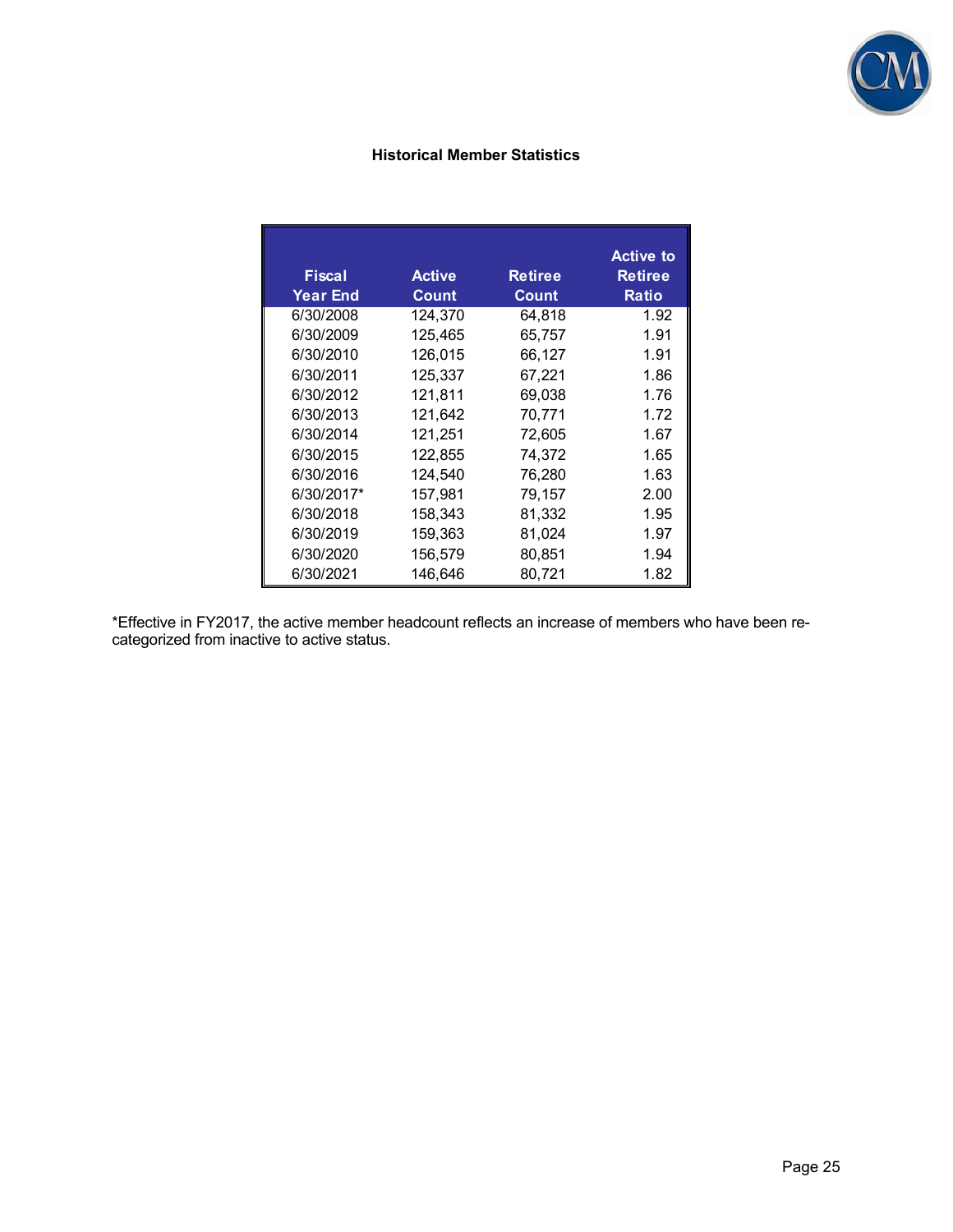

## **SCHEDULE A**

#### **Valuation Balance Sheet and Solvency Test**

The following valuation balance sheet shows the assets and liabilities of the retirement system as of the current valuation date of June 30, 2021, and, for comparison purposes, as of the immediately preceding valuation date of June 30, 2020. The items shown in the balance sheet are present values actuarially determined as of the relevant valuation date.

#### **VALUATION BALANCE SHEET SHOWING THE ASSETS AND LIABILITIES OF THE SCHOOL EMPLOYEES RETIREMENT SYSTEM OF OHIO**

|                                                                                              | June 30, 2021       | <b>June 30, 2020</b> |
|----------------------------------------------------------------------------------------------|---------------------|----------------------|
| <b>ASSETS</b>                                                                                |                     |                      |
| Current actuarial value of assets                                                            | \$16,031,612,792    | \$15,036,735,150     |
| Prospective contributions                                                                    |                     |                      |
| Member contributions                                                                         | 3,207,536,291<br>\$ | 2,703,860,159<br>\$  |
| <b>Employer normal contributions</b>                                                         | 326, 395, 435       | (59, 723, 240)       |
| Unfunded accrued liability contributions                                                     | 5,498,144,212       | 5,997,074,169        |
| Total prospective contributions                                                              | 9,032,075,938<br>S  | 8,641,211,088<br>\$  |
| <b>Total assets</b>                                                                          | \$25,063,688,730    | \$23,677,946,238     |
| <b>LIABILITIES</b>                                                                           |                     |                      |
| Present value of benefits payable on account of<br>present retired members and beneficiaries | \$12,985,430,420    | \$12,617,926,715     |
| Present value of benefits payable on account of active<br>members                            | 11,359,283,752      | 10,400,803,877       |
| Present value of benefits payable on account of<br>inactive and deferred vested members      | 718,974,558         | 659,215,646          |
| <b>Total liabilities</b>                                                                     | 25,063,688,730      | 23,677,946,238       |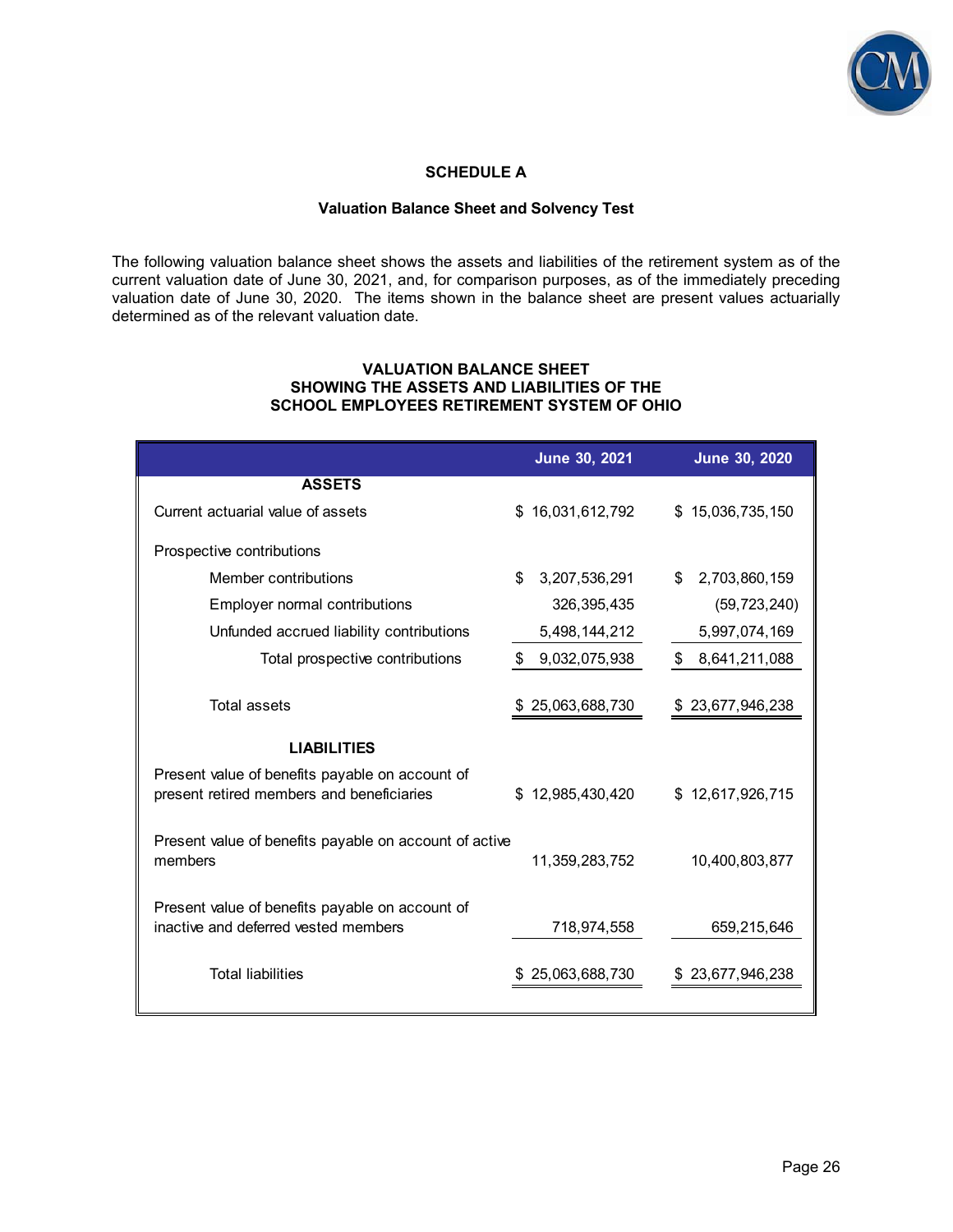

The following table provides the solvency test for SERS members. The table allocates the valuation assets of the System to its liabilities based on an order of precedence. The highest order of precedence is active member contributions. The second highest order of precedence are members in pay status, and vested and non-vested terminated members. The lowest order of precedence is the employer financed portion of active member accrued benefits. The liabilities are determined using the System's assumed rate of return.

## **Solvency Test (\$ Millions)**

|                                 |                                                               |                                                                       |                                                                       |                                               |        | <b>Portion of Accrued Liabilities</b> |         |
|---------------------------------|---------------------------------------------------------------|-----------------------------------------------------------------------|-----------------------------------------------------------------------|-----------------------------------------------|--------|---------------------------------------|---------|
|                                 |                                                               | <b>Aggregate Accrued Liabilities For</b>                              |                                                                       |                                               |        | <b>Covered by Reported Asset</b>      |         |
| <b>Valuation</b><br><b>Date</b> | (1)<br><b>Active</b><br><b>Member</b><br><b>Contributions</b> | (2)<br><b>Retired</b><br><b>Members &amp;</b><br><b>Beneficiaries</b> | (3)<br><b>Active Members</b><br>(Employer<br><b>Financed Portion)</b> | <b>Actuarial Value</b><br>of<br><b>Assets</b> | (1)    | (2)                                   | (3)     |
|                                 |                                                               |                                                                       | <b>Pension Benefits</b>                                               |                                               |        |                                       |         |
|                                 |                                                               |                                                                       |                                                                       |                                               |        |                                       |         |
| 6/30/2016                       | \$2,914                                                       | \$11,689                                                              | \$4,728                                                               | \$13,015                                      | 100.0% | 86.4%                                 | 0.0%    |
| 6/30/2017                       | 3,010                                                         | 11,690                                                                | 4,448                                                                 | 13,537                                        | 100.0  | 90.0                                  | 0.0     |
| 6/30/2018                       | 2,733                                                         | 12,427                                                                | 4,399                                                                 | 13,824                                        | 100.0  | 89.2                                  | 0.0     |
| 6/30/2019                       | 2,842                                                         | 12,666                                                                | 4,582                                                                 | 14,268                                        | 100.0  | 90.2                                  | 0.0     |
| 6/30/2020                       | 2.934                                                         | 13,009                                                                | 4,658                                                                 | 14,811                                        | 100.0  | 91.3                                  | 0.0     |
| 6/30/2021                       | 2,986                                                         | 13,434                                                                | 4.677                                                                 | 15.781                                        | 100.0  | 95.2                                  | 0.0     |
|                                 |                                                               |                                                                       | <b>Medicare Part B</b>                                                |                                               |        |                                       |         |
|                                 |                                                               |                                                                       |                                                                       |                                               |        |                                       |         |
| 6/30/2016                       | \$0                                                           | \$251                                                                 | \$151                                                                 | \$142                                         | 100.0% | 56.6%                                 | $0.0\%$ |
| 6/30/2017                       | 0                                                             | 251                                                                   | 151                                                                   | 153                                           | 100.0  | 61.0                                  | 0.0     |
| 6/30/2018                       | 0                                                             | 251                                                                   | 149                                                                   | 164                                           | 100.0  | 65.3                                  | 0.0     |
| 6/30/2019                       | 0                                                             | 244                                                                   | 153                                                                   | 180                                           | 100.0  | 73.8                                  | 0.0     |
| 6/30/2020                       | 0                                                             | 236                                                                   | 157                                                                   | 199                                           | 100.0  | 84.3                                  | 0.0     |
| 6/30/2021                       | 0                                                             | 238                                                                   | 154                                                                   | 223                                           | 100.0  | 93.7                                  | 0.0     |
|                                 |                                                               |                                                                       | <b>Post-Retirement Death Benefits</b>                                 |                                               |        |                                       |         |
|                                 |                                                               |                                                                       |                                                                       |                                               |        |                                       |         |
| 6/30/2016                       | \$0                                                           | \$30                                                                  | \$8                                                                   | \$22                                          | 100.0% | 73.3%                                 | $0.0\%$ |
| 6/30/2017                       | 0                                                             | 30                                                                    | 8                                                                     | 23                                            | 100.0  | 76.7                                  | 0.0     |
| 6/30/2018                       | 0                                                             | 31                                                                    | 8                                                                     | 24                                            | 100.0  | 77.4                                  | 0.0     |
| 6/30/2019                       | 0                                                             | 31                                                                    | 8                                                                     | 25                                            | 100.0  | 80.6                                  | 0.0     |
| 6/30/2020                       | 0                                                             | 31                                                                    | 8                                                                     | 27                                            | 100.0  | 87.1                                  | 0.0     |
| 6/30/2021                       | 0                                                             | 33                                                                    | $\overline{7}$                                                        | 28                                            | 100.0  | 84.8                                  | 0.0     |
|                                 |                                                               |                                                                       |                                                                       |                                               |        |                                       |         |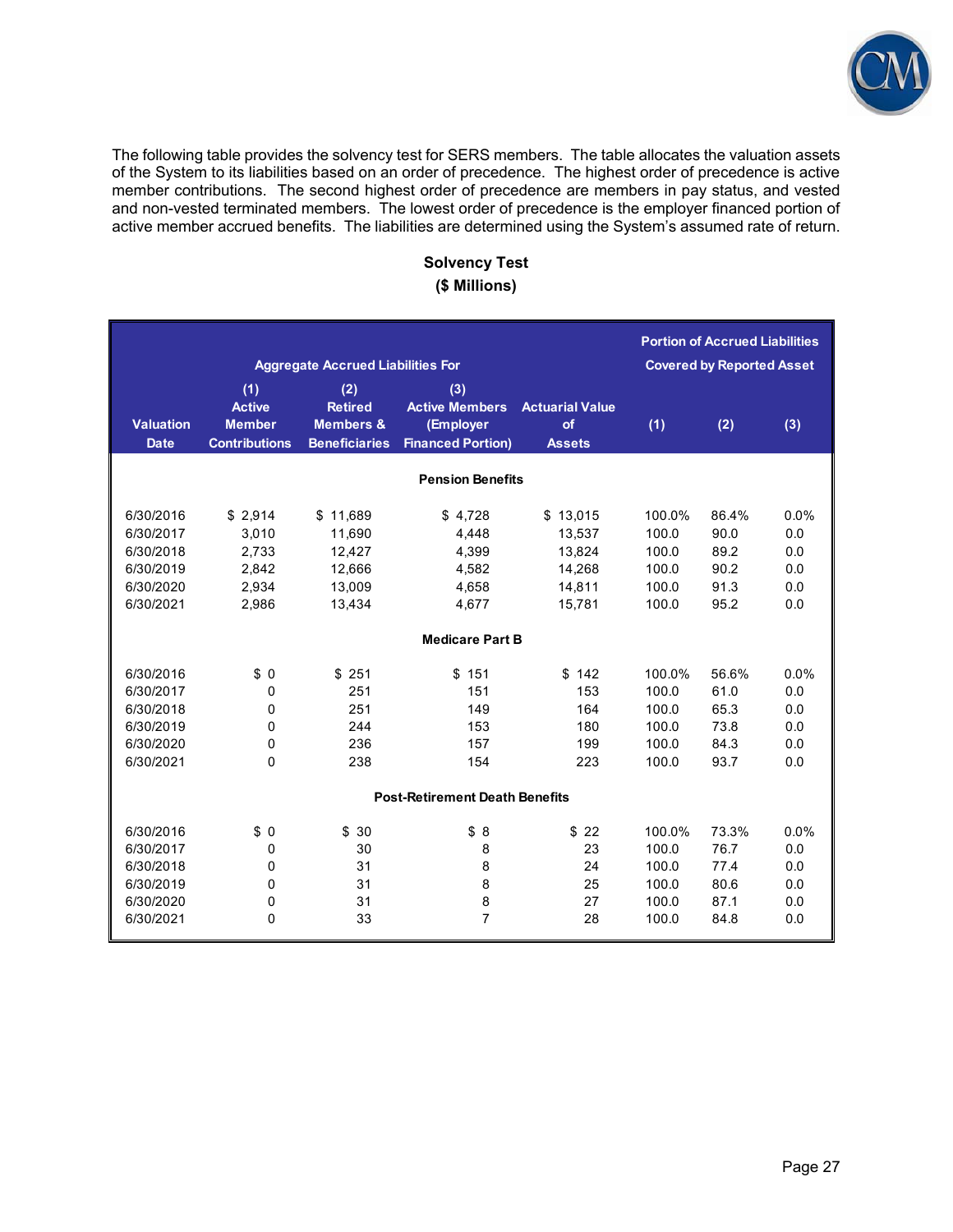

#### **SCHEDULE B Development of Actuarial Value of Assets**

|    | <b>Valuation date June 30:</b>                                   | 2020                                 | 2021                                 | 2022                | 2023              |    | 2024        |
|----|------------------------------------------------------------------|--------------------------------------|--------------------------------------|---------------------|-------------------|----|-------------|
| Α. | Actuarial Value Beginning of Year                                | \$14,936,900,093                     | \$15,519,346,628                     |                     |                   |    |             |
| В. | Market Value End of Year                                         | 14,902,210,105                       | 18,440,377,176                       |                     |                   |    |             |
| C. | Market Value Beginning of Year                                   | 15,007,886,783                       | 14,902,210,105                       |                     |                   |    |             |
| D. | Cash Flow                                                        |                                      |                                      |                     |                   |    |             |
|    | D1. Contributions                                                | \$<br>892,087,903                    | \$<br>884,166,838                    |                     |                   |    |             |
|    | D <sub>2</sub> . Other Revenue                                   | 97,386,324                           | 84,050,104                           |                     |                   |    |             |
|    | D3. Benefit Payments                                             | (1,485,382,246)                      | (1,497,119,145)                      |                     |                   |    |             |
|    | D4. Net Transfers                                                | (3,411,620)                          | (5,424,513)                          |                     |                   |    |             |
|    | D5. Net                                                          | \$<br>(499, 319, 639)                | \$<br>(534, 326, 716)                |                     |                   |    |             |
| E. | Investment Income                                                |                                      |                                      |                     |                   |    |             |
|    | E1. Market Total: B.-C.-D5.                                      | \$<br>393,642,961                    | \$<br>4,072,493,787                  |                     |                   |    |             |
|    | E2. Assumed Rate (Net of Expenses)                               | 7.50%                                | 7.50%                                |                     |                   |    |             |
|    | E3. Amount for Immediate Recognition                             | 1,106,867,022                        | 1,097,628,506                        |                     |                   |    |             |
|    | E4. Amount for Phased-In Recognition                             | (713, 224, 061)                      | 2,974,865,281                        |                     |                   |    |             |
| F. | Phased-In Recognition of Investment Income                       |                                      |                                      |                     |                   |    |             |
|    | F1. Current Year: 0.25 * E4.                                     | \$<br>(178, 306, 015)                | \$<br>743,716,320                    | \$<br>0             | \$<br>0           | S  | 0           |
|    | F2. First Prior Year                                             | (66, 102, 732)                       | (178, 306, 015)                      | 743,716,320         | 0                 |    | 0           |
|    | F3. Second Prior Year                                            | 49,986,989                           | (66, 102, 732)                       | (178, 306, 015)     | 743,716,320       |    | 0           |
|    | F4. Third Prior Year                                             | 169,320,910                          | 49,986,989                           | (66, 102, 732)      | (178, 306, 015)   |    | 743,716,320 |
|    | F5. Total Recognized Investment Gain/(Loss)                      | \$<br>(25, 100, 848)                 | \$<br>549,294,562                    | \$<br>499,307,573   | \$<br>565,410,305 | \$ | 743,716,320 |
| G. | Preliminary Actuarial Value End of Year:                         |                                      |                                      |                     |                   |    |             |
|    | A.+D5.+E3.+F5.                                                   | \$15,519,346,628                     | \$16,631,942,980                     |                     |                   |    |             |
| Н. | Corridor                                                         |                                      |                                      |                     |                   |    |             |
|    | H1. 80% of Market Value<br>H <sub>2</sub> . 120% of Market Value | \$11,921,768,084<br>\$17,882,652,126 | \$14,752,301,741<br>\$22,128,452,611 |                     |                   |    |             |
| L. | Actuarial Value End of Year:                                     |                                      |                                      |                     |                   |    |             |
|    | G. Not Less than H1. or Not Greater than H2.                     | \$15,519,346,628                     | \$16,631,942,980                     |                     |                   |    |             |
| J. | Difference Betw een Market & Actuarial Values \$                 | (617, 136, 523)                      | \$<br>1,808,434,196                  | \$<br>1,309,126,624 | \$<br>743,716,320 | \$ | 0           |
| Κ. | <b>Health Care Valuation Assets</b>                              | \$<br>482,611,478                    | \$<br>600,330,188                    |                     |                   |    |             |
| L. | Basic Benefits Valuation Assets (G. - K.)                        | \$15,036,735,150                     | \$16,031,612,792                     |                     |                   |    |             |

The Actuarial Valuation of Assets recognizes assumed investment income (line E3) fully each year. Differences between actual and assumed investment income (line E4) are phased in over a closed four-year period. During periods when investment performance exceeds the assumed rate, Actuarial Value of Assets will tend to be less than market value. During periods when investment performance is less than the assumed rate, Actuarial Value of Assets will tend to be greater than market value. If assumed rates are exactly realized for four consecutive years, actuarial value will become equal to market value.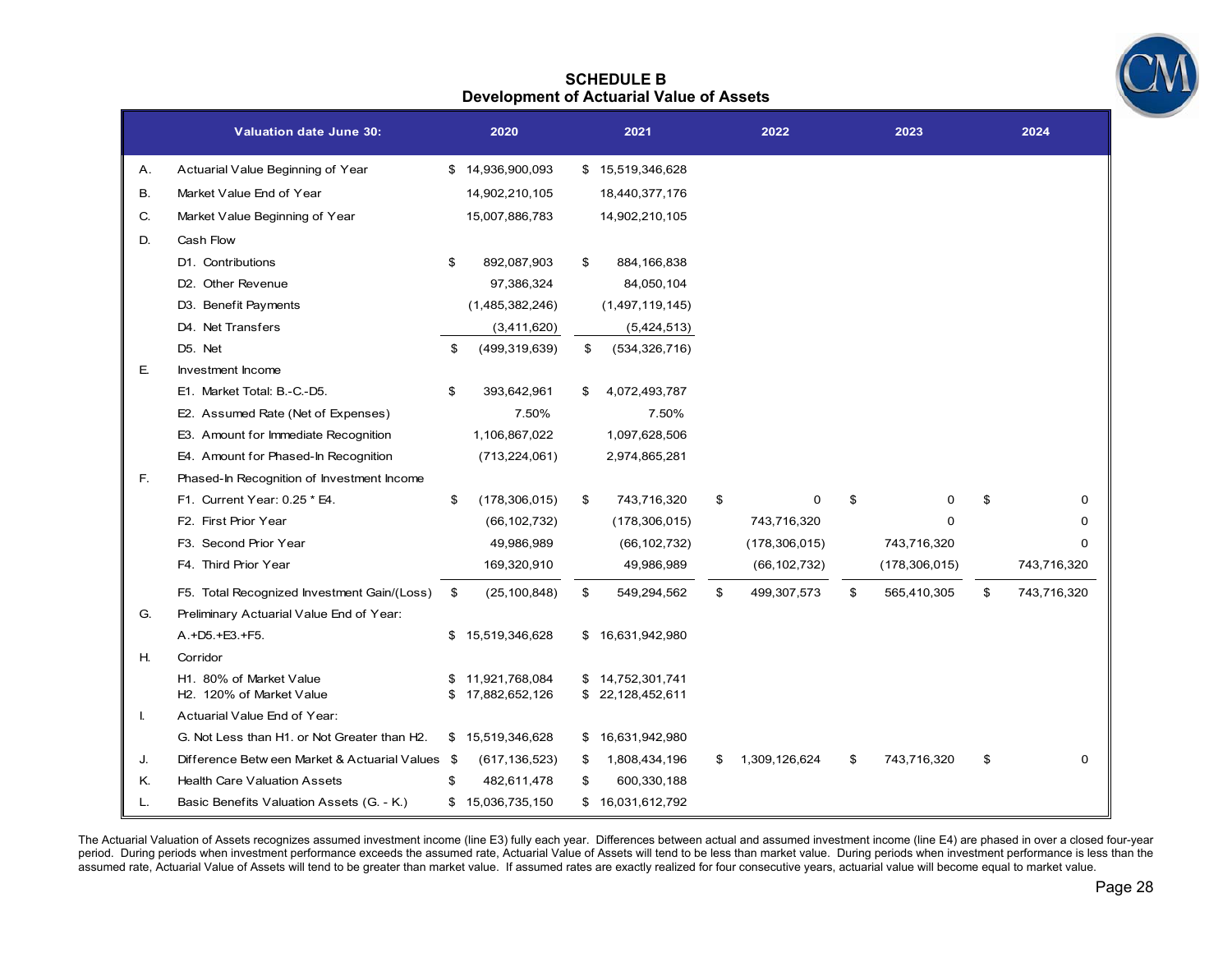

## **SCHEDULE C**

#### **STATEMENT OF ACTUARIAL ASSUMPTIONS AND METHODS**

#### **The assumptions and methods used in the valuation were based on the actuarial experience study for the five-year period ending June 30, 2020, adopted by the Board on April 15, 2021.**

INTEREST RATE: 7.00% per annum, compounded annually (net after all System expenses).

SEPARATIONS FROM ACTIVE SERVICE: Representative values of the assumed rates of separation from active service are as follows:

| <b>Service</b> | Annual Rates of<br>Withdrawal |
|----------------|-------------------------------|
| ი              | 40.00%                        |
|                | 19.00                         |
| $\overline{2}$ | 11.00                         |
| 3              | 9.00                          |
| 4              | 8.00                          |
| 5              | 6.50                          |
| 10             | 3.50                          |
| 15             | 2.25                          |

|     | Annual Rates of |        |                   |        |  |  |
|-----|-----------------|--------|-------------------|--------|--|--|
|     | Death *         |        | <b>Disability</b> |        |  |  |
| Age | <b>Male</b>     | Female | <b>Male</b>       | Female |  |  |
| 20  | .041%           | .013%  | $.020\%$          | .010%  |  |  |
| 25  | .041            | .012   | .039              | .010   |  |  |
| 30  | .052            | .019   | .071              | .028   |  |  |
| 35  | .068            | .030   | .127              | .059   |  |  |
| 40  | .096            | .047   | .214              | .106   |  |  |
| 45  | .143            | .072   | .313              | .180   |  |  |
| 50  | .218            | .107   | .414              | .300   |  |  |
| 55  | .320            | .157   | .530              | .450   |  |  |
| 60  | .466            | .238   | .590              | .450   |  |  |
| 65  | .682            | .380   | .533              | .300   |  |  |
| 70  | 1.025           | .627   | .300              | .200   |  |  |
| 74  | 1.461           | .937   | .300              | .200   |  |  |

\* Pre-retirement mortality is based on the PUB-2010 General Amount Weighted Below Median Employee Mortality Table with fully generational projection using the MP-2020 projection scale. The above rates represent the base rates used.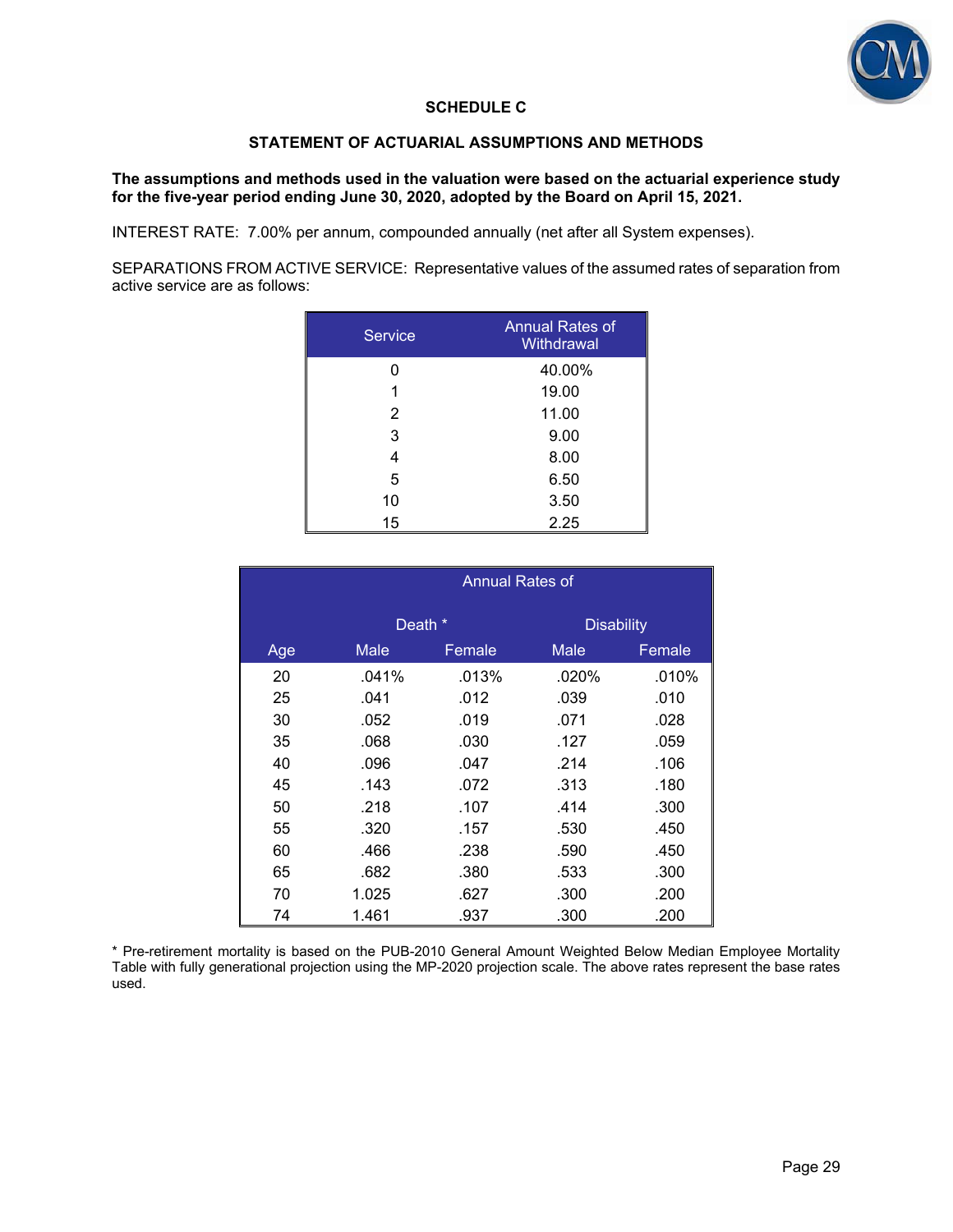

| Annual Rates of |                |                           |                                     |                                |                |                    |                                  |                                |  |
|-----------------|----------------|---------------------------|-------------------------------------|--------------------------------|----------------|--------------------|----------------------------------|--------------------------------|--|
|                 |                |                           | Retirement Eligible prior to 8/1/17 |                                |                |                    | Retirement Eligible after 8/1/17 |                                |  |
|                 |                |                           | <b>First</b>                        |                                |                |                    | First                            |                                |  |
| Age             | <b>Reduced</b> | <b>Reduced</b><br>(55/25) | Eligible<br><b>Unreduced</b>        | Subsequent<br><b>Unreduced</b> | <b>Reduced</b> | Reduced<br>(60/25) | Eligible<br><b>Unreduced</b>     | Subsequent<br><b>Unreduced</b> |  |
| 50              |                |                           | 21%                                 | 19%                            |                |                    |                                  |                                |  |
| 55              |                | 10%                       | 27%                                 | 19%                            |                |                    |                                  |                                |  |
| 57              |                | 10%                       | 27%                                 | 19%                            |                |                    | 30%                              | 19%                            |  |
| 60              | 43%            | 15%                       | 27%                                 | 19%                            |                | 6%                 | 30%                              | 19%                            |  |
| 62              | 43%            | 15%                       | 27%                                 | 19%                            | 5%             | 6%                 | 30%                              | 19%                            |  |
| 65              |                |                           | 50%                                 | 33%                            | 15%            | 17%                | 30%                              | 19%                            |  |
| 68              |                |                           | 50%                                 | 33%                            |                |                    | 30%                              | 18%                            |  |
| 70              |                |                           | 50%                                 | 33%                            |                |                    | 30%                              | 18%                            |  |
| 75              |                |                           | 100%                                | 100%                           |                |                    | 100%                             | 100%                           |  |

SALARY INCREASES: Representative values of the assumed annual rates of salary increases are as follows:

|                |                                     | <b>Annual Rates of</b> |                                                 |
|----------------|-------------------------------------|------------------------|-------------------------------------------------|
| <b>Service</b> | <b>Merit &amp; Seniority</b><br>(A) | Base (Economy)<br>(B)  | <b>Increase Next Year</b><br>$(1+(A))^*(1+(B))$ |
| 0              | 10.00%                              | 3.25%                  | 13.58%                                          |
| 1              | 3.00                                | 3.25                   | 6.35                                            |
| 2              | 1.75                                | 3.25                   | 5.06                                            |
| 3              | 1.25                                | 3.25                   | 4.54                                            |
| 4              | 1.00                                | 3.25                   | 4.28                                            |
| $5-9$          | 0.75                                | 3.25                   | 4.02                                            |
| $10 - 15$      | 0.50                                | 3.25                   | 3.77                                            |
| $16 - 17$      | 0.25                                | 3.25                   | 3.51                                            |
| 18 & over      | 0.00                                | 3.25                   | 3.25                                            |

PAYROLL GROWTH: 1.75% per annum, compounded annually.

PRICE INFLATION: 2.40% per annum, compounded annually.

ANNUAL COLA: Increase of 2.00% of initial retirement allowance on anniversary of retirement date. On and after April 1, 2018, COLAs for future retirees will be delayed for until the fourth anniversary of benefit commencement.

DEATH AFTER RETIREMENT: These assumptions are used to measure the probabilities of each benefit payment being made after retirement.

SERVICE RETIREMENT: PUB-2010 General Employee Amount Weighted Below Median Healthy Retiree mortality table projected to 2017 with ages set forward 1 year and adjusted 94.20% for males and set forward 2 years and adjusted 81.35% for females. Future improvement in mortality rates is reflected by applying the MP-2020 projection scale generationally.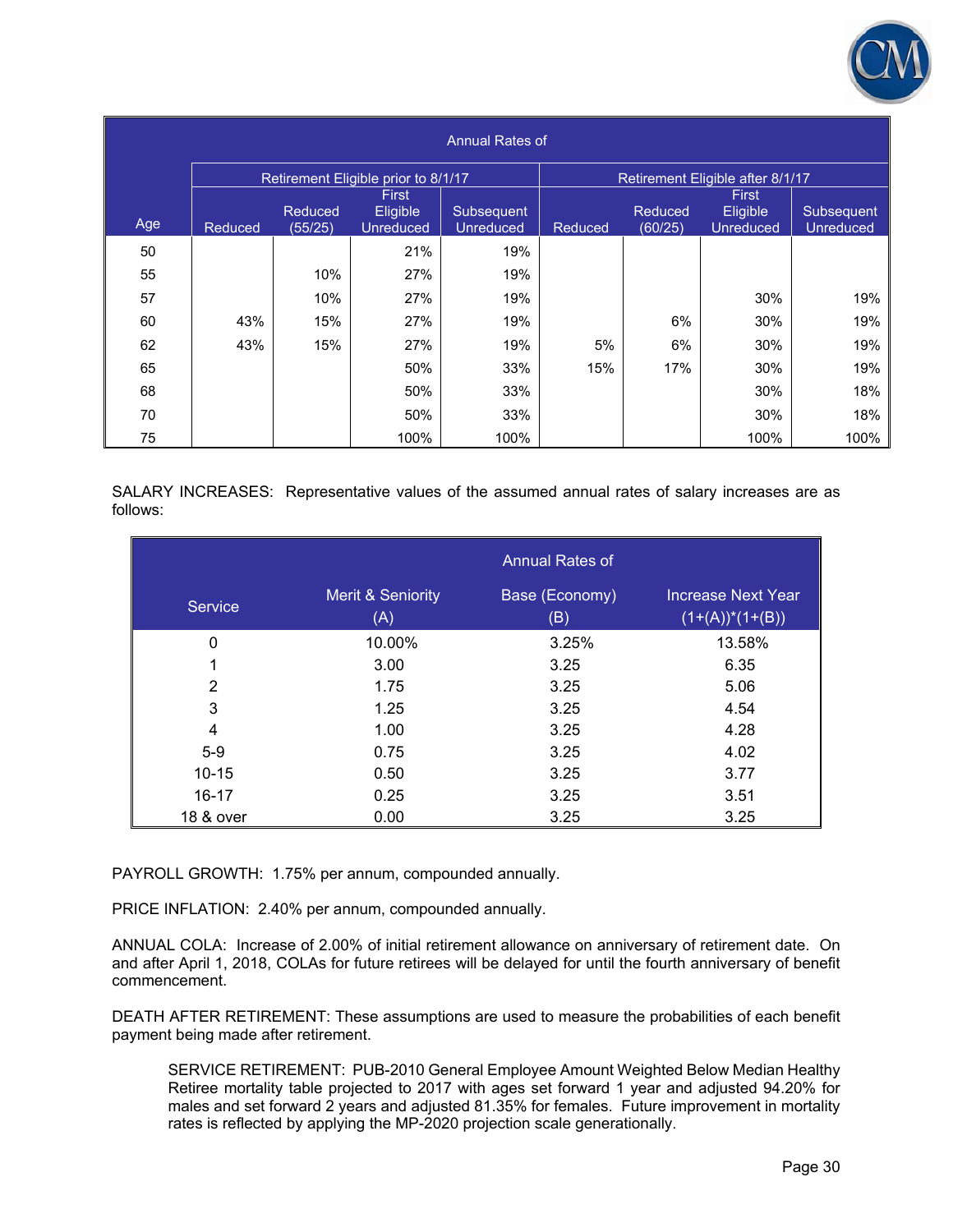

DISABLED RETIREMENT: PUB-2010 General Disabled Retiree mortality table projected to 2017 with ages set forward 5 years and adjusted 103.3% for males and set forward 3 years and adjusted 106.8% for females. Future improvement in mortality rates is reflected by applying the MP-2020 projection scale generationally.

CONTINGENT SURVIVOR: PUB-2010 General Amount Weighted Below Median Contingent Survivor mortality table projected to 2017 with ages set forward 1 year and adjusted 105.5% for males and adjusted 122.5% for females. Future improvement in mortality rates is reflected by applying the MP-2020 projection scale generationally.

MARRIAGE ASSUMPTION: 80% married with the husband three years older than his wife.

VALUATION METHOD: Entry age normal cost method. Entry age is established on an individual basis.

ASSET VALUATION METHOD: Actuarial value, as developed in Schedule A. The actuarial value of assets recognizes a portion of the difference between the market value of assets and the expected market value of assets, based on the assumed valuation rate of return. The amount recognized each year is 25% of the difference between market value and expected market value. The actuarial value of assets cannot be less than 80% or more than 120% of market value.

FUNDING POLICY: If the funded ratio is less than 70%, the entire 14% employers' contribution shall be allocated to SERS' basic benefits. If the funded ratio is 70% but less than 80%, at least 13.50% of the employers' contribution shall be allocated to SERS' basic benefits, with the remainder (if any) allocated to the Health Care Fund. If the funded ratio is 80% but less than 90%, at least 13.25% of the employers' contribution shall be allocated to SERS' basic benefits, with the remainder (if any) allocated to the Health Care Fund. If the funded ratio is 90% or greater, the Health Care Fund may receive any portion of the employers' contribution that is not needed to fund SERS' basic benefits.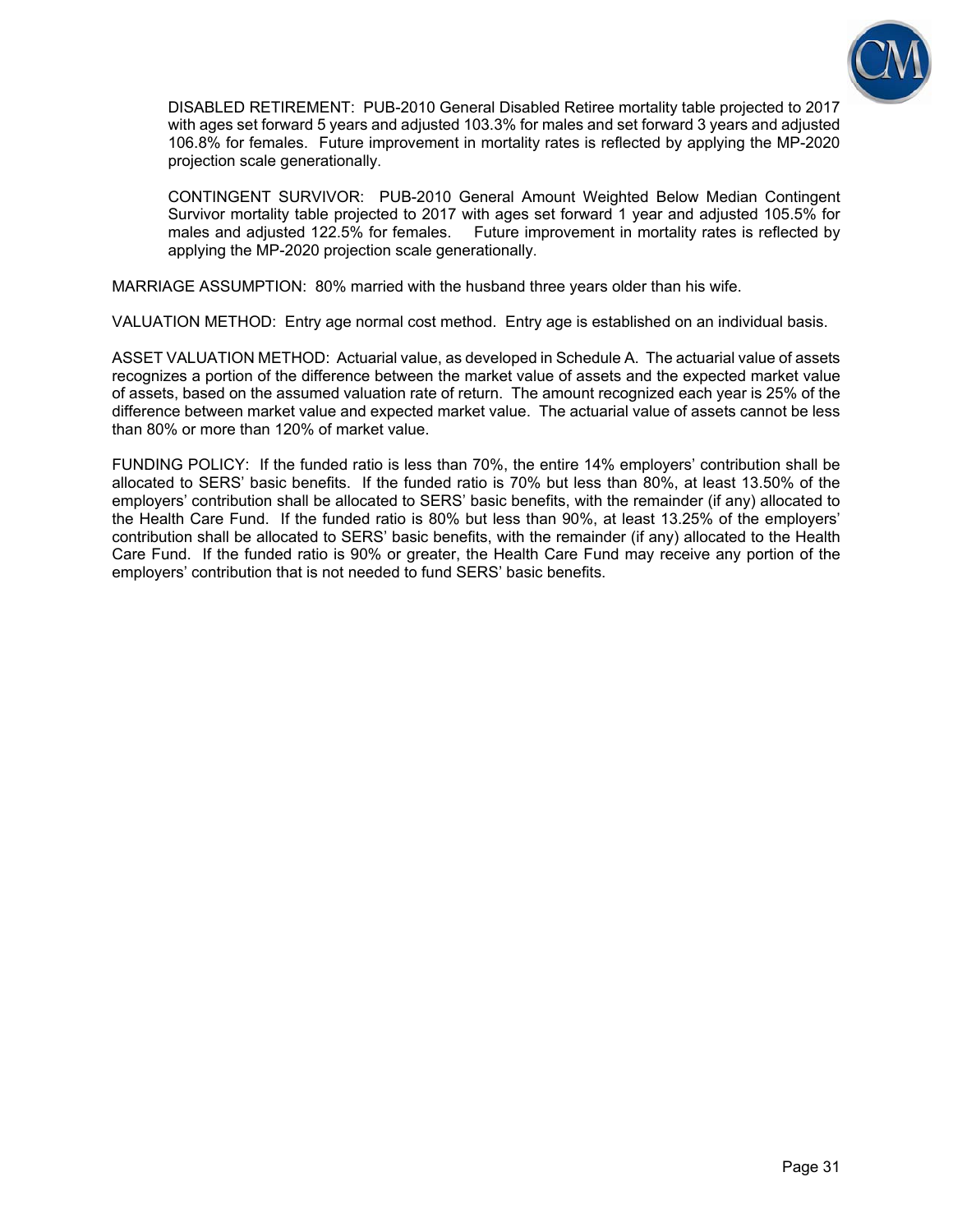

### **SCHEDULE D**

#### **SCHOOL EMPLOYEES RETIREMENT SYSTEM OF OHIO Summary of Benefit and Contribution Provisions**

| <b>Contributions for Basic Benefits</b>                                                               | Members contribute 10% of pay and employers contribute 14%<br>of pay. Employer contributions not required to finance basic<br>benefits may be allocated to the health care program.                                                                                                                                                                                                                                                                                             |  |  |  |
|-------------------------------------------------------------------------------------------------------|---------------------------------------------------------------------------------------------------------------------------------------------------------------------------------------------------------------------------------------------------------------------------------------------------------------------------------------------------------------------------------------------------------------------------------------------------------------------------------|--|--|--|
| <b>Final Average Salary</b>                                                                           | Average annual salary over the member's three highest years<br>of service.                                                                                                                                                                                                                                                                                                                                                                                                      |  |  |  |
| <b>Normal Retirement</b>                                                                              |                                                                                                                                                                                                                                                                                                                                                                                                                                                                                 |  |  |  |
| <b>Condition for Retirement</b>                                                                       |                                                                                                                                                                                                                                                                                                                                                                                                                                                                                 |  |  |  |
| Retire before August 1, 2017<br>or have 25 years of service or<br>more on or before August 1,<br>2017 | Attainment of age 65 with at least 5 years of creditable service,<br>or completion of 30 years of creditable service, regardless of<br>age.                                                                                                                                                                                                                                                                                                                                     |  |  |  |
| <b>Members attaining 25</b><br>years of service after<br>August 1, 2017                               | Attainment of age 67 with at least 10 years of creditable service,<br>or attainment of age 57 with at least 30 years of creditable<br>service. Buy-up option was available.                                                                                                                                                                                                                                                                                                     |  |  |  |
| Amount of Allowance                                                                                   | The annual retirement allowance payable shall not be greater<br>than 100% of final average salary, and is the greater of:                                                                                                                                                                                                                                                                                                                                                       |  |  |  |
|                                                                                                       | 1.<br>Money Purchase - the greater of:<br>The sum of:<br>An annuity based on the value of the member's<br>a.<br>accumulated contributions at retirement<br>b.<br>A pension equal to the annuity<br>For members who have 10 or more years of<br>C.<br>service credit prior to 10/1/1956, an annual<br>benefit of \$180.<br>2.<br>Defined Benefit - the greater of:<br>The sum of:<br>2.2% of final average salary multiplied by the<br>a.<br>member's years of service up to 30, |  |  |  |
|                                                                                                       | 2.5% of final average salary multiplied by the<br>b.<br>member's years of service in excess of 30,                                                                                                                                                                                                                                                                                                                                                                              |  |  |  |

or: c. \$86 multiplied by the years of service.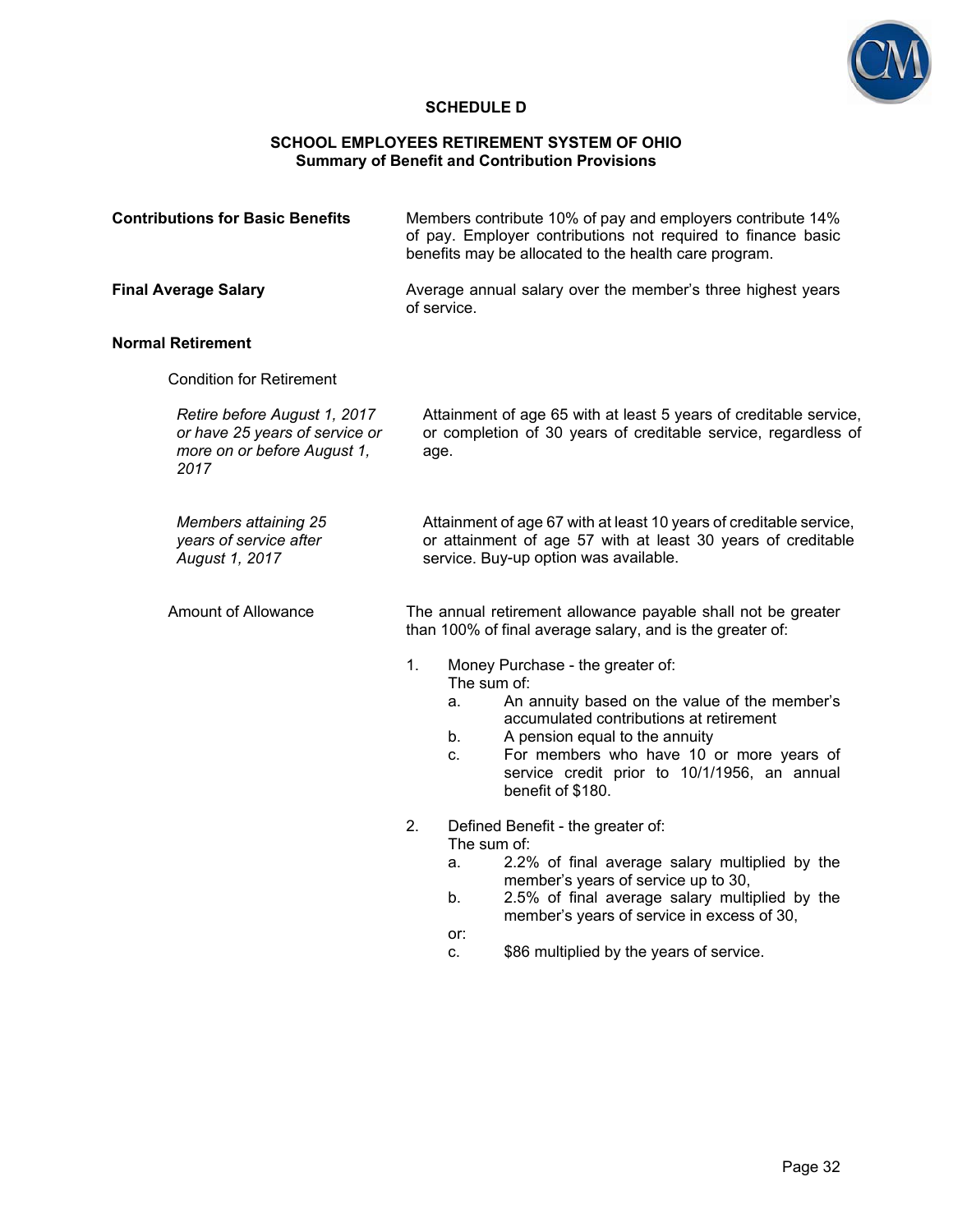

#### **Early Retirement**

Condition for Early Retirement

*Retire before August 1, 2017 or have 25 years of service or more on or before August 1, 2017*

*Members attaining 25 years of service after August 1, 2017*

Not eligible for unreduced service retirement but has attained age 55 with at least 25 years of service, or age 60 with 5 years of service.

Attainment of age 62 with at least 10 years of creditable service, or attainment of age 60 with at least 25 years of creditable service.

Amount of Allowance

*Retire before August 1, 2017 or have 25 years of service or more on or before August 1, 2017*

Normal retirement allowance accrued to the date of early retirement. The Defined Benefit amount determined above is adjusted by the following percentages based on attained age or years of service:

| <b>Attained</b> | <b>Years of Ohio</b>  |                   |
|-----------------|-----------------------|-------------------|
| Age             | <b>Service Credit</b> | <b>Percentage</b> |
| 58              | 25                    | 75%               |
| 59              | 26                    | 80                |
| 60              | 27                    | 85                |
| 61              |                       | 88                |
|                 | 28                    | 90                |
| 62              |                       | 91                |
| 63              |                       | 94                |
|                 | 29                    | 95                |
|                 |                       |                   |
|                 |                       |                   |

*Members attaining 25 years of service after August 1, 2017*

Actuarial equivalent of the normal retirement allowance accrued to the date of early retirement. The Defined Benefit amount determined above is actuarially adjusted for the years before age 65 (age 67 if after August 1, 2017) or 30 years of service, whichever is shorter, but in no event is the adjusted benefit less than the following percentages of the Defined Benefit amount based on years of service:

if the age at disablement is less than 60, continuous

| <b>Years of Ohio</b>  |                   |
|-----------------------|-------------------|
| <b>Service Credit</b> | <b>Percentage</b> |
| 25                    | 75%               |
| 26                    | 80                |
| 27                    | 85                |
| 28                    | 90                |
| 29                    | 95                |

#### **Disability Retirement**

| Condition for Retirement | An allowance is paid upon becoming permanently disabled after<br>completion of at least 5 years of total service credit. |                                                                                                                                                                                    |  |
|--------------------------|--------------------------------------------------------------------------------------------------------------------------|------------------------------------------------------------------------------------------------------------------------------------------------------------------------------------|--|
| Amount of Allowance      |                                                                                                                          | For those who were active members prior to July 29, 1992<br>and did not elect the benefit structure outlined below, an<br>allowance based on service to date of disablement, plus, |  |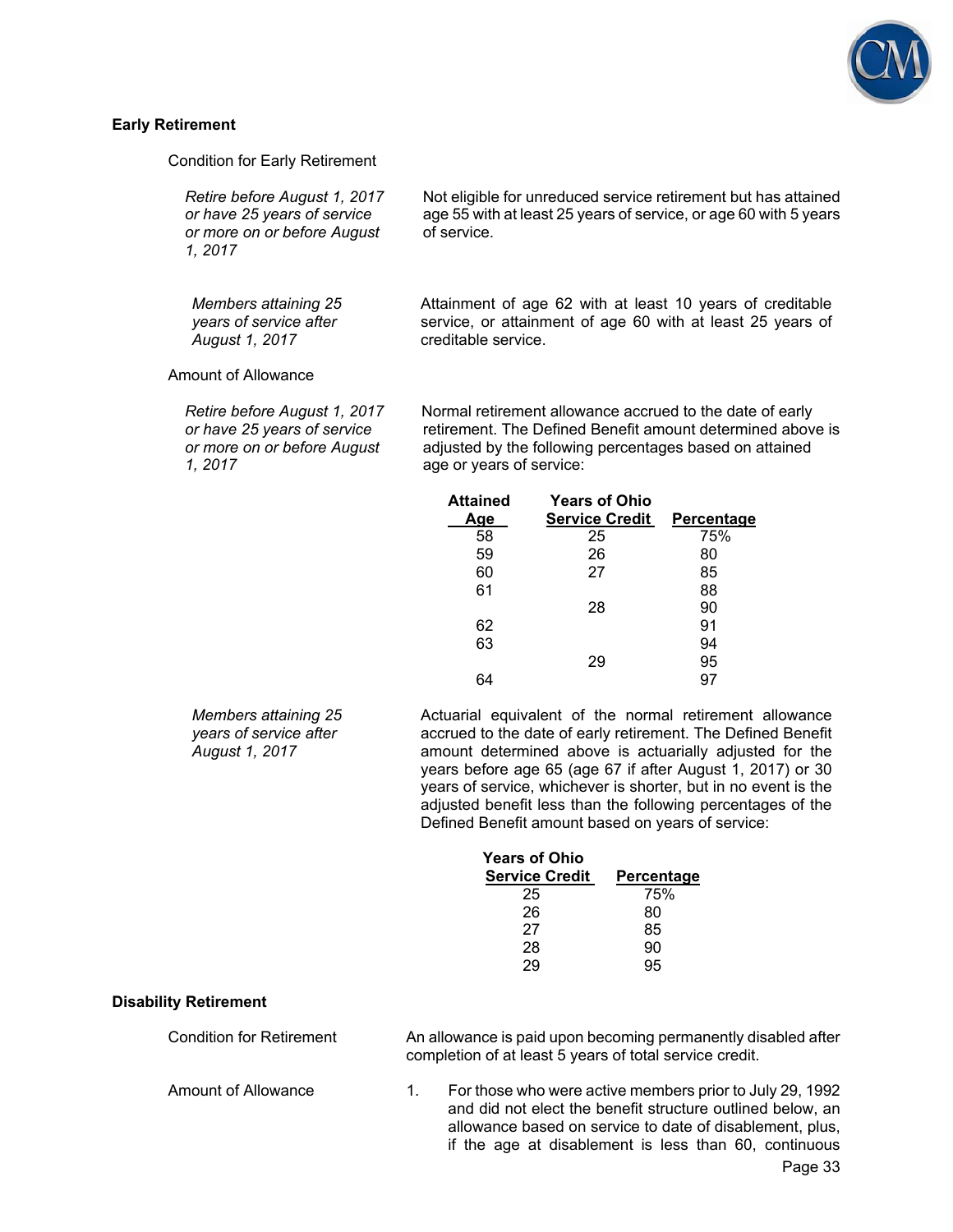

service to age 60. The allowance is computed in the same manner as the defined benefit service retirement allowance, subject to a minimum of 30% of FAS and a maximum of 75% of FAS. It is payable for life, unless terminated.

- 2. For those who became active members after July 28, 1992, and for those who were active members prior to July 29, 1992 who so elected, an allowance equal to the greater of (i) 45% of FAS, or (ii) the lesser of 60% of FAS, or the allowance computed in the same manner as the defined benefit service retirement allowance. The allowance will continue until:
	- a. The date the member is granted a service retirement benefit, or
	- b. The date the allowance is terminated, or
	- c. The later of the date the member attains age 65 or the date the disability allowance has been paid for the minimum duration in accordance with the following schedule:

|                          | <b>Minimum Duration</b> |
|--------------------------|-------------------------|
| <b>Age at Disability</b> | In Months               |
| 60 and earlier           | 60                      |
| 61                       | 60                      |
| 62                       | 48                      |
| 63                       | 48                      |
| 64                       | 36                      |
| 65                       | 36                      |
| 66                       | 24                      |
| 67                       | 24                      |
| 68                       | 24                      |
| 69 and older             | 12                      |

#### **Death Benefits Prior to Retirement**

**Death While Eligible to Retire If a member dies in service after becoming eligible to retire with** a service allowance and leaves a surviving spouse or other sole dependent beneficiary, the survivor may elect to receive the same amount that would have been paid had the member retired the last day of the month of death and elected the 100% joint and survivor form of payment.

#### **Survivor (Death-in-Service) Allowances**

Condition for Benefit Upon the death of a member with at least 1.5 years of Ohio service credit and with at least 0.25 year of Ohio contributing service credit within 2.5 years prior to the date of death, the survivor allowances are payable as follows:

- 1. Qualified Spouse: A monthly allowance commencing at age 62, except that the benefit is payable immediately if: (1) the qualified deceased member had 10 or more years of Ohio service credit; or (2) is caring for a surviving child, or (3) is incompetent.
- 2. Qualified Child: For allowances that commenced before January 7, 2013, an allowance is payable to a deceased member's qualified child who is under age 18 and never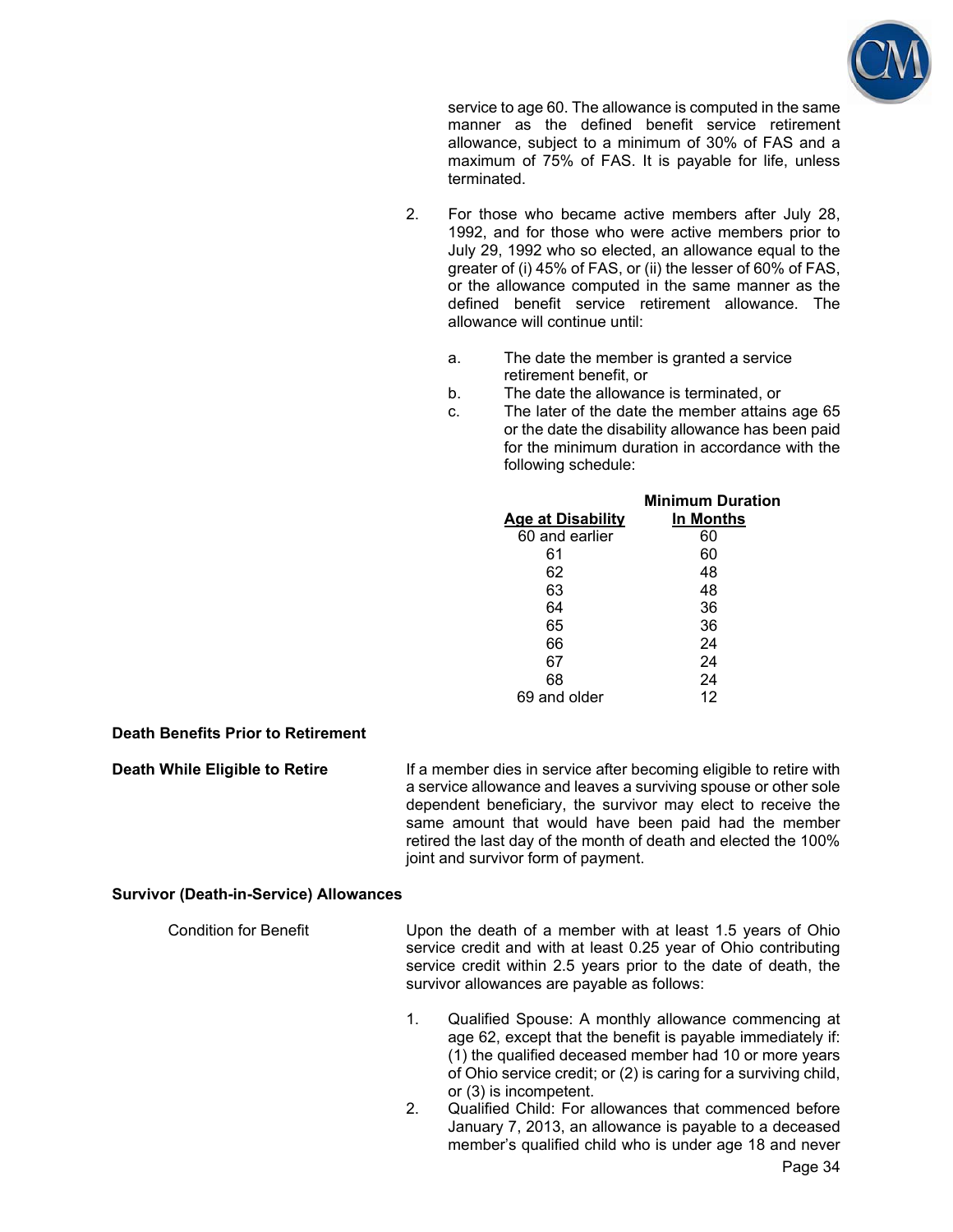

been married, under age 22 and in school, or adjudged incompetent prior to the member's death and the child attaining age 18 or age 22 if attending school. For allowances that commence on or after January 7, 2013, an allowance is payable to a deceased member's qualified child who is under age 19 and never been married or adjudged incompetent prior to the member's death and the child attaining age 19.

3. Qualified Parent's Allowance: A monthly allowance is payable to a dependent parent age 65 or more.

Amount of Allowances Except when survived by a qualified child(ren), upon the death of a member prior to retirement, the accumulated contributions of the member without interest is payable. Alternatively, the beneficiary may elect the following amounts, payable monthly while eligible:

| Number of<br>Qualified<br><b>Survivors</b> | <b>Annual Benefit</b><br>as Percent of<br><b>Member's FAS</b> | <b>Minimum</b><br><b>Monthly</b><br><b>Allowance</b> |
|--------------------------------------------|---------------------------------------------------------------|------------------------------------------------------|
|                                            | 25%                                                           | \$96                                                 |
| 2                                          | 40                                                            | 186                                                  |
| 3                                          | 50                                                            | 236                                                  |
|                                            | 55                                                            | 236                                                  |
| 5 or more                                  | RΛ                                                            | 236                                                  |

If the deceased member had attained at least 20 years of service, the total benefits payable to all qualified survivors are not less than:

| <b>Years of</b><br><b>Service</b> | <b>Annual Benefit as Percent</b><br>of Member's FAS |
|-----------------------------------|-----------------------------------------------------|
| 20                                | 29%                                                 |
| 21                                | 33                                                  |
| 22                                | 37                                                  |
| 23                                | 41                                                  |
| 24                                | 45                                                  |
| 25                                | 48                                                  |
| 26                                | 51                                                  |
| 27                                | 54                                                  |
| 28                                | 57                                                  |
| or more                           | 60                                                  |

#### **Termination Benefits**

| Refund of Members'<br>Accumulated Contributions | In the event a member leaves service before any monthly<br>benefits are payable on his/her behalf, the member's<br>accumulated contributions, without interest, may be refunded.                                                                                                                                  |
|-------------------------------------------------|-------------------------------------------------------------------------------------------------------------------------------------------------------------------------------------------------------------------------------------------------------------------------------------------------------------------|
| Deferred Benefits                               | Members who retire prior to August 1, 2017 must have at least<br>5 years of service credit and those members who retire on and<br>after August 1, 2017 must have at least 10 years of service<br>credit and are eligible to draw the benefit the first of the month<br>following their 62 <sup>nd</sup> birthday. |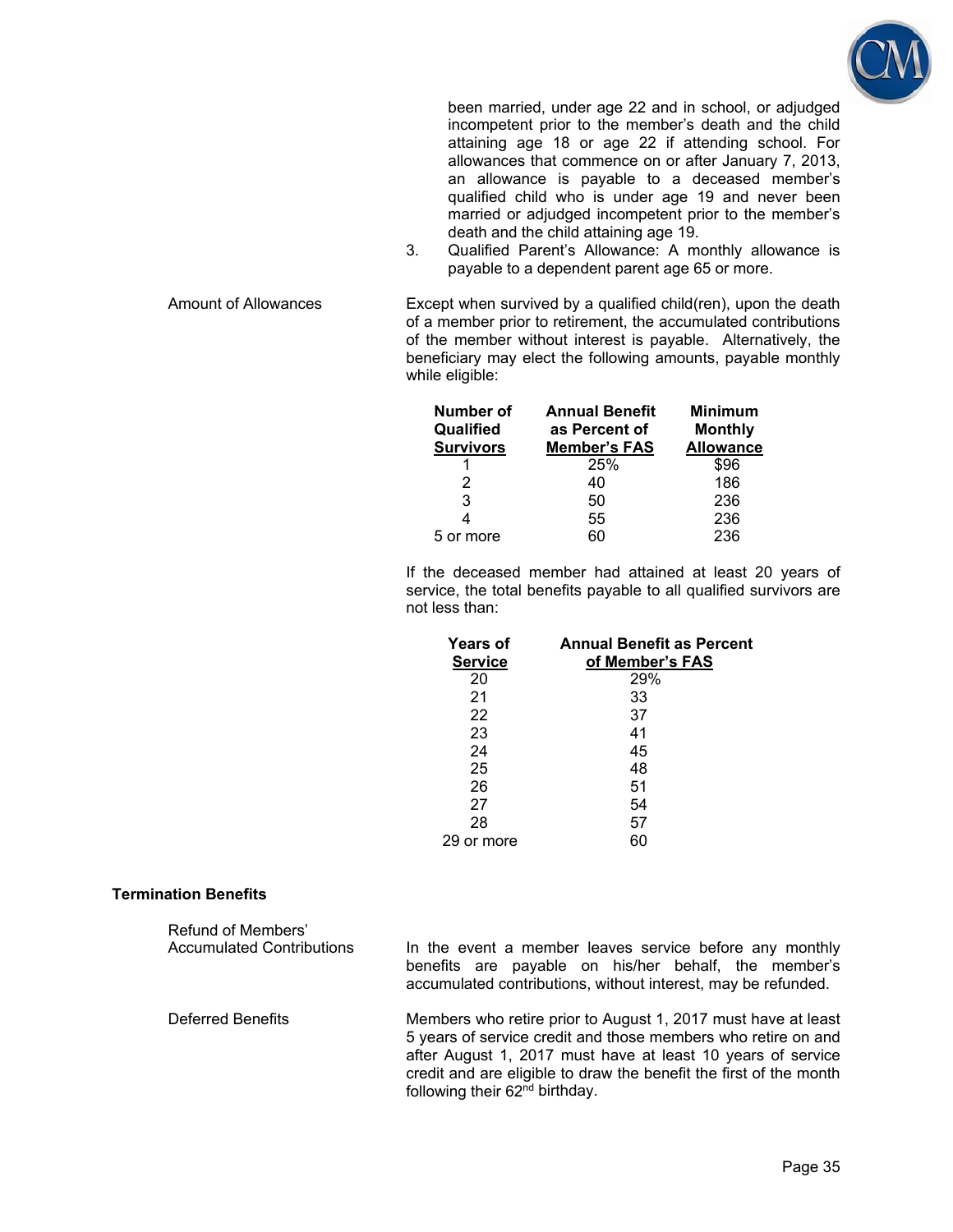

| <b>Normal Form of Benefit</b>        | Single Life Annuity                                                                                                                                                                                                                                                                                                                                                                                                                           |  |  |  |
|--------------------------------------|-----------------------------------------------------------------------------------------------------------------------------------------------------------------------------------------------------------------------------------------------------------------------------------------------------------------------------------------------------------------------------------------------------------------------------------------------|--|--|--|
| <b>Optional Forms of Benefit</b>     | A member upon retirement may elect to receive an allowance in<br>one of the following forms that are computed to be actuarially<br>equivalent to the applicable retirement allowance:                                                                                                                                                                                                                                                         |  |  |  |
|                                      | Upon the death of a retiree, 50%, 100%, or some other<br>percentage of his/her reduced retirement allowance shall<br>be continued throughout the life of, and paid to, a<br>designated beneficiary.                                                                                                                                                                                                                                           |  |  |  |
|                                      | A reduced retirement allowance shall be continued<br>throughout the life of the pensioner, but with further<br>payment to the pensioner, his/her beneficiary or estate for<br>a specified number of years certain.                                                                                                                                                                                                                            |  |  |  |
|                                      | A member can select a partial lump-sum option at<br>retirement. Under this option, the partial lump- sum shall<br>not be less than 6 times and not more than 36 times the<br>unreduced monthly benefit, and the monthly benefit will<br>be actuarially reduced. In addition, the monthly benefit<br>payable cannot be less than 50% of the unreduced<br>amount.                                                                               |  |  |  |
| <b>Post-Retirement Death Benefit</b> | Regardless of the form of benefit selected, a lump sum benefit<br>of \$1,000 is paid at the death of the retiree.                                                                                                                                                                                                                                                                                                                             |  |  |  |
| <b>Post-Retirement Increases</b>     | Pre 1/1/2018: On each anniversary of the initial date of<br>retirement, the allowances of all retirees and survivors are<br>increased by 3% of the base benefit.                                                                                                                                                                                                                                                                              |  |  |  |
|                                      | On and after 1/1/2018: On each anniversary of the initial<br>retirement, the allowance of all retirees and survivors may be<br>increased by the annual rate of increase in the CPI-W measured<br>as of the June preceding the beginning of the applicable<br>calendar year. The annual rate of increase shall not be less than<br>0% nor greater than 2.5%. COLAs shall be suspended for<br>calendar years 2018, 2019, and 2020.              |  |  |  |
|                                      | On and after 4/1/2018: COLAs for future retirees will be<br>delayed until the fourth anniversary of benefit commencement.                                                                                                                                                                                                                                                                                                                     |  |  |  |
| <b>Medicare Part B</b>               | Each recipient of a service retirement benefit, a disability<br>benefit, or a survivor benefit who was credited with at least 10<br>years of service and has paid Medicare Part B premiums and<br>has chosen the health care option, is reimbursed \$45.50 per<br>month for premiums. The reimbursement will continue to the<br>spouse upon the death of the retiree in cases where the retiree<br>elected a Joint and Survivor payment form. |  |  |  |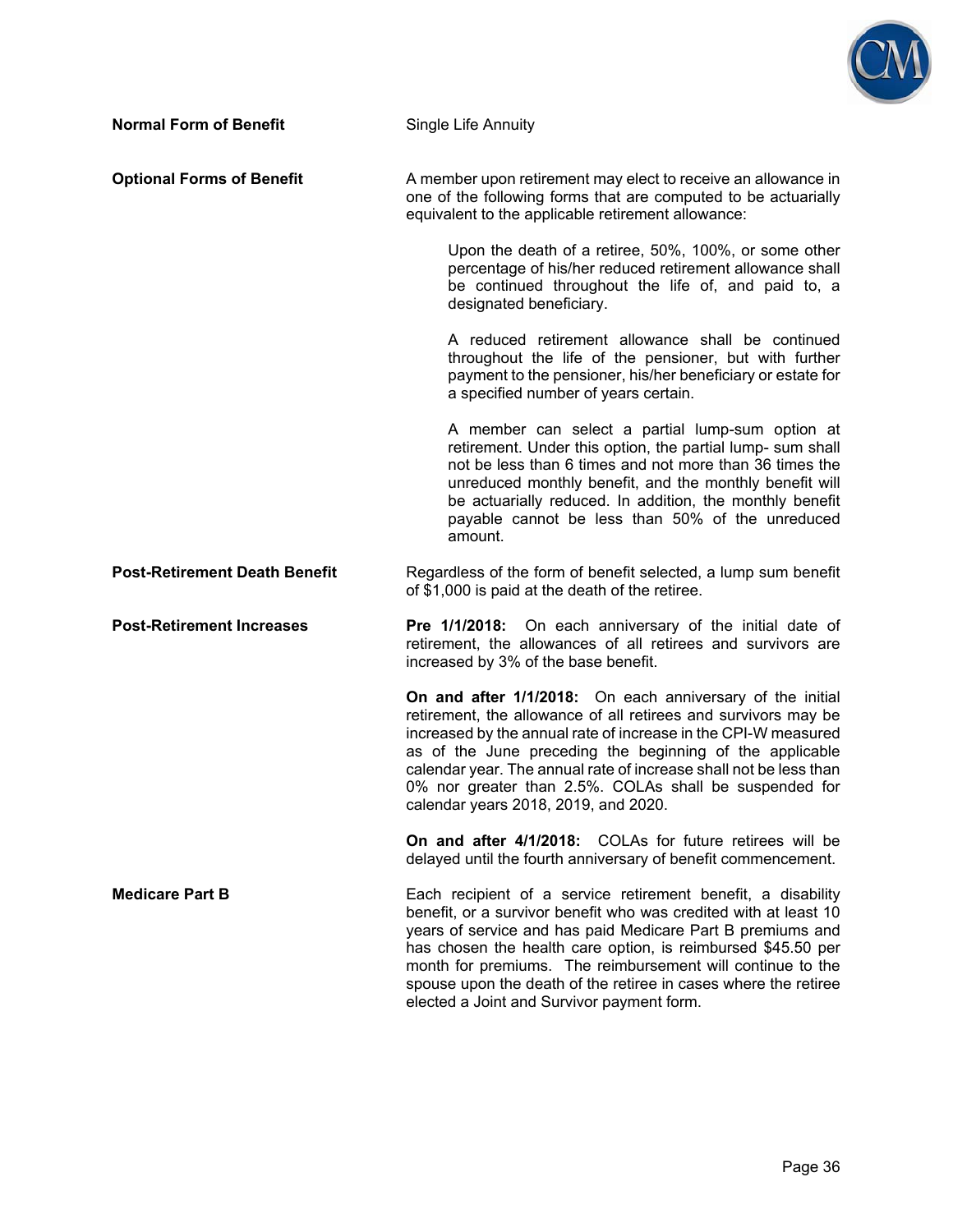

#### **Reemployed Retirants**

| <b>Eligibility Effective</b> | July 1, 1991, service retirees of SERS, or service or disability                                                     |
|------------------------------|----------------------------------------------------------------------------------------------------------------------|
|                              | retirees of one of the other four Ohio retirement systems who                                                        |
|                              | are employed in a SERS-covered position are required to<br>contribute to a money purchase annuity, a type of defined |
|                              | contribution plan.                                                                                                   |

- Amount of Allowance Upon termination of employment, a reemployed retirant who has attained age 65 is eligible to receive an annuity based on the amount of his/her accumulated contributions, and an equal amount of employer contributions, plus interest to the effective date of retirement. Effective July 1, 2006 the amount of employer contributions will be determined by the Board. Interest is granted on the reemployed retirant's prior fiscal year account balance, calculated using a rate determined by the SERS Board, compounded annually. The benefit is payable as a lump sum or as an annuity if the amount of such annuity is at least \$25. Upon termination of employment, a reemployed retirant who has not attained age 65 may request a lump sum refund of his/her own contributions; there is no payment of employer contributions or interest.
- Benefits Payable Upon Death If a reemployed retirant dies while employed, a lump sum payment of the monthly annuity, discounted to the present value using the current actuarial assumption rate of interest, will be paid to his/her beneficiary.

If a reemployed retirant dies while receiving a monthly annuity, a lump sum payment will be made to a beneficiary in an amount equal to the excess, if any, of the lump sum payment the reemployed retirant would have received at the effective date of retirement over the sum of the annuity payments received by the reemployed retirant to the date of death.

- Member Contributions Each reemployed retirant is required to contribute 10% of his/her pay by payroll deductions.
- Employer Contributions Employer contributions are expressed as percents of member covered payroll. Employers are required to contribute 14% of payroll.
- Other Benefits Reemployed retirants of SERS are not eligible to receive any of the other benefits provided to SERS members.

**Member Contributions 10% of salary.**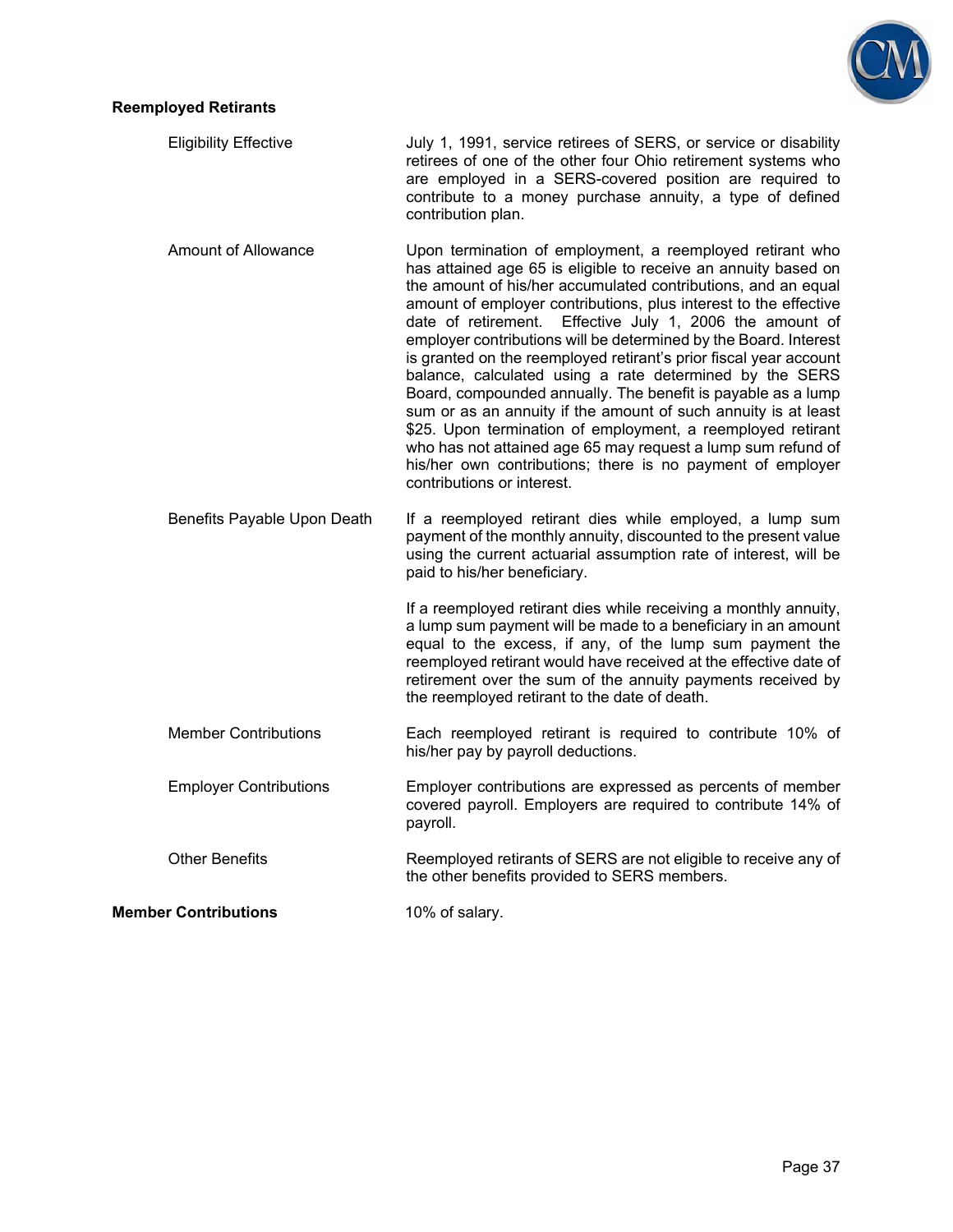#### **SCHEDULE E**



#### **DETAILED TABULATIONS OF THE DATA**

#### **Schedule of Retiree Members Added to and Removed From Rolls Last Six Fiscal Years**

| Year Ending June 30:                | 2016            | 2017            | 2018            | 2019            | 2020            | 2021            |
|-------------------------------------|-----------------|-----------------|-----------------|-----------------|-----------------|-----------------|
| <b>Number of Retiree Members</b>    |                 |                 |                 |                 |                 |                 |
| Beginning of Year                   | 74,372          | 76,280          | 79,157          | 81,332          | 81,024          | 80,851          |
| Added                               | 4,388           | 5,499           | 5,339           | 3,055           | 2,902           | 3,928           |
| Removed                             | 2,480           | 2,622           | 3,164           | 3,363           | 3,075           | 4,058           |
| End of Year                         | 76,280          | 79,157          | 81,332          | 81,024          | 80,851          | 80,721          |
|                                     |                 |                 |                 |                 |                 |                 |
| <b>Annual Retirement Allowances</b> |                 |                 |                 |                 |                 |                 |
| Beginning of Year                   | \$1,020,368,894 | \$1,083,621,579 | \$1,162,015,515 | \$1,211,935,636 | \$1,218,955,506 | \$1,234,342,326 |
| Added                               | 66,860,652      | 70,973,748      | 74,311,354      | 56,557,169      | 52,895,232      | 70,415,860      |
| Removed                             | 3,607,967       | (7, 420, 188)   | 24,391,233      | 49,537,299      | 37,508,412      | 49,823,424      |
| End of Year                         | \$1,083,621,579 | \$1,162,015,515 | \$1,211,935,636 | \$1,218,955,506 | \$1,234,342,326 | \$1,254,934,762 |
|                                     |                 |                 |                 |                 |                 |                 |
| % Increase in                       |                 |                 |                 |                 |                 |                 |
| Allowances                          | 6.20%           | 7.23%           | 4.30%           | 0.58%           | 1.26%           | 1.67%           |
|                                     |                 |                 |                 |                 |                 |                 |
| Average Annual                      |                 |                 |                 |                 |                 |                 |
| Allowance                           | 14,206<br>\$    | 14,680<br>\$    | \$<br>14,901    | \$<br>15,044    | 15,267<br>\$    | \$<br>15,547    |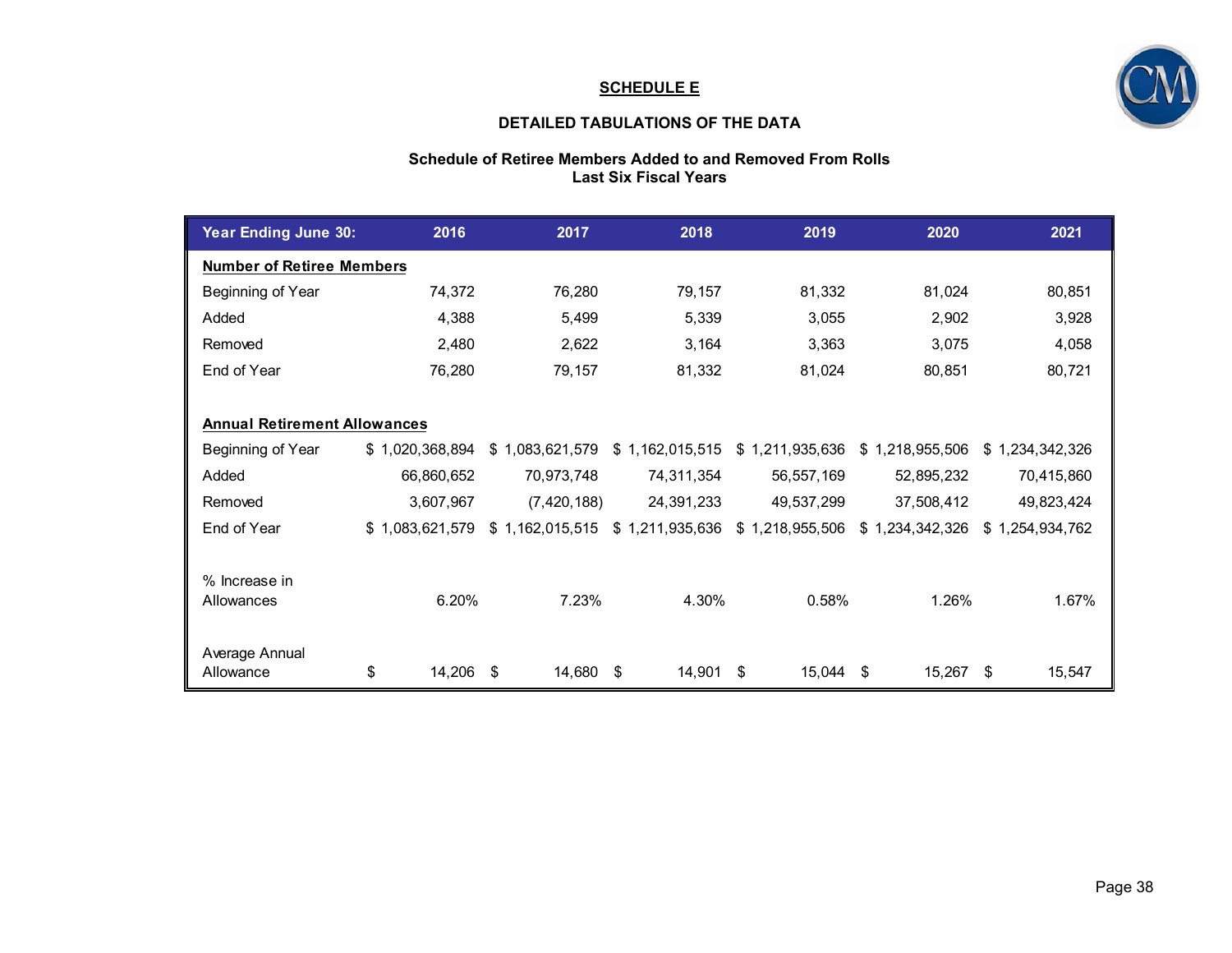

#### **Schedule of Retiree Members Receiving a Medicare Part B Reimbursement Added to and Removed from Rolls Last Three Fiscal Years**

| <b>Year Ending June 30:</b>         |    | 2019       | 2020         | 2021         |  |  |
|-------------------------------------|----|------------|--------------|--------------|--|--|
| <b>Number of Retiree Members</b>    |    |            |              |              |  |  |
| Beginning of Year                   |    | 43,645     | 43,534       | 42,464       |  |  |
| Added                               |    | 2,222      | 2,257        | 1,996        |  |  |
| Removed                             |    | 2,333      | 3,327        | 3,100        |  |  |
| End of Year                         |    | 43,534     | 42,464       | 41,360       |  |  |
|                                     |    |            |              |              |  |  |
| <b>Annual Retirement Allowances</b> |    |            |              |              |  |  |
| Beginning of Year                   | \$ | 23,830,170 | \$23,769,564 | \$23,185,344 |  |  |
| Added                               |    | 1,213,212  | 1,232,322    | 1,089,816    |  |  |
| Removed                             |    | 1,273,818  | 1,816,542    | 1,692,600    |  |  |
| End of Year                         | \$ | 23,769,564 | \$23,185,344 | \$22,582,560 |  |  |
|                                     |    |            |              |              |  |  |
| % Increase in<br>Allowances         |    | (0.25)%    | (2.46)%      | (2.60)%      |  |  |
|                                     |    |            |              |              |  |  |
| Average Annual                      |    |            |              |              |  |  |
| Allowance                           | \$ | 546        | \$<br>546    | \$<br>546    |  |  |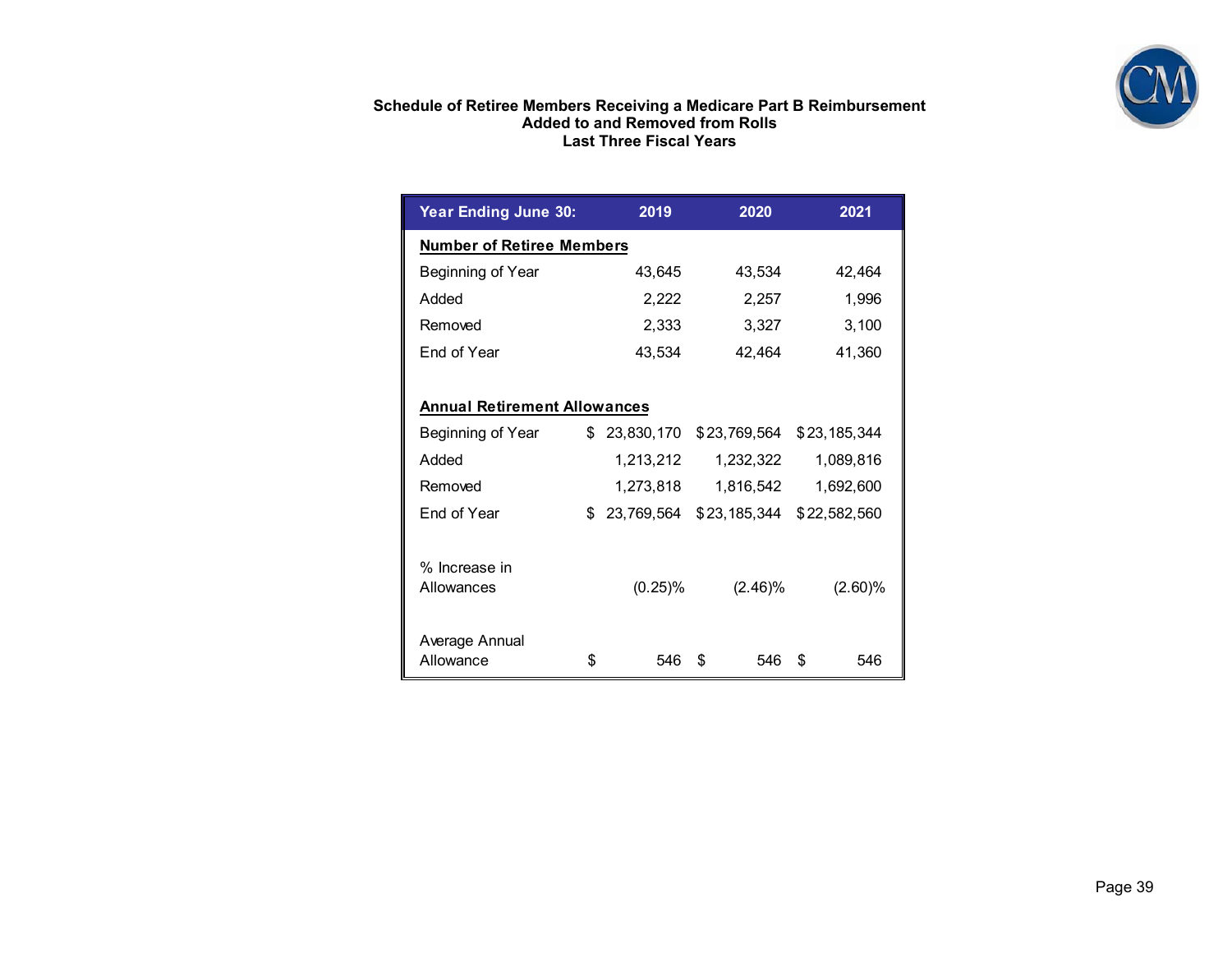

#### **Annuity and Pension Reserve Fund Retiree Information as of June 30, 2021 Tabulated by Type of Benefit**

|                                        | Amount of |        | <b>Monthly Benefit</b> | Total  | <b>Service</b> |               | <b>Disability</b>   | Survivor |             |
|----------------------------------------|-----------|--------|------------------------|--------|----------------|---------------|---------------------|----------|-------------|
| \$<br>1                                |           | $-$ \$ | 250                    | 9,701  |                | 8,987         | 30                  |          | 684         |
| 251                                    |           |        | 500                    | 11,053 |                | 9,704         | 285                 |          | 1,064       |
| 501                                    |           |        | 750                    | 10,776 |                | 9,403         | 559                 |          | 814         |
| 751                                    |           |        | 1,000                  | 9,671  |                | 8,252         | 818                 |          | 601         |
| 1,001                                  |           |        | 1,500                  | 14,347 |                | 12,540        | 1,261               |          | 546         |
| 1,501                                  |           |        | 2,000                  | 8,855  |                | 7,829         | 796                 |          | 230         |
| Over                                   |           |        | 2,000                  | 16,318 |                | 14,942        | 1,119               |          | 257         |
|                                        |           |        |                        | 80,721 |                | 71,657        | 4,868               |          | 4,196       |
| Average Monthly Benefit<br>Average Age |           |        |                        |        |                | 1,313<br>74.6 | \$<br>1,502<br>66.2 | \$       | 794<br>76.8 |

The 71,657 service retirees shown in the table above are comprised of 66,265 service retirees and 5,392 beneficiaries of deceased retirees. Excluded from the 66,265 service retirees are 799 reemployed retirees who are receiving a pension-only benefit resulting from the annuitization of the contributions accumulated during active membership. Multiple benefit recipients account for the higher total headcount than shown elsewhere in the report.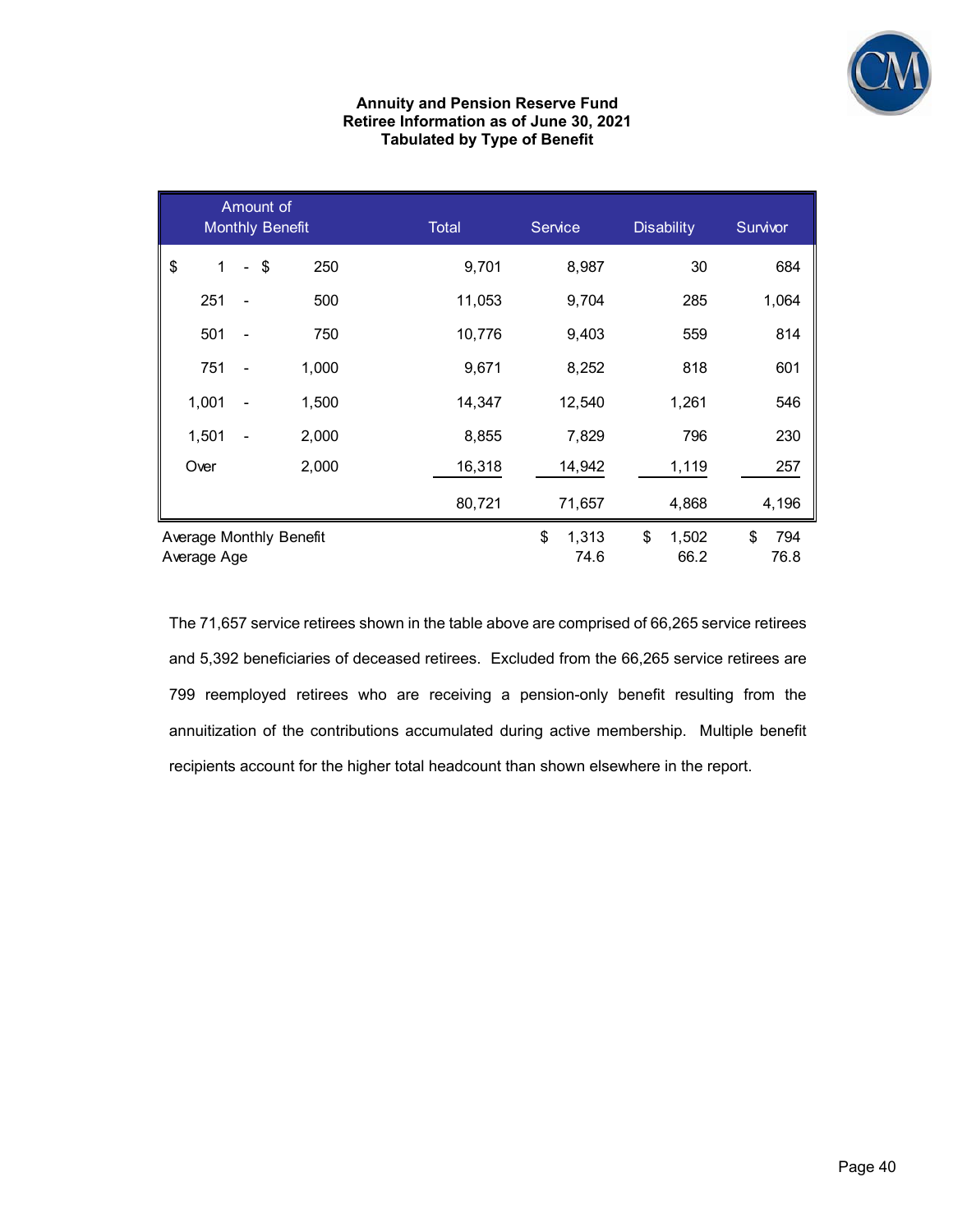

#### **Annuity and Pension Reserve Fund Retiree Information as of June 30, 2021 Tabulated by Attained Ages**

|                        |               | <b>Retirement</b> |                                  |                                                   |    | <b>Disability Retirement</b> | <b>Total</b>  |    |                                  |  |
|------------------------|---------------|-------------------|----------------------------------|---------------------------------------------------|----|------------------------------|---------------|----|----------------------------------|--|
| <b>Attained</b><br>Age | <b>Number</b> |                   | <b>Annual</b><br><b>Benefits</b> | <b>Annual</b><br><b>Number</b><br><b>Benefits</b> |    |                              | <b>Number</b> |    | <b>Annual</b><br><b>Benefits</b> |  |
|                        |               |                   |                                  |                                                   |    |                              |               |    |                                  |  |
| Under 45               | 44            | \$                | 360,224                          | 39                                                | \$ | 528,467                      | 83            | \$ | 888,691                          |  |
| 45-49                  | 37            | \$                | 520,032                          | 106                                               | \$ | 1,541,014                    | 143           | \$ | 2,061,046                        |  |
| 50-54                  | 234           | \$                | 7,981,594                        | 300                                               | \$ | 5,204,889                    | 534           | \$ | 13,186,482                       |  |
| 55-59                  | 1,285         | \$                | 43,704,932                       | 694                                               | \$ | 12,534,104                   | 1,979         | \$ | 56,239,036                       |  |
| 60-64                  | 5,994         | \$                | 131,479,738                      | 1343                                              | \$ | 25,211,804                   | 7,337         | \$ | 156,691,542                      |  |
| 65-69                  | 15,403        | \$                | 251,298,398                      | 759                                               | \$ | 16,848,693                   | 16,162        | \$ | 268, 147, 091                    |  |
| 70-74                  | 16,234        | \$                | 260,969,283                      | 646                                               | \$ | 12,808,932                   | 16,880        | \$ | 273,778,215                      |  |
| 75-79                  | 12,059        | \$                | 177,784,857                      | 449                                               | \$ | 6,874,234                    | 12,508        | \$ | 184,659,092                      |  |
| 80-84                  | 9,608         | \$                | 131,622,553                      | 301                                               | \$ | 3,787,052                    | 9,909         | \$ | 135,409,605                      |  |
| 85-89                  | 6,445         | \$                | 77,216,503                       | 163                                               | \$ | 1,592,746                    | 6,608         | \$ | 78,809,249                       |  |
| 90 & Over              | 4,314         | \$                | 41,425,449                       | 68                                                | \$ | 458,553                      | 4,382         | \$ | 41,884,002                       |  |
| Totals                 | 71,657        | \$                | 1,124,363,563                    | 4,868                                             | \$ | 87,390,489                   | 76,525        |    | \$1,211,754,052                  |  |

The 71,657 service retirees shown in the table above are comprised of 70,771 unique service retirees, and 799 unique reemployed retirees. The reemployed retirees included in the tabulation above are those who are receiving a pension-only benefit resulting from the annuitization of the contributions accumulated during active membership.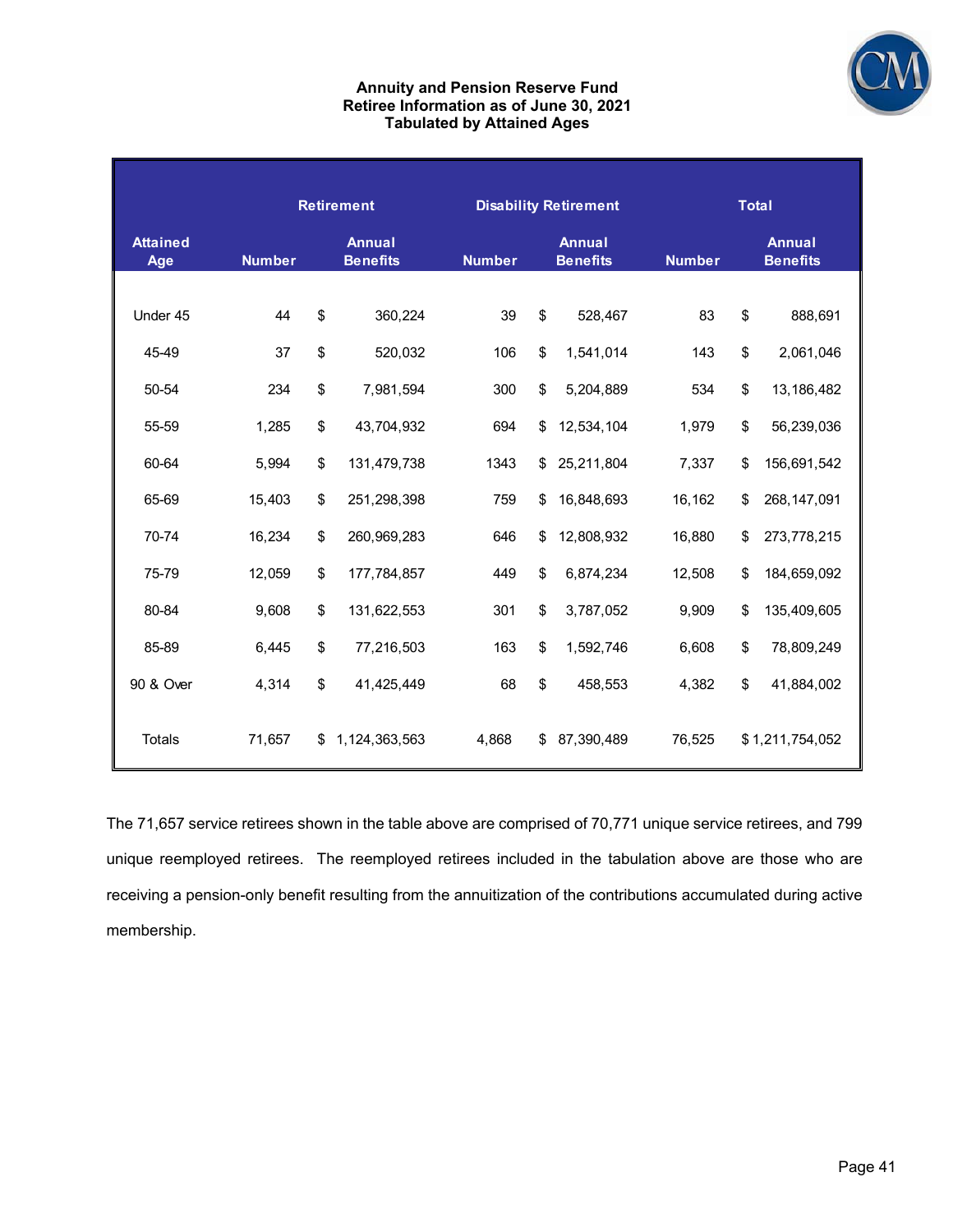

#### **Annuity and Pension Reserve Fund Survivors of Annuitants Information as of June 30, 2021 Tabulated by Attained Ages**

|                        |                                                   |    | <b>Life Annuities</b> |                                                   |    | <b>Periods Certain</b> | <b>Total</b>  |    |                                  |  |  |  |
|------------------------|---------------------------------------------------|----|-----------------------|---------------------------------------------------|----|------------------------|---------------|----|----------------------------------|--|--|--|
| <b>Attained</b><br>Age | <b>Annual</b><br><b>Number</b><br><b>Benefits</b> |    |                       | <b>Annual</b><br><b>Number</b><br><b>Benefits</b> |    |                        | <b>Number</b> |    | <b>Annual</b><br><b>Benefits</b> |  |  |  |
|                        |                                                   |    |                       |                                                   |    |                        |               |    |                                  |  |  |  |
| Under 45               | 44                                                | \$ | 360,224               | $\mathbf 0$                                       | \$ |                        | 44            | \$ | 360,224                          |  |  |  |
| 45-49                  | 27                                                | \$ | 188,643               | $\pmb{0}$                                         | \$ |                        | 27            | \$ | 188,643                          |  |  |  |
| 50-54                  | 52                                                | \$ | 531,870               | $\mathbf 0$                                       | \$ |                        | 52            | \$ | 531,870                          |  |  |  |
| 55-59                  | 74                                                | \$ | 703,026               | $\pmb{0}$                                         | \$ |                        | 74            | \$ | 703,026                          |  |  |  |
| 60-64                  | 209                                               | \$ | 2,656,248             | $\overline{2}$                                    | \$ | 23,368                 | 211           | \$ | 2,679,616                        |  |  |  |
| 65-69                  | 380                                               | \$ | 5,280,485             | $\mathbf 1$                                       | \$ | 18,261                 | 381           | \$ | 5,298,746                        |  |  |  |
| 70-74                  | 680                                               | \$ | 8,271,224             | 16                                                | \$ | 163,489                | 696           | \$ | 8,434,713                        |  |  |  |
| 75-79                  | 925                                               | \$ | 9,710,576             | $\overline{7}$                                    | \$ | 97,851                 | 932           | \$ | 9,808,427                        |  |  |  |
| 80-84                  | 1,080                                             | \$ | 10,453,360            | $\overline{c}$                                    | \$ | 6,716                  | 1,082         | \$ | 10,460,076                       |  |  |  |
| 85-89                  | 1,048                                             | \$ | 9,290,562             | $\mathbf 0$                                       | \$ |                        | 1,048         | \$ | 9,290,562                        |  |  |  |
| 90 & Over              | 845                                               | \$ | 6,089,155             | $\mathbf 0$                                       | \$ |                        | 845           | \$ | 6,089,155                        |  |  |  |
| <b>Totals</b>          | 5,364                                             | \$ | 53, 535, 373          | 28                                                | \$ | 309,685                | 5,392         | \$ | 53,845,058                       |  |  |  |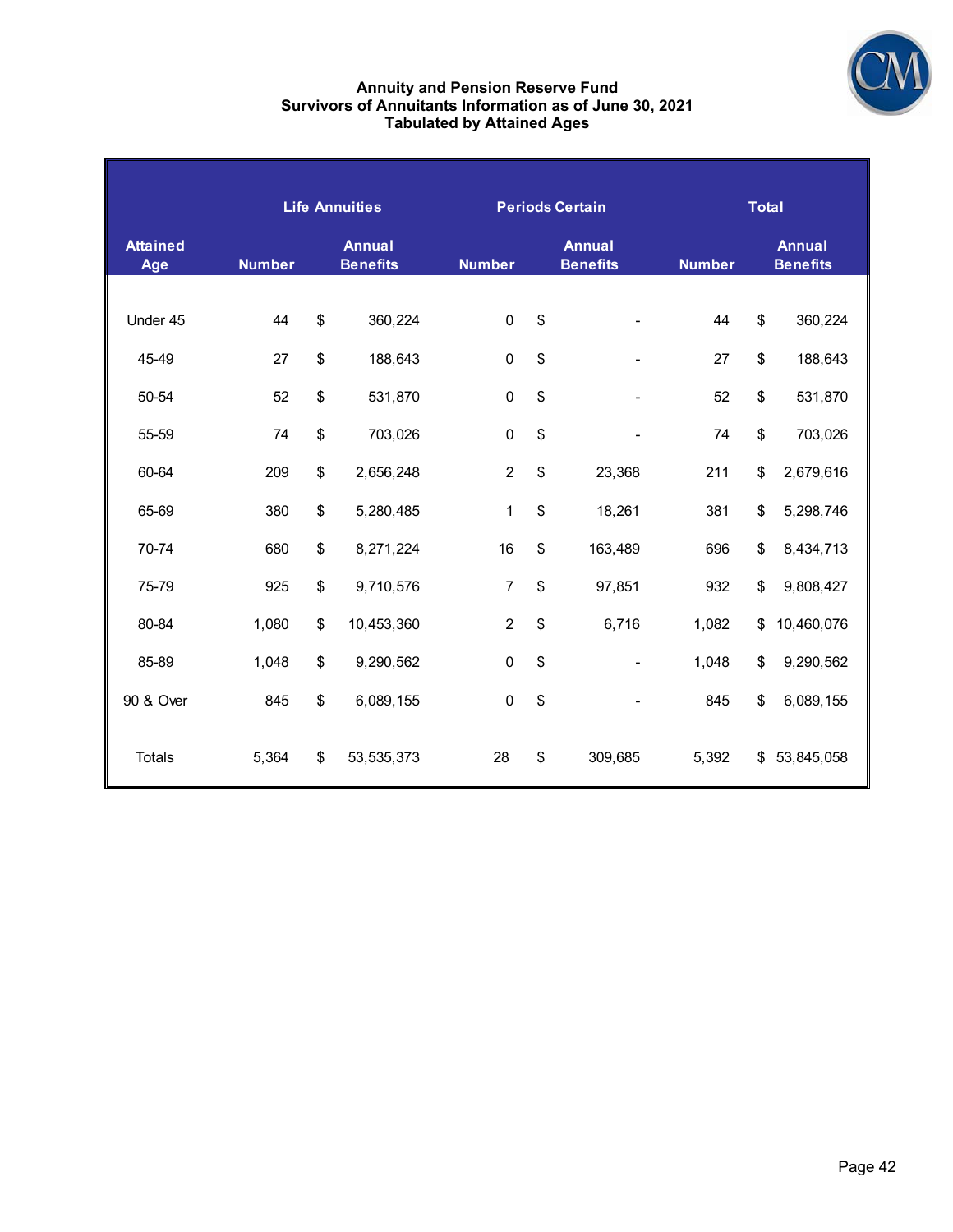

#### **All Benefit Recipients Male and Female Demographic Breakdown June 30, 2021**

| <b>Attained</b> |                         | <b>Number of</b> | <b>Total</b>   |
|-----------------|-------------------------|------------------|----------------|
| Age             | <b>Males</b>            | <b>Females</b>   | <b>Number</b>  |
| Under 20        | 21                      | 26               | 47             |
| 20-24           | $\overline{c}$          | 5                | 7              |
| 25-29           | $\overline{\mathbf{4}}$ | 3                | $\overline{7}$ |
| 30-34           | 5                       | 13               | 18             |
| 35-39           | 13                      | 24               | 37             |
| 40-44           | 23                      | 37               | 60             |
| 45-49           | 64                      | 126              | 190            |
| 50-54           | 241                     | 409              | 650            |
| 55-59           | 877                     | 1,308            | 2,185          |
| 60-64           | 2,303                   | 5,508            | 7,811          |
| 65-69           | 4,394                   | 12,480           | 16,874         |
| 70-74           | 4,747                   | 12,887           | 17,634         |
| 75-79           | 3,453                   | 9,682            | 13,135         |
| 80-84           | 2,578                   | 7,858            | 10,436         |
| 85-89           | 1,568                   | 5,415            | 6,983          |
| 90-94           | 729                     | 2,810            | 3,539          |
| 95-99           | 163                     | 809              | 972            |
| 100             | 6                       | 62               | 68             |
| 101             | $\overline{\mathbf{c}}$ | 23               | 25             |
| 102             | $\mathbf{1}$            | 19               | 20             |
| 103             | $\mathsf 0$             | 10               | 10             |
| 104             | $\mathbf{1}$            | 5                | 6              |
| 105 & Over      | $\mathbf 1$             | 6                | $\overline{7}$ |
| <b>Total</b>    | 21,196                  | 59,525           | 80,721         |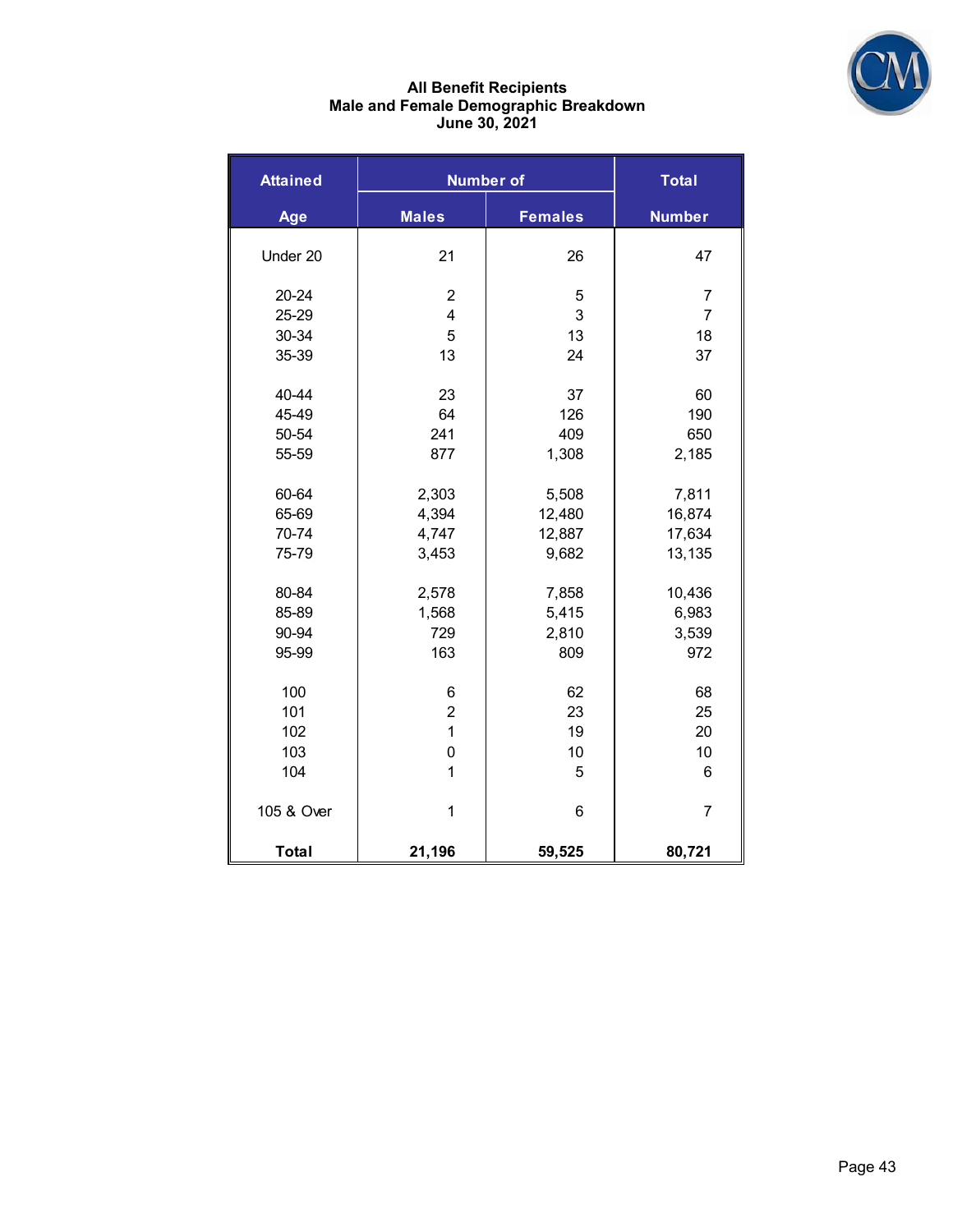

#### **Survivor Benefit Fund Survivors of Deceased Active Members Information as of June 30, 2021 Tabulated by Attained Ages**

| <b>Attained</b><br><b>Age</b> | <b>Number</b> | <b>Annual</b><br><b>Benefits</b> |            |  |  |
|-------------------------------|---------------|----------------------------------|------------|--|--|
|                               |               |                                  |            |  |  |
| Under 45                      | 93            | \$                               | 1,030,594  |  |  |
| 45-49                         | 47            | \$                               | 682,463    |  |  |
| 50-54                         | 116           | \$                               | 1,541,279  |  |  |
| 55-59                         | 206           | \$                               | 2,531,275  |  |  |
| 60-64                         | 474           | \$                               | 4,825,381  |  |  |
| 65-69                         | 712           | \$                               | 7,195,662  |  |  |
| 70-74                         | 754           | \$                               | 7,640,404  |  |  |
| 75-79                         | 627           | \$                               | 5,610,174  |  |  |
| 80-84                         | 527           | \$                               | 4,511,217  |  |  |
| 85-89                         | 375           | \$                               | 2,678,532  |  |  |
| 90 & Over                     | 265           | \$                               | 1,589,003  |  |  |
| Totals                        | 4,196         | \$                               | 39,835,984 |  |  |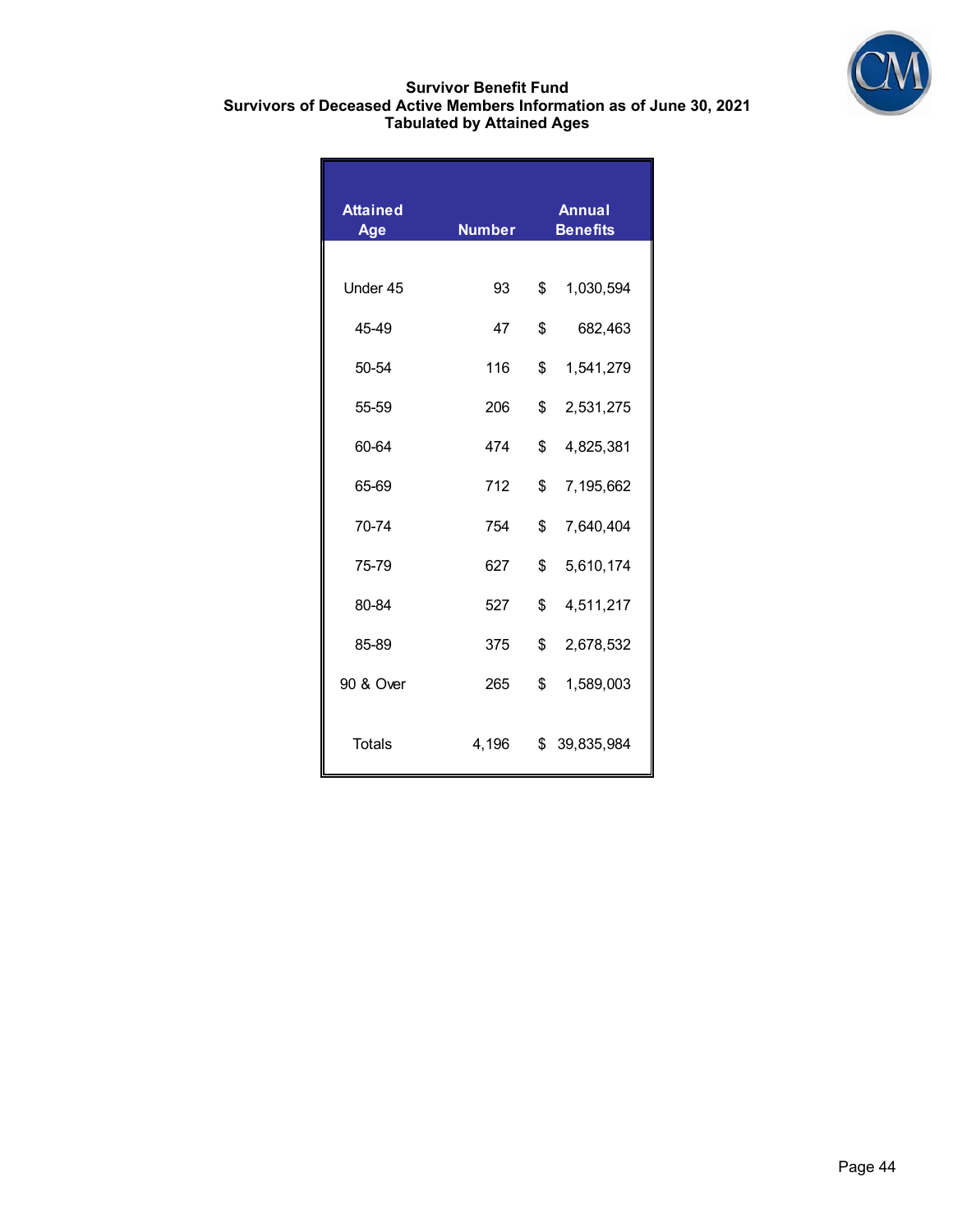

#### **Total Active Members as of June 30, 2021 Tabulated by Attained Ages and Years of Service**

|                        |                   | <b>Years of Service to Valuation Date</b> |                 |                 |                |           |          |                    |  |  |  |
|------------------------|-------------------|-------------------------------------------|-----------------|-----------------|----------------|-----------|----------|--------------------|--|--|--|
| <b>Attained</b><br>Age | $0 - 4$           | $5 - 9$                                   | $10 - 14$       | $15 - 19$       | $20 - 24$      | $25 - 29$ | $30+$    | <b>Totals</b>      |  |  |  |
| Under 20<br>Avg Pay    | 2,141<br>\$10,407 |                                           |                 |                 |                |           |          | 2,141<br>\$10,407  |  |  |  |
| $20 - 24$<br>Avg Pay   | 8,571<br>\$11,276 | 94<br>\$28,350                            |                 |                 |                |           |          | 8,665<br>\$11,461  |  |  |  |
| 25-29<br>Avg Pay       | 8,603<br>\$15,058 | 1,115<br>\$31,892                         | 24<br>\$42,948  |                 |                |           |          | 9,742<br>\$17,053  |  |  |  |
| 30-34<br>Avg Pay       | 7,535<br>\$16,842 | 2,147<br>\$33,769                         | 364<br>\$44,315 | 26<br>\$47,530  |                |           |          | 10,072<br>\$21,522 |  |  |  |
| 35-39<br>Avg Pay       | 8,417<br>\$16,708 | 2,976<br>\$32,682                         | 807<br>\$43,507 | 360<br>\$50,641 | 47<br>\$54,638 |           |          | 12,607<br>\$23,305 |  |  |  |
| 40-44                  | 9,125             | 3,897                                     | 1,240           | 745             | 408            | 27        | 1        | 15,443             |  |  |  |
| Avg Pay                | \$16,190          | \$30,022                                  | \$40,775        | \$48,590        | \$52,939       | \$70,391  | \$43,614 | \$24,285           |  |  |  |
| 45-49                  | 8,397             | 4,261                                     | 1,929           | 1,217           | 887            | 268       | 17       | 16,976             |  |  |  |
| Avg Pay                | \$15,101          | \$29,479                                  | \$35,439        | \$43,173        | \$51,897       | \$56,374  | \$52,008 | \$25,644           |  |  |  |
| 50-54                  | 7,343             | 4,275                                     | 2,786           | 2,260           | 1,873          | 653       | 193      | 19,383             |  |  |  |
| Avg Pay                | \$15,777          | \$29,320                                  | \$32,119        | \$38,073        | \$43,252       | \$54,944  | \$57,377 | \$28,101           |  |  |  |
| 55-59                  | 5,706             | 3,514                                     | 2,758           | 3,211           | 3,610          | 1,418     | 581      | 20,798             |  |  |  |
| Avg Pay                | \$15,768          | \$28,778                                  | \$32,180        | \$34,633        | \$38,829       | \$45,009  | \$53,338 | \$30,101           |  |  |  |
| 60-64                  | 4,578             | 2,669                                     | 2,030           | 2,599           | 3,734          | 2,100     | 991      | 18,701             |  |  |  |
| Avg Pay                | \$14,070          | \$27,616                                  | \$31,636        | \$34,761        | \$36,275       | \$39,407  | \$45,654 | \$29,738           |  |  |  |
| 65-69                  | 2,591             | 1,186                                     | 745             | 725             | 1,060          | 793       | 757      | 7,857              |  |  |  |
| Avg Pay                | \$10,726          | \$23,409                                  | \$29,840        | \$33,859        | \$37,541       | \$38,460  | \$41,181 | \$25,939           |  |  |  |
| 70 & over              | 1,770             | 743                                       | 404             | 312             | 266            | 226       | 540      | 4,261              |  |  |  |
| Avg Pay                | \$8,304           | \$18,081                                  | \$23,218        | \$27,960        | \$32,019       | \$37,148  | \$36,335 | \$19,425           |  |  |  |
| Totals                 | 74,777            | 26,877                                    | 13,087          | 11,455          | 11,885         | 5,485     | 3,080    | 146,646            |  |  |  |
| Avg Pay                | \$14,754          | \$29,466                                  | \$34,023        | \$37,458        | \$39,979       | \$43,456  | \$45,139 | \$24,700           |  |  |  |

Averages:

| Age:        | 47.7     |
|-------------|----------|
| Service:    | 8.1      |
| Annual Pay: | \$24,700 |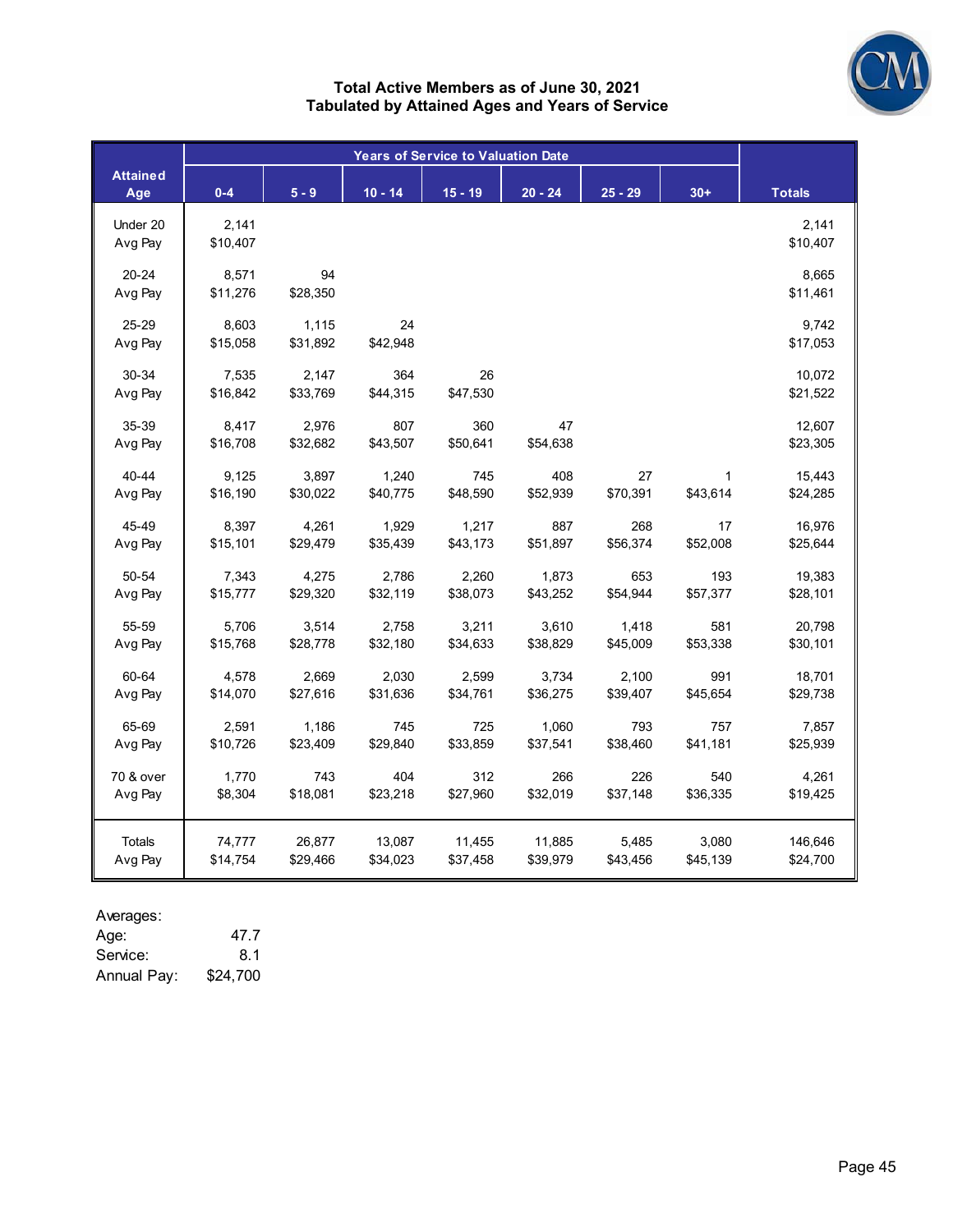

#### **Male Active Members as of June 30, 2021 Tabulated by Attained Ages and Years of Service**

| <b>Attained</b><br>Age | $0 - 4$           | $5 - 9$         | $10 - 14$       | $15 - 19$       | $20 - 24$      | $25 - 29$ | $30+$    | <b>Totals</b>     |
|------------------------|-------------------|-----------------|-----------------|-----------------|----------------|-----------|----------|-------------------|
| Under 20<br>Avg Pay    | 1,096<br>\$10,435 |                 |                 |                 |                |           |          | 1,096<br>\$10,435 |
| $20 - 24$<br>Avg Pay   | 3,791<br>\$11,421 | 54<br>\$31,906  |                 |                 |                |           |          | 3,845<br>\$11,138 |
| 25-29<br>Avg Pay       | 3,662<br>\$15,050 | 520<br>\$37,260 | 14<br>\$45,379  |                 |                |           |          | 4,196<br>\$17,904 |
| 30-34<br>Avg Pay       | 2,804<br>\$16,588 | 782<br>\$39,928 | 197<br>\$50,358 | 21<br>\$48,955  |                |           |          | 3,804<br>\$23,314 |
| 35-39<br>Avg Pay       | 2,621<br>\$17,845 | 885<br>\$41,962 | 359<br>\$50,843 | 207<br>\$58,368 | 30<br>\$62,061 |           |          | 4,102<br>\$28,304 |
| 40-44                  | 2,955             | 906             | 404             | 287             | 192            | 15        | 1        | 4,760             |
| Avg Pay                | \$16,367          | \$40,600        | \$53,492        | \$62,613        | \$64,221       | \$75,983  | \$43,726 | \$29,043          |
| 45-49                  | 3,018             | 897             | 432             | 295             | 303            | 130       | 7        | 5,082             |
| Avg Pay                | \$13,107          | \$38,088        | \$49,942        | \$61,237        | \$65,925       | \$63,263  | \$59,713 | \$27,938          |
| 50-54                  | 2,845             | 999             | 485             | 388             | 383            | 240       | 90       | 5,430             |
| Avg Pay                | \$15,020          | \$37,557        | \$44,975        | \$57,504        | \$62,966       | \$69,621  | \$61,775 | \$31,447          |
| 55-59                  | 2,267             | 1,025           | 619             | 531             | 492            | 264       | 222      | 5,420             |
| Avg Pay                | \$16,169          | \$34,483        | \$43,545        | \$50,198        | \$57,910       | \$63,581  | \$63,055 | \$34,112          |
| 60-64                  | 1,978             | 972             | 584             | 512             | 500            | 275       | 269      | 5,090             |
| Avg Pay                | \$14,948          | \$32,584        | \$38,730        | \$47,954        | \$52,080       | \$56,969  | \$59,522 | \$32,638          |
| 65-69                  | 1,165             | 548             | 317             | 201             | 199            | 98        | 131      | 2,659             |
| Avg Pay                | \$12,238          | \$26,431        | \$33,864        | \$43,545        | \$48,289       | \$56,617  | \$57,009 | \$26,647          |
| 70 & over              | 879               | 397             | 214             | 133             | 62             | 42        | 57       | 1,784             |
| Avg Pay                | \$9,355           | \$20,813        | \$25,509        | \$31,030        | \$42,131       | \$43,174  | \$47,949 | \$18,627          |
| Totals                 | 29,081            | 7,985           | 3,625           | 2,575           | 2,161          | 1,064     | 777      | 47,268            |
| Avg Pay                | \$14,528          | \$36,040        | \$44,020        | \$52,638        | \$57,861       | \$61,924  | \$59,501 | \$26,287          |

Averages:

Age: 45.9 Service: 6.2<br>Annual Pay: \$26,287 Annual Pay: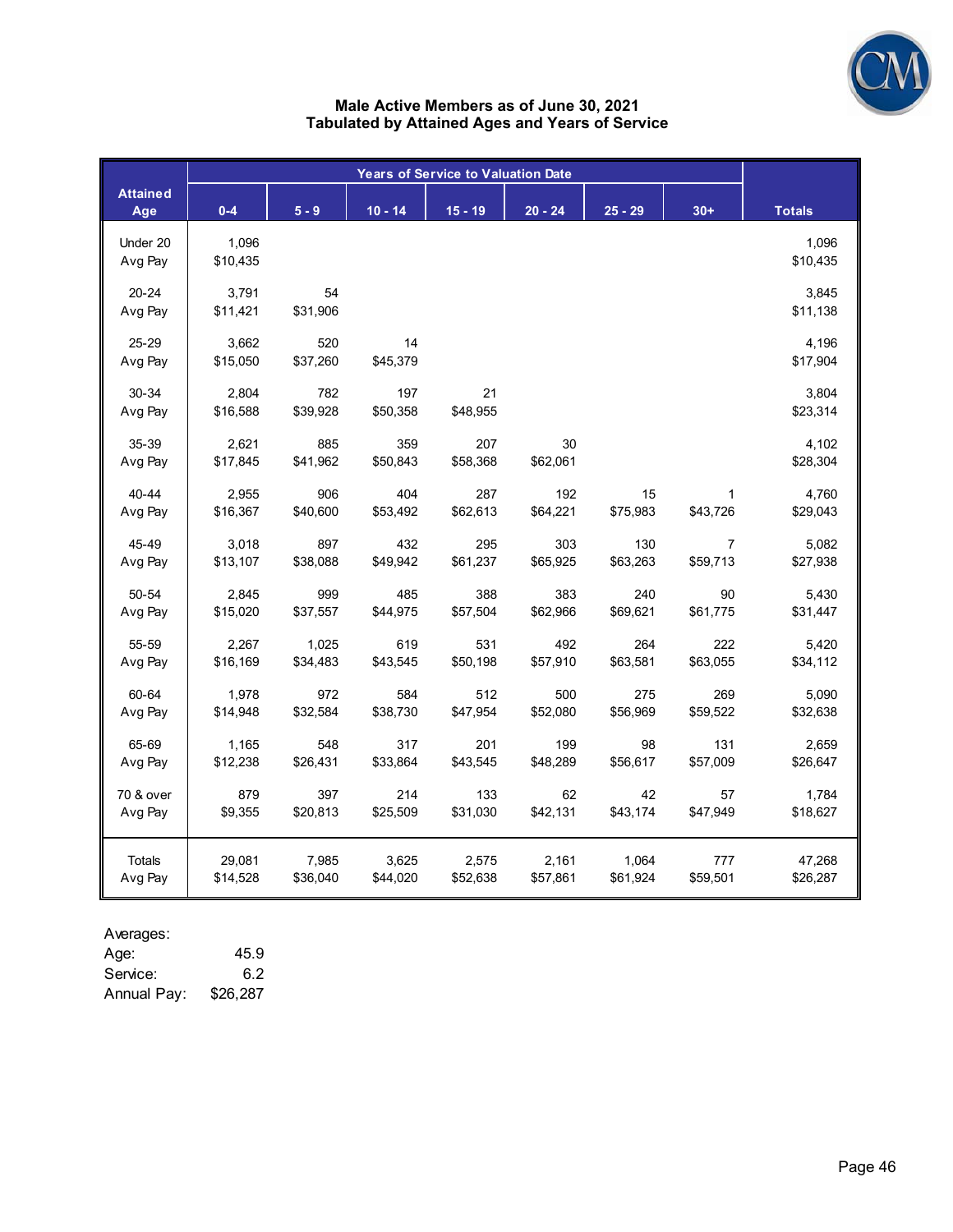

| <b>Attained</b> | $0 - 4$  | $5 - 9$  |           |           | $20 - 24$ | $25 - 29$ | $30+$    |                   |
|-----------------|----------|----------|-----------|-----------|-----------|-----------|----------|-------------------|
| Age             |          |          | $10 - 14$ | $15 - 19$ |           |           |          | <b>Totals</b>     |
| Under 20        | 1,045    |          |           |           |           |           |          | 1,045             |
| Avg Pay         | \$10,392 |          |           |           |           |           |          | \$10,392          |
| $20 - 24$       | 4,780    | 40       |           |           |           |           |          | 4,820             |
| Avg Pay         | \$11,169 | \$21,334 |           |           |           |           |          | \$11,254          |
| 25-29           | 4,941    | 595      | 10        |           |           |           |          |                   |
| Avg Pay         | \$15,072 | \$27,247 | \$39,653  |           |           |           |          | 5,546<br>\$16,423 |
|                 |          |          |           |           |           |           |          |                   |
| 30-34           | 4,731    | 1,365    | 167       | 5         |           |           |          | 6,268             |
| Avg Pay         | \$16,994 | \$30,259 | \$37,288  | \$42,015  |           |           |          | \$20,443          |
| 35-39           | 5,796    | 2,091    | 448       | 153       | 17        |           |          | 8,505             |
| Avg Pay         | \$16,193 | \$28,762 | \$37,683  | \$40,336  | \$41,763  |           |          | \$20,900          |
| $40 - 44$       | 6,170    | 2,991    | 836       | 458       | 216       | 12        |          | 10,683            |
| Avg Pay         | \$16,103 | \$26,813 | \$34,649  | \$39,850  | \$42,999  | \$63,559  |          | \$22,168          |
|                 |          |          |           |           |           |           |          |                   |
| 45-49           | 5,379    | 3,364    | 1,497     | 922       | 584       | 138       | 10       | 11,894            |
| Avg Pay         | \$16,217 | \$27,173 | \$31,249  | \$37,394  | \$44,646  | \$49,970  | \$46,658 | \$24,662          |
| 50-54           | 4,498    | 3,276    | 2,301     | 1,872     | 1,490     | 413       | 103      | 13,953            |
| Avg Pay         | \$16,258 | \$26,801 | \$29,395  | \$34,031  | \$38,175  | \$46,456  | \$53,600 | \$26,794          |
| 55-59           | 3,439    | 2,489    | 2,139     | 2,680     | 3,118     | 1,154     | 359      | 15,378            |
| Avg Pay         | \$15,511 | \$26,430 | \$28,884  | \$31,533  | \$35,794  | \$40,743  | \$47,366 | \$28,680          |
|                 |          |          |           |           |           |           |          |                   |
| 60-64           | 2,600    | 1,697    | 1,446     | 2,087     | 3,234     | 1,825     | 722      | 13,611            |
| Avg Pay         | \$13,412 | \$24,784 | \$28,773  | \$31,512  | \$33,807  | \$36,733  | \$40,489 | \$28,646          |
| 65-69           | 1,426    | 638      | 428       | 524       | 861       | 695       | 626      | 5,198             |
| Avg Pay         | \$9,505  | \$20,843 | \$26,888  | \$30,145  | \$35,039  | \$35,872  | \$37,848 | \$25,577          |
| 70 & over       | 891      | 346      | 190       | 179       | 204       | 184       | 483      | 2,477             |
| Avg Pay         | \$7,281  | \$14,987 | \$20,683  | \$25,703  | \$28,940  | \$35,749  | \$34,933 | \$20,007          |
|                 |          |          |           |           |           |           |          |                   |
| Totals          | 45,696   | 18,892   | 9,462     | 8,880     | 9,724     | 4,421     | 2,303    | 99,378            |
| Avg Pay         | \$14,902 | \$26,691 | \$30,196  | \$33,050  | \$35,989  | \$38,998  | \$40,291 | \$23,944          |

#### Averages:

| 48.6     |
|----------|
| 9.0      |
| \$23,944 |
|          |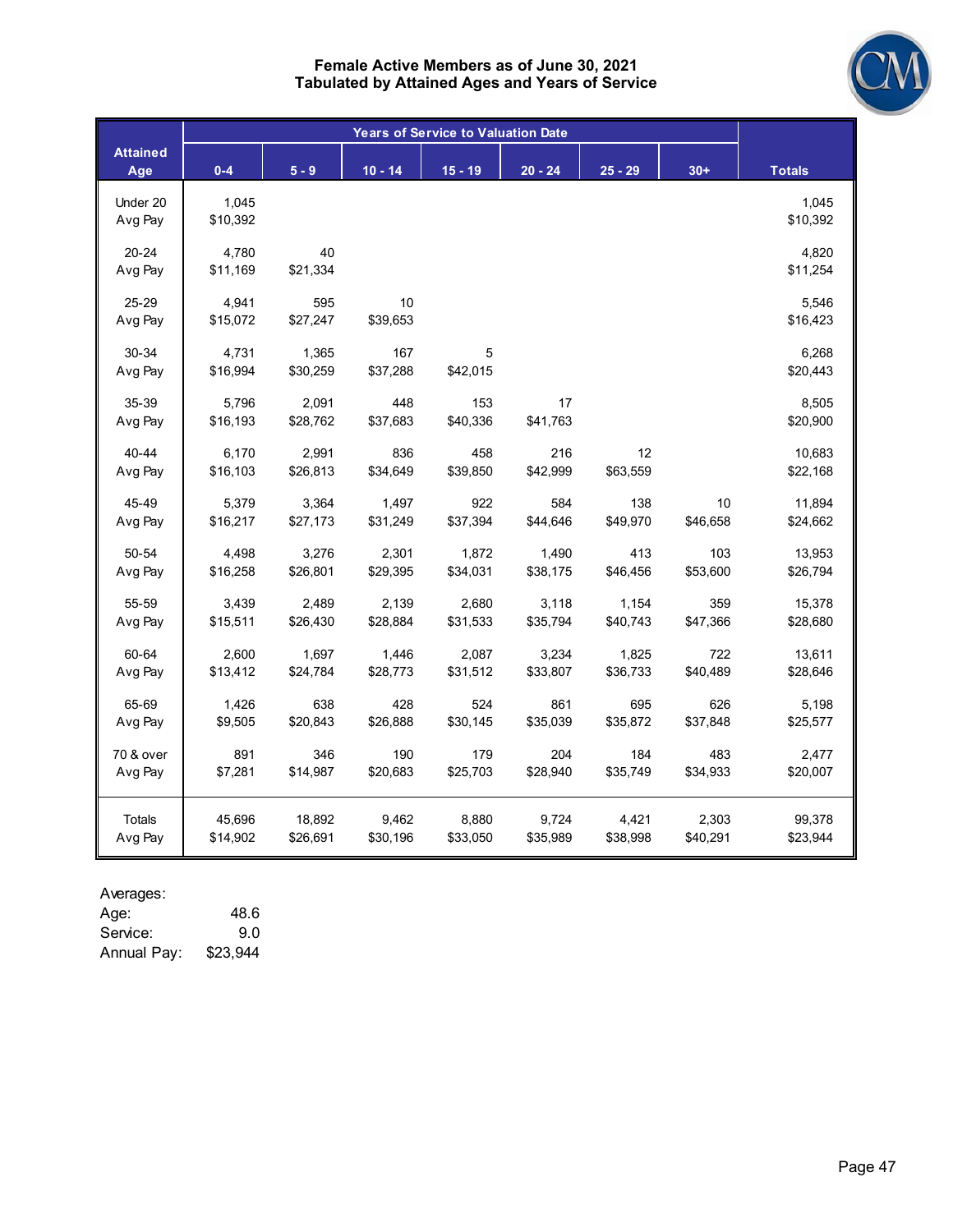

#### **Active Members as of June 30, 2021 Tabulated by Annual Pay**

|                   |        | <b>Number of Active Members</b> |               |              | <b>Portion of</b><br><b>Total Number</b> |
|-------------------|--------|---------------------------------|---------------|--------------|------------------------------------------|
| <b>Annual Pay</b> | Men    | Women                           | <b>Totals</b> | <b>Group</b> | <b>Cumulative</b>                        |
|                   |        |                                 |               |              |                                          |
| Less than \$1,000 | 1,955  | 3,290                           | 5,245         | 3.6%         | 3.6%                                     |
| $$1,000 - 1,999$  | 2,421  | 3,102                           | 5,523         | 3.8%         | 7.3%                                     |
| $2,000 - 2,999$   | 3,148  | 3,192                           | 6,340         | 4.3%         | 11.7%                                    |
| $3,000 - 3,999$   | 3,146  | 2,850                           | 5,996         | 4.1%         | 15.8%                                    |
| 4,000 - 4,999     | 2,437  | 2,359                           | 4,796         | 3.3%         | 19.0%                                    |
|                   |        |                                 |               |              |                                          |
| $5,000 - 5,999$   | 1,794  | 2,110                           | 3,904         | 2.7%         | 21.7%                                    |
| $6,000 - 6,999$   | 1,387  | 2,016                           | 3,403         | 2.3%         | 24.0%                                    |
| 7,000 - 7,999     | 1,062  | 2,055                           | 3,117         | 2.1%         | 26.1%                                    |
| 8,000 - 8,999     | 895    | 1,923                           | 2,818         | 1.9%         | 28.1%                                    |
| $9,000 - 9,999$   | 782    | 1,937                           | 2,719         | 1.9%         | 29.9%                                    |
|                   |        |                                 |               |              |                                          |
| 10,000 - 11,999   | 1,378  | 4,215                           | 5,593         | 3.8%         | 33.7%                                    |
| 12,000 - 13,999   | 1,324  | 4,379                           | 5,703         | 3.9%         | 37.6%                                    |
| 14,000 - 15,999   | 1,260  | 4,586                           | 5,846         | 4.0%         | 41.6%                                    |
| 16,000 - 17,999   | 1,305  | 5,294                           | 6,599         | 4.5%         | 46.1%                                    |
| 18,000 - 19,999   | 1,258  | 5,704                           | 6,962         | 4.7%         | 50.8%                                    |
|                   |        |                                 |               |              |                                          |
| 20,000 - 24,999   | 3,069  | 14,633                          | 17,702        | 12.1%        | 62.9%                                    |
| 25,000 - 29,999   | 2,416  | 10,220                          | 12,636        | 8.6%         | 71.5%                                    |
| 30,000 - 35,999   | 2,618  | 7,800                           | 10,418        | 7.1%         | 78.6%                                    |
| 36,000 - 39,999   | 1,881  | 3,959                           | 5,840         | 4.0%         | 82.6%                                    |
|                   |        |                                 |               |              |                                          |
| 40,000 - 49,999   | 4,556  | 6,801                           | 11,357        | 7.7%         | 90.4%                                    |
| 50,000 - 59,999   | 3,079  | 3,418                           | 6,497         | 4.4%         | 94.8%                                    |
| 60,000 and over   | 4,097  | 3,535                           | 7,632         | 5.2%         | 100.0%                                   |
|                   |        |                                 |               |              |                                          |
| <b>Totals</b>     | 47,268 | 99,378                          | 146,646       |              |                                          |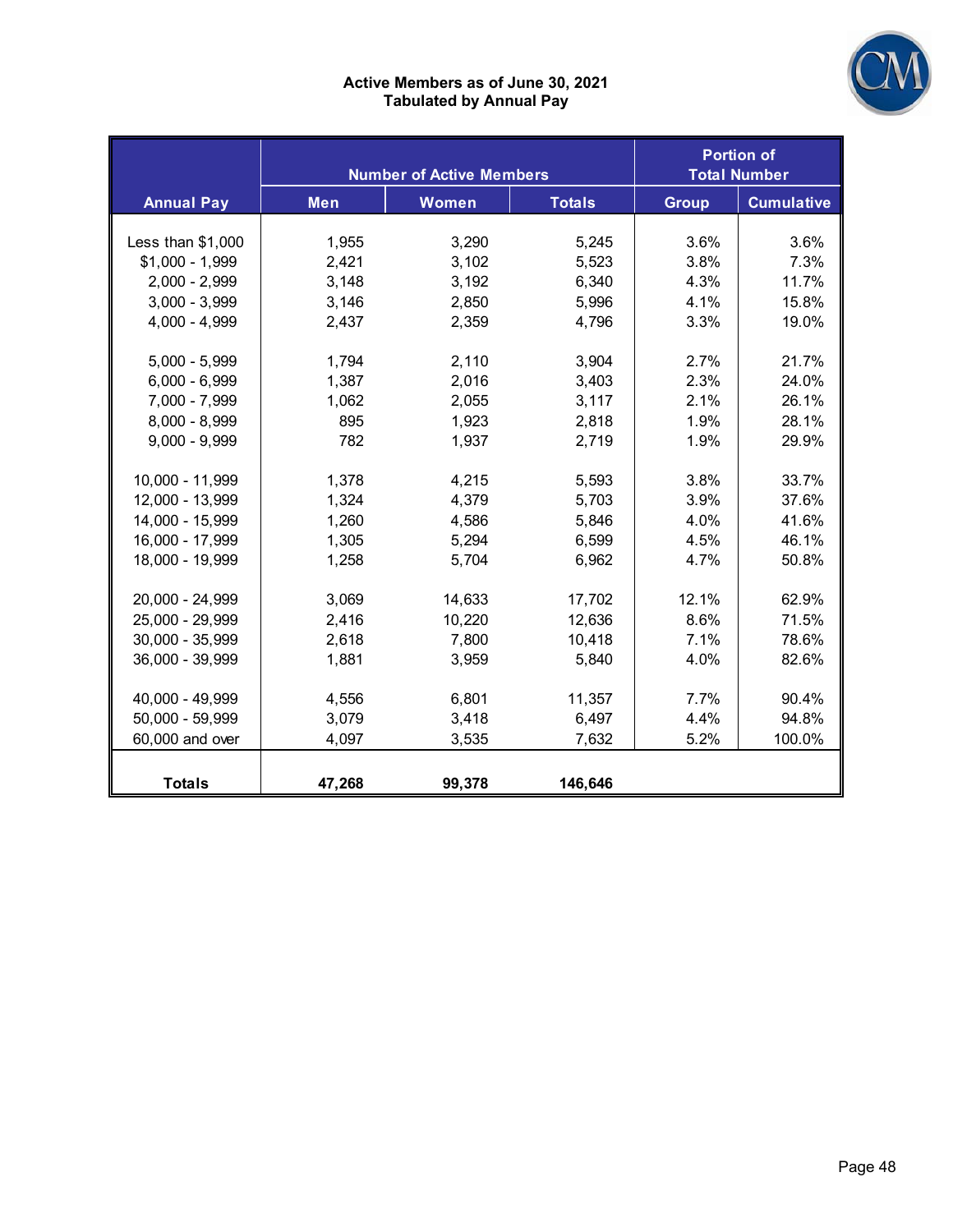

#### **SCHEDULE F**

#### **GAIN/LOSS ANALYSIS DETAILS**

#### **COMMENTS**

Regular actuarial valuations measure the Retirement System's present financial position and contributions adequacy by calculating and financing the liabilities created by the present benefit program. This process involves discounting to present values the future benefit payments on behalf of present active and Retiree members and their survivors. However, valuations do not produce information regarding the amount of increases or decreases in unfunded actuarial accrued liabilities (UAAL) -- gain/loss analyses do.

The overall gain/loss to the Retirement System is the difference between the actual UAAL and the expected UAAL. A gain/loss analysis shows the breakdown of the overall system gain/loss by economic and noneconomic risk areas. The economic risk areas are investment return and pay increases. The non-economic risk areas are service retirement, disability retirement, death in active service, termination (vested and nonvested), retiree mortality, and new members. Gains and losses resulting from data adjustments, timing of financial transactions, etc. are included separately as a miscellaneous item.

It is expected that actual experience will not coincide with assumed experience. It is assumed that gains and losses will be in balance over a period of years, but sizable year-to-year fluctuations are common. Changes in actuarial assumptions should be made for risk areas when the differences between actual and expected experience are consistently sizable over a period of years. Differences over a relatively short period of time may or may not be indicative of long-term trends, which are the basis of actuarial assumptions.

The actuarial assumptions used in this analysis were adopted by the Board in April 15, 2021.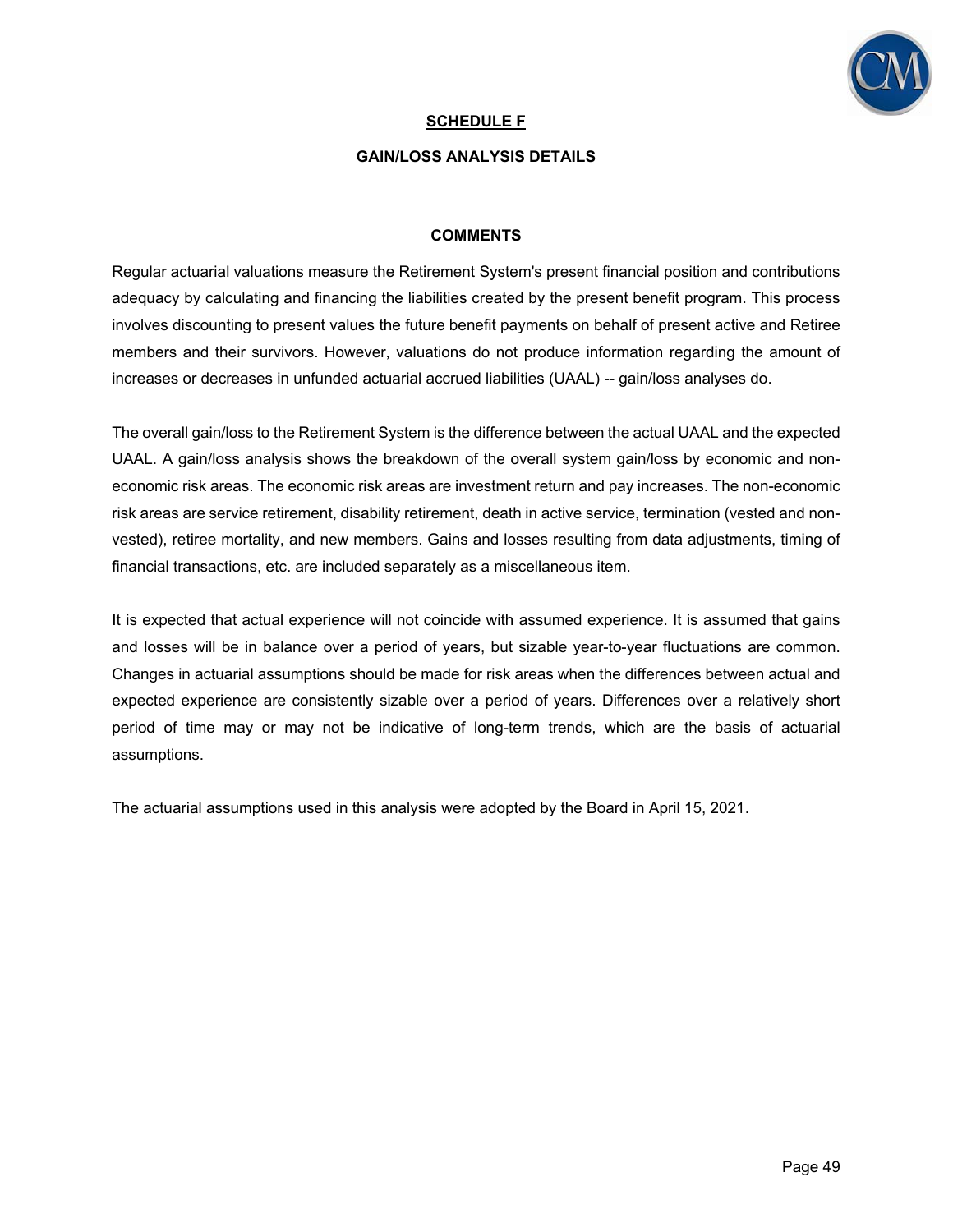

## **School Employees Retirement System of Ohio Experience Gains and Losses By Risk Area Comparative Schedule (\$ Millions)**

|         |                  | Economic <sup>'</sup> | Non-Economic      |                   |         |            |                |                  |                    |               |          |
|---------|------------------|-----------------------|-------------------|-------------------|---------|------------|----------------|------------------|--------------------|---------------|----------|
| Year    |                  |                       | Age &             |                   | Death   |            |                |                  |                    |               |          |
| Ending  | Pay              |                       | Service           |                   | In.     |            | <b>New</b>     | Retiree          |                    |               |          |
| June 30 | <b>Increases</b> | Investment            | <b>Retirement</b> | <b>Disability</b> | Service | Withdrawal | <b>Members</b> | <b>Mortality</b> | Other <sup>+</sup> | $\mathcal{L}$ | % of AAL |
| 2012    | 178.7            | (692.0)               | (154.8)           | (47.7)            | (0.2)   | 46.5       | (29.8)         | 51.9             | (6.2)              | (653.6)       | (3.9)    |
| 2013    | 219.2            | 241.0                 | (121.9)           | (53.6)            | 0.0     | 61.1       | (35.1)         | 2.9              | 1.9                | 315.5         | 1.8      |
| 2014    | 103.4            | 403.3                 | (122.6)           | (56.0)            | 0.1     | 48.3       | (28.2)         | 3.1              | (2.1)              | 349.3         | 2.0      |
| 2015    | 53.3             | 62.1                  | (123.0)           | (53.1)            | 0.0     | 65.1       | (47.7)         | 55.8             | (0.2)              | 12.3          | 0.1      |
| 2016    | 70.0             | 50.6                  | (140.9)           | (50.6)            | (28.5)  | 30.4       | (44.0)         | 113.9            | (0.6)              | 0.3           | 0.0      |
| 2017    | (69.2)           | (12.0)                | (211.8)           | (37.7)            | (0.6)   | 21.9       | (48.1)         | 97.3             | (26.8)             | (287.0)       | (1.5)    |
| 2018    | 85.2             | (161.1)               | (209.7)           | (14.7)            | (6.6)   | (124.5)    | (35.7)         | 15.0             | 4.7                | (447.4)       | (2.2)    |
| 2019    | 20.3             | (44.1)                | 7.8               | (9.5)             | (4.0)   | (106.3)    | (22.4)         | (24.9)           | 78.4               | (104.7)       | (0.5)    |
| 2020    | 136.2            | 7.1                   | (94.0)            | (3.1)             | (5.4)   | (104.2)    | (22.2)         | 28.9             | 62.3               | 5.6           | 0.0      |
| 2021    | 136.7            | 431.3                 | (96.2)            | (5.0)             | (4.7)   | (107.5)    | (16.6)         | 59.8             | 189.3              | 587.1         | 2.7      |

+ Includes effect of changes in data, timing of financial transactions, etc.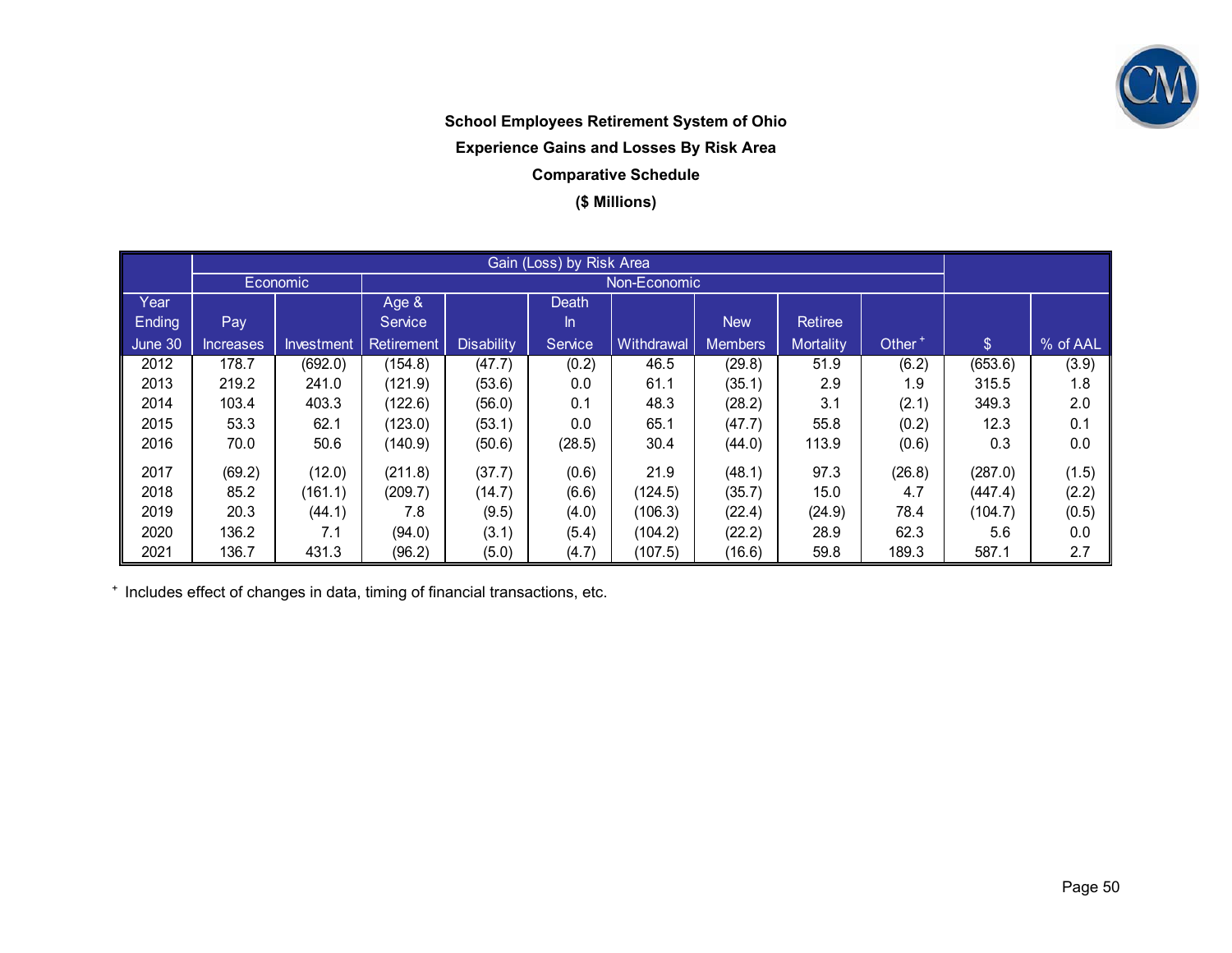

The market related actuarial value of assets is based on a four-year average of adjusted market value returns. The difference between the actual returns at market value for the year and expected returns is determined. Twenty-five percent (25%) of that difference is added to the expected value along with corresponding amounts from each of the prior three years.

The actuarial value of assets for the basic benefits as of June 30, 2021, was \$16,031,612,792. The value for the previous year was \$15,036,735,150.

| <b>School Employees Retirement System of Ohio</b><br><b>Development of Gain (Loss) for Basic Benefits</b><br><b>From Investment Return</b><br>For the Year Ended June 30, 2021<br>(\$ Millions) |    |                                                                                                                  |             |  |  |  |  |
|-------------------------------------------------------------------------------------------------------------------------------------------------------------------------------------------------|----|------------------------------------------------------------------------------------------------------------------|-------------|--|--|--|--|
|                                                                                                                                                                                                 |    |                                                                                                                  | \$ Millions |  |  |  |  |
| 1.                                                                                                                                                                                              |    | Actuarial value of assets as of June 30, 2020                                                                    | \$15,036.7  |  |  |  |  |
| 2.                                                                                                                                                                                              | a. | Actuarial value of assets as of June 30, 2021<br>Actual                                                          | 16,031.6    |  |  |  |  |
|                                                                                                                                                                                                 | b. | If 7.50% assumed investment return<br>were achieved for all phased-in<br>years recognized in the asset<br>method | 15,600.3    |  |  |  |  |
| 3.                                                                                                                                                                                              |    | Gain (Loss): 2a minus 2b                                                                                         | \$          |  |  |  |  |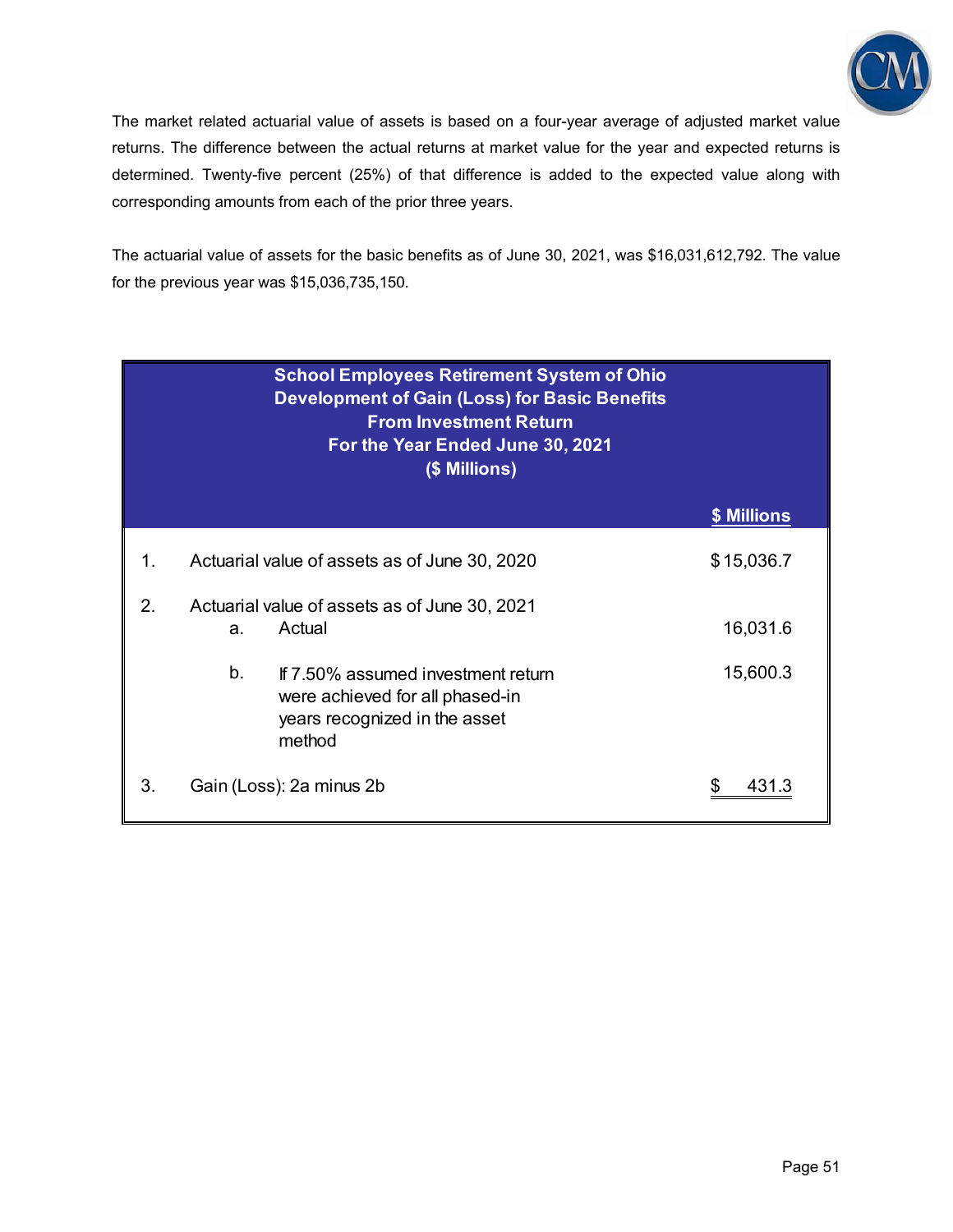

**Pay Increases During the FY2021 Valuation Year To Members Active at Beginning and End of Year** 

| <b>Central</b><br><b>Age Group</b><br><b>Beginning</b> | <b>Pay Increases</b> |               |                 |  |  |  |  |
|--------------------------------------------------------|----------------------|---------------|-----------------|--|--|--|--|
| of Year                                                | <b>Number</b>        | <b>Actual</b> | <b>Expected</b> |  |  |  |  |
| Under 25                                               | 4,565                | (16.77)%      | 11.42%          |  |  |  |  |
| 25                                                     | 6,991                | (5.74)        | 8.21            |  |  |  |  |
| 30                                                     | 7,826                | (0.50)        | 6.62            |  |  |  |  |
| 35                                                     | 10,012               | 1.30          | 5.97            |  |  |  |  |
| 40                                                     | 13,113               | 1.95          | 5.54            |  |  |  |  |
|                                                        |                      |               |                 |  |  |  |  |
| 45                                                     | 14,585               | 1.52          | 5.03            |  |  |  |  |
| 50                                                     | 17,808               | 1.29          | 4.59            |  |  |  |  |
| 55                                                     | 19,217               | 0.63          | 4.7             |  |  |  |  |
| 60                                                     | 18,249               | 0.80          | 3.99            |  |  |  |  |
|                                                        |                      |               |                 |  |  |  |  |
| 65 & Over                                              | 12,662               | 0.34          | 4.15            |  |  |  |  |
| Total                                                  | 125,028              | 0.54          | 4.97            |  |  |  |  |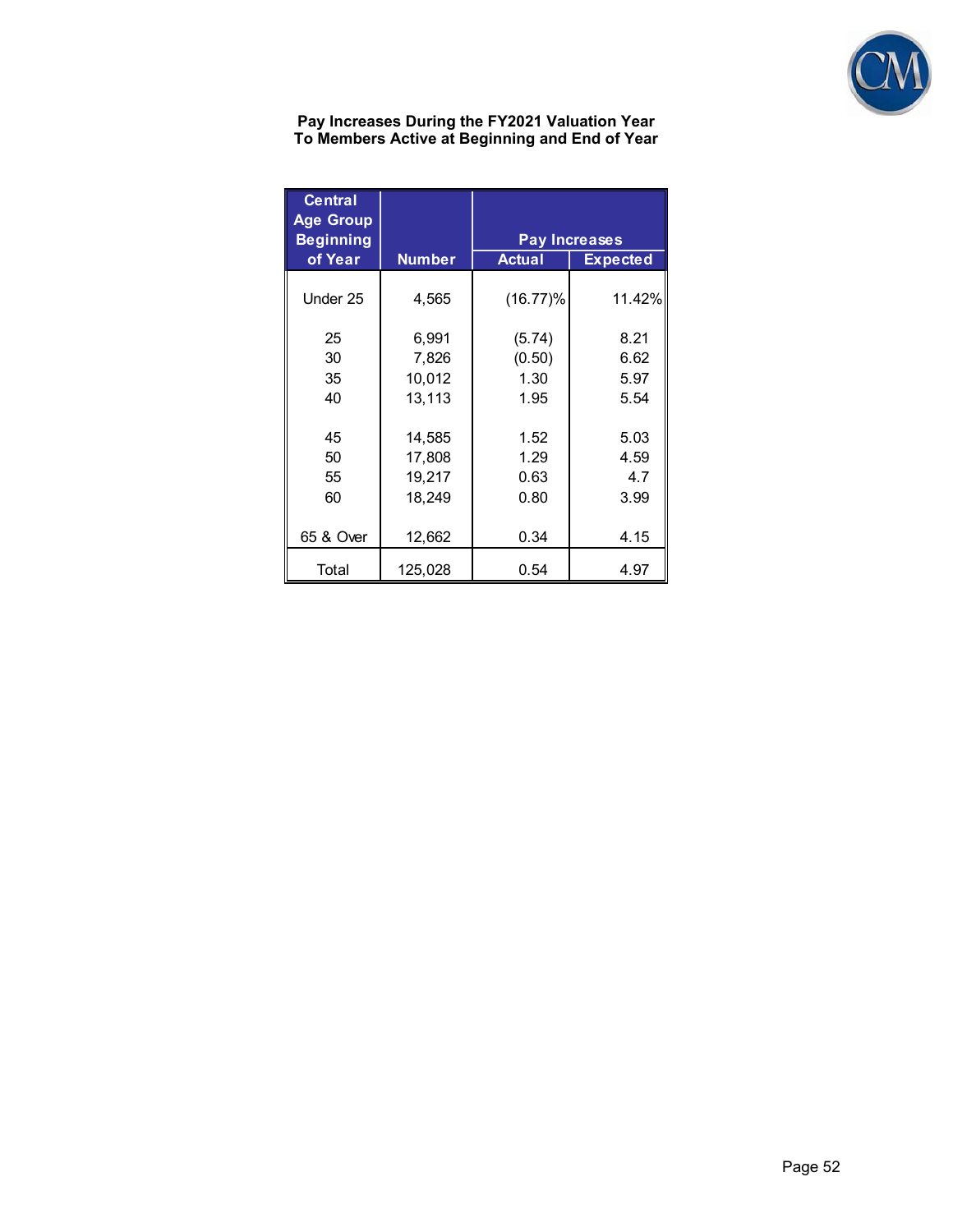

| Members Who Became Age & Service Retirees During the FY2021 Valuation Year |
|----------------------------------------------------------------------------|
| (Retirement With Allowance Beginning Immediately)                          |

|                 | Years of Service to Valuation Date |                        |                |                |                        |                        |                       |                                 |
|-----------------|------------------------------------|------------------------|----------------|----------------|------------------------|------------------------|-----------------------|---------------------------------|
| Attained<br>Age | $0 - 4$                            | $5-9$                  | $10 - 14$      | $15-19$        | $20 - 24$              | 25-29                  | 30 plus               | Total                           |
| Under 50        | $\pmb{0}$                          | $\pmb{0}$              | $\pmb{0}$      | $\pmb{0}$      | $\pmb{0}$              | $\pmb{0}$              | $\sqrt{5}$            | 5                               |
| 50<br>51        | $\pmb{0}$<br>$\pmb{0}$             | $\pmb{0}$<br>$\pmb{0}$ | $\pmb{0}$<br>0 | $\pmb{0}$<br>0 | $\pmb{0}$<br>$\pmb{0}$ | $\pmb{0}$<br>$\pmb{0}$ | 5<br>$\boldsymbol{9}$ | $\mathbf 5$<br>$\boldsymbol{9}$ |
| 52              | $\pmb{0}$                          | $\mathbf 0$            | $\mathbf 0$    | 0              | $\pmb{0}$              | $\pmb{0}$              | 4                     | $\overline{4}$                  |
| 53<br>54        | $\pmb{0}$<br>$\pmb{0}$             | 0<br>$\pmb{0}$         | 0<br>0         | 0<br>0         | 0<br>$\pmb{0}$         | $\pmb{0}$<br>$\pmb{0}$ | 15<br>18              | 15<br>18                        |
| 55              | $\pmb{0}$                          | $\pmb{0}$              | 0              | $\pmb{0}$      | $\pmb{0}$              | $\mathsf 3$            | 24                    | 27                              |
| 56              | $\pmb{0}$                          | $\pmb{0}$              | 0              | 0              | 0                      | 3                      | 15                    | 18                              |
| 57              | $\pmb{0}$                          | 0                      | 0              | 0              | $\pmb{0}$              | $\sqrt{2}$             | 39                    | 41                              |
| 58              | $\pmb{0}$                          | $\pmb{0}$              | 0              | 0              | $\pmb{0}$              | $\overline{c}$         | 30                    | 32                              |
| 59              | $\mathbf 0$                        | 0                      | 0              | 0              | $\mathbf 0$            | $\overline{9}$         | 39                    | 48                              |
| 60              | $\pmb{0}$                          | 0                      | $\mathbf 1$    | 0              | 3                      | 75                     | 44                    | 123                             |
| 61              | $\pmb{0}$                          | $\pmb{0}$              | $\pmb{0}$      | $\mathbf 0$    | $\pmb{0}$              | 49                     | 49                    | 98                              |
| 62              | $\pmb{0}$                          | 0                      | 54             | 61             | 85                     | 50                     | 69                    | 319                             |
| 63              | $\pmb{0}$                          | 0                      | 24             | 24             | 30                     | 45                     | 47                    | 170                             |
| 64              | $\pmb{0}$                          | 0                      | 27             | 16             | 18                     | 34                     | 59                    | 154                             |
| 65              | $\pmb{0}$                          | $\pmb{0}$              | 40             | 56             | 76                     | 82                     | 92                    | 346                             |
| 66              | $\pmb{0}$                          | 0                      | 31             | 26             | 49                     | 48                     | 57                    | 211                             |
| 67              | $\pmb{0}$                          | 0                      | 37             | 27             | 70                     | 52                     | 54                    | 240                             |
| 68              | $\pmb{0}$                          | 0                      | 21             | 22             | 25                     | $20\,$                 | 38                    | 126                             |
| 69              | $\pmb{0}$                          | 0                      | 17             | 18             | 16                     | 20                     | 40                    | 111                             |
| 70 & Over       | $\pmb{0}$                          | $\mathbf{1}$           | 74             | 68             | 74                     | 61                     | 162                   | 440                             |
| <b>Totals</b>   | $\pmb{0}$                          | 1                      | 326            | 318            | 446                    | 555                    | 914                   | 2,560                           |

|                      |    | Years of Service to Valuation Date |   |           |  |           |  |        |    |           |  |            |   |         |  |        |
|----------------------|----|------------------------------------|---|-----------|--|-----------|--|--------|----|-----------|--|------------|---|---------|--|--------|
|                      |    | $0 - 4$                            |   | $5-9$     |  | $10 - 14$ |  | 15-19  |    | $20 - 24$ |  | 25-29      |   | 30 plus |  | Total  |
| Avg. Monthly Benefit |    |                                    |   | 302<br>-S |  | 492       |  | 781    | -S | .042      |  | 1,557      | S | 2,698   |  | .642   |
| Avg. FAS             | ۰U |                                    | 0 | 22,761    |  | 28,820    |  | 31,438 | \$ | 32,478    |  | 162.<br>37 |   | 47,100  |  | 38,115 |
| Number of Retirees   |    |                                    | 0 |           |  | 326       |  | 318    |    | 446       |  | 555        |   | 914     |  | 2,560  |

| Average Age:     | 65.3 |
|------------------|------|
| Average Service: | 25.3 |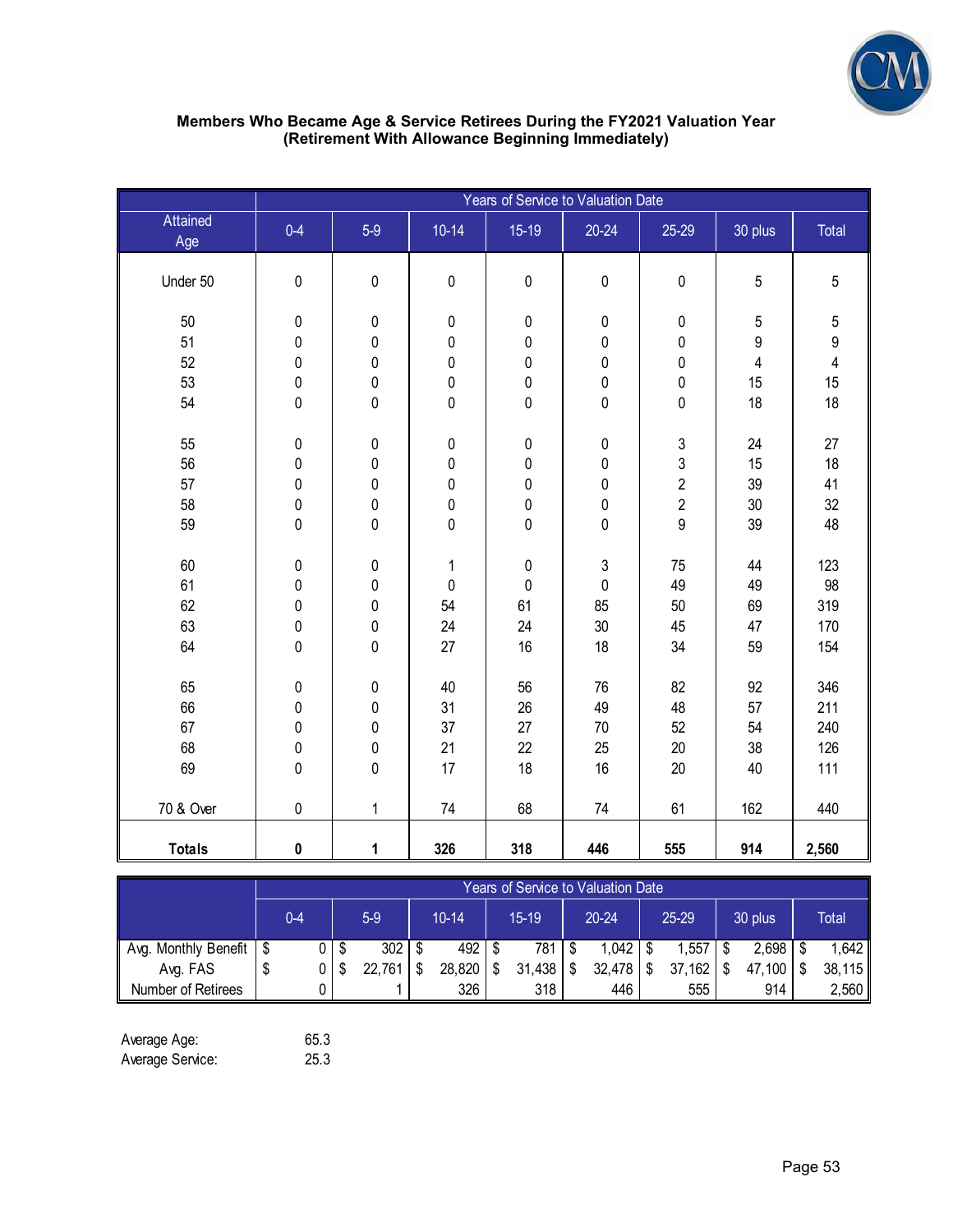

#### **Members Who Died in the FY2021 Valuation Year With a Death-in-Service Allowance Payable**

| <b>Central</b><br><b>Age Group</b><br><b>Beginning</b><br>of Year | <b>Number</b>                         |
|-------------------------------------------------------------------|---------------------------------------|
| Under 25<br>25<br>30<br>35<br>40                                  | 0<br>1<br>0<br>1<br>$\overline{2}$    |
| 45<br>50<br>55<br>60<br>65                                        | 3<br>$\overline{2}$<br>11<br>17<br>18 |
| 70 & Over                                                         | 9                                     |
| Total                                                             | 64                                    |

| Average Age:     | 59.4 |
|------------------|------|
| Average Service: | 17.3 |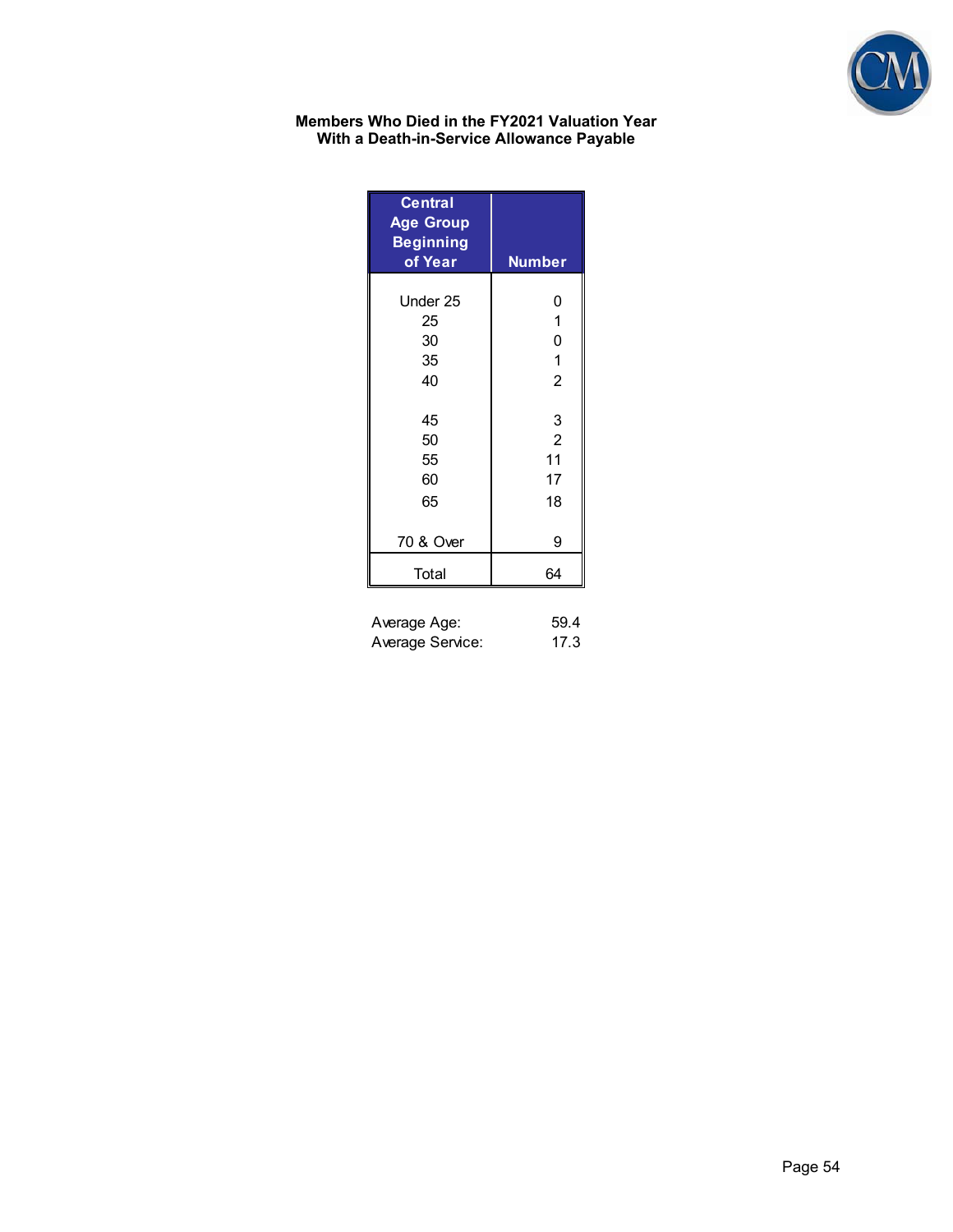

#### **Members Who Died in the FY2021 Valuation Year and Received a Refund of Contributions**

| <b>Central</b><br><b>Age Group</b><br><b>Beginning</b><br>of Year | <b>Number</b>  |
|-------------------------------------------------------------------|----------------|
| Under 25                                                          | 0              |
| 25                                                                | $\mathbf{1}$   |
| 30                                                                | 0              |
| 35                                                                | 0              |
| 40                                                                | 1              |
| 45                                                                | 1              |
| 50                                                                | 0              |
| 55                                                                | 3              |
| 60                                                                | $\overline{2}$ |
| 65                                                                | $\overline{2}$ |
| 70 & Over                                                         | 4              |
| Total                                                             | 14             |

| Average Age:     | 58.0 |
|------------------|------|
| Average Service: | 4.8  |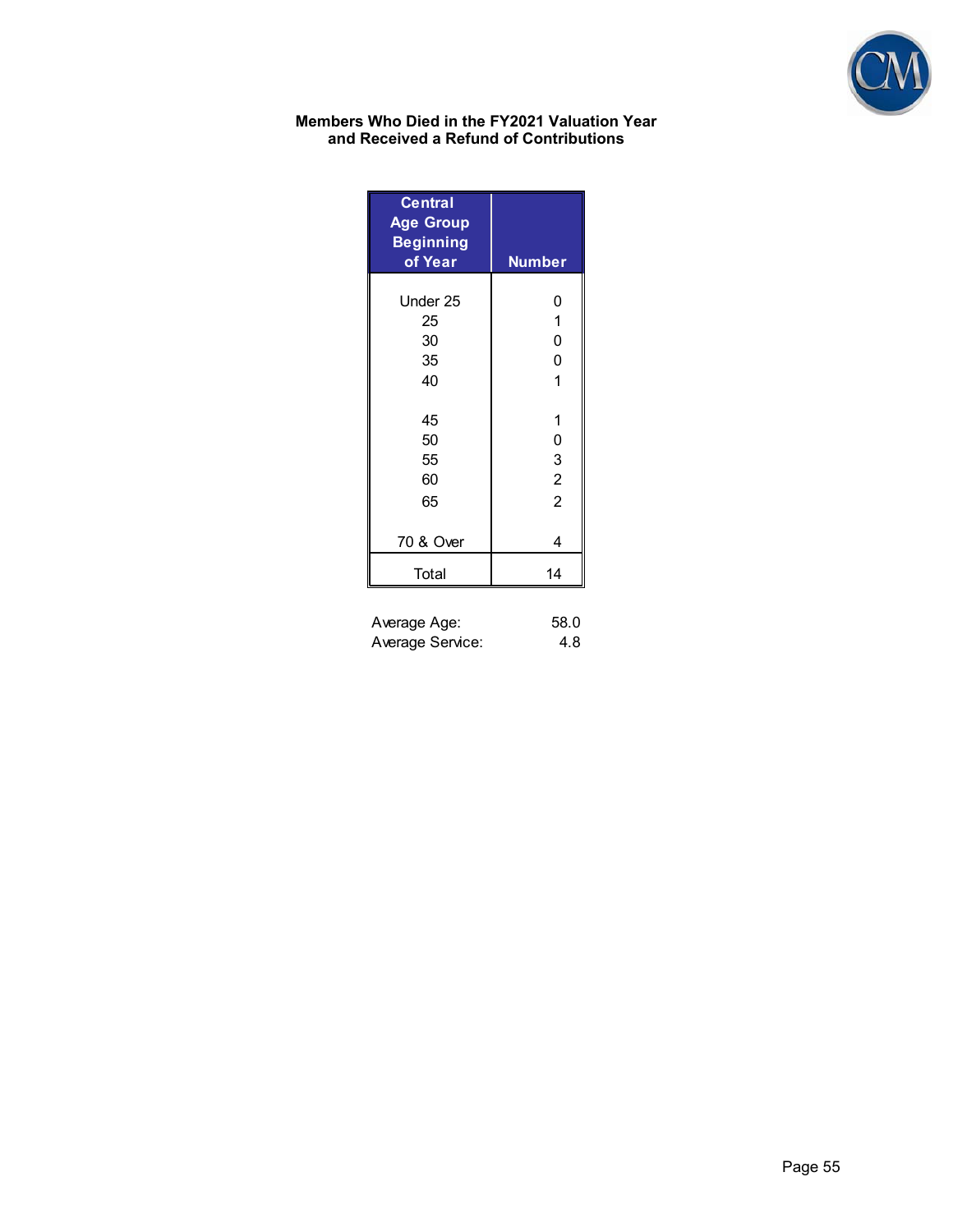

#### **Members Who Became Disability Retirees During the FY2021 Valuation Year**

| <b>Central</b><br><b>Age Group</b><br><b>Beginning</b><br>of Year | <b>Number</b>           |
|-------------------------------------------------------------------|-------------------------|
| Under 25                                                          | 0                       |
| 25                                                                | 0                       |
| 30                                                                | 1                       |
| 35                                                                | $\overline{c}$          |
| 40                                                                | $\overline{\mathbf{4}}$ |
| 45                                                                | 6                       |
| 50                                                                | 27                      |
| 55                                                                | 55                      |
| 60                                                                | 88                      |
| 65                                                                | 23                      |
| 70 & Over                                                         | 3                       |
| Total                                                             | 209                     |

| Average Age:     | 57.1     |
|------------------|----------|
| Average Service: | 18.1     |
| Average FAS:     | \$33,504 |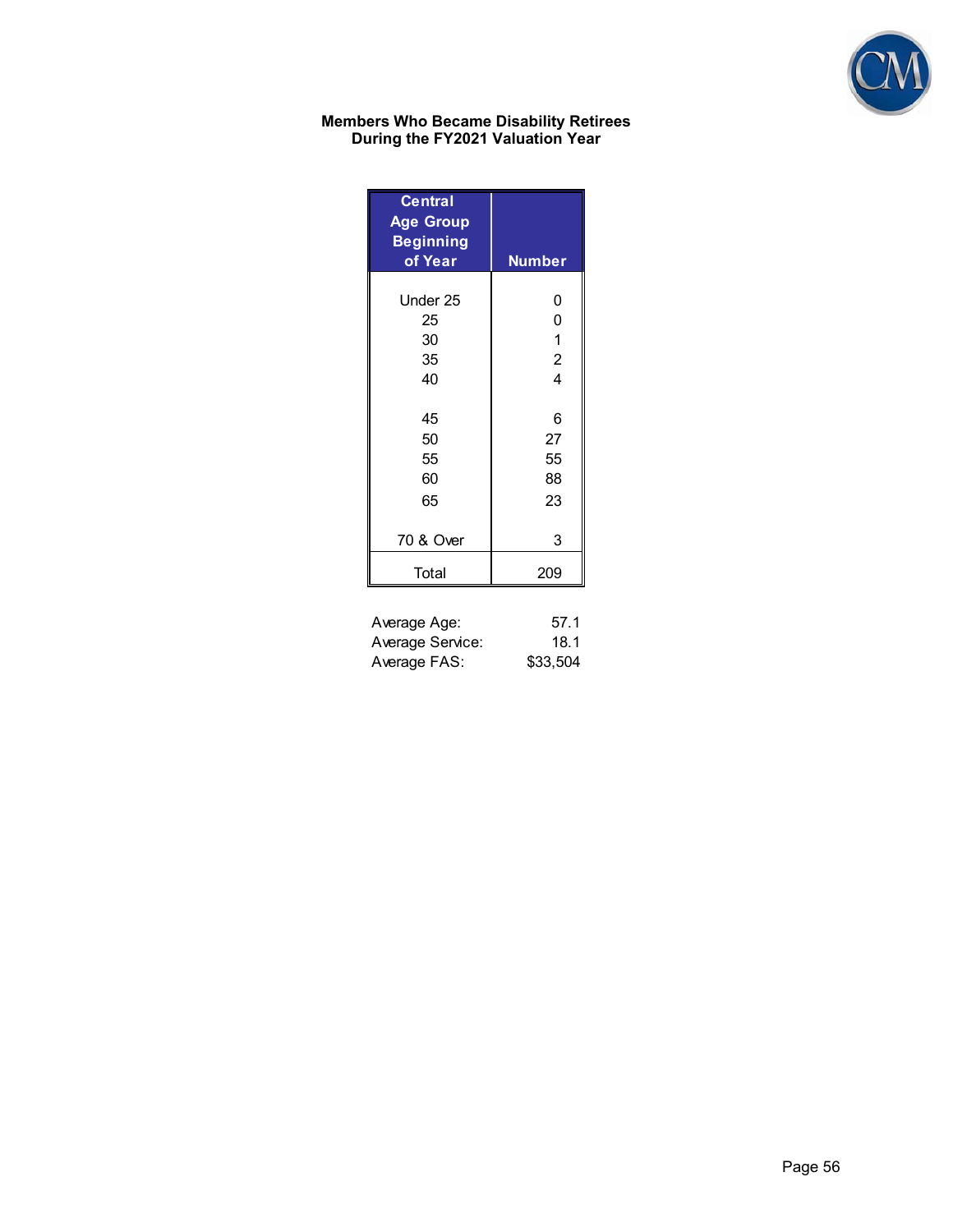

#### **Members Receiving a Refund of Contributions or Becoming Inactive Without a Refund in the FY2021 Valuation Year (Non-vested Terminations)**

| <b>Central</b><br><b>Age Group</b><br><b>Beginning</b><br>of Year | <b>Number</b> |
|-------------------------------------------------------------------|---------------|
| Under 25                                                          | 2,220         |
| 25                                                                | 3,778         |
| 30                                                                | 2,710         |
| 35                                                                | 2,256         |
| 40                                                                | 2,324         |
| 45                                                                | 2,336         |
| 50                                                                | 2,270         |
| 55                                                                | 1,796         |
| 60                                                                | 1,495         |
| 65                                                                | 1,131         |
| 70 & Over                                                         | 1,029         |
| Total                                                             | 23,345        |

| Average Age:     | 40.6 |
|------------------|------|
| Average Service: | 1.2  |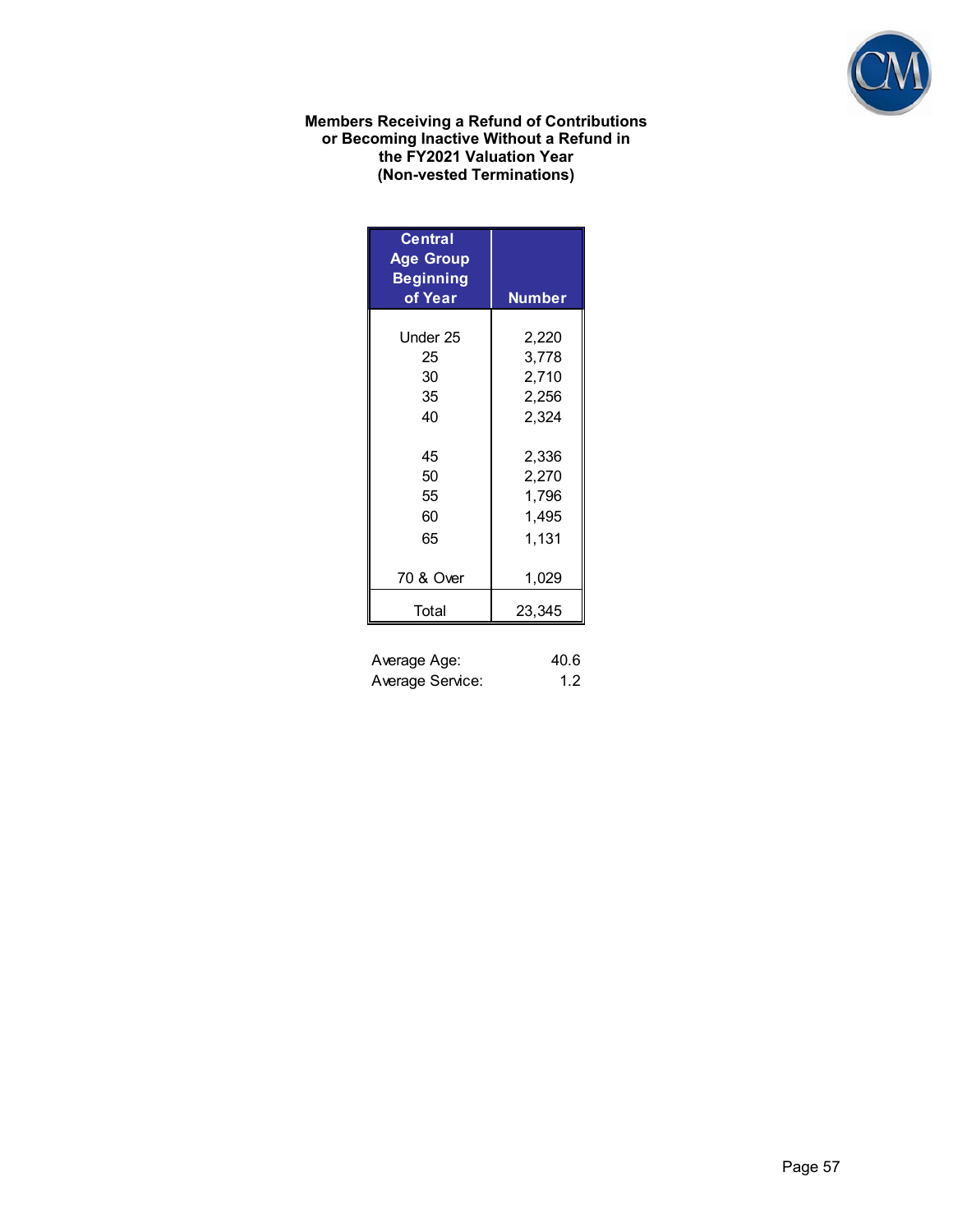

#### **Members Who Became Inactive in the FY2021 Valuation Year with a Deferred Allowance (Vested Terminations)**

| <b>Central</b><br><b>Age Group</b><br><b>Beginning</b><br>of Year | <b>Number</b>  |
|-------------------------------------------------------------------|----------------|
|                                                                   |                |
| Under 25                                                          | 0              |
| 25                                                                | 0              |
| 30                                                                | $\overline{2}$ |
| 35                                                                | 26             |
| 40                                                                | 49             |
|                                                                   |                |
| 45                                                                | 74             |
| 50                                                                | 157            |
| 55                                                                | 212            |
| 60                                                                | 273            |
| 65                                                                | 77             |
|                                                                   |                |
| 70 & Over                                                         | 36             |
| Total                                                             | 906            |
| Average Age:                                                      | 55.0           |

| Average Service: |  | 15.3 |
|------------------|--|------|
|                  |  |      |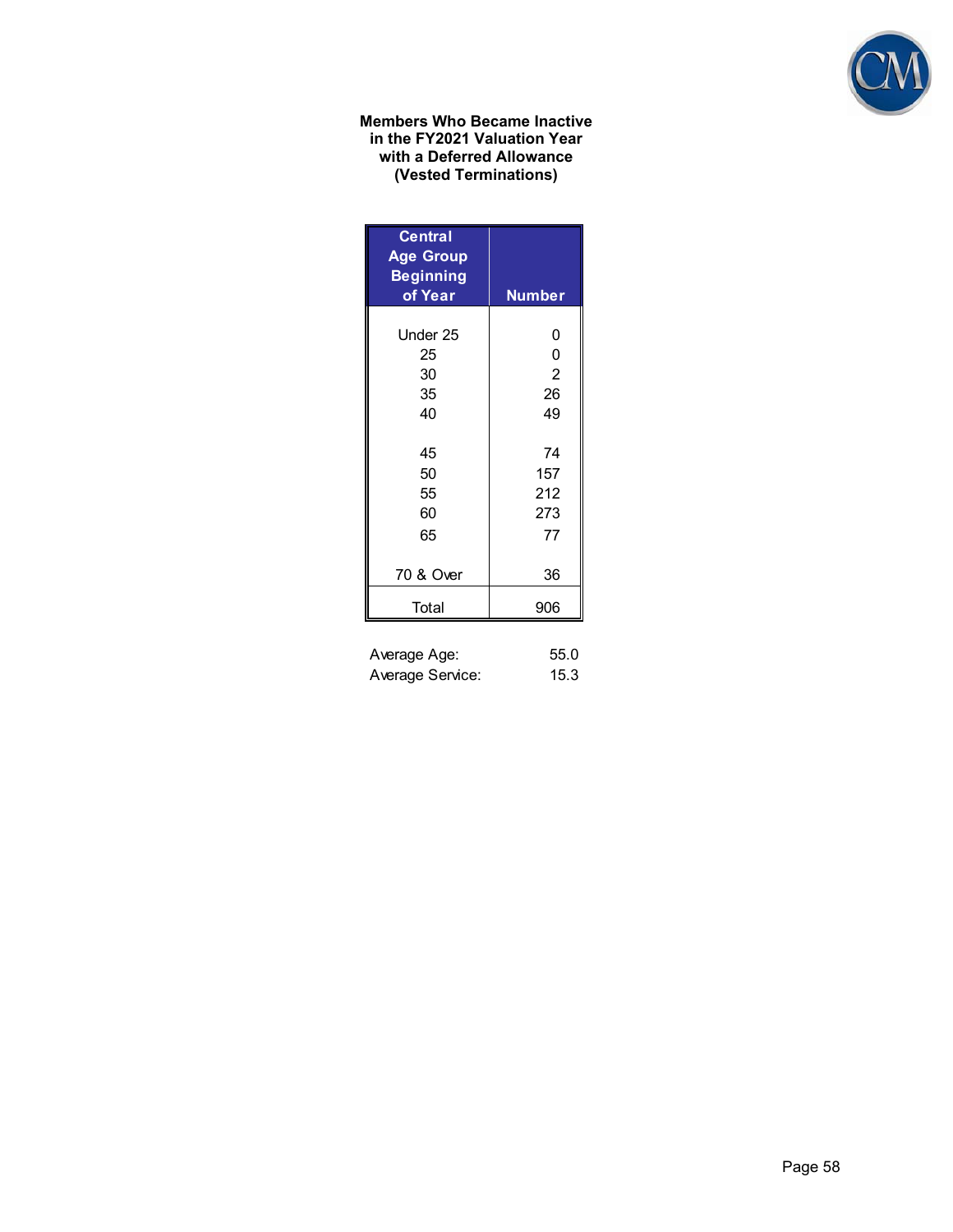

#### **SCHEDULE G**

#### **GLOSSARY**

Actuarial Accrued Liability. The difference between (i) the actuarial present value of future plan benefits, and (ii) the actuarial present value of future normal cost. Sometimes referred to as "accrued liability" or "past service liability".

Accrued Service. The service credited under the plan which was rendered before the date of the actuarial valuation.

Actuarial Assumptions. Estimates of future plan experience with respect to rates of mortality, disability, turnover, retirement, rate or rates of investment income and salary increases. Decrement assumptions (rates of mortality, disability, turnover and retirement) are generally based on past experience, often modified for projected changes in conditions. Economic assumptions (salary increases and investment income) consist of an underlying rate in an inflation-free environment plus a provision for a long-term average rate of inflation.

Actuarial Cost Method. A mathematical budgeting procedure for allocating the dollar amount of the "actuarial present value of future plan benefits" between the actuarial present value of future normal cost and the actuarial accrued liability. Sometimes referred to as the "actuarial funding method".

Actuarial Equivalent. A series of payments is called an actuarial equivalent of another series of payments if the two series have the same actuarial present value.

Actuarial Present Value. The amount of funds presently required to provide a payment or series of payments in the future. It is determined by discounting the future payments at a predetermined rate of interest, taking into account the probability of payment.

Amortization. Paying off an interest-bearing liability by means of periodic payments of interest and principal, as opposed to paying it off with a lump sum payment.

Experience Gain (Loss). A measure of the difference between actual experience and that expected based upon a set of actuarial assumptions during the period between two actuarial valuation dates, in accordance with the actuarial cost method being used.

Normal Cost. The annual cost assigned, under the actuarial funding method, to current and subsequent plan years. Sometimes referred to as "current service cost". Any payment toward the unfunded actuarial accrued liability is not part of the normal cost.

Plan Termination Liability. The actuarial present value of future plan benefits based on the assumption that there will be no further accruals for future service and salary. The termination liability will generally be less than the liabilities computed on a "going concern" basis and is not normally determined in a routine actuarial valuation.

Reserve Account. An account used to indicate that funds have been set aside for a specific purpose and are not generally available for other uses.

Unfunded Actuarial Accrued Liability. The difference between the actuarial accrued liability and valuation assets. Sometimes referred to as "unfunded accrued liability".

Valuation Assets. The value of current plan assets recognized for valuation purposes. Generally based on book value plus a portion of unrealized appreciation or depreciation.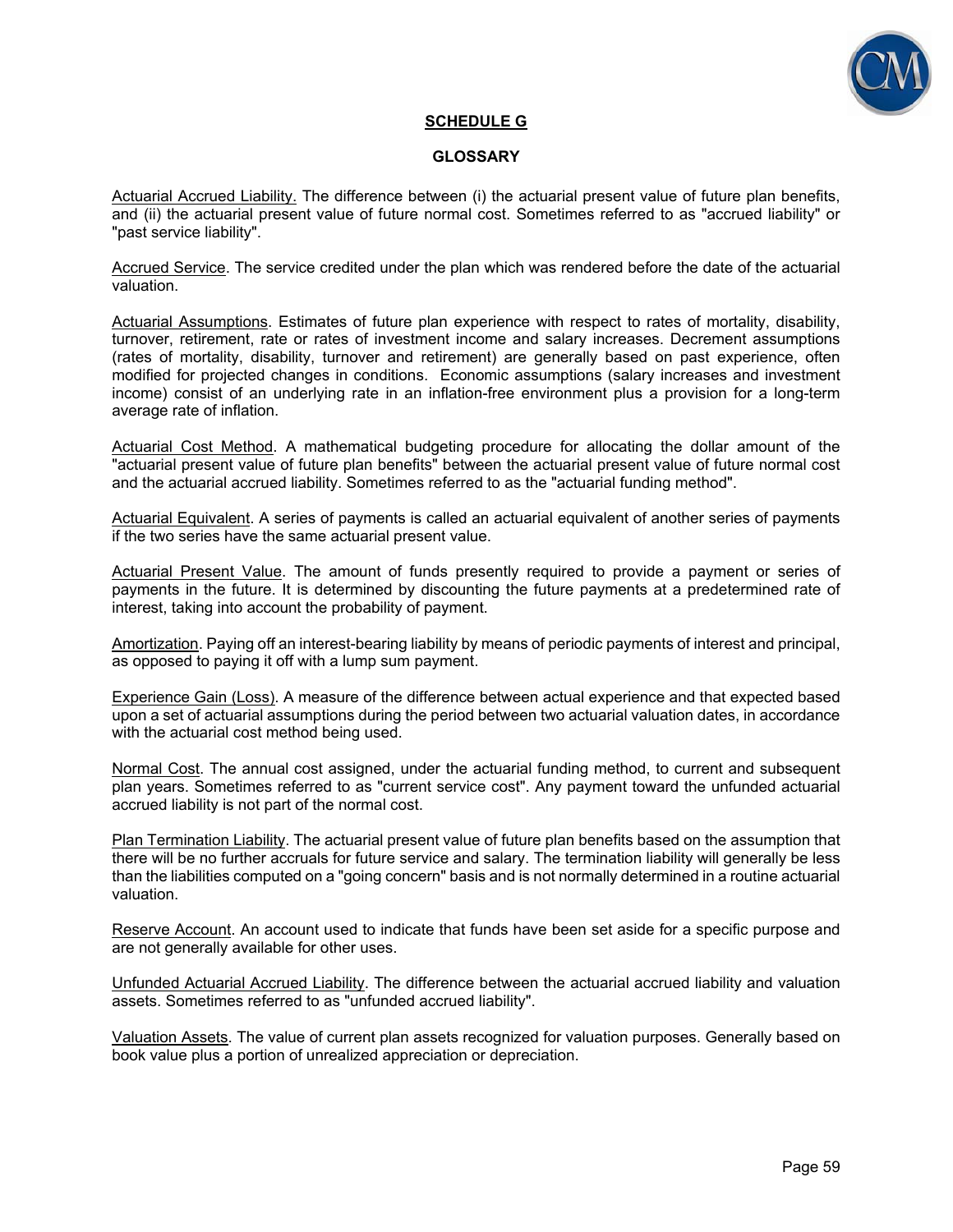

## **APPENDIX A**

## **ACTUARIAL ACCRUED LIABILITIES AS OF JUNE 30, 2021**

| <b>Present Value of:</b>                             | <b>Pension</b><br><b>Benefits</b> | <b>Medicare</b><br>Part B | <b>Post-Retirement</b><br><b>Death Benefit</b> | Total<br><b>Basic Benefits</b> |
|------------------------------------------------------|-----------------------------------|---------------------------|------------------------------------------------|--------------------------------|
| Future benefits to present<br>retirees and survivors | \$12,736,738,325                  | \$217,208,538             | \$31,483,557                                   | \$12,985,430,420               |
| Benefits and refunds to<br>present inactive members  | 697,582,994                       | 20,292,866                | 1,098,698                                      | 718,974,558                    |
| Allowances to present<br>active members              |                                   |                           |                                                |                                |
| Service                                              | 7,130,252,984                     | 137,713,793               | 7,616,764                                      | 7,275,583,541                  |
| Disability                                           | 250,271,688                       | 3,898,347                 | 339,590                                        | 254,509,625                    |
| Survivor benefits                                    | 168,812,510                       | 3,004,139                 |                                                | 171,816,649                    |
| Withdrawal                                           | 113,749,800                       | 9,270,922                 | 421,489                                        | 123,442,211                    |
| <b>Total Active AAL</b>                              | 7,663,086,982                     | 153,887,201               | 8,377,843                                      | 7,825,352,026                  |
| <b>Total AAL</b>                                     | \$21,097,408,301                  | \$391,388,605             | \$40,960,098                                   | \$21,529,757,004               |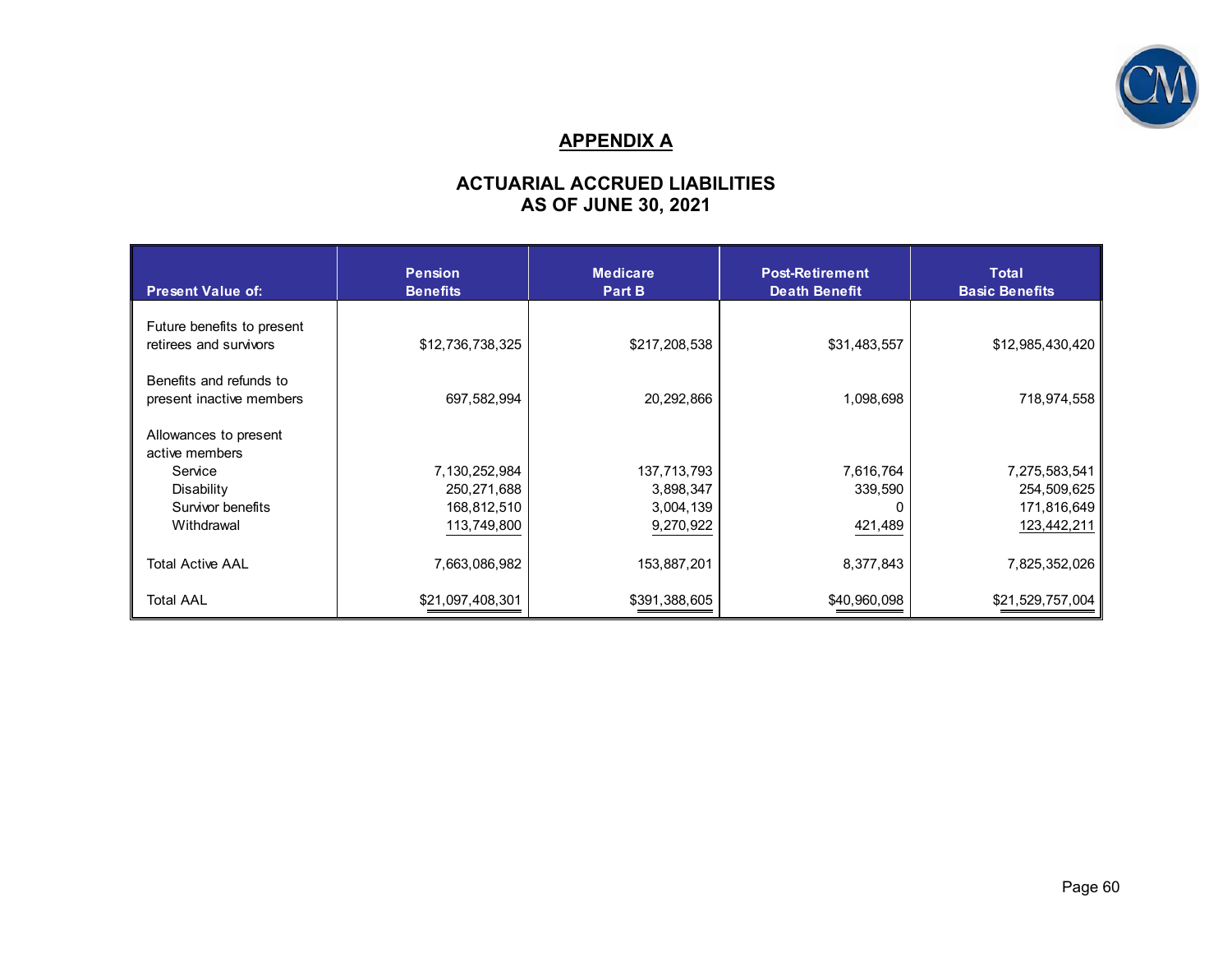

## **APPENDIX B**

## **BREAKDOWN OF TOTAL AND ACCRUED LIABILITIES AS OF JUNE 30, 2021**

|                                      | Total<br>Liability | <b>Accrued</b><br>Liability |
|--------------------------------------|--------------------|-----------------------------|
| <b>Active Members</b>                |                    |                             |
| Retirement                           | \$9,448,813,426    | \$7,130,252,984             |
| Death                                | 276,098,374        | 168,812,510                 |
| Disability                           | 545,832,995        | 250,271,688                 |
| Termination                          | 842,049,750        | 113,749,800                 |
| Medicare Part B                      | 233,424,737        | 153,887,201                 |
| Death after Retirement               | 13,064,470         | 8,377,843                   |
| Total                                | \$11,359,283,752   | \$7,825,352,026             |
|                                      |                    |                             |
| <b>Retirees</b>                      |                    |                             |
| Retirement/Survivor/Disability       | \$12,736,738,325   | \$12,736,738,325            |
| Medicare Part B                      | 217,208,538        | 217,208,538                 |
| Death after Retirement               | 31,483,557         | 31,483,557                  |
| Total                                | \$12,985,430,420   | \$12,985,430,420            |
|                                      |                    |                             |
|                                      |                    |                             |
| <b>Deferred Vested Members</b>       | 360, 165, 488      | 360, 165, 488               |
| <b>Inactive Members</b>              | 358,809,070        | 358,809,070                 |
| <b>Total Actuarial Values</b>        | \$25,063,688,730   | \$21,529,757,004            |
| <b>Actuarial Value of Assets</b>     |                    | 16,031,612,792              |
| Unfunded Actuarial Accrued Liability |                    | \$5,498,144,212             |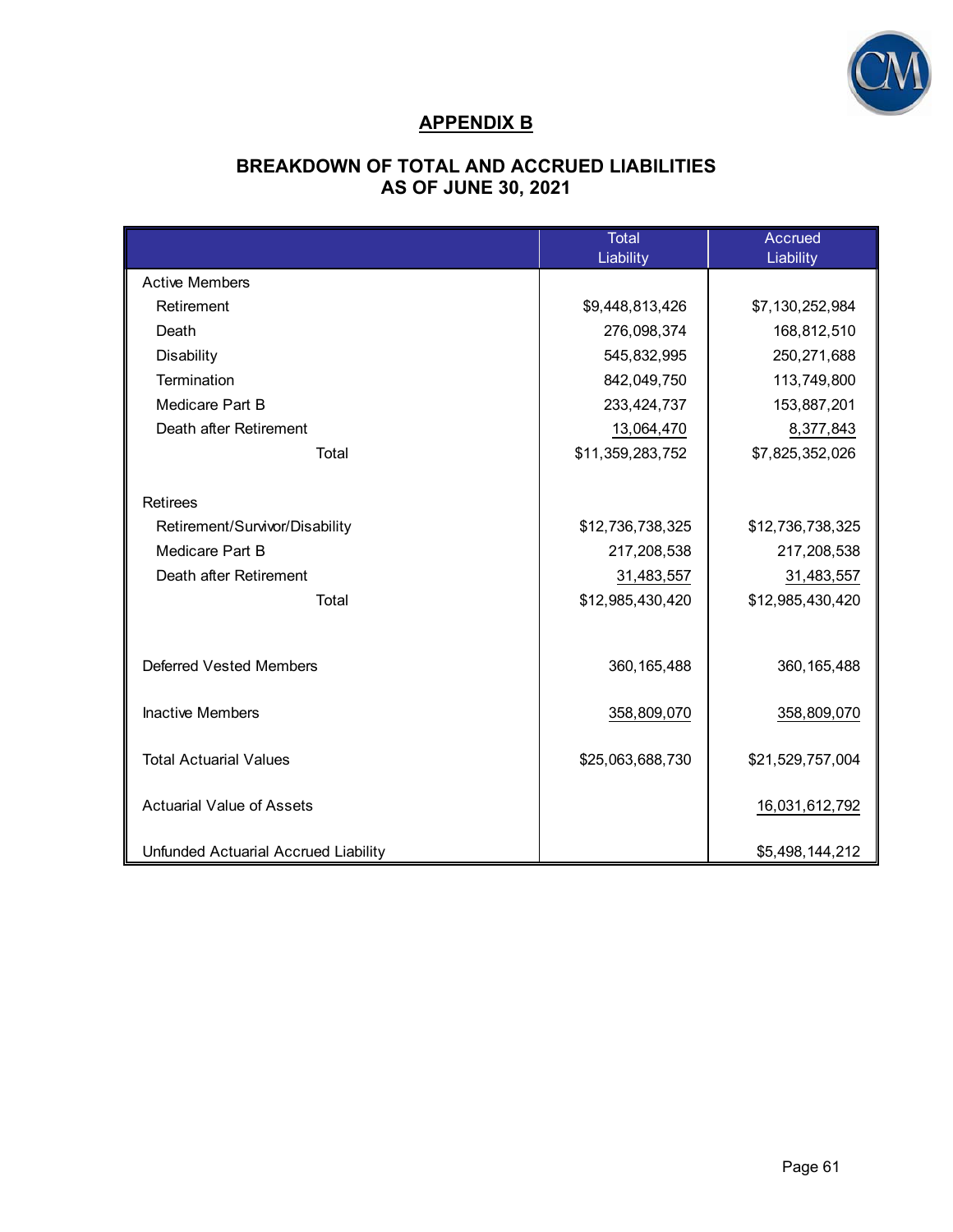

## **APPENDIX C**

## **COMPARATIVE SCHEDULE AS OF JUNE 30, 2021**

|                  |               |                       |        |                       | <b>Retired Lives</b> |                |             |                        |           |               |             |
|------------------|---------------|-----------------------|--------|-----------------------|----------------------|----------------|-------------|------------------------|-----------|---------------|-------------|
| <b>Valuation</b> |               | <b>Active Members</b> |        |                       | <b>Number</b>        |                | Accrued     | Valuation              |           |               |             |
| Date             |               | Payroll               |        | <b>Average Salary</b> |                      | Active /       |             | <b>Annual Benefits</b> | Liability | <b>Assets</b> | <b>UAAL</b> |
| June 30          | <b>Number</b> | \$ Millions           | \$     | % Increase            | <b>Retired</b>       | <b>Retired</b> | \$ Millions | % of Payroll           |           | \$ Millions   |             |
| 2012             | 121,811       | 2,788                 | 22,889 | 0.6                   | 69,038               | 1.8            | 838.1       | 30.1                   | 16,755    | 10,397        | 6,358       |
| 2013             | 121,642       | 2,747                 | 22,581 | (1.3)                 | 70,771               | 1.7            | 898.3       | 32.7                   | 17,247    | 11,126        | 6,121       |
| 2014             | 121,251       | 2,759                 | 22,757 | 0.8                   | 72,605               | 1.7            | 958.5       | 34.7                   | 17,882    | 12.030        | 5,851       |
| 2015             | 122,855       | 2,845                 | 23.161 | 1.8                   | 74,372               | 1.7            | 1.020.4     | 35.9                   | 18.503    | 12,602        | 5,902       |
| 2016             | 124,540       | 2,932                 | 23,545 | 1.7                   | 76,280               | 1.6            | 1,083.6     | 37.0                   | 19,771    | 13.180        | 6,591       |
| 2017             | 157,981       | 3,303                 | 20,906 | (11.2)                | 79.157               | 2.0            | 1.162.0     | 35.2                   | 19.588    | 13.713        | 5,875       |
| 2018             | 158,343       | 3,332                 | 21,045 | 0.7                   | 81,332               | 1.9            | 1,211.9     | 36.4                   | 19,998    | 14,012        | 5,986       |
| 2019             | 159.363       | 3,463                 | 21,727 | 3.2                   | 81,024               | 2.0            | 1,219.0     | 35.2                   | 20,527    | 14.473        | 6,054       |
| 2020             | 156.579       | 3,478                 | 22,210 | 2.2                   | 80,851               | 1.9            | 1,234.3     | 35.5                   | 21,034    | 15,037        | 5,997       |
| 2021             | 146,646       | 3,622                 | 24,700 | 11.2                  | 80,721               | 1.8            | 1,254.9     | 34.6                   | 21,530    | 16,032        | 5,498       |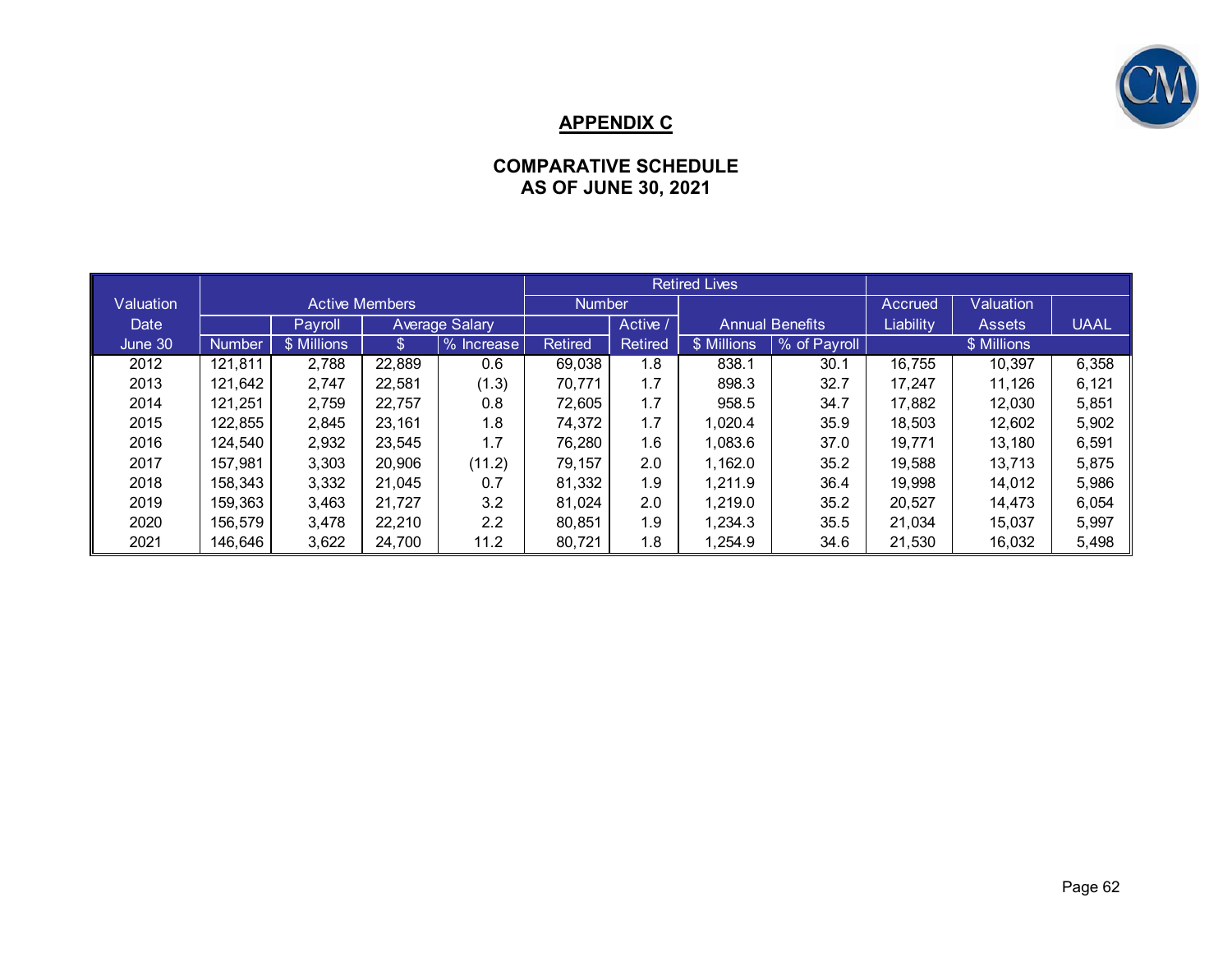

The experience and dedication you deserve



# **Report on the Retiree Health Care Valuation of the School Employees Retirement System of Ohio**

# **Prepared as of June 30, 2021**



www.CavMacConsulting.com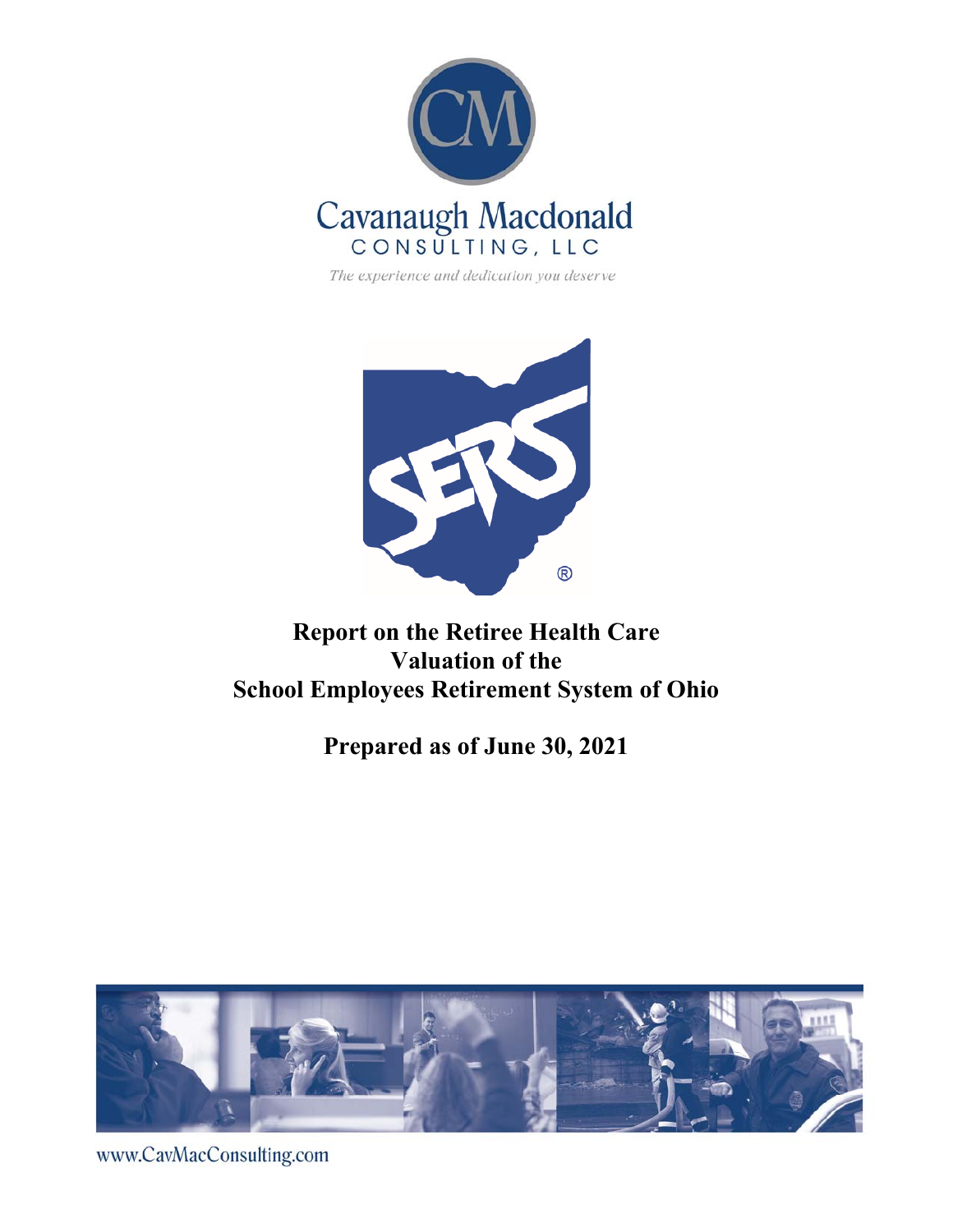

October 29, 2021

Board of Trustees School Employees Retirement System of Ohio 300 East Broad Street, Suite 100 Columbus, OH 43215-3746

Dear Members of the Board:

We have submitted the results of the annual actuarial valuation of the Retiree Health Care Fund of the School Employees Retirement System of Ohio (SERS) prepared as of June 30, 2021. While not verifying the data at the source, the actuary performed tests for consistency and reasonability. The valuation indicates that an actuarially determined contribution of 2.46% of active payroll payable for the fiscal year ending June 30, 2021 is required to fund the benefits.

Separate reports will be prepared to provide accounting information under Governmental Accounting Standards Board Statements No. 74 and 75, when applicable.

The medical and drug benefits of the Plan are included in the actuarially calculated contribution rates which are developed using the entry age normal cost method with the normal cost rate determined as a level percentage of payroll. GASB requires the discount rate used to value a plan be based on the likely return of the assets held in trust to pay benefits. The discount rate used in this valuation is 7.00%. Gains and losses are reflected in the unfunded accrued liability that is amortized by regular annual contributions as a level percentage of payroll within a 30-year period, on the assumption that payroll will increase by 1.75% annually. The assumptions recommended by the actuary are, in the aggregate, reasonably related to the experience under the Plan and to reasonable expectations of anticipated experience under the Plan.

The impact of the Affordable Care Act (ACA) was addressed in this valuation. Review of the information currently available did not identify any specific provisions of the ACA that are anticipated to significantly impact results other than plan design features.

In order to prepare the results in this report we have utilized appropriate actuarial models that were developed for this purpose. These models use assumptions about future contingent events along with recognized actuarial approaches to develop the needed results.

We note that as we are preparing this report, the world is in the midst of a pandemic. We have considered available information, but do not believe that there is yet sufficient data to warrant the modification of any of our assumptions. We will continue to monitor the situation and advise the Board in the future of any adjustments that we believe would be appropriate.

> Off Offices in Kennesaw, GA • Bellevue, NE 3550 Busbee Pkwy, Suite 250, Kennesaw, GA 30144 Phone (678) 388-1700 • Fax (678) 388-1730 www.CavMacConsulting.com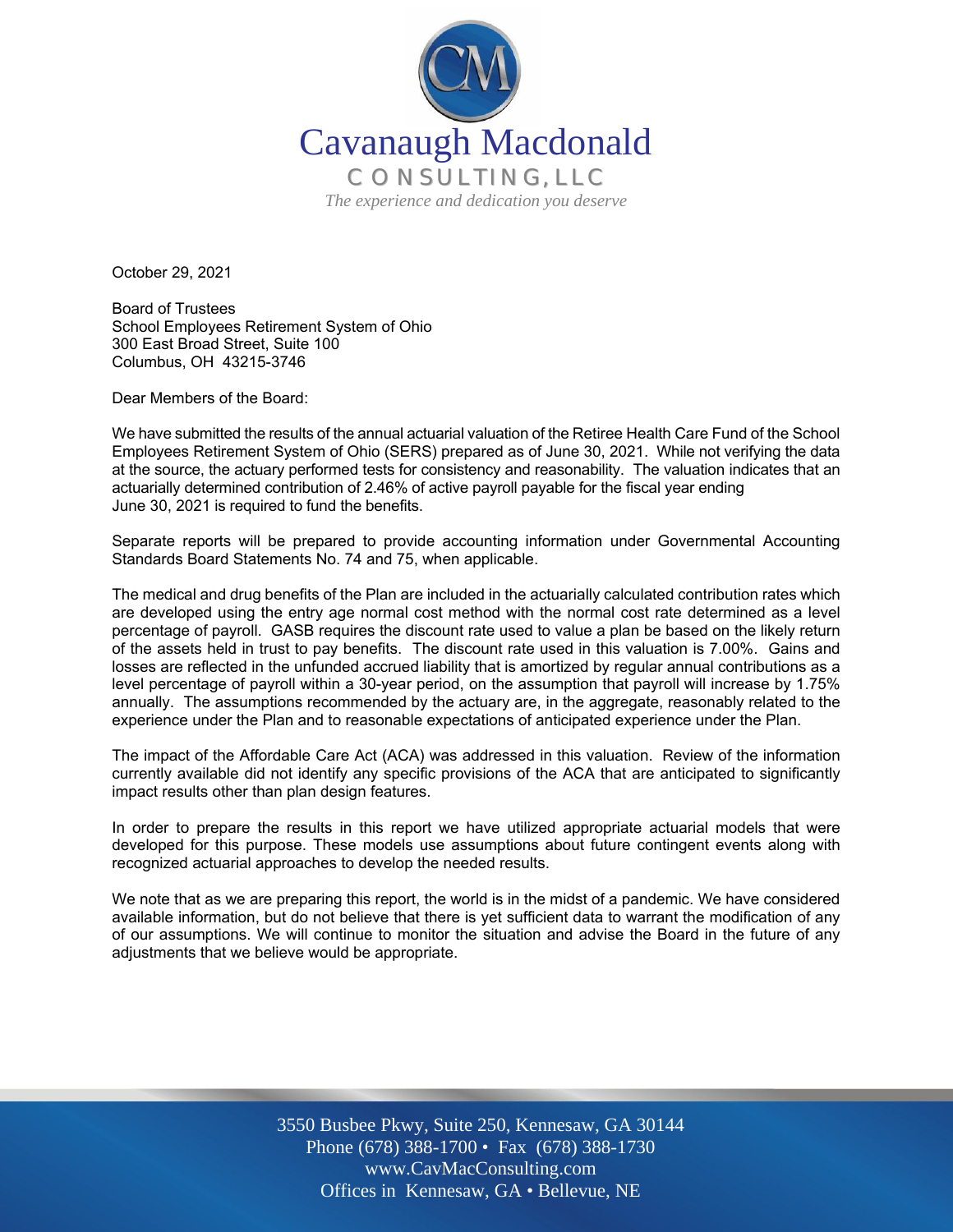

October 29, 2021 Board of Trustees Page 2

To the best of our knowledge, this report is complete and accurate. The valuation was performed by, and under the supervision of, independent actuaries who are members of the American Academy of Actuaries with experience in performing valuations for public retirement systems. The undersigned are members of the American Academy of Actuaries and meet the Qualification Standards of the American Academy of Actuaries to render the actuarial opinion contained herein.

The valuation was prepared in accordance with the principles of practice prescribed by the Actuarial Standards Board.

Future actuarial results may differ significantly from the current results presented in this report due to such factors as the following: plan experience differing from that anticipated by the economic or demographic assumptions; changes in economic or demographic assumptions; increases or decreases expected as part of the natural operation of the methodology used for these measurements (such as the end of an amortization period or additional cost or contribution requirements based on the plan's funded status); and changes in plan provisions or applicable law. Since the potential impact of such factors is outside the scope of a normal annual actuarial valuation, an analysis of the range of results is not presented herein.

The actuarial calculations were performed by qualified actuaries according to generally accepted actuarial procedures and methods. The calculations are based on the current provisions of the system, and on actuarial assumptions that are, in the aggregate, internally consistent and reasonably based on the actual experience of the system.

Respectfully submitted,

Alisa Bennett, FSA, FCA, EA, MAAA John J. Garrett, ASA, FCA, MAAA

President **President** Principal and Consulting Actuary

AB/JJG:jf s:\2021\ohio sers\opeb\ohio sers retiree health valuation report\_6-30-2021.docx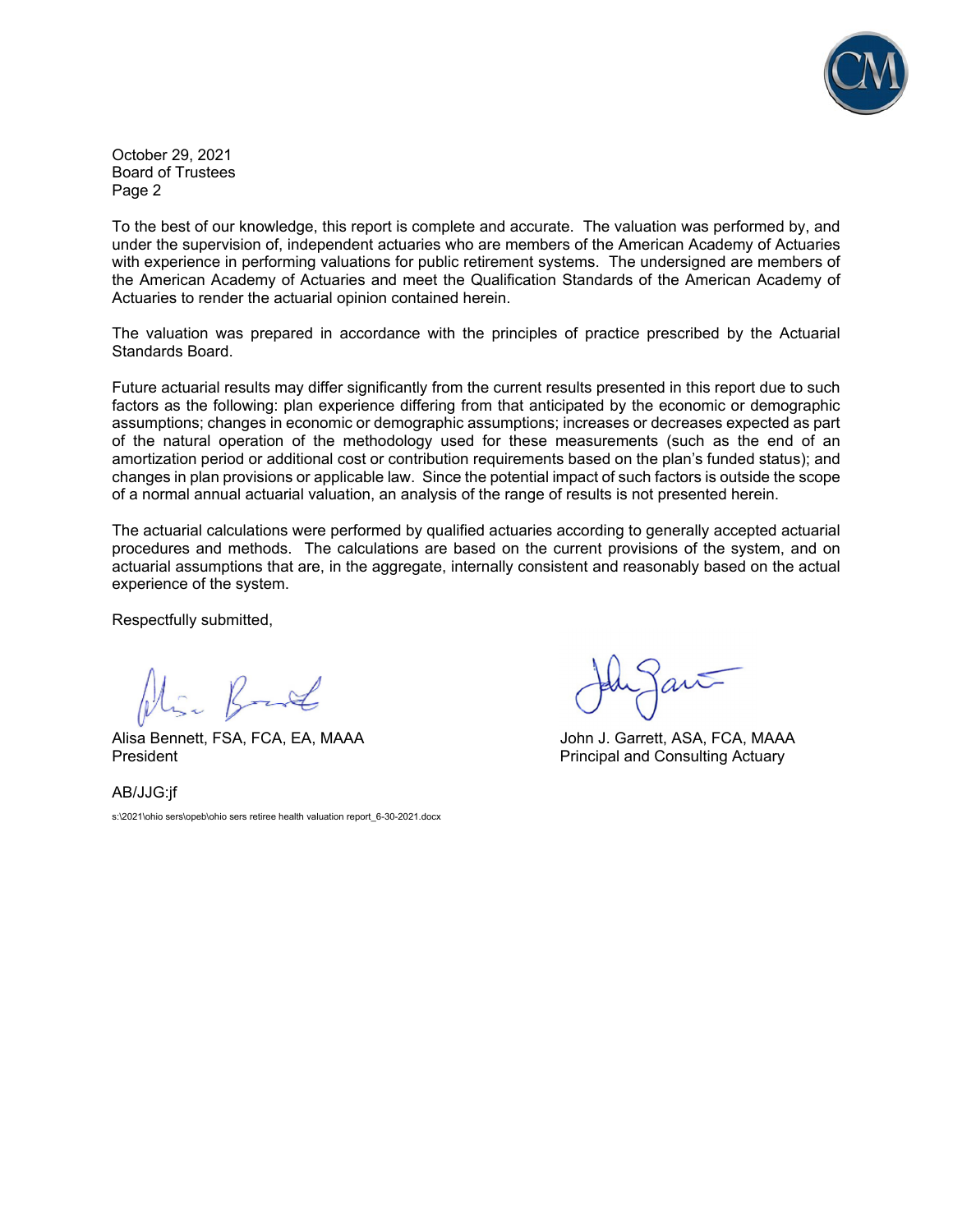

### **TABLE OF CONTENTS**

| <b>Section</b> | Item                                      | Page |
|----------------|-------------------------------------------|------|
| T              | <b>Summary of Principal Results</b>       | 1    |
| $\mathbf{H}$   | Membership Data                           | 4    |
| Ш              | Assets                                    | 6    |
| IV             | <b>Comments on Valuation</b>              | 7    |
| $\vee$         | Derivation of Experience Gains and Losses | 8    |
| VI             | <b>Required Contribution Rates</b>        | 10   |
| VII            | Accounting Information                    | 11   |

## **Schedule**

| А  | <b>Valuation Balance Sheet</b>                 | 14 |
|----|------------------------------------------------|----|
| B  | Statement of Actuarial Assumptions and Methods | 17 |
| C. | <b>Summary of Plan Provisions</b>              | 25 |
| D  | Detailed Tabulations of the Data               | 37 |
| E. | Glossary                                       | 44 |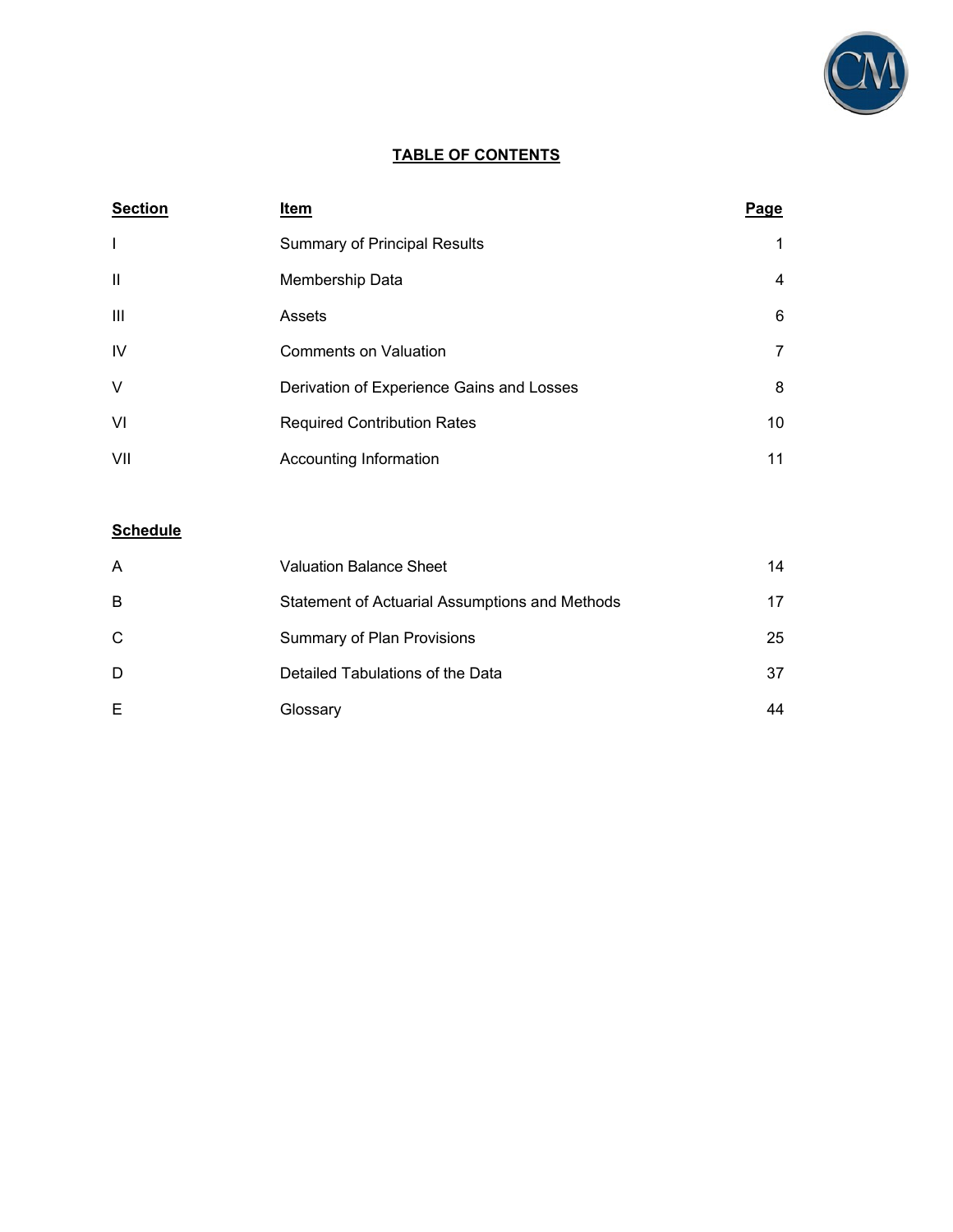

#### **REPORT ON THE ANNUAL VALUATION OF THE SCHOOL EMPLOYEES RETIREMENT SYSTEM OF OHIO**

**PREPARED AS OF JUNE 30, 2021** 

**SECTION I – SUMMARY OF PRINCIPAL RESULTS** 

1. This report, prepared as of June 30, 2021, presents the results of the annual actuarial valuation of retiree health care offered to SERS members. For convenience of reference, the principal results of the valuation and a comparison with the preceding valuation results are summarized in the following table.

|                                            | June 30, 2021   | June 30, 2020   |
|--------------------------------------------|-----------------|-----------------|
| Active members included in valuation       |                 |                 |
| <b>Number</b>                              | 146,646         | 156,579         |
| Annual Compensation*                       | \$3,622,097,199 | \$3,477,578,726 |
| <b>Service Retirees</b>                    |                 |                 |
| <b>Number</b>                              | 30,898          | 31,282          |
| <b>Disability Retirees</b>                 |                 |                 |
| <b>Number</b>                              | 2,580           | 2,793           |
| <b>Spouses of Retirees</b>                 |                 |                 |
| Number                                     | 5,023           | 5,153           |
| <b>Spouses of Deceased Retirees</b>        |                 |                 |
| <b>Number</b>                              | 1,502           | 1,624           |
| <b>Survivor Benefit Recipients</b>         |                 |                 |
| Number                                     | 618             | 682             |
| <b>Children</b>                            |                 |                 |
| Number                                     | 276             | 322             |
| <b>Deferred Vested</b>                     |                 |                 |
| <b>Number</b>                              | 5,972           | 5,654           |
| <b>Assets</b>                              |                 |                 |
| <b>Market Value</b>                        | \$600,330,188   | \$482,611,478   |
| <b>Unfunded Accrued Liability</b>          | \$689,066,742   | \$1,313,892,066 |
| <b>Actuarial Accrued Liability</b>         | \$1,289,396,930 | \$1,796,503,544 |
| <b>Funded Ratio (MVA/AAL)</b>              | 46.56%          | 26.86%          |
| <b>Employer Contribution Rate</b>          |                 |                 |
| Normal                                     | 1.22%           | 2.09%           |
| <b>Accrued Liability</b>                   | 1.24%           | 1.58%           |
| Total                                      | 2.46%           | 3.67%           |
| Employer Contribution Toward Health Care** | 1.50%           | 1.50%           |
| Accrued liability amortization period      | 30              | 30              |

*\* The annual compensation as of June 30, 2021 reflects imputed salaries.* 

*\*\* Includes 1.50% of payroll surcharge*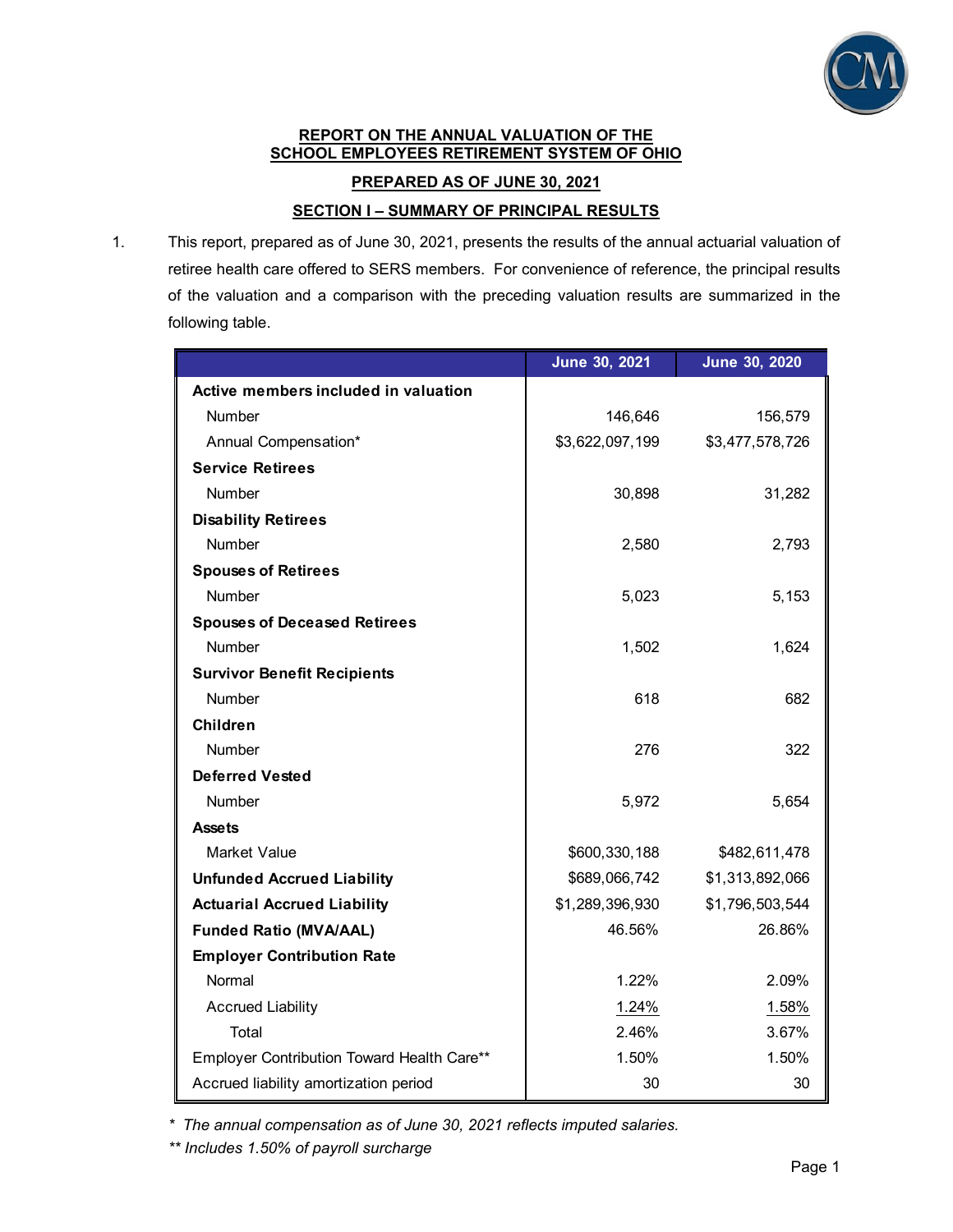

- 2. The funding policy requires at least 13.50% of the employers' contributions be allocated to SERS' basic benefits when the funded ratio is 70% but less than 80%, with the remainder (if any) allocated to the health care fund. However, based on a Board Resolution in October, the entire 14.00% employer contribution will be allocated to SERS' basic benefits, therefore setting the health contribution rate at 0.00%, plus a health care surcharge of 1.50%. This rate includes the anticipated revenue from the minimum surcharge level for FY2022 of \$25,000.
- 3. The valuation balance sheet showing the results of the valuation is given in Schedule A.
- 4. Comments on the valuation results are given in Section IV, comments on the experience and actuarial gains during the valuation year are given in Section V, and the rates of contribution payable by the employer are given in Section VI. Since the previous valuation, there were no changes to the plan provisions, however the actuarial methods and assumptions were updated to reflect an experience study performed over the five-year period ending June 30, 2020. Changes were also made to the assumed initial per capital health care costs. See Schedule B for more details on assumptions and methods used.
- 5. The impact of the COVID-19 pandemic was considered in this valuation; however, no changes were incorporated at this time due to the level of uncertainty regarding the impact on both plan costs and contribution levels going forward. Given the uncertainty regarding COVID-19 (e.g., the impact of routine care being deferred, direct COVID-19 treatment and prevention costs, changes in contribution and budget projections), continued monitoring of the impact on the Plan's liability will be required.
- 6. The following changes were reflected in this valuation:

## *Medicare Eligible*

### **Premiums**

Premiums will remain the same in 2022 for enrollees in the Aetna Medicare Plan (PPO) and Aetna Traditional Choice Plan.

## **Benefits**

There are no co-pay or cost-sharing changes.

## **Pharmacy Network**

An Express Scripts Broad Performance Medicare Network will be effective January 1, 2022. Enrollees who fill prescriptions at a pharmacy not in the network will pay 100% of the cost.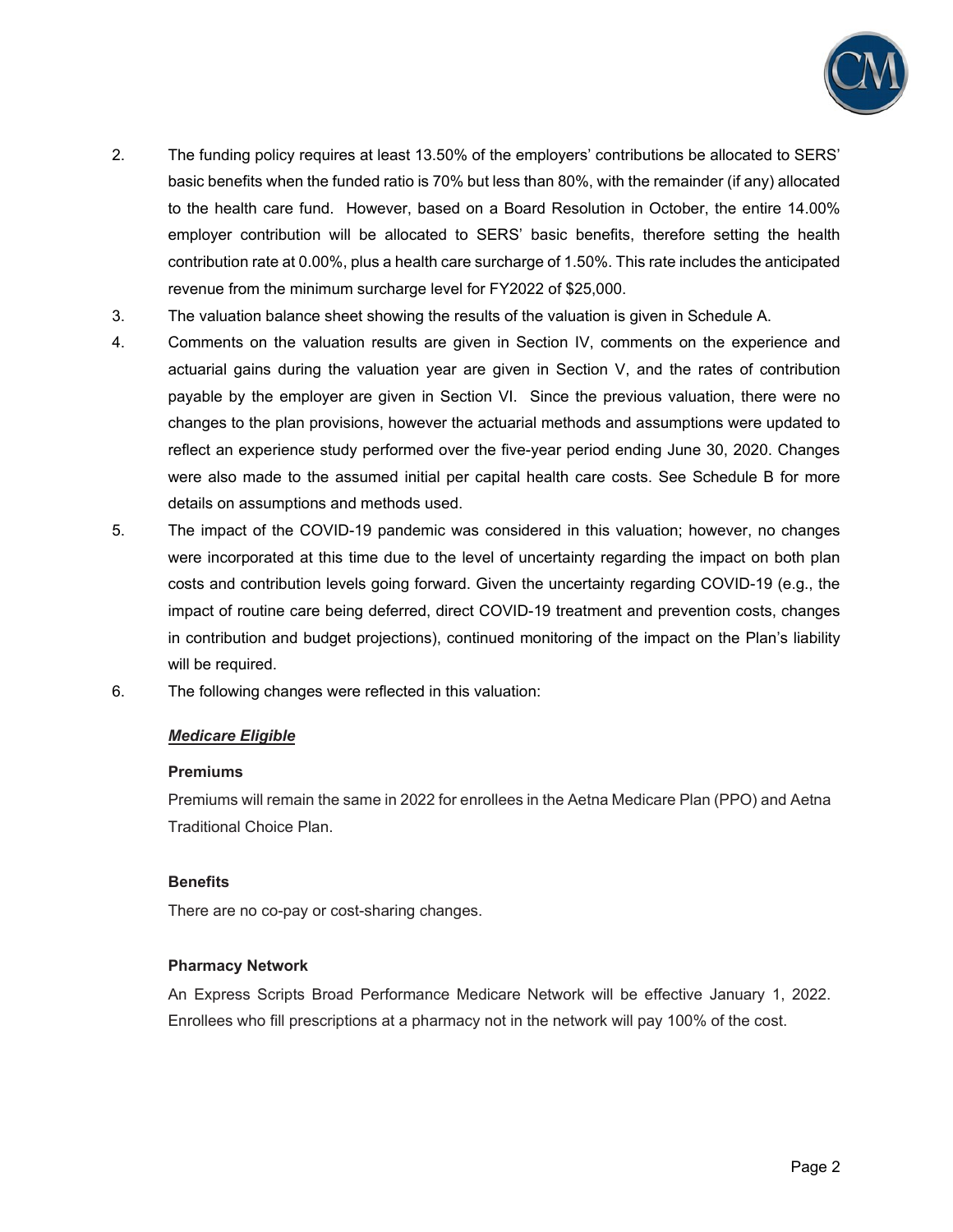

## *Non-Medicare Eligible*

#### **Premiums**

There will be a premium increase in 2022 for enrollees in the Aetna Choice POS II Plan. There will be a premium decrease for enrollees in the AultCare PPO Plan.

#### **Benefits**

There are no co-pay or cost-sharing changes.

### **SERS Wraparound Plan**

The Health Reimbursement Arrangement (HRA) limit remains at \$1,800 per family per calendar year. However, the benefit categories will no longer have per-service limits on out-of-pocket reimbursements.

Wraparound enrollees are no longer required to contact HealthSCOPE Benefits (HSB) if staying with the same Marketplace plan for 2022.

7. The statute sets a contribution cap of 24.00% of payroll: 14.00% from employers and 10.00% from employees. The funding policy states that employer contributions in excess of those required to support the basic benefits may be allocated to retiree health care funding. If the funded ratio is less than 70%, the entire 14.00% employers' contribution shall be allocated to SERS' basic benefits. If the funded ratio is 70% but less than 80%, at least 13.50% of the employers' contribution shall be allocated to SERS' basic benefits, with the remainder (if any) allocated to the Health Care Fund. If the funded ratio is 80% but less than 90%, at least 13.25% of the employers' contribution shall be allocated to SERS' basic benefits, with the remainder (if any) allocated to the Health Care Fund. If the funded ratio is 90% or greater, the Health Care Fund may receive any portion of the employers' contribution that is not needed to fund SERS' basic benefits.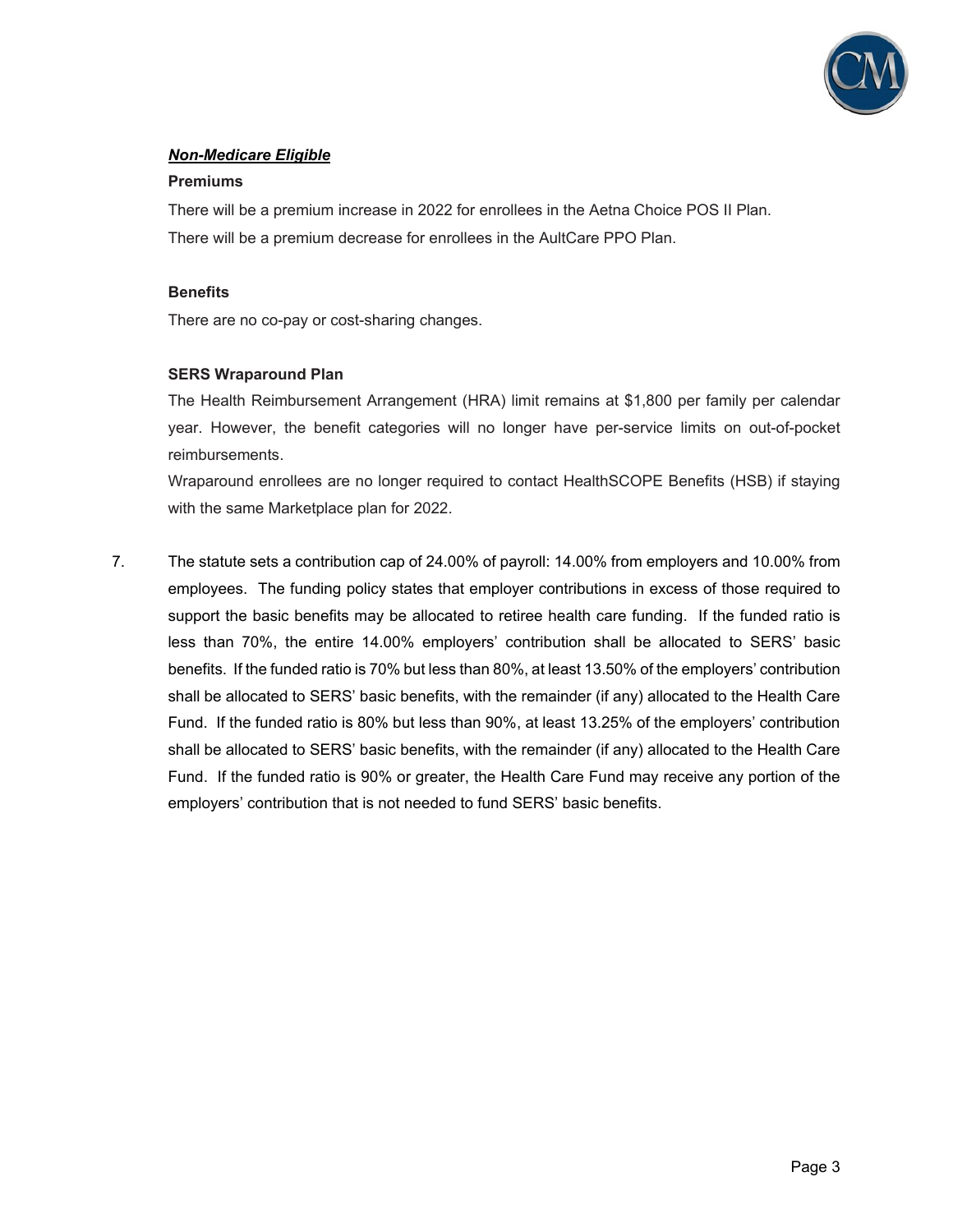

## **SECTION II – MEMBERSHIP DATA**

Data regarding the membership of the System for use as a basis for the valuation were furnished by the System's office. The following tables summarize the membership of the system as of June 30, 2021 upon which the valuation was based. Detailed tabulations of the data are given in Schedule D.

## **Active Members**

|               |                 | <b>Group Averages</b> |      |                |  |  |
|---------------|-----------------|-----------------------|------|----------------|--|--|
| <b>Number</b> | <b>Payroll</b>  | <b>Salary</b>         | Age  | <b>Service</b> |  |  |
| 146,646       | \$3,622,097,199 | \$24,700              | 47.7 | 8.1            |  |  |

The following table shows an nine-year schedule of active member valuation data.

| <b>Valuation</b><br>Date | <b>Number</b> | Annual<br><b>Payroll</b> | Annual<br><b>Average Pay</b> | % Increase in<br><b>Average Pay</b> |
|--------------------------|---------------|--------------------------|------------------------------|-------------------------------------|
| 6/30/2013                | 121,642       | 2,746,827,535            | 22,581                       | $(1.3\%)$                           |
| 6/30/2014                | 121,251       | 2,759,281,606            | 22,757                       | 0.8                                 |
| 6/30/2015                | 122,855       | 2,845,443,802            | 23,161                       | 1.8                                 |
| 6/30/2016                | 124,540       | 2,932,236,551            | 23,545                       | 1.7                                 |
| 6/30/2017                | 157,981*      | 3,302,805,662            | 20,906                       | (11.2)                              |
| 6/30/2018                | 158,343       | 3,332,395,171            | 21,045                       | 0.7                                 |
| 6/30/2019                | 159,363       | 3,462,524,396            | 21,727                       | 3.2                                 |
| 6/30/2020                | 156,579       | 3,477,578,726            | 22,210                       | 2.2                                 |
| 6/30/2021                | 146,646       | 3,622,097,199**          | 24,700                       | 11.2                                |

## **SCHEDULE OF SERS ACTIVE MEMBER VALUATION DATA**

*\* Effective in FY2017, the active member headcount reflects an increase of members who have been recategorized from inactive to active status.* 

*\*\*The annual compensation as of June 30, 2021 reflects imputed salaries.*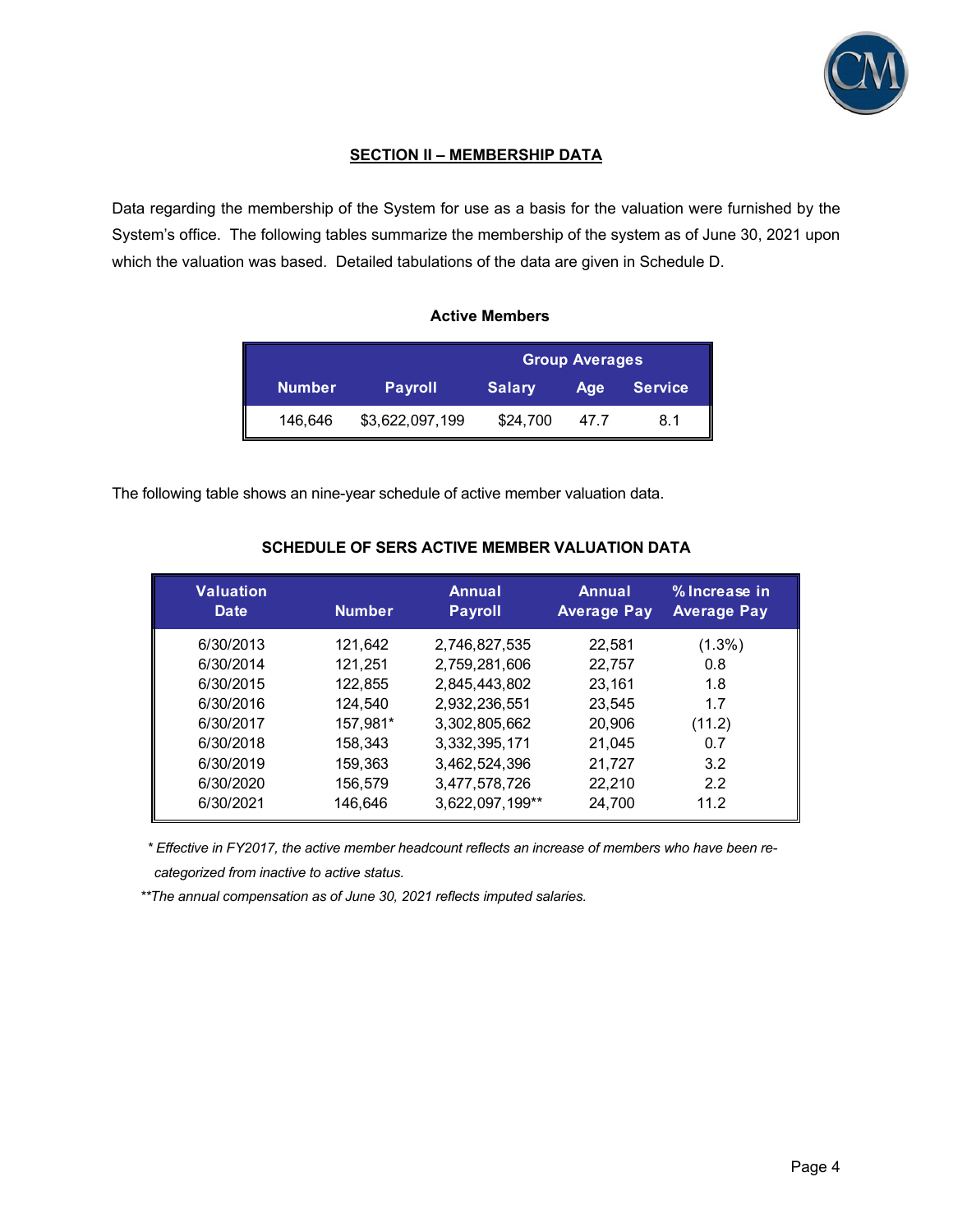

The following table shows the number of retiree members and their beneficiaries receiving health care as of the valuation date as well as average ages.

|                                  |               | <b>Average</b> |
|----------------------------------|---------------|----------------|
| <b>Type of Benefit Recipient</b> | <b>Number</b> | Age            |
| <b>Service Retirees</b>          | 30,898        | 76.0           |
| <b>Disability Retirees</b>       | 2,580         | 69.5           |
| Spouses                          | 7,143         | 78.1           |
| Children                         | 276           | 31.0           |
| Total                            | 40,897        | 75.6           |

## **Retiree Lives**

This valuation also includes 5,972 inactive members eligible for health care.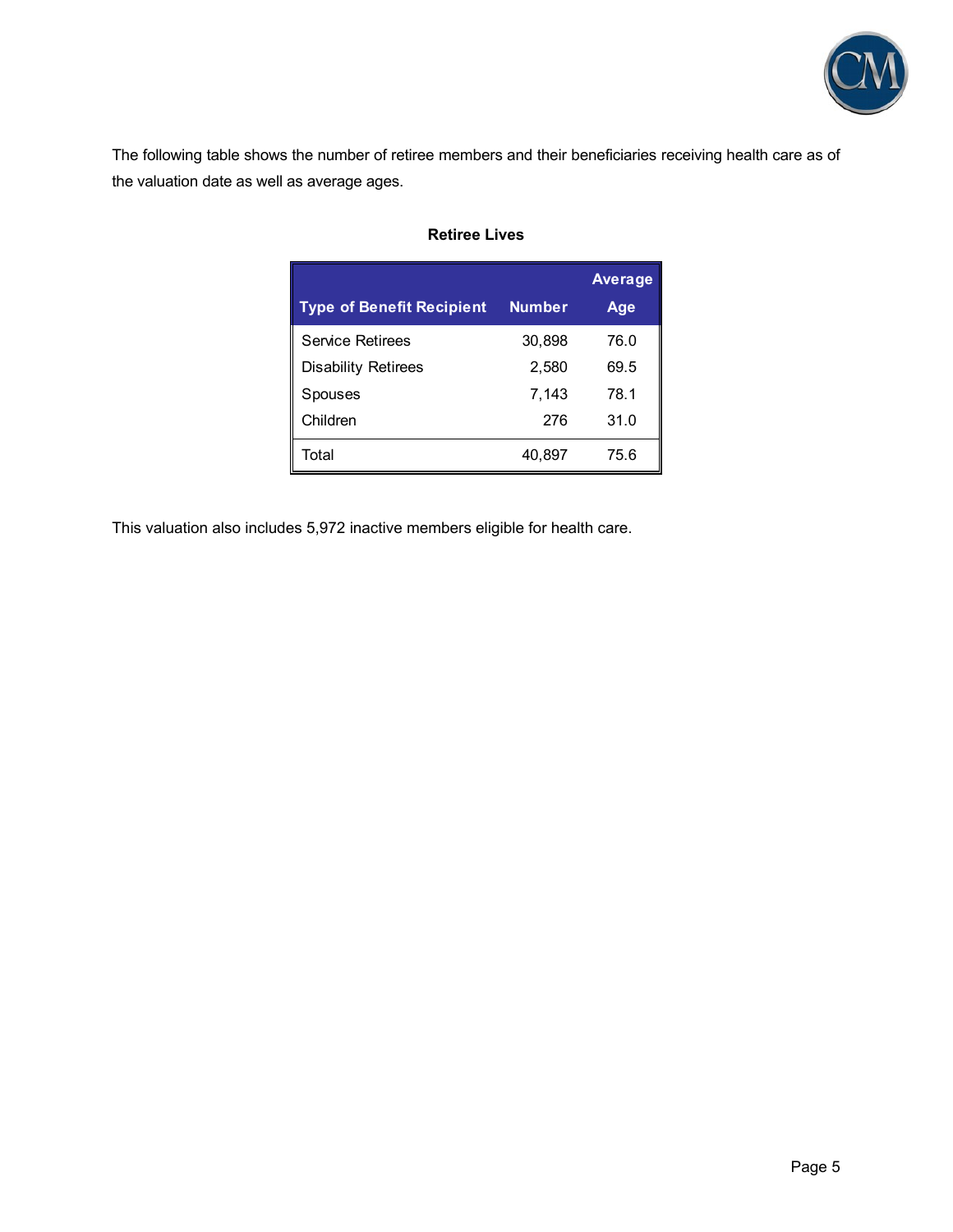

## **SECTION III – ASSETS**

|  |  |  |  | As of June 30, 2021 the total market value of assets amounted to \$600,330,188. |  |
|--|--|--|--|---------------------------------------------------------------------------------|--|
|--|--|--|--|---------------------------------------------------------------------------------|--|

|     | <b>Asset Summary Based on Market Value</b>         |                   |
|-----|----------------------------------------------------|-------------------|
| (1) | Assets at June 30, 2020                            | \$<br>482,611,478 |
| (2) | Contributions and Misc. Revenue                    | 137,583,437       |
| (3) | Investment Gain (Loss)                             | 108,268,254       |
| (4) | <b>Benefit Payments</b>                            | (128, 132, 981)   |
| (5) | Assets at June 30, 2021<br>$(1) + (2) + (3) + (4)$ | \$<br>600,330,188 |
| (6) | Annualized Rate of Return*                         | 22 2 %            |

\*Based on the approximation formula:  $1/[0.5 \times (A + B - I)]$ , where

- I = Investment Gain (Loss)
- A = Beginning of year asset value
- $B =$  End of year asset value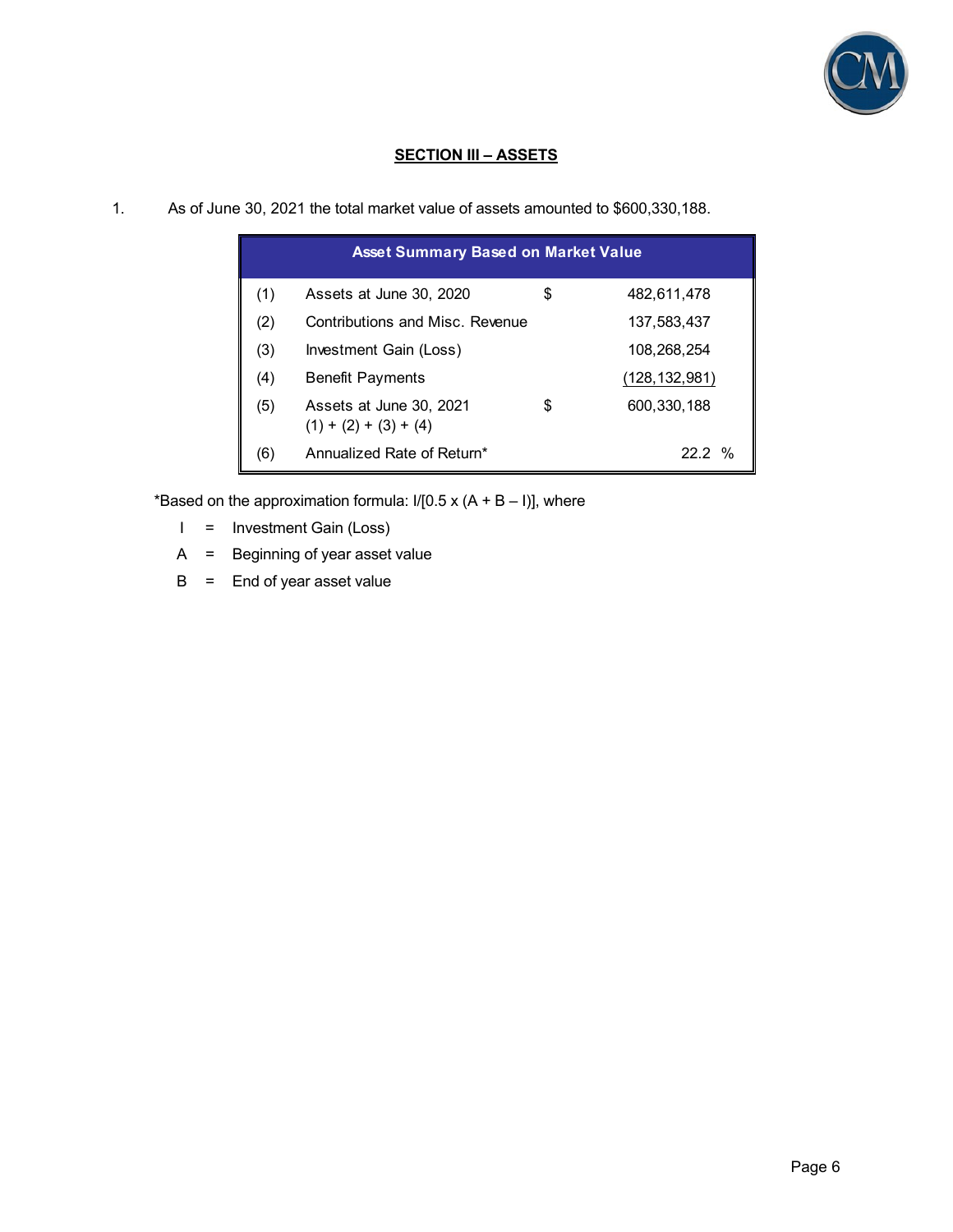

## **SECTION IV - COMMENTS ON VALUATION**

Schedule A of this report contains the valuation balance sheet which shows the present and prospective assets and liabilities of the System as of June 30, 2021.

- 1. The total health care valuation balance sheet shows that the System has total future health care liabilities of \$1,729,413,679 of which \$533,055,355 is for the future benefits payable for present retiree members and beneficiaries of deceased members; \$11,250,342 is for the future benefits payable for current deferred vested members; and \$1,185,107,982 is for the future benefits payable for present active members. Against these health care liabilities the System has a total market value of assets of \$600,330,188 as of June 30, 2021. The difference of \$1,129,083,491 between the total liabilities and the total present actuarial value of assets represents the present value of contributions to be made in the future for health care. Of this amount, no future contributions are expected to be made by members, and the balance of \$1,129,083,491 represents the present value of future contributions payable by SERS.
- 2. SERS' contributions on account of health care consists of normal contributions and accrued liability contributions. The valuation indicates that employer normal contributions at the rate of 1.22% of payroll are required to provide the benefits of the System for the average new member of SERS.
- 3. Prospective employer normal contributions on account of health care at the above rates have a present value of \$440,016,749. When this amount is subtracted from \$1,129,083,491 which is the present value of the total future contributions to be made by the employer, there remains \$689,066,742 as the amount of future accrued liability contributions.
- 4. It is recommended that the accrued liability contribution rate payable by SERS on account of health care be set at 1.24% of payroll. This rate is sufficient to liquidate the unfunded accrued liability of \$689,066,742 over 30 years on the assumption that the aggregate payroll for members will increase by 1.75% each year.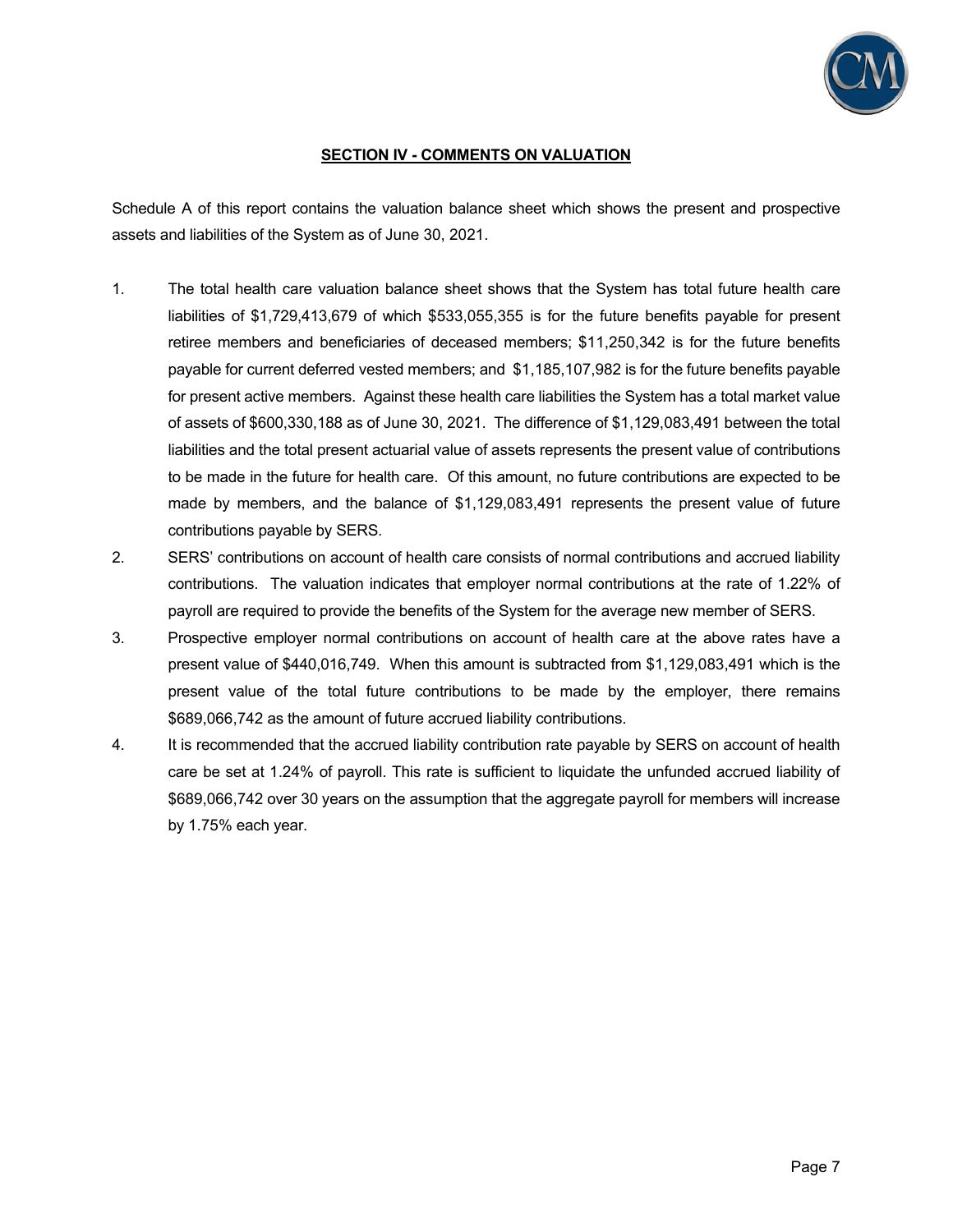

## **SECTION V – DERIVATION OF EXPERIENCE GAINS AND LOSSES**

Actual experience will never (except by coincidence) coincide exactly with assumed experience. It is assumed that gains and losses will be in balance over a period of years, but sizable year-to-year fluctuations are common. Detail on the derivation of the experience gain (loss) for the year ended June 30, 2021 is shown below.

# **Experience Gain/(Loss) (\$ Thousands)**

| (1)  | UAAL* as of 6/30/20                                                                                  | \$1,313,892   |
|------|------------------------------------------------------------------------------------------------------|---------------|
| (2)  | Normal cost from last valuation                                                                      | 72,976        |
| (3)  | Expected employer contributions                                                                      | 132,931       |
| (4)  | Interest accrual:<br>$[(1) + (2)] \times .0525 - (3) \times .0525/2$                                 | 69,321        |
| (5)  | Expected UAAL before changes:<br>$(1) + (2) - (3) + (4)$                                             | \$1,323,258   |
| (6)  | Change due to claims and retiree premiums                                                            | (7,904)       |
| (7)  | Change due to new assumptions**                                                                      | 560,929       |
| (8)  | Expected UAAL after changes:<br>$(5) - (6) - (7)$                                                    | \$<br>770,233 |
| (9)  | Actual UAAL* as of 6/30/21                                                                           | 689,067       |
| (10) | Total gain/(loss): (8) - (9)                                                                         | \$<br>81,166  |
|      | (a) Contribution shortfall                                                                           | (60, 896)     |
|      | (b) Investment Gain/(Loss)                                                                           | 82,683        |
|      | (c) Experience Gain/(Loss)<br>$(10) - (10a) - (10b)$                                                 | \$<br>59,379  |
| (11) | Accrued Liabilities as of 6/30/21                                                                    | \$1,289,397   |
| (12) | Experience Gain/(Loss) as percent of<br>actuarial accrued liabilities at end of year<br>(10c) / (11) | 4.6%          |

*\* unfunded actuarial liability* 

*<sup>\*\*</sup> The gain from assumptions is due to the impact of the new experience study performed over the five-year period ending June 30, 2020.*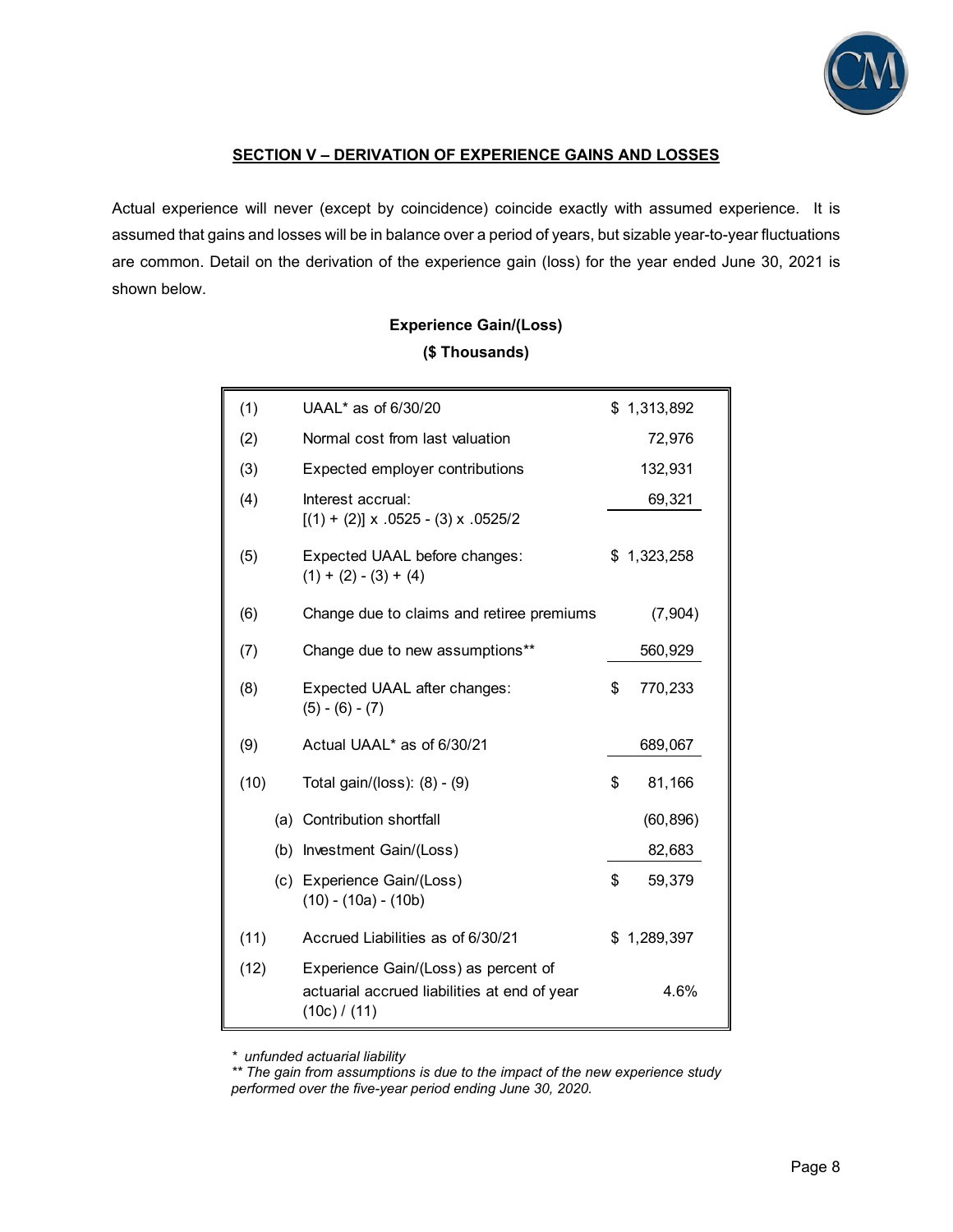

## **ANALYSIS OF FINANCIAL EXPERIENCE**

**Gains and Losses in Accrued Liabilities** 

**Resulting from Difference Between** 

## **Assumed Experience and Actual Experience**

## **(\$ Millions)**

| <b>Type of Activity</b>                                                                                                                                             | \$ Gain (or Loss) For<br>Year Ending 6/30/21 |        |
|---------------------------------------------------------------------------------------------------------------------------------------------------------------------|----------------------------------------------|--------|
| Age & Service Retirements. If members retire at<br>older ages or participate in lower numbers, there is a<br>gain. If younger ages or higher participation, a loss. | \$                                           | (3.9)  |
| Disability Retirements. If disability claims are less than<br>assumed, there is a gain. If more claims, a loss.                                                     |                                              | 1.2    |
| Death-in Service Benefits. If survivor claims are less than<br>assumed, there is a gain. If more claims, there is a loss.                                           |                                              | (1.5)  |
| Withdrawal From Employment. If more liabilities are<br>released by withdrawals than assumed, there is a gain.<br>If smaller releases, a loss.                       |                                              | 19.7   |
| Claims Increases (Including Wrap Plan). If there are smaller<br>claims increases than assumed creates a gain; larger, a loss.                                       |                                              | (7.9)  |
| New Members. Additional accrued liability attributable to<br>members who entered the plan since the last valuation.                                                 |                                              | (12.8) |
| <b>Investment Income.</b> If there is a greater investment<br>income than assumed, there is a gain. If less income,<br>a loss.                                      |                                              | 82.7   |
| <b>Contribution Shortfall.</b> If there are more contributions<br>than the ARC, there is a gain. If less contributions, a loss.                                     |                                              | (60.9) |
| Death After Retirement. If retiree members live longer<br>than assumed, there is a loss. If not as long, a gain.                                                    |                                              | 14.4   |
| Other. Miscellaneous gains and losses resulting from<br>changes in valuation software, data adjustments, timing<br>of financial transactions, etc.                  |                                              | 42.3   |
| Gain (or Loss) During Year From Financial<br><b>Experience</b>                                                                                                      | \$                                           | 73.3   |
| Non-Recurring Items. Adjustments for plan<br>amendments, assumption changes and method changes                                                                      |                                              | 560.9  |
| <b>Composite Gain (or Loss) During Year</b>                                                                                                                         | \$                                           | 634.2  |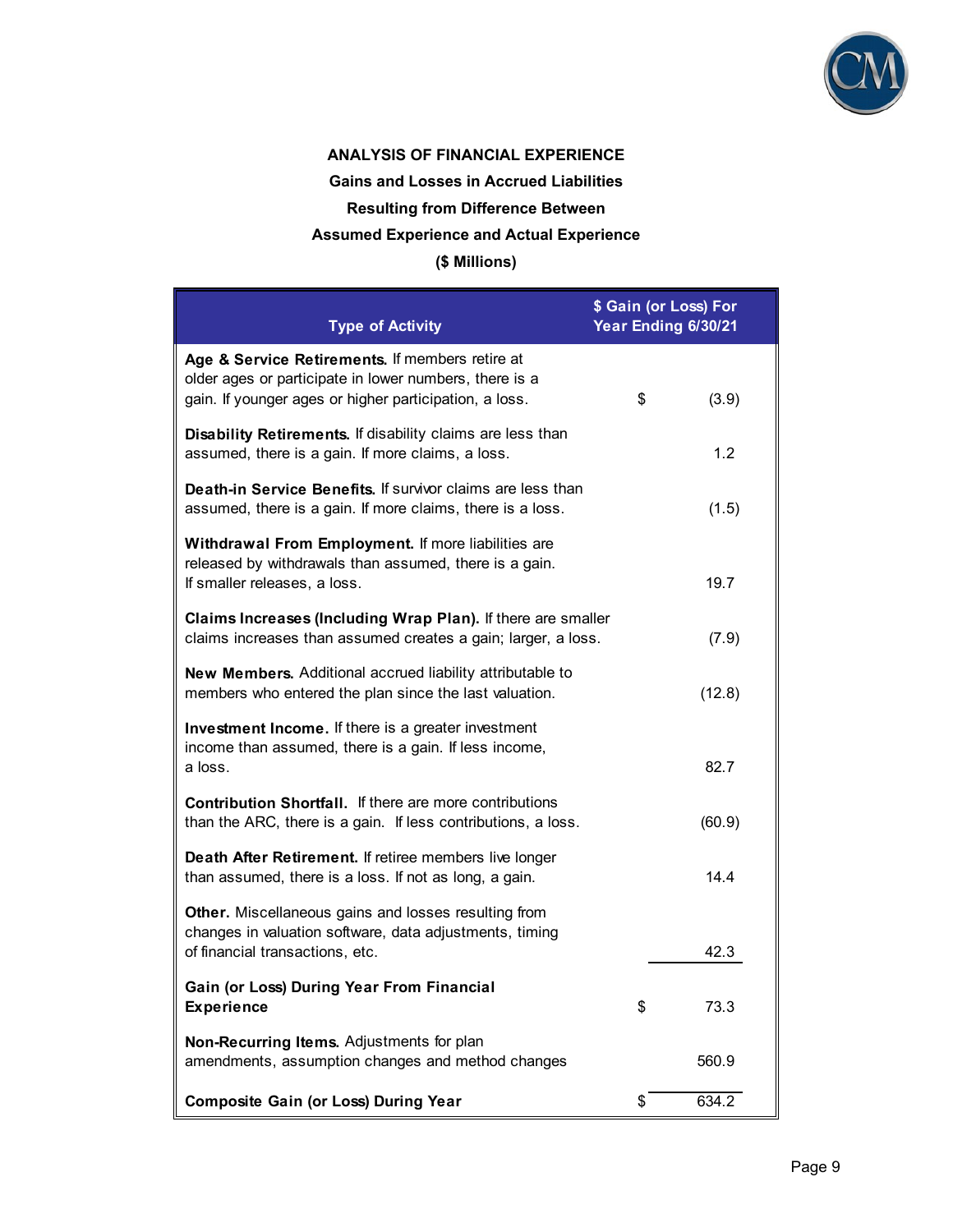

## **SECTION VI – REQUIRED CONTRIBUTION RATES**

The valuation balance sheet gives the basis for determining the percentage rates for contributions to be made by employers to the Retirement System. The following tables show the rates of contribution payable by employers as determined from the present valuation for FY2021.

## **Required Contribution Rates**

| <b>Contribution for</b>                                          | <b>Amount</b>    | % of Payroll |
|------------------------------------------------------------------|------------------|--------------|
| Normal Cost<br>А.                                                | \$<br>45.679.862 | 1.22%        |
| Member Contributions*<br>В.                                      | \$<br>0          | $0.00\%$     |
| Employer Normal Cost: [A - B]<br>C.                              | \$<br>45,679,862 | 1.22%        |
| Unfunded Actuarial Accrued Liability**<br>D.                     | \$<br>44,923,722 | 1.24%        |
| Total Recommended Employer Contribution Rate:<br>Е.<br>$[C + D]$ | \$<br>90,603,584 | 2.46%        |
| Employer Contribution Toward Health Care <sup>+</sup><br>F.      | \$<br>55,056,901 | 1.50%        |

*\* The liabilities are net of retiree contributions towards their health care.* 

*\*\* Based on 30-year amortization of the UAAL from June 30, 2021.* 

*+ Includes 1.50% payroll surcharge.* 

### **Twelve-Year History of Employer Contribution Rates**

| <b>Fiscal</b><br>Year<br><b>Ending</b><br>June 30 | <b>Employer</b><br><b>Health Care</b><br><b>Contribution</b><br>Rate | <b>Surcharge</b><br><b>Percentage</b> | <b>Total</b><br><b>Health Care</b><br><b>Contribution</b><br>Rate |
|---------------------------------------------------|----------------------------------------------------------------------|---------------------------------------|-------------------------------------------------------------------|
| 2010                                              | 0.46%                                                                | 1.50%                                 | 1.96%                                                             |
| 2011                                              | 1.43                                                                 | 1.50                                  | 2.93                                                              |
| 2012                                              | 0.55                                                                 | 1.50                                  | 2.05                                                              |
| 2013                                              | 0.16                                                                 | 1.50                                  | 1.66                                                              |
| 2014                                              | 0.14                                                                 | 1.50                                  | 1.64                                                              |
| 2015                                              | 0.82                                                                 | 1.50                                  | 2.32                                                              |
| 2016                                              | 0.00                                                                 | 1.50                                  | 1.50                                                              |
| 2017                                              | 0.00                                                                 | 1.50                                  | 1.50                                                              |
| 2018                                              | 0.50                                                                 | 1.50                                  | 2.00                                                              |
| 2019                                              | 0.50                                                                 | 1.50                                  | 2.00                                                              |
| 2020                                              | 0.00                                                                 | 1.50                                  | 1.50                                                              |
| 2021                                              | 0.00                                                                 | 1.50                                  | 1.50                                                              |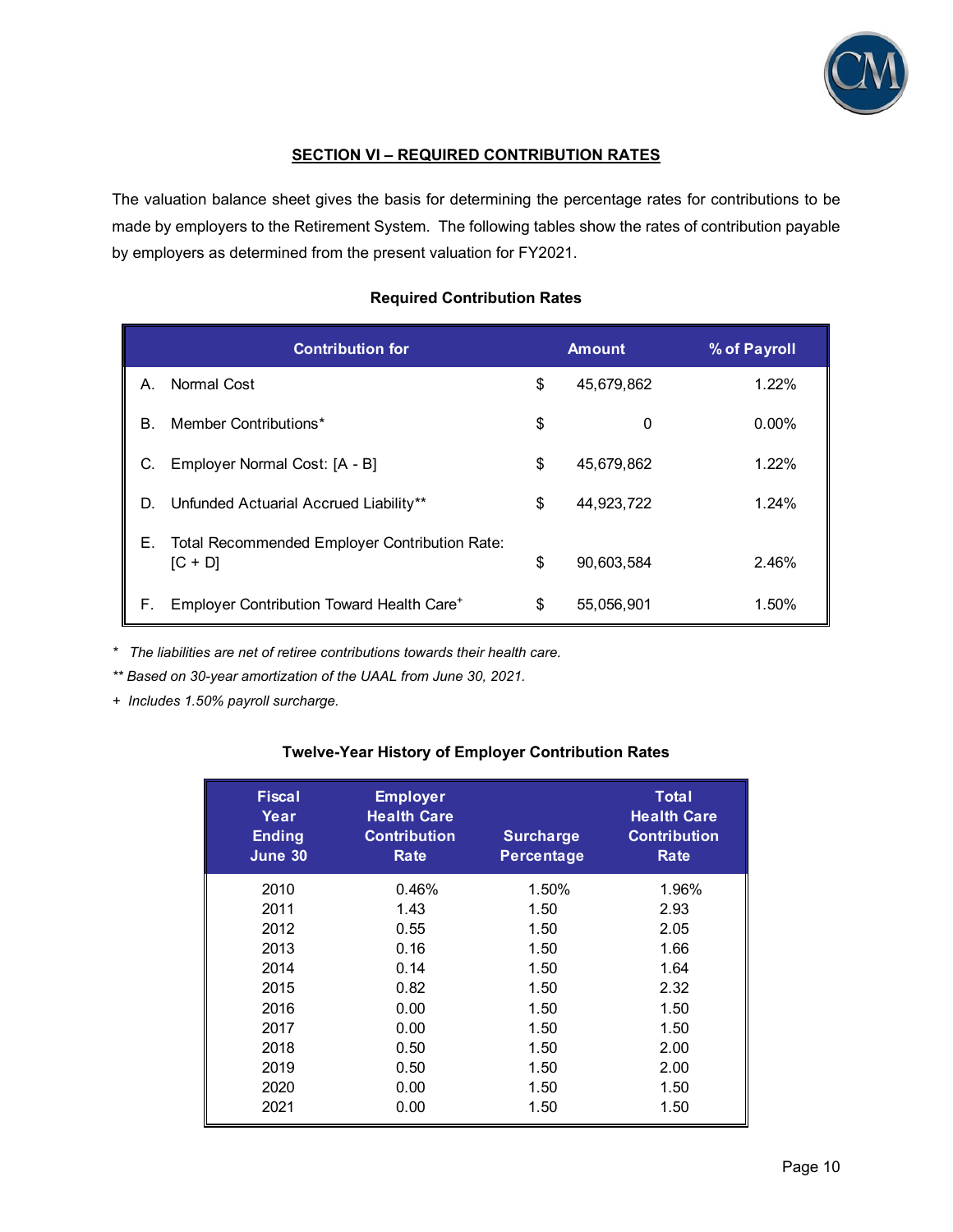

## **SECTION VII - ACCOUNTING INFORMATION**

Governmental Accounting Standards Board Statements 74 and 75 set forth certain items of required supplementary information to be disclosed in the financial statements of the System and the employer. The information presented in the required supplementary schedules was determined as part of the actuarial valuation at June 30, 2021. Additional information will be provided in separate reports.

| Valuation date                  | 6/30/2021           |
|---------------------------------|---------------------|
| Actuarial cost method           | Entry Age           |
| Amortization                    | Level Percent Open  |
| Remaining amortization period   | 30 years            |
| Asset valuation method          | Market Value        |
| Actuarial assumptions           |                     |
| Investment rate of return*      | 7.00%               |
| * Includes price inflation at   | 2.40%               |
| Wage increases                  | 1.75%               |
| <b>Medical Trend Assumption</b> |                     |
| Pre-Medicare                    | $6.750\% - 4.400\%$ |
| Medicare                        | $5.125\% - 4.400\%$ |
| Year of Ultimate Trend          | 2024 - 2030         |
|                                 |                     |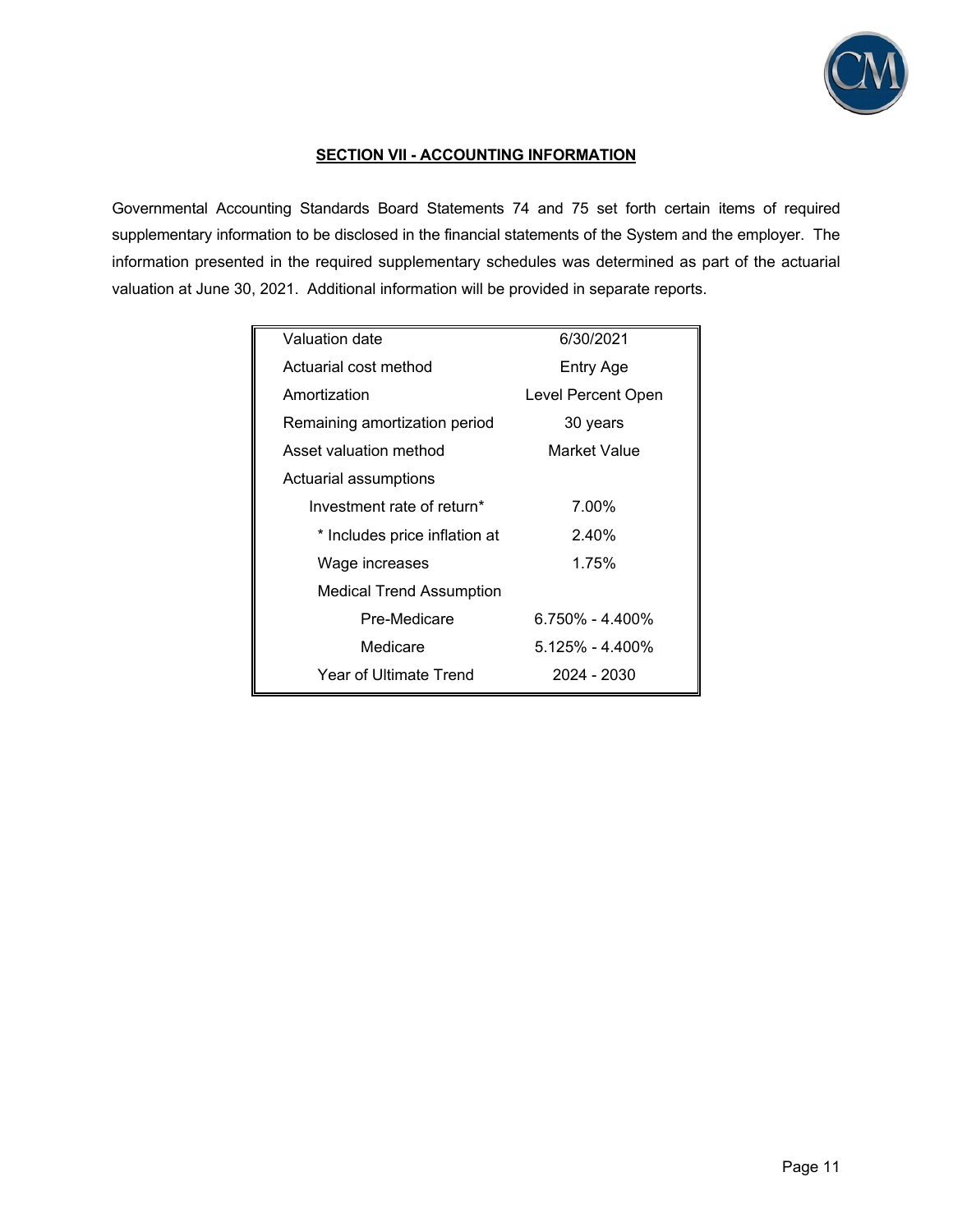

## **Ten-Year Schedule of Funding Progress**

**(\$ Millions)** 

| <b>Actuarial</b><br><b>Valuation</b><br><b>Date</b> | <b>Value of</b><br><b>Plan</b><br><b>Assets</b><br>(a) | <b>Actuarial</b><br><b>Accrued</b><br><b>Liability (AAL)</b><br><b>Entry Age</b><br>(b) | <b>Unfunded</b><br><b>AAL</b><br>(UAAL)<br>(b - a ) | <b>Funded</b><br><b>Ratio</b><br>(a/b) | <b>Covered</b><br><b>Payroll</b><br>(c) | <b>UAAL</b> as a<br>Percentage of<br><b>Covered Payroll</b><br>$((b - a) / (c))$ |
|-----------------------------------------------------|--------------------------------------------------------|-----------------------------------------------------------------------------------------|-----------------------------------------------------|----------------------------------------|-----------------------------------------|----------------------------------------------------------------------------------|
| 6/30/2012                                           | \$355                                                  | \$2,691                                                                                 | \$2,336                                             | 13.2%                                  | \$2,788                                 | 83.8%                                                                            |
| 6/30/2013                                           | 379                                                    | 2.918                                                                                   | 2,539                                               | 13.0                                   | 2.747                                   | 92.4                                                                             |
| 6/30/2014                                           | 414                                                    | 2,476                                                                                   | 2,062                                               | 16.7                                   | 2,759                                   | 74.7                                                                             |
| 6/30/2015                                           | 408                                                    | 2,425                                                                                   | 2.016                                               | 16.8                                   | 2,845                                   | 70.9                                                                             |
| 6/30/2016                                           | 370                                                    | 2,407                                                                                   | 2,037                                               | 15.4                                   | 2,932                                   | 69.5                                                                             |
| 6/30/2017                                           | 382                                                    | 2,396                                                                                   | 2.014                                               | 15.9                                   | 3,303                                   | 61.0                                                                             |
| 6/30/2018                                           | 436                                                    | 2,525                                                                                   | 2,089                                               | 17.3                                   | 3,332                                   | 62.7                                                                             |
| 6/30/2019                                           | 464                                                    | 2,199                                                                                   | 1,735                                               | 21.1                                   | 3,463                                   | 50.1                                                                             |
| 6/30/2020                                           | 483                                                    | 1,797                                                                                   | 1,314                                               | 26.9                                   | 3,478                                   | 37.8                                                                             |
| 6/30/2021                                           | 600                                                    | 1,289                                                                                   | 689                                                 | 46.5                                   | 3,622                                   | 19.0                                                                             |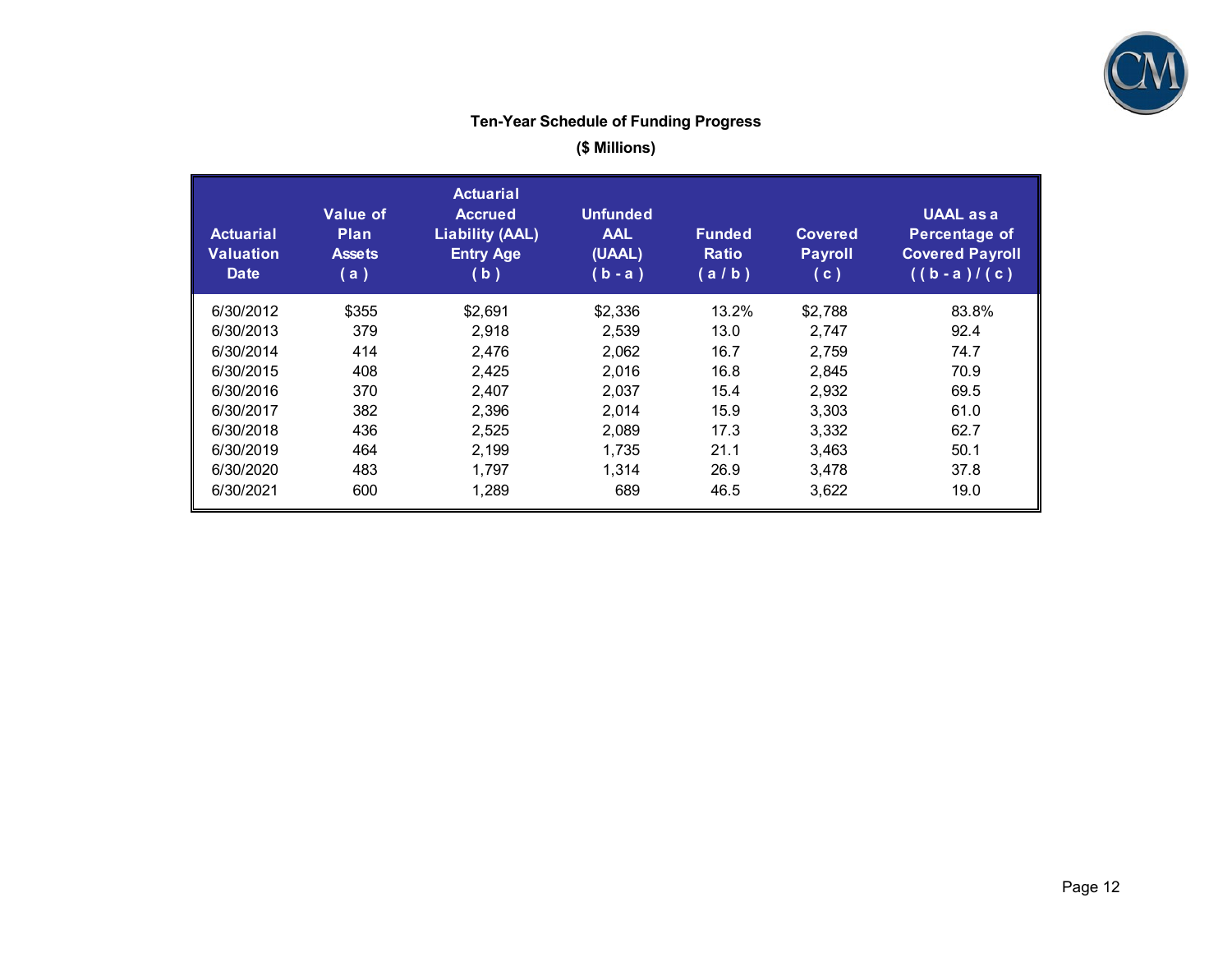

## **Ten-Year Schedule of Employer Contributions**

| Year<br><b>Ended</b> | <b>Annual Required</b><br><b>Contribution (ARC)</b><br>(a) | <b>Employer</b><br><b>Contribution</b><br>(b) | <b>Federal</b><br><b>Subsidies</b><br>and Other<br><b>Receipts</b><br>(c) | <b>Total</b><br><b>Contribution</b><br>$(d) = (b)+(c)$ | Percentage of<br><b>ARC Contributed</b><br>$(e) = (d)/(a)$ |
|----------------------|------------------------------------------------------------|-----------------------------------------------|---------------------------------------------------------------------------|--------------------------------------------------------|------------------------------------------------------------|
| June 30, 2012        | \$155,857,785                                              | \$56,476,230                                  | \$0                                                                       | \$56,476,230                                           | 36.2%                                                      |
| June 30, 2013        | 171,402,038                                                | 45,489,443                                    | 0                                                                         | 45,489,443                                             | 26.5                                                       |
| June 30, 2014        | 190,390,431                                                | 46,097,206                                    | 29,200,200                                                                | 75,297,406                                             | 39.5                                                       |
| June 30, 2015        | 164,182,107                                                | 68,904,867                                    | 20,084,826                                                                | 88,989,693                                             | 54.2                                                       |
| June 30, 2016        | 161,566,234                                                | 44,855,441                                    | 32,493,250                                                                | 77,348,691                                             | 47.9                                                       |
| June 30, 2017        | 178,034,717                                                | 47,672,886                                    | 17,341,005                                                                | 65,013,891                                             | 36.5                                                       |
| June 30, 2018        | 176,950,184                                                | 63,539,354                                    | 36,517,382                                                                | 100,056,736                                            | 56.5                                                       |
| June 30, 2019        | 190,092,589                                                | 65,877,673                                    | 16,067,175                                                                | 81,944,848                                             | 43.1                                                       |
| June 30, 2020        | 161,011,895                                                | 48,187,050                                    | 32,349,114                                                                | 80,536,164                                             | 50.0                                                       |
| June 30, 2021        | 132,930,967                                                | 53,533,333                                    | 20,059,596                                                                | 73,592,929                                             | 55.4                                                       |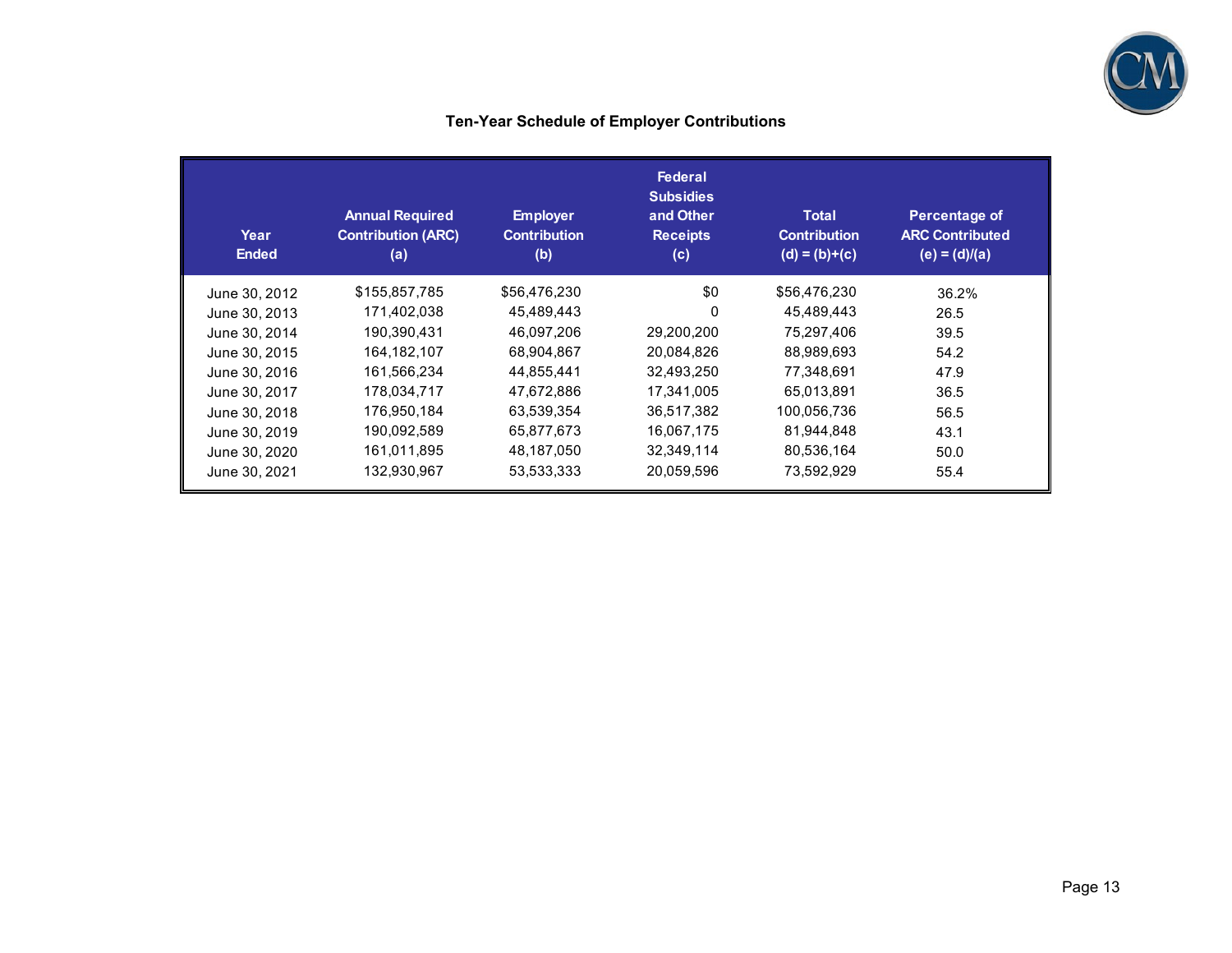

## **SCHEDULE A VALUATION BALANCE SHEET**

The following valuation balance sheet shows the assets and liabilities of the retirement system as of the current valuation date of June 30, 2021 and, for comparison purposes, as of the immediately preceding valuation date of June 30, 2020.

## **VALUATION BALANCE SHEET SHOWING THE ASSETS AND LIABILITIES OF THE SCHOOL EMPLOYEES RETIREMENT SYSTEM OF OHIO**

|                                                                                              | June 30, 2021     | June 30, 2020       |
|----------------------------------------------------------------------------------------------|-------------------|---------------------|
| <b>ASSETS</b>                                                                                |                   |                     |
| Current market value of assets                                                               | \$<br>600,330,188 | \$<br>482,611,478   |
| Prospective contributions                                                                    |                   |                     |
| Employer normal contributions                                                                | 440,016,749       | 724,103,270         |
| Unfunded accrued liability contributions                                                     | 689,066,742       | 1,313,892,066       |
| Total prospective contributions                                                              | 1,129,083,491     | \$<br>2,037,995,336 |
| Total assets                                                                                 | 1,729,413,679     | 2,520,606,814       |
| <b>LIABILITIES</b>                                                                           |                   |                     |
| Present value of benefits payable on account of<br>present retiree members and beneficiaries | \$<br>533,055,355 | \$<br>613,571,119   |
| Present value of benefits payable on account of active<br>members                            | 1,185,107,982     | 1,894,632,512       |
| Present value of benefits payable on account of<br>deferred vested members                   | 11,250,342        | 12,403,183          |
| <b>Total liabilities</b>                                                                     | 1,729,413,679     | 2,520,606,814       |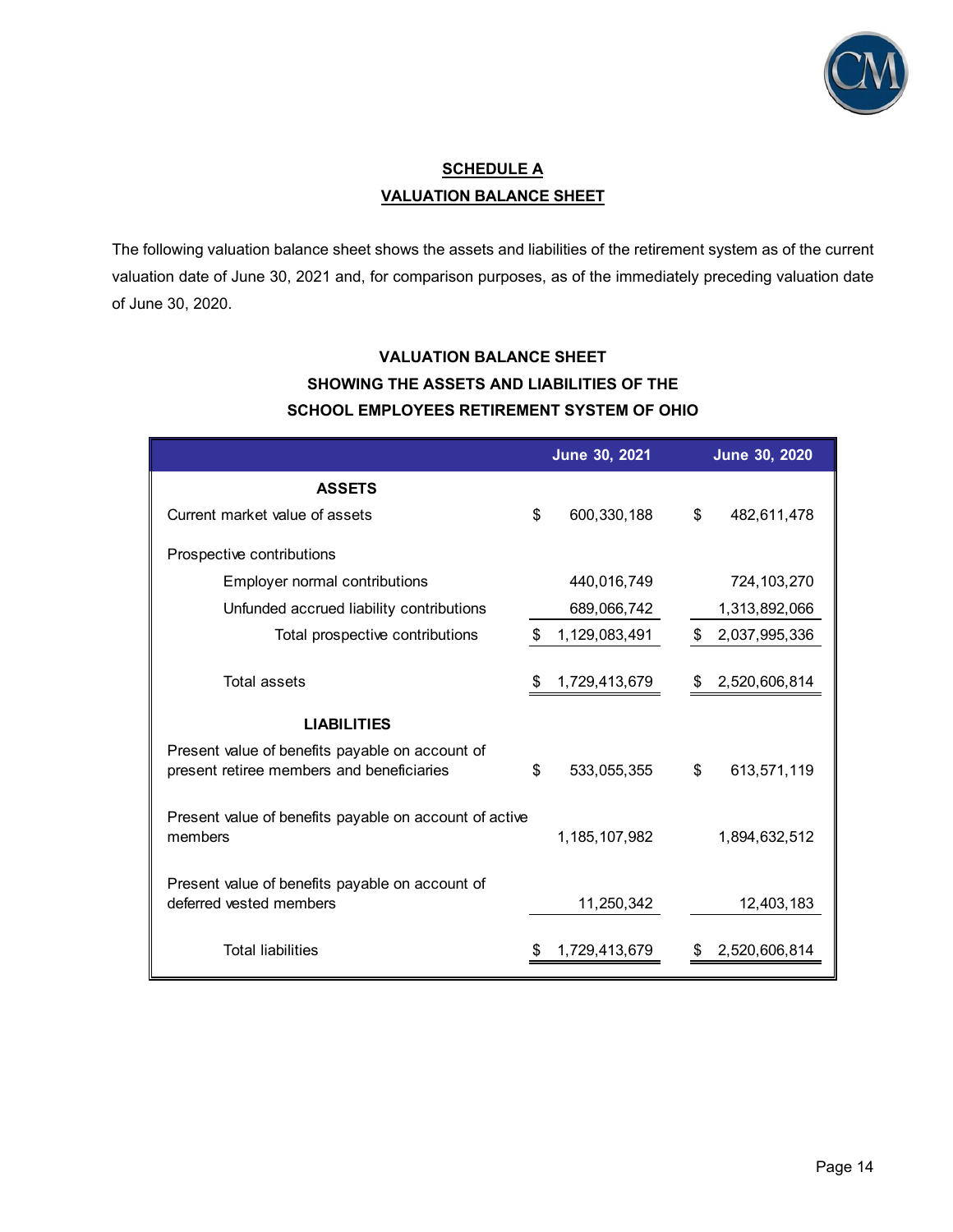

The following 10-year table provides the solvency test for SERS members. The table allocates the valuation assets of the System to its liabilities based on an order of precedence. The highest order of precedence is active member contributions. The second highest order of precedence are members in pay status, and vested and non-vested terminated members. The lowest order of precedence is the employer financed portion of active member accrued benefits. The liabilities are determined using the System's assumed rate of return.

## **Solvency Test (\$ Millions)**

|                                 |                                                               | <b>Aggregate Accrued Liabilities For</b>                              |                                                                       |                                               |        | <b>Portion of Accrued Liabilities</b><br><b>Covered by Reported Asset</b> |         |
|---------------------------------|---------------------------------------------------------------|-----------------------------------------------------------------------|-----------------------------------------------------------------------|-----------------------------------------------|--------|---------------------------------------------------------------------------|---------|
| <b>Valuation</b><br><b>Date</b> | (1)<br><b>Active</b><br><b>Member</b><br><b>Contributions</b> | (2)<br><b>Retiree</b><br><b>Members &amp;</b><br><b>Beneficiaries</b> | (3)<br><b>Active Members</b><br>(Employer<br><b>Financed Portion)</b> | <b>Actuarial Value</b><br>of<br><b>Assets</b> | (1)    | (2)                                                                       | (3)     |
| 6/30/2012                       | \$0                                                           | \$1,074                                                               | \$1,617                                                               | \$355                                         | 100.0% | 33.1%                                                                     | $0.0\%$ |
| 6/30/2013                       | 0                                                             | 1,157                                                                 | 1,761                                                                 | 379                                           | 100.0  | 32.8                                                                      | 0.0     |
| 6/30/2014                       | 0                                                             | 968                                                                   | 1,508                                                                 | 414                                           | 100.0  | 42.8                                                                      | 0.0     |
| 6/30/2015                       | 0                                                             | 979                                                                   | 1,507                                                                 | 408                                           | 100.0  | 41.7                                                                      | 0.0     |
| 6/30/2016                       | 0                                                             | 918                                                                   | 1,489                                                                 | 370                                           | 100.0  | 40.3                                                                      | 0.0     |
| 6/30/2017                       | 0                                                             | 916                                                                   | 1,480                                                                 | 382                                           | 100.0  | 41.7                                                                      | 0.0     |
| 6/30/2018                       | 0                                                             | 968                                                                   | 1,557                                                                 | 436                                           | 100.0  | 45.0                                                                      | 0.0     |
| 6/30/2019                       | 0                                                             | 813                                                                   | 1,386                                                                 | 464                                           | 100.0  | 57.0                                                                      | 0.0     |
| 6/30/2020                       | 0                                                             | 626                                                                   | 1,171                                                                 | 483                                           | 100.0  | 77.1                                                                      | 0.0     |
| 6/30/2021                       | 0                                                             | 544                                                                   | 745                                                                   | 600                                           | 100.0  | 100.0                                                                     | 7.6     |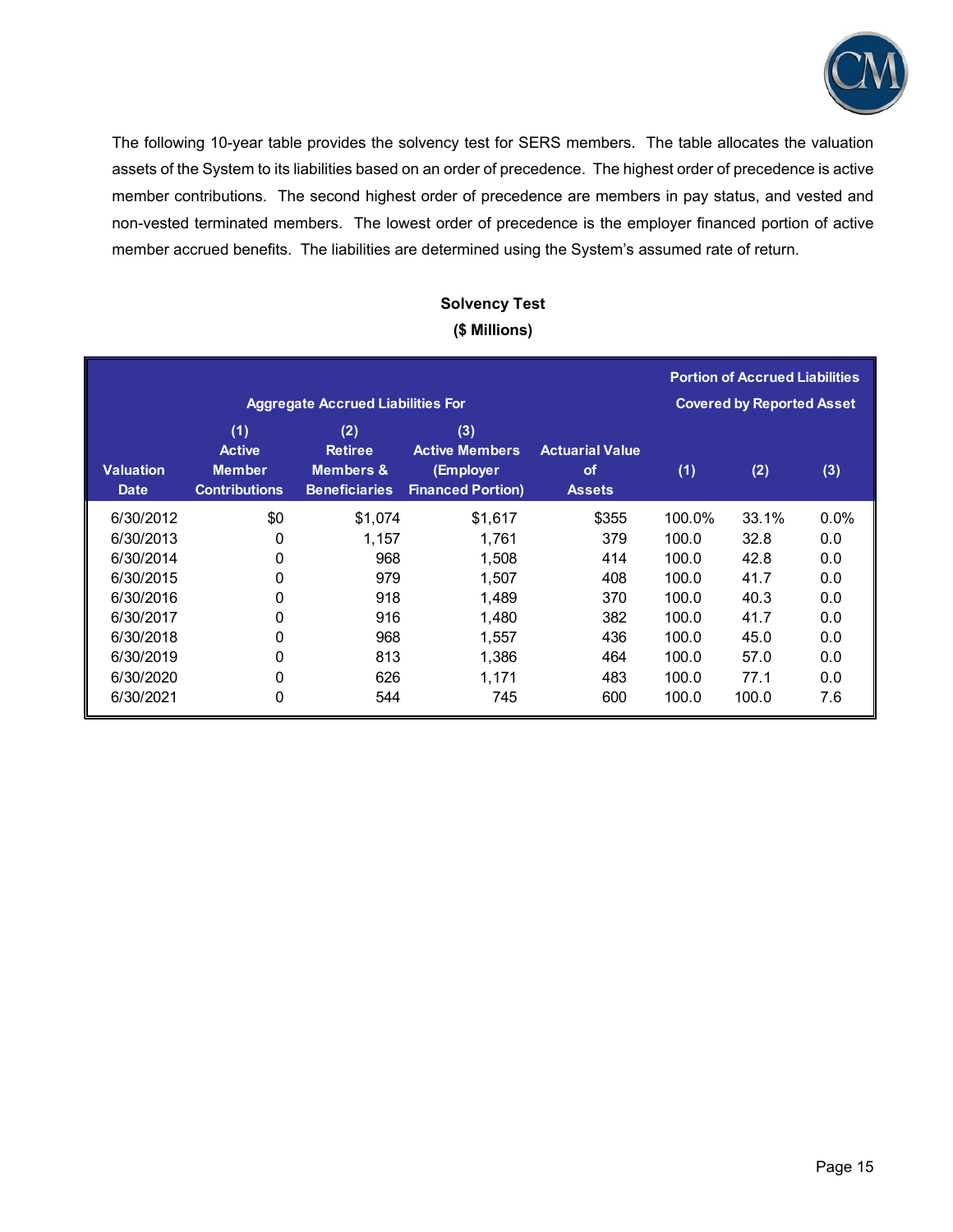

## **Solvency Chart**

The following chart shows the projected Health Care Fund Balances from the five most recent valuations. The prior year projections were based on the funding policy and assumptions in effect on the prior year valuation dates. The current year projection is based on a 7.00% future asset rate of return assumption, on a payroll growth assumption of 1.75% per year, and on the assumption that the health contribution rate will be 0.00%, plus a health care surcharge of 1.50%. These projections assume there will be no health care cost increases due to ACA law changes or COVID-19 impact other than anticipated health care trend.

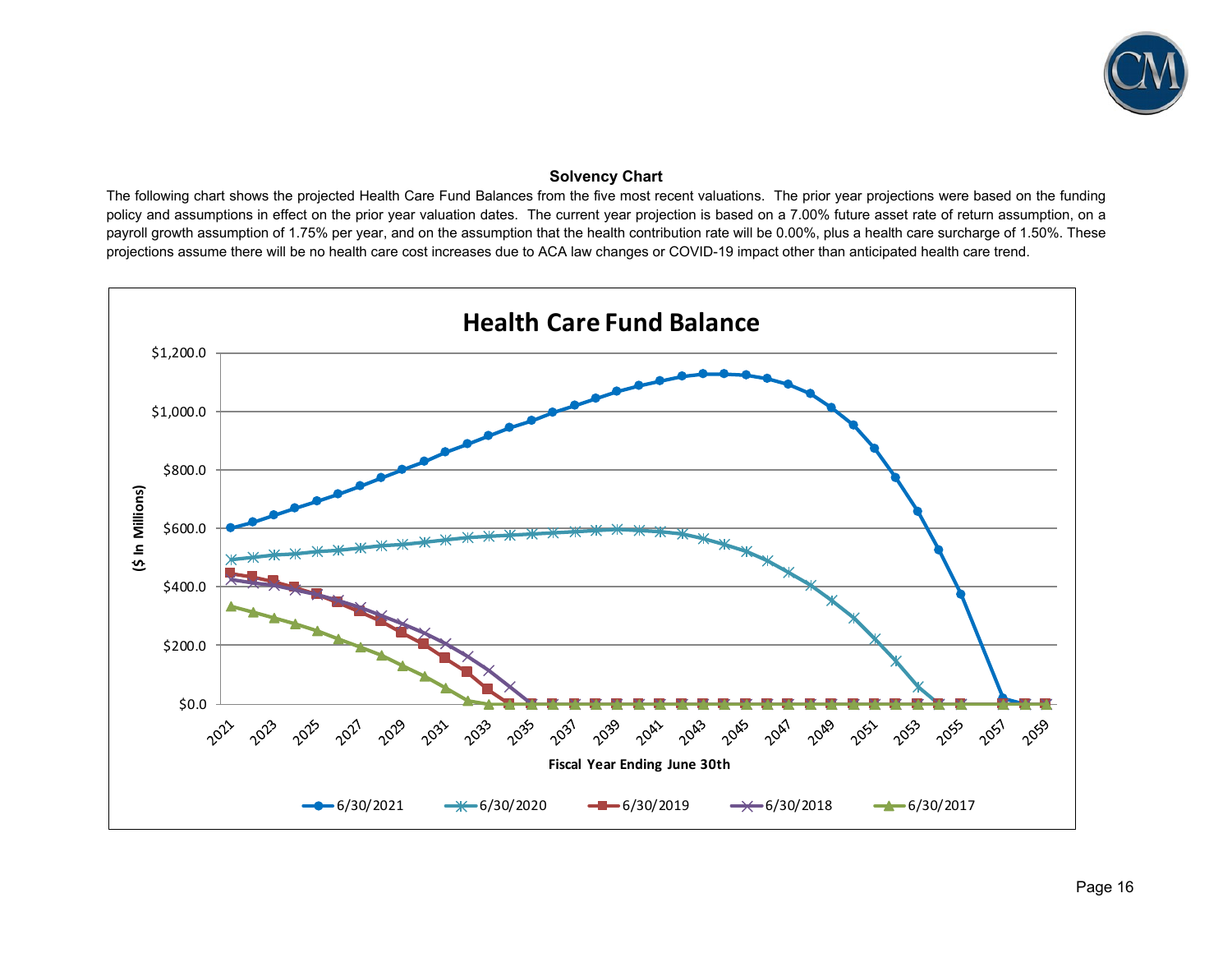

## **SCHEDULE B**

## **STATEMENT OF ACTUARIAL ASSUMPTIONS AND METHODS**

The decremental assumptions used in the valuation were adopted by the Board on April 15, 2021.

INTEREST RATE: 7.00% per annum, compounded annually (net after all System expenses).

HEALTH CARE COST TREND RATES: Following is a chart detailing trend assumptions:

| <b>Calendar Year</b> | <b>Non-Medicare</b> | <b>Medicare</b> |
|----------------------|---------------------|-----------------|
| 2021                 | 6.75%               | 5.125%          |
| 2022                 | 6.50                | 5.00            |
| 2023                 | 6.25                | 4.75            |
| 2024                 | 6.00                | 4.40            |
| 2025                 | 5.75                | 4.40            |
| 2026                 | 5.50                | 4.40            |
| 2027                 | 5.25                | 4.40            |
| 2028                 | 5.00                | 4.40            |
| 2029                 | 4.75                | 4.40            |
| 2030 and beyond      | 4.40                | 4.40            |

AGE RELATED MORBIDITY: Per capita costs are adjusted to reflect expected cost changes related to age. The increase to the net incurred claims was assumed to be:

|                        | <b>Annual Increase</b> |                          |  |
|------------------------|------------------------|--------------------------|--|
| <b>Participant Age</b> | <b>Medical</b>         | <b>Prescription Drug</b> |  |
| Under 41               | $0.00\%$               | $0.00\%$                 |  |
| $41 - 45$              | 2.50                   | 1.25                     |  |
| $46 - 50$              | 2.60                   | 1.30                     |  |
| $51 - 55$              | 3.20                   | 1.60                     |  |
| $56 - 60$              | 3.40                   | 1.70                     |  |
| $61 - 65$              | 3.70                   | 1.85                     |  |
| $66 - 70$              | 3.20                   | 1.60                     |  |
| $71 - 75$              | 2.40                   | 1.20                     |  |
| $76 - 80$              | 1.80                   | 0.90                     |  |
| $81 - 85$              | 1.30                   | 0.65                     |  |
| Over 85                | 0.00                   | 0.00                     |  |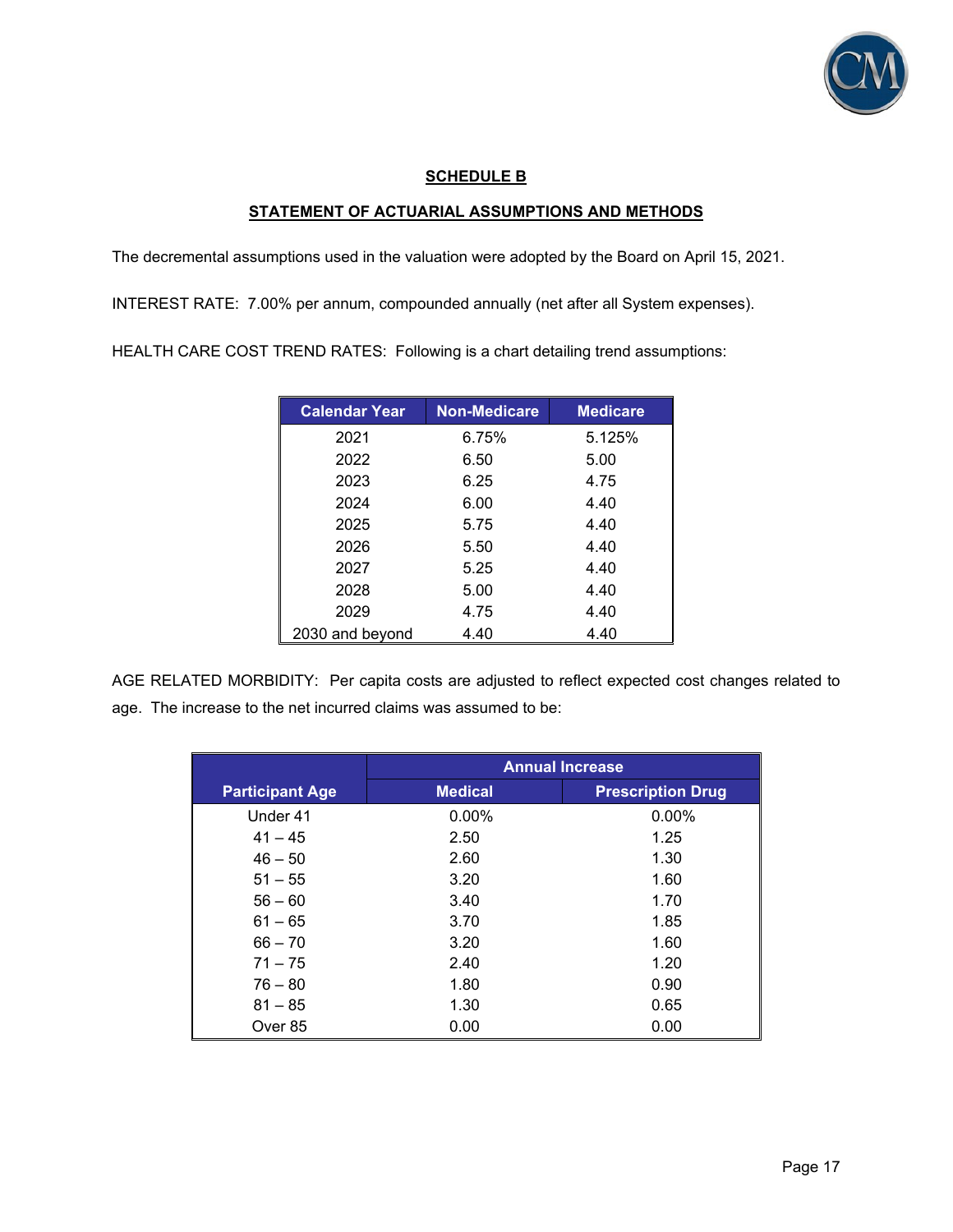

ANTICIPATED PLAN PARTICIPATION: The assumed annual rates of retiree participation and spouse coverage are as follows:

| <b>Retiree Gender</b> | <b>Spouse Coverage</b> | <b>Dependent Child</b><br>Coverage |
|-----------------------|------------------------|------------------------------------|
| Male                  | 25.0%                  | $0.0\%$                            |
| Female                | 25.0%                  | $0.0\%$                            |

Wives are assumed to be three years younger than husbands.

Pre-65 Participants:

| <b>Years of</b><br><b>Service</b> | <b>Service Retiree</b><br><b>Participation</b> | <b>Disabled Retiree</b><br><b>Participation</b> | <b>Deferred Vested</b><br><b>Retiree</b><br><b>Participation</b> | <b>Death in Service</b><br><b>Surviving Spouse</b><br><b>Participation</b> |
|-----------------------------------|------------------------------------------------|-------------------------------------------------|------------------------------------------------------------------|----------------------------------------------------------------------------|
| $1.5 - 4$                         | N/A                                            | N/A                                             | N/A                                                              | 100.0%                                                                     |
| $5 - 9$                           | N/A                                            | 25.0%                                           | N/A                                                              | 100.0                                                                      |
| $10 - 14$                         | 25.0%                                          | 25.0                                            | 50.0%                                                            | 100.0                                                                      |
| $15 - 19$                         | 25.0                                           | 45.0                                            | 50.0                                                             | 100.0                                                                      |
| $20 - 24$                         | 45.0                                           | 50.0                                            | 50.0                                                             | 100.0                                                                      |
| $25 - 29$                         | 50.0                                           | 75.0                                            | 50.0                                                             | 100.0                                                                      |
| $30 - 34$                         | 75.0                                           | 75.0                                            | 50.0                                                             | 100.0                                                                      |
| 35 and over                       | 90.0                                           | 90.0                                            | 50.0                                                             | 100.0                                                                      |

Post-65 Participants:

| <b>Years of</b><br><b>Service</b> | <b>Service Retiree</b><br><b>Participation</b> | <b>Disabled Retiree</b><br><b>Participation</b> | <b>Deferred Vested</b><br><b>Retiree</b><br><b>Participation</b> | <b>Death in Service</b><br><b>Surviving Spouse</b><br><b>Participation</b> |
|-----------------------------------|------------------------------------------------|-------------------------------------------------|------------------------------------------------------------------|----------------------------------------------------------------------------|
| $1.5 - 4$                         | N/A                                            | N/A                                             | N/A                                                              | 100.0%                                                                     |
| $5 - 9$                           | N/A                                            | 70.0%                                           | N/A                                                              | 100.0                                                                      |
| $10 - 14$                         | 25.0%                                          | 70.0                                            | 50.0%                                                            | 100.0                                                                      |
| $15 - 19$                         | 45.0                                           | 70.0                                            | 50.0                                                             | 100.0                                                                      |
| $20 - 24$                         | 70.0                                           | 75.0                                            | 50.0                                                             | 100.0                                                                      |
| $25 - 29$                         | 75.0                                           | 75.0                                            | 50.0                                                             | 100.0                                                                      |
| $30 - 34$                         | 85.0                                           | 85.0                                            | 50.0                                                             | 100.0                                                                      |
| 35 and over                       | 90.0                                           | 90.0                                            | 50.0                                                             | 100.0                                                                      |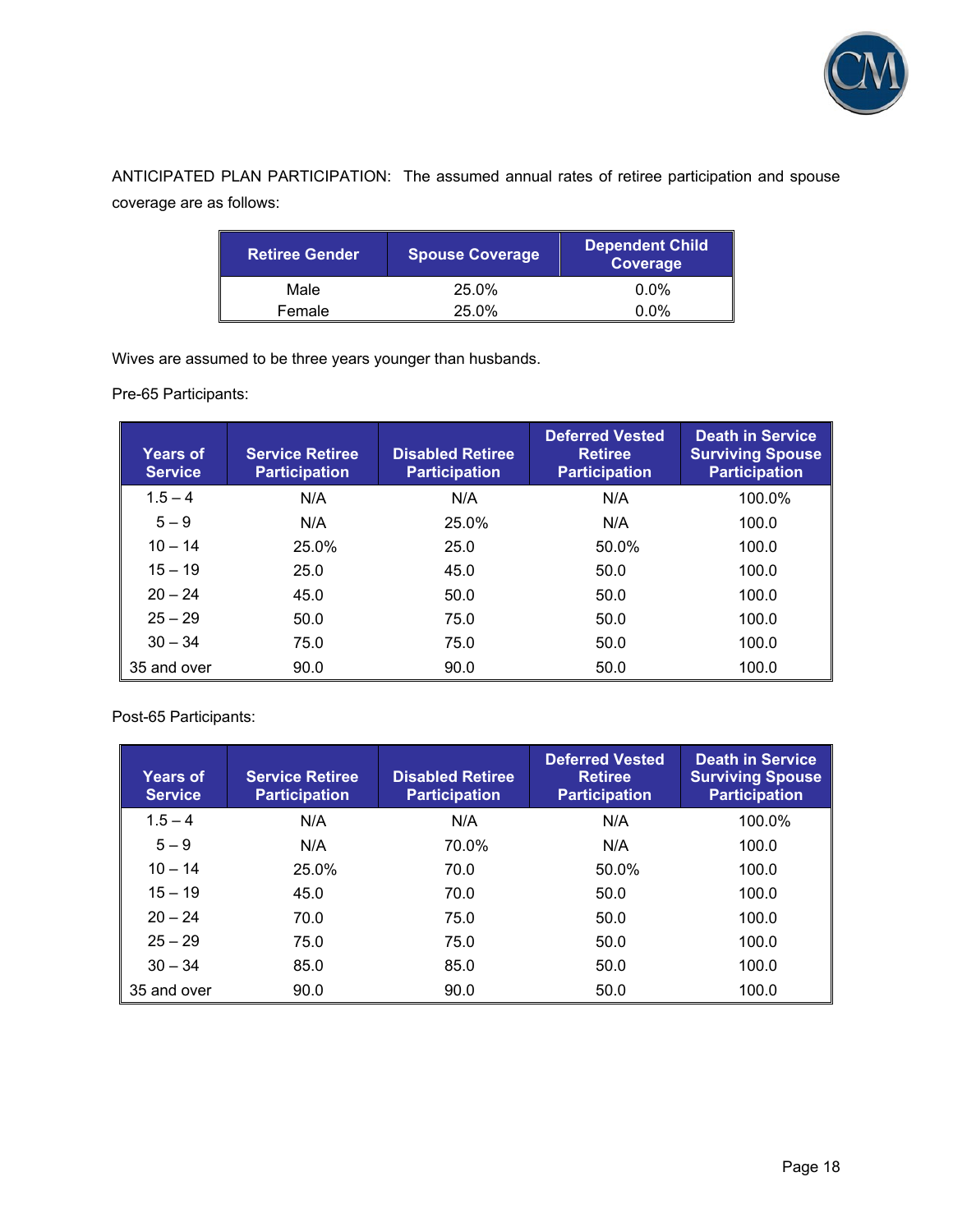

|                  | <b>Future Retirees</b> |                 |  |
|------------------|------------------------|-----------------|--|
| <b>Plan Type</b> | <b>Non-Medicare</b>    | <b>Medicare</b> |  |
| PPO              | 90.0%                  | 100.0%          |  |
| Wraparound Plan  | 10.0%                  | N/A             |  |

## ANTICIPATED PLAN ELECTIONS: The assumed annual rates of member plan elections are as follows:

Anticipated plan elections within the above plan types are further expanded below:

|                                   | <b>Future Retirees*</b> |                 |  |
|-----------------------------------|-------------------------|-----------------|--|
| <b>Plan Type</b>                  | <b>Non-Medicare</b>     | <b>Medicare</b> |  |
|                                   |                         |                 |  |
| Aetna Choice POS II               | 96.0%                   | $0.0\%$         |  |
| Aetna Medicare <sup>SM</sup> Plan | $0.0\%$                 | 100.0%          |  |
| AultCare PPO                      | 4.0%                    | $0.0\%$         |  |

*\*Future disabled retirees assumed 85% Non-Medicare coverage and 15% Medicare coverage before age 65.* 

ANTICIPATED MEDICARE COVERAGE AT AGE 65: The assumed annual rates of future retirees obtaining Medicare coverage at age 65 are as follows:

| <b>Medicare Coverage</b> | <b>Percent Covered</b> |
|--------------------------|------------------------|
| No Medicare at age 65    | $1.0\%$                |
| Medicare Part A          | 98.0%                  |
| Medicare Part B Only     | 1 በ%                   |

Current service retirees, disabled benefit recipients, spouses and dependent children under age 65 were assumed to have similar Medicare coverage at age 65 as their post-Medicare counterparts.

Effective September 30, 2021, an individual who fails to enroll in Medicare Part B during their Medicare initial or special enrollment period will lose eligibility for SERS health care coverage. If an individual enrolls in Medicare Part B coverage but then fails to maintain the coverage, the individual must re-enroll during Medicare's first available general enrollment period.

HEALTH CARE PREMIUM DISCOUNT PROGRAM PARTICIPATION: Current Medicare-eligible service retirees, disabled benefit recipients, spouses and dependent children reported as qualifying for the health care Premium Discount Program were assumed to continue participating in the program for their lifetime. The health care premium Discount Program is not available for non-Medicare participants.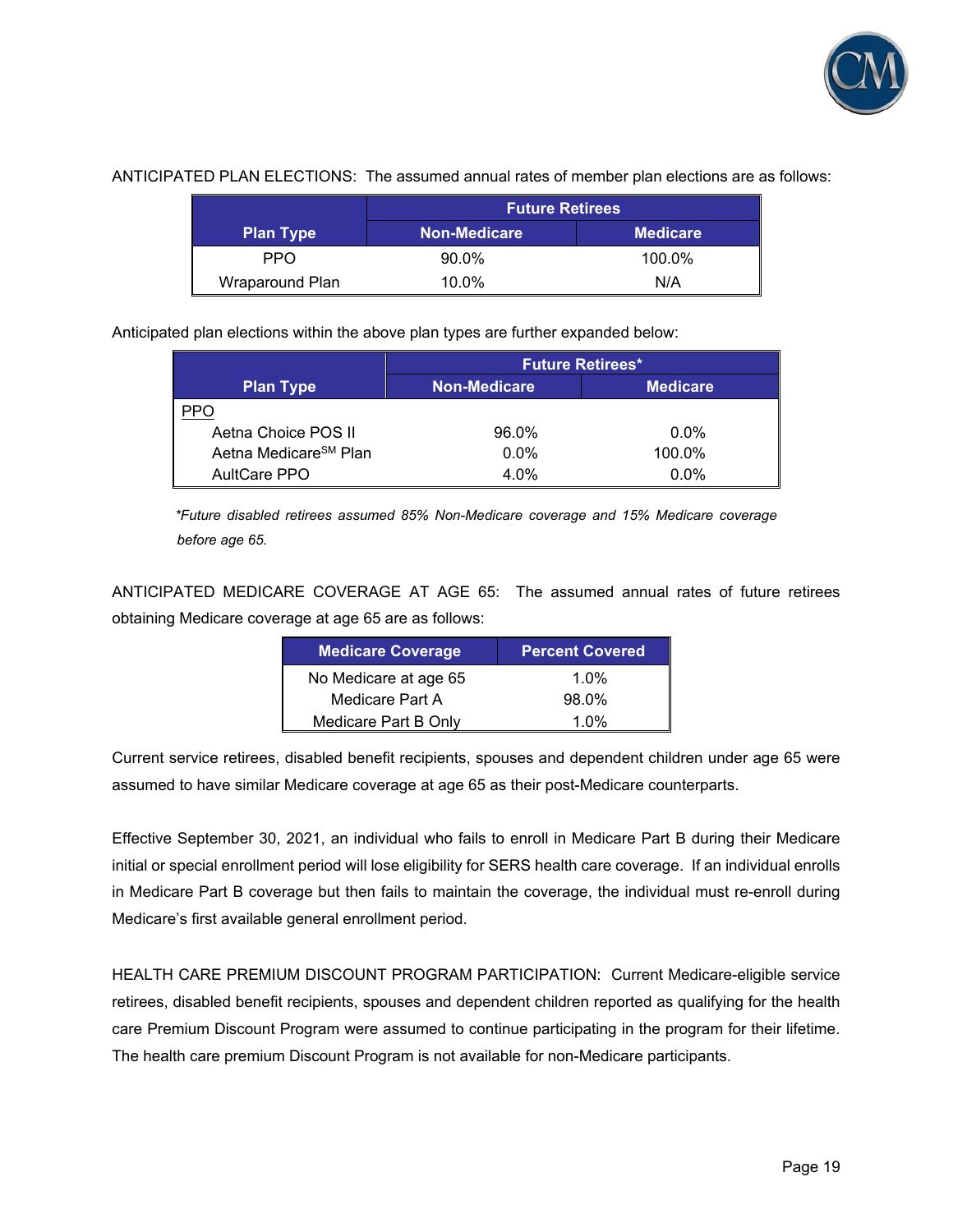

MONTHLY EXPECTED MEDICAL/PRESCRIPTION DRUG CLAIMS COSTS (INCLUDES ADMINISTRATIVE EXPENSES): Following are charts detailing expected claims for the year following the valuation date.

| <b>Retiree Costs</b>             |                                                                                                                                                              |       |         |  |  |
|----------------------------------|--------------------------------------------------------------------------------------------------------------------------------------------------------------|-------|---------|--|--|
| <b>Medicare</b><br><b>Status</b> | <b>Aetna Choice</b><br><b>POS II and</b><br>Aetna<br><b>Traditional</b><br><b>AultCare</b><br>Aetna<br>Medicare <sup>sM</sup><br><b>Choice</b><br><b>PPO</b> |       |         |  |  |
| Non-Medicare                     | \$1,489                                                                                                                                                      | N/A   | \$1,040 |  |  |
| Medicare A                       | \$152                                                                                                                                                        | \$652 | N/A     |  |  |
| Medicare B Only                  | \$361                                                                                                                                                        | N/A   | N/A     |  |  |

| <b>Spouse Costs</b>              |                                                                                                                                                              |       |       |  |  |
|----------------------------------|--------------------------------------------------------------------------------------------------------------------------------------------------------------|-------|-------|--|--|
| <b>Medicare</b><br><b>Status</b> | <b>Aetna Choice</b><br><b>POS II and</b><br>Aetna<br><b>Traditional</b><br><b>AultCare</b><br>Aetna<br><b>Choice</b><br><b>PPO</b><br>Medicare <sup>sM</sup> |       |       |  |  |
| Non-Medicare                     | \$1,192                                                                                                                                                      | N/A   | \$831 |  |  |
| Medicare A                       | \$152                                                                                                                                                        | \$652 | N/A   |  |  |
| Medicare B Only                  | \$361                                                                                                                                                        | N/A   | N/A   |  |  |

| <b>Children Costs</b>            |                                                                             |                                              |                               |  |  |
|----------------------------------|-----------------------------------------------------------------------------|----------------------------------------------|-------------------------------|--|--|
| <b>Medicare</b><br><b>Status</b> | <b>Aetna Choice</b><br><b>POS II and</b><br>Aetna<br>Medicare <sup>sM</sup> | Aetna<br><b>Traditional</b><br><b>Choice</b> | <b>AultCare</b><br><b>PPO</b> |  |  |
| Non-Medicare                     | \$373                                                                       | N/A                                          | \$184                         |  |  |
| Medicare A                       | \$152                                                                       | \$652                                        | N/A                           |  |  |

The above amounts are shown as average costs and represent premiums paid to insurers.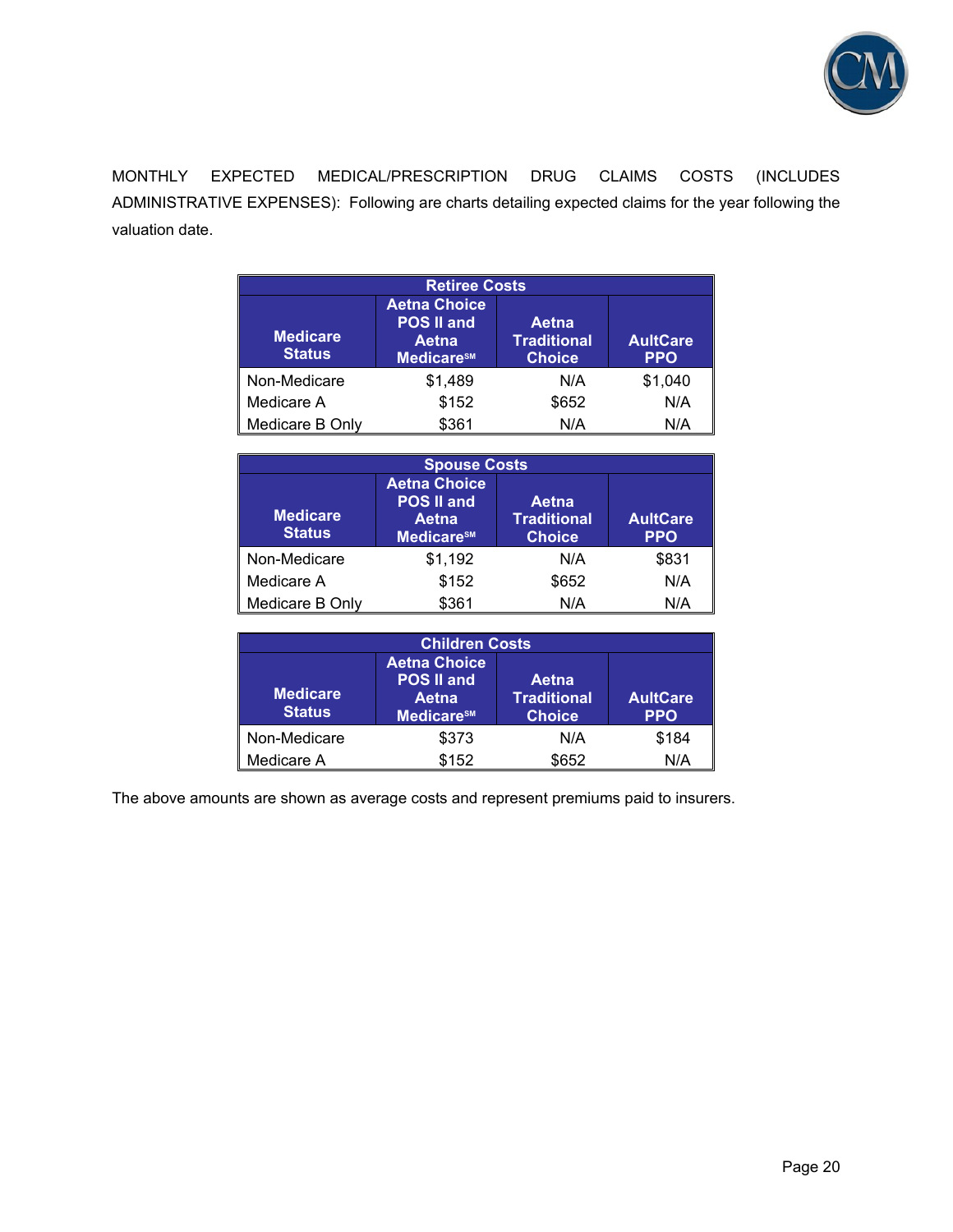

ANNUAL EXPECTED MEDICAL/PRESCRIPTION DRUG COSTS (INCLUDES ADMINISTRATIVE EXPENSES) (continued): In the valuation, the premium costs are converted to age 65 amounts, age adjusted and blended based on actual elections for current retirees, current disabled retirees, current retiree spouses and current dependent children, and based on projected elections for future retirees and future spouses. For this valuation, we have assumed 10% participation in the SERS Marketplace Wraparound Plan for pre-Medicare retirees. Current authority allows the Wraparound plan to enroll through 2021 with continuation under discussion. Going forward, administrative and/or legislative action to allow continuation of this plan will be monitored. The age adjusted and blended amounts are as follows:

| Annual Pre-65 Blended Costs Age Adjusted to 65                                                                                                                                                                                                                                                                                                                                                          |          |          |          |          |         |         |         |
|---------------------------------------------------------------------------------------------------------------------------------------------------------------------------------------------------------------------------------------------------------------------------------------------------------------------------------------------------------------------------------------------------------|----------|----------|----------|----------|---------|---------|---------|
| <b>Current</b><br><b>Current</b><br><b>Current</b><br><b>Future</b><br><b>Future</b><br><b>Current</b><br><b>Pre-65</b><br><b>Disabled</b><br><b>Disabled</b><br><b>Retiree</b><br><b>Service</b><br><b>Future</b><br>Dependent<br><b>Service</b><br><b>Cost Type</b><br><b>Children</b><br><b>Retirees</b><br><b>Retires</b><br><b>Retirees</b><br><b>Retirees</b><br><b>Spouses</b><br><b>Spouses</b> |          |          |          |          |         |         |         |
| Medical                                                                                                                                                                                                                                                                                                                                                                                                 | \$14.604 | \$12.440 | \$11,880 | \$15,108 | \$8,676 | \$7,596 | \$5,736 |
| <b>Prescription Drug</b>                                                                                                                                                                                                                                                                                                                                                                                | 2,652    | 2,488    | 2,184    | 2.664    | 2,184   | 1,932   | 1,164   |

| Annual 65 & Older Blended Costs Age Adjusted to 65 |                                                    |                                                     |                                 |                                                    |                                                      |                                                    |
|----------------------------------------------------|----------------------------------------------------|-----------------------------------------------------|---------------------------------|----------------------------------------------------|------------------------------------------------------|----------------------------------------------------|
| <b>65 &amp; Older</b><br><b>Cost Type</b>          | <b>Future</b><br><b>Service</b><br><b>Retirees</b> | <b>Future</b><br><b>Disabled</b><br><b>Retirees</b> | <b>Future</b><br><b>Spouses</b> | <b>Current</b><br><b>Service</b><br><b>Retires</b> | <b>Current</b><br><b>Disabled</b><br><b>Retirees</b> | <b>Current</b><br><b>Retiree</b><br><b>Spouses</b> |
| Medical                                            | \$180                                              | \$180                                               | \$156                           | \$144                                              | \$468                                                | \$84                                               |
| <b>Prescription Drug</b>                           | 1,560                                              | 1,560                                               | 1,536                           | 1,548                                              | 1.572                                                | 1,524                                              |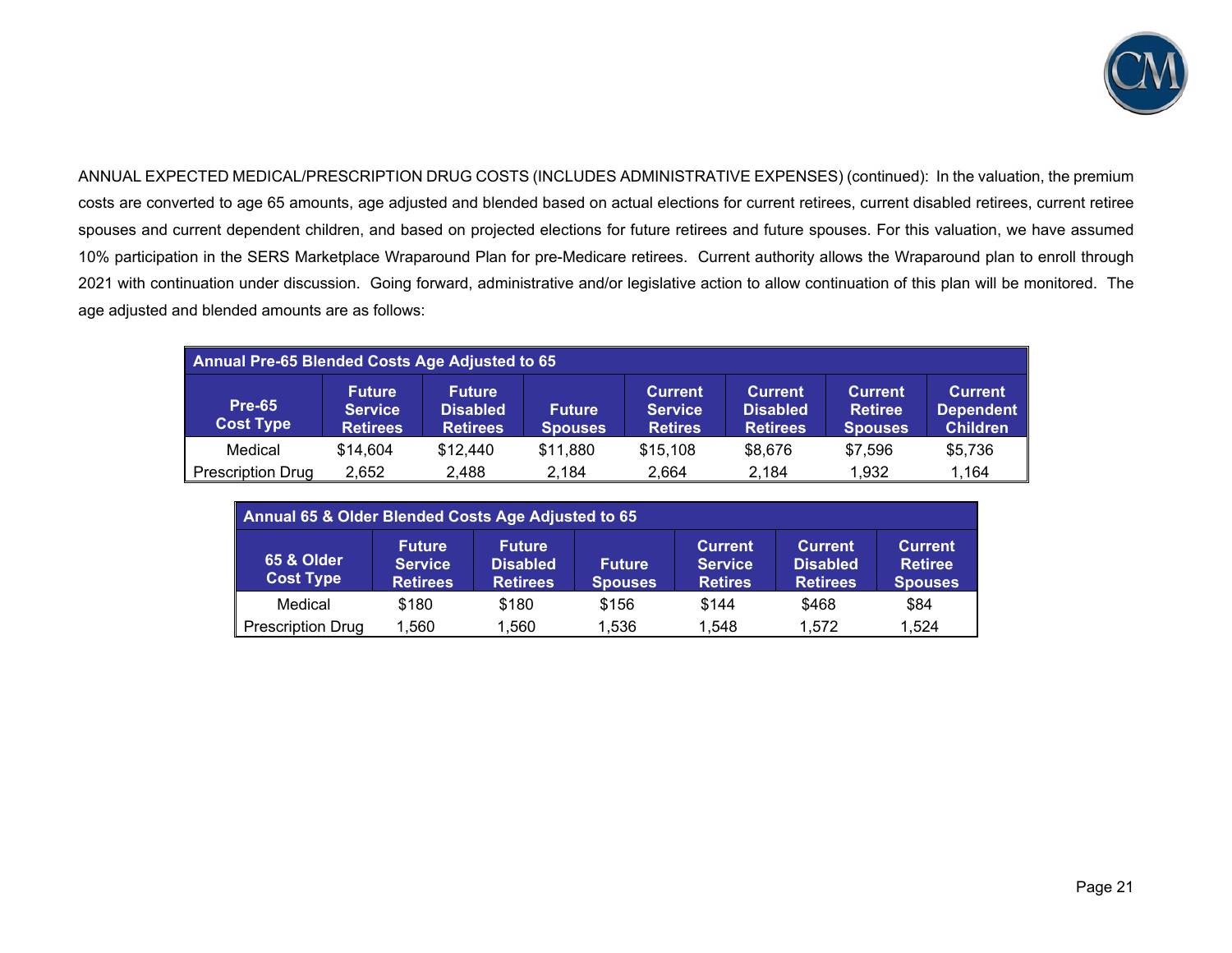

SEPARATIONS FROM ACTIVE SERVICE: Representative values of the assumed rates of separation from active service are as follows:

| <b>Service</b> | <b>Annual Rates of</b><br><b>Withdrawal</b> |
|----------------|---------------------------------------------|
|                | 40.00%                                      |
|                | 19.00                                       |
| 2              | 11.00                                       |
| 3              | 9.00                                        |
| 4              | 8.00                                        |
| 5              | 6.50                                        |
| 10             | 3.50                                        |
| 15             | 2.25                                        |

|     | <b>Annual Rates of</b> |               |                   |               |  |
|-----|------------------------|---------------|-------------------|---------------|--|
|     | Death *                |               | <b>Disability</b> |               |  |
| Age | <b>Male</b>            | <b>Female</b> | <b>Male</b>       | <b>Female</b> |  |
| 20  | .041%                  | .013%         | .020%             | .010%         |  |
| 25  | .041                   | .012          | .039              | .010          |  |
| 30  | .052                   | .019          | .071              | .028          |  |
| 35  | .068                   | .030          | .127              | .059          |  |
| 40  | .096                   | .047          | .214              | .106          |  |
| 45  | .143                   | .072          | .313              | .180          |  |
| 50  | .218                   | .107          | .414              | .300          |  |
| 55  | .320                   | .157          | .530              | .450          |  |
| 60  | .466                   | .238          | .590              | .450          |  |
| 65  | .682                   | .380          | .533              | .300          |  |
| 70  | 1.025                  | .627          | .300              | .200          |  |
| 74  | 1.461                  | .937          | .300              | .200          |  |

*\* Pre-retirement mortality is based on the PUB-2010 General Amount Weighted Below Median Employee Mortality Table with fully generational projection using the MP-2020 projection scale. The above rates represent the base rates used.*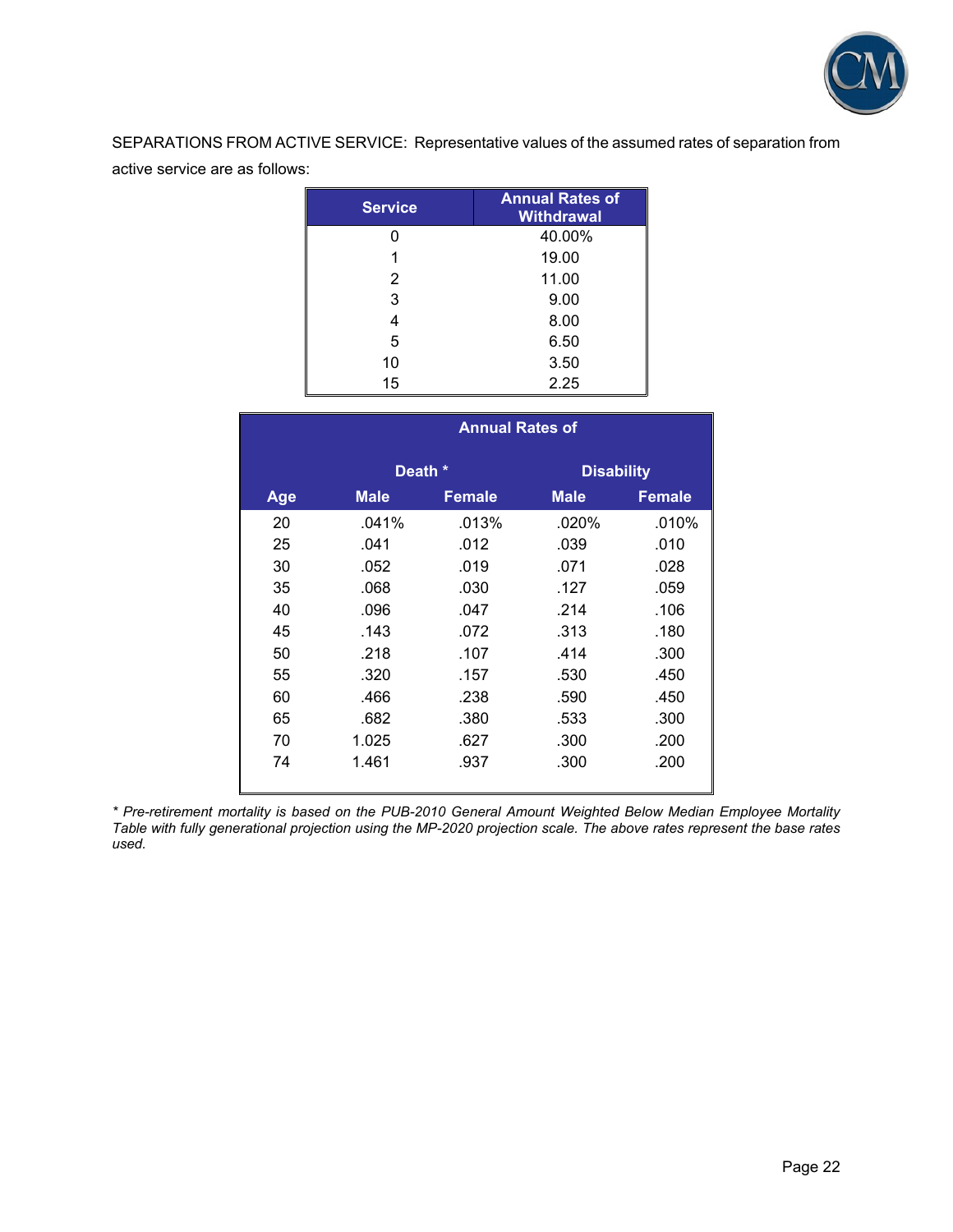

| <b>Annual Rates of</b> |                |                           |                                            |                                       |                                         |                           |                                     |                                       |
|------------------------|----------------|---------------------------|--------------------------------------------|---------------------------------------|-----------------------------------------|---------------------------|-------------------------------------|---------------------------------------|
|                        |                |                           | <b>Retirement Eligible prior to 8/1/17</b> |                                       | <b>Retirement Eligible after 8/1/17</b> |                           |                                     |                                       |
|                        |                |                           | <b>First</b>                               |                                       |                                         |                           | <b>First</b>                        |                                       |
| Age                    | <b>Reduced</b> | <b>Reduced</b><br>(55/25) | <b>Eligible</b><br><b>Unreduced</b>        | <b>Subsequent</b><br><b>Unreduced</b> | <b>Reduced</b>                          | <b>Reduced</b><br>(60/25) | <b>Eligible</b><br><b>Unreduced</b> | <b>Subsequent</b><br><b>Unreduced</b> |
| 50                     |                |                           | 21%                                        | 19%                                   |                                         |                           |                                     |                                       |
| 55                     |                | 10%                       | 27%                                        | 19%                                   |                                         |                           |                                     |                                       |
| 57                     |                | 10%                       | 27%                                        | 19%                                   |                                         |                           | 30%                                 | 19%                                   |
| 60                     | 43%            | 15%                       | 27%                                        | 19%                                   |                                         | 6%                        | 30%                                 | 19%                                   |
| 62                     | 43%            | 15%                       | 27%                                        | 19%                                   | 5%                                      | 6%                        | 30%                                 | 19%                                   |
| 65                     |                |                           | 50%                                        | 33%                                   | 15%                                     | 17%                       | 30%                                 | 19%                                   |
| 68                     |                |                           | 50%                                        | 33%                                   |                                         |                           | 30%                                 | 18%                                   |
| 70                     |                |                           | 50%                                        | 33%                                   |                                         |                           | 30%                                 | 18%                                   |
| 75                     |                |                           | 100%                                       | 100%                                  |                                         |                           | 100%                                | 100%                                  |

SALARY INCREASES: Representative values of the assumed annual rates of salary increases are as follows:

|                |                                     | <b>Annual Rates of</b>       |                                                 |
|----------------|-------------------------------------|------------------------------|-------------------------------------------------|
| <b>Service</b> | <b>Merit &amp; Seniority</b><br>(A) | <b>Base (Economy)</b><br>(B) | <b>Increase Next Year</b><br>$(1+(A))^*(1+(B))$ |
| $\mathbf 0$    | 10.00%                              | 3.25%                        | 13.58%                                          |
|                | 3.00                                | 3.25                         | 6.35                                            |
| $\overline{2}$ | 1.75                                | 3.25                         | 5.06                                            |
| 3              | 1.25                                | 3.25                         | 4.54                                            |
| 4              | 1.00                                | 3.25                         | 4.28                                            |
| $5-9$          | 0.75                                | 3.25                         | 4.02                                            |
| $10 - 15$      | 0.50                                | 3.25                         | 3.77                                            |
| $16 - 17$      | 0.25                                | 3.25                         | 3.51                                            |
| 18 & over      | 0.00                                | 3.25                         | 3.25                                            |

PAYROLL GROWTH: 1.75% per annum, compounded annually.

PRICE INFLATION: 2.40% per annum, compounded annually.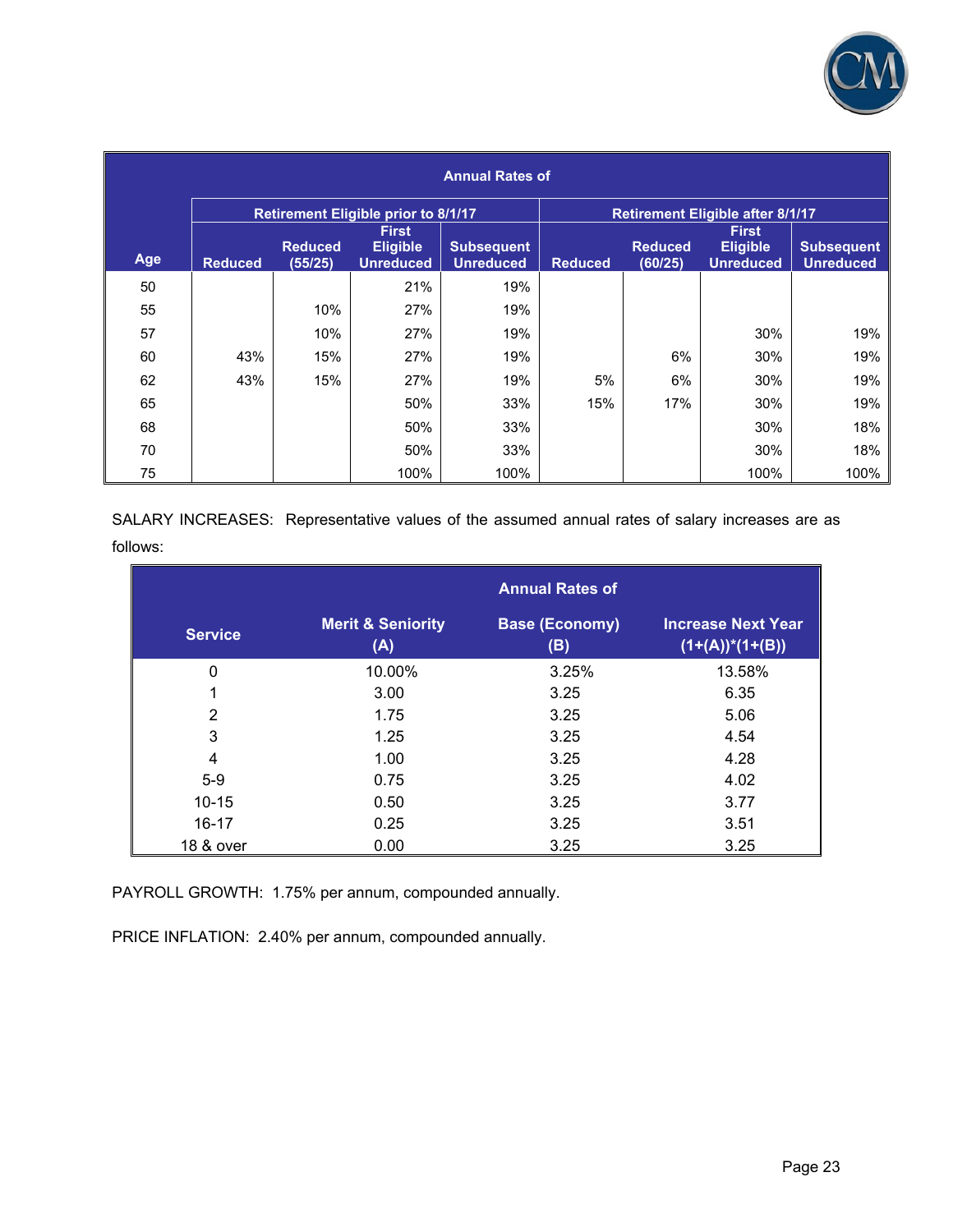

DEATH AFTER RETIREMENT: These assumptions are used to measure the probabilities of each benefit payment being made after retirement.

SERVICE RETIREMENT: PUB-2010 General Employee Amount Weighted Below Median Healthy Retiree mortality table projected to 2017 with ages set forward 1 year and adjusted 94.20% for males and set forward 2 years and adjusted 81.35% for females. Future improvement in mortality rates is reflected by applying the MP-2020 projection scale generationally.

DISABLED RETIREMENT: PUB-2010 General Disabled Retiree mortality table projected to 2017 with ages set forward 5 years and adjusted 103.3% for males and set forward 3 years and adjusted 106.8% for females. Future improvement in mortality rates is reflected by applying the MP-2020 projection scale generationally.

CONTINGENT SURVIVOR: PUB-2010 General Amount Weighted Below Median Contingent Survivor mortality table projected to 2017 with ages set forward 1 year and adjusted 105.5% for males and adjusted 122.5% for females. Future improvement in mortality rates is reflected by applying the MP-2020 projection scale generationally

VALUATION METHOD: Entry age normal cost method. Entry age is established on an individual basis.

ASSET VALUATION METHOD: Market value.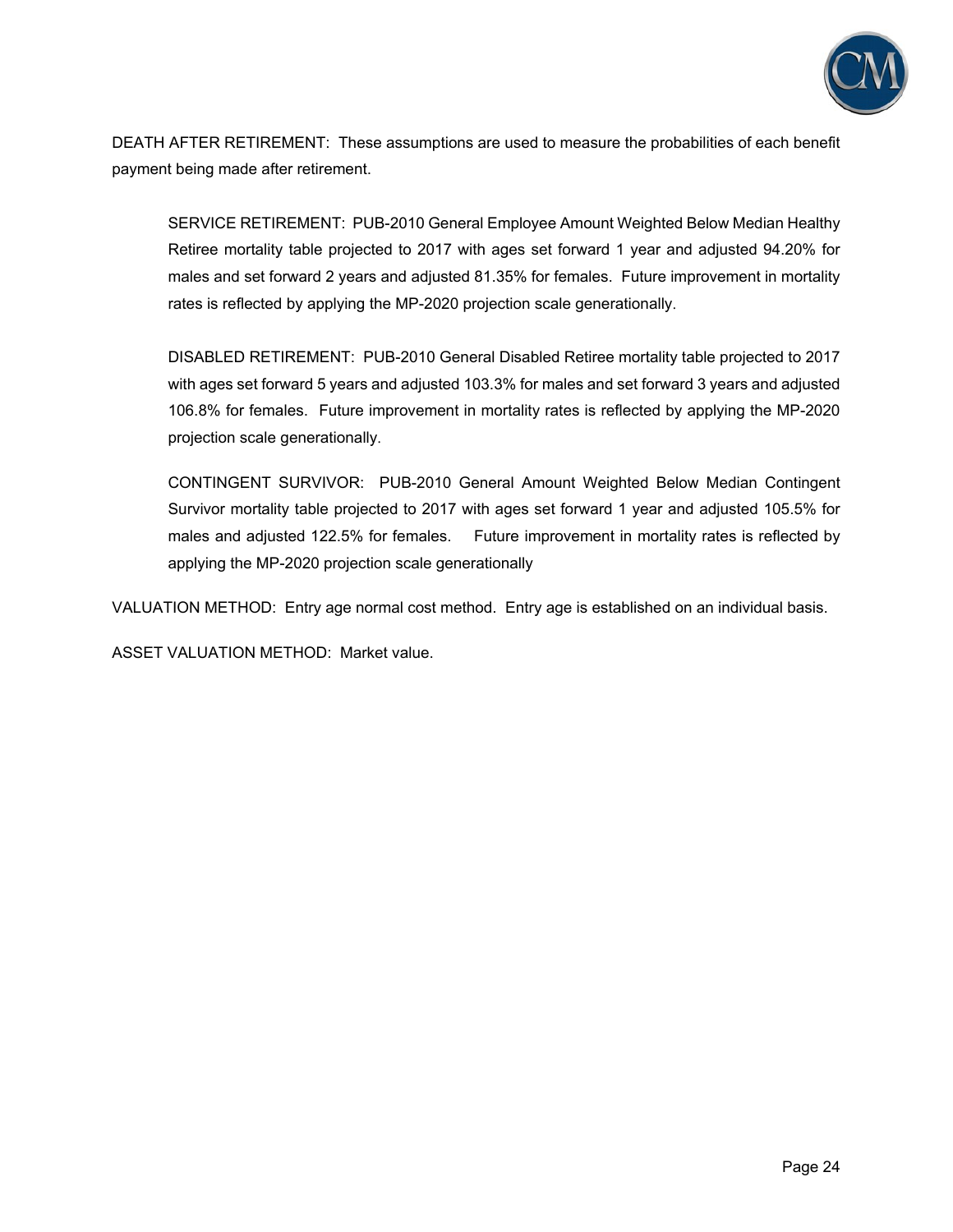

## **SCHEDULE C**

#### **SCHOOL EMPLOYEES RETIREMENT SYSTEM OF OHIO Summary of Main Plan Provisions as of June 30, 2021**

## **ELIGIBILITY FOR ACCESS TO RETIREE HEALTH CARE:**

#### **Normal Retirement:**

*Retire before August 1, 2017 or have 25 years of service or more on or before August 1, 2017:* Attainment of age 65 with at least 10 years of creditable service, or completion of 30 years of creditable service, regardless of age.

*Members attaining 25 years of service after August 1, 2017:* Attainment of age 67 with at least 10 years of creditable service, or attainment of age 57 with at least 30 years of creditable service. Buy-up option available.

#### **Early Retirement:**

*Retire before August 1, 2017 or have 25 years of service or more on or before August 1, 2017:* Not eligible for unreduced service retirement but has attained age 55 with at least 25 years of service, or age 60 with 10 years of service.

*Members attaining 25 years of service after August 1, 2017:* Attainment of age 62 with at least 10 years of creditable service, or attainment of age 60 with at least 25 years of creditable service.

**Disability Retirement:** Permanently disabled after completion of at least 5 years of total service credit.

**Survivor Allowances:** Beneficiary must be receiving monthly benefits due to the death of a member, age and service retiree or disability benefit recipient.

**Termination:** Members that terminated with at least 10 years of creditable service and have attained age 60 (age 62 for those retiring after August 1, 2017).

#### **PREMIUM PAYMENTS:**

Retirees, spouses and dependent children pay either all or a portion of the cost of health care and prescription drug coverage as well as a \$35 monthly surcharge. The remainder of the cost is paid by SERS.

Medicare-eligible retirees, spouses and dependent children may qualify for the health care Premium Discount Program if their household income falls at or below a specified level. Income limits are updated annually and those wishing to participate in the program are re-verified every year. Retirees, spouses and dependent children qualifying for the program will receive a 25% discount in their monthly health care premiums.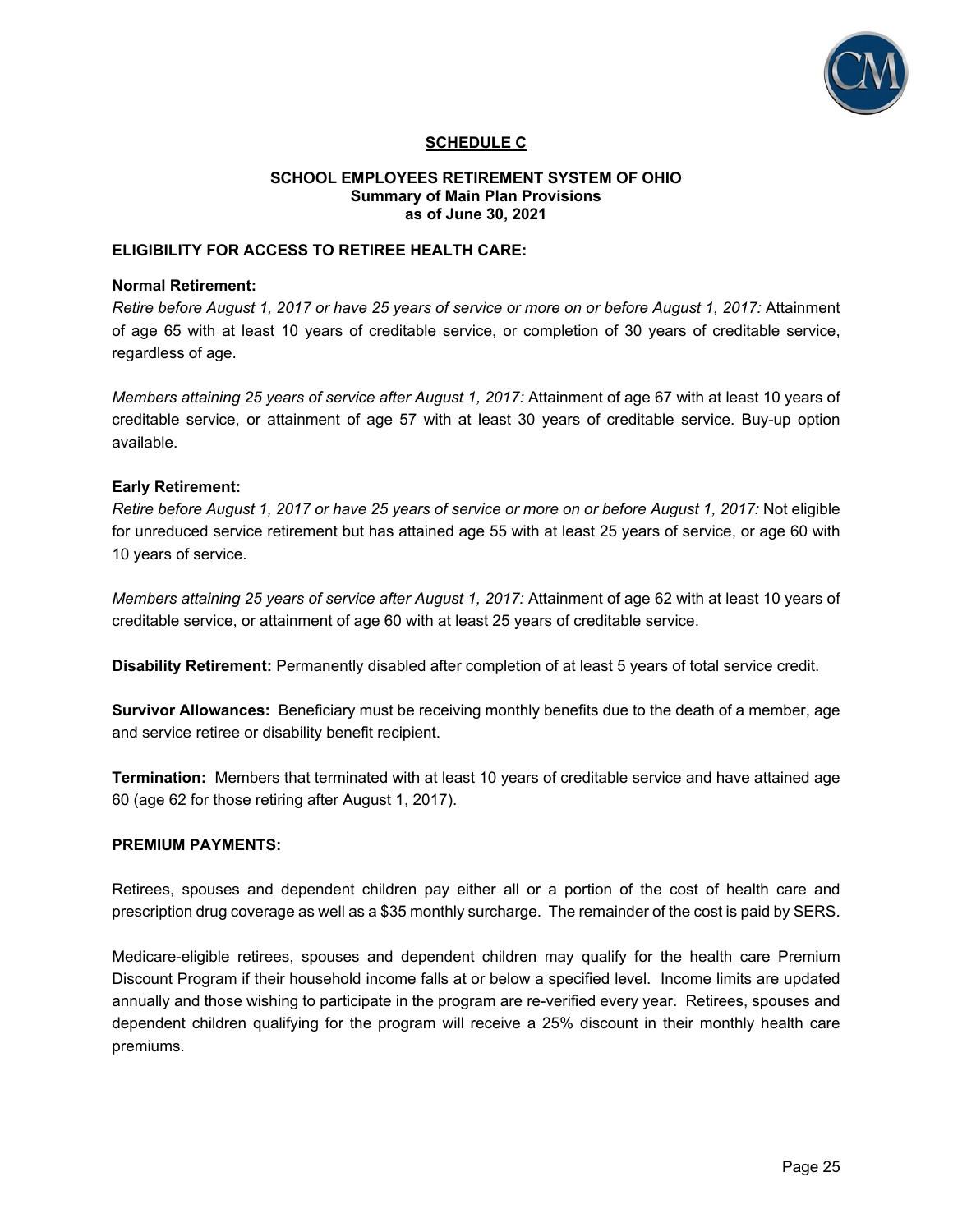

## **PREMIUM PAYMENTS (Continued):**

|                         | <b>Retirement Date on or</b><br>before July 1, 1989 | <b>Retirement Date</b><br><b>August 1, 1989</b><br>through July 1, 2008 | <b>Retirement Date on or</b><br>after August 1, 2008 |
|-------------------------|-----------------------------------------------------|-------------------------------------------------------------------------|------------------------------------------------------|
| <b>Years of Service</b> |                                                     | <b>Service Retiree Premium Contribution Percentage</b>                  |                                                      |
| $5 - 9$                 | 50.0%                                               | N/A                                                                     | N/A                                                  |
| $10 - 14$               | 17.5                                                | 100.0%                                                                  | 100.0%                                               |
| $15 - 19$               | 17.5                                                | 50.0                                                                    | 100.0                                                |
| $20 - 24$               | 17.5                                                | 25.0                                                                    | 50.0                                                 |
| $25 - 29$               | 17.5                                                | 17.5                                                                    | 30.0                                                 |
| $30 - 34$               | 17.5                                                | 17.5                                                                    | 20.0                                                 |
| 35 and over             | 17.5                                                | 17.5                                                                    | $15.0*$                                              |

The following schedule lists the percentage of the retiree premium paid by service retirees:

 *\* Additional 1% reduction for each year over 35.* 

The following schedule lists the percentage of the retiree premium paid by disability benefit recipients:

| <b>Years of Service</b> | <b>Disabled Benefit</b><br><b>Recipient Premium</b><br><b>Contribution Percentage</b> |
|-------------------------|---------------------------------------------------------------------------------------|
| $5 - 9$                 | 50.0%                                                                                 |
| $10 - 24$               | 33.0                                                                                  |
| 25 and over             | 17.5                                                                                  |

The following schedule lists the percentage of the spouse premium paid by spouses of retirees:

| <b>Service Retiree,</b><br><b>Disability Recipient,</b><br>or Member's Qualified<br><b>Years of Service</b> | <b>Spouse Premium</b><br><b>Contribution</b><br><b>Percentage</b> |
|-------------------------------------------------------------------------------------------------------------|-------------------------------------------------------------------|
| $1.5 - 24$                                                                                                  | 100.0%                                                            |
| $25 - 29$                                                                                                   | 90.0                                                              |
| 30 and over                                                                                                 | 80 O                                                              |

Dependent children pay 70.0% of the child premium.

In addition, SERS offered a new coverage option beginning in 2017, the Marketplace Wraparound Plan. This option is only available to health care participants who are not eligible for Medicare and who are not enrolled in Medicaid. Participants will be able to choose insurance from any insurer offering coverage in the federal Marketplace, and if eligible, receive a federal subsidy to lower the premium and cost-sharing amounts. The SERS Marketplace Wraparound Plan offers additional benefits to help pay for deductibles, co-pays, and other costs.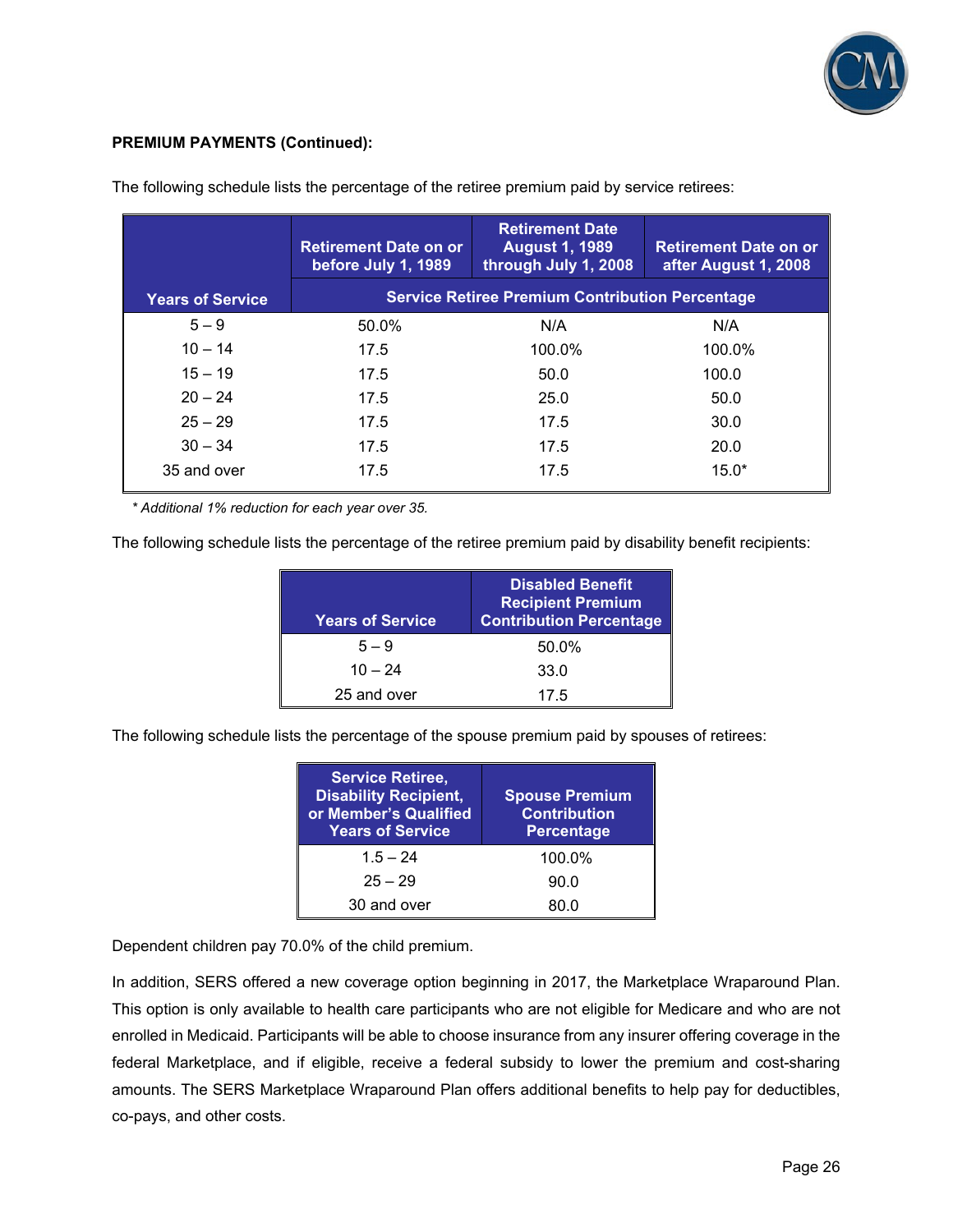

**OTHER POST-EMPLOYMENT BENEFITS:** Health care and prescription drug coverage is provided in all post-employment group health care plan options. Dental and vision coverage are made available to retirees, spouses, and dependent children at the full cost.

## **2022 RETIREE HEALTH CARE PLAN OPTIONS:**

#### **Options available to members without Medicare**

- $\Diamond$  Aetna Choice POS II with Express Scripts prescription drug coverage
- ♦ AultCare PPO with AultCare prescription drug coverage
- Wraparound HRA

### **Options available to members with Medicare:**

- $\Diamond$  Aetna Medicare<sup>sM</sup> Plan (PPO) with Express Scripts Medicare Part D Prescription Drug Plan
- Aetna Traditional Choice with Express Scripts Medicare Part D Prescription Drug Plan (only available to members with special circumstances)

The following pages contain information that was provided by SERS in the 2022 *Open Enrollment Guide* and the 2022 *Member Health Care Guide*.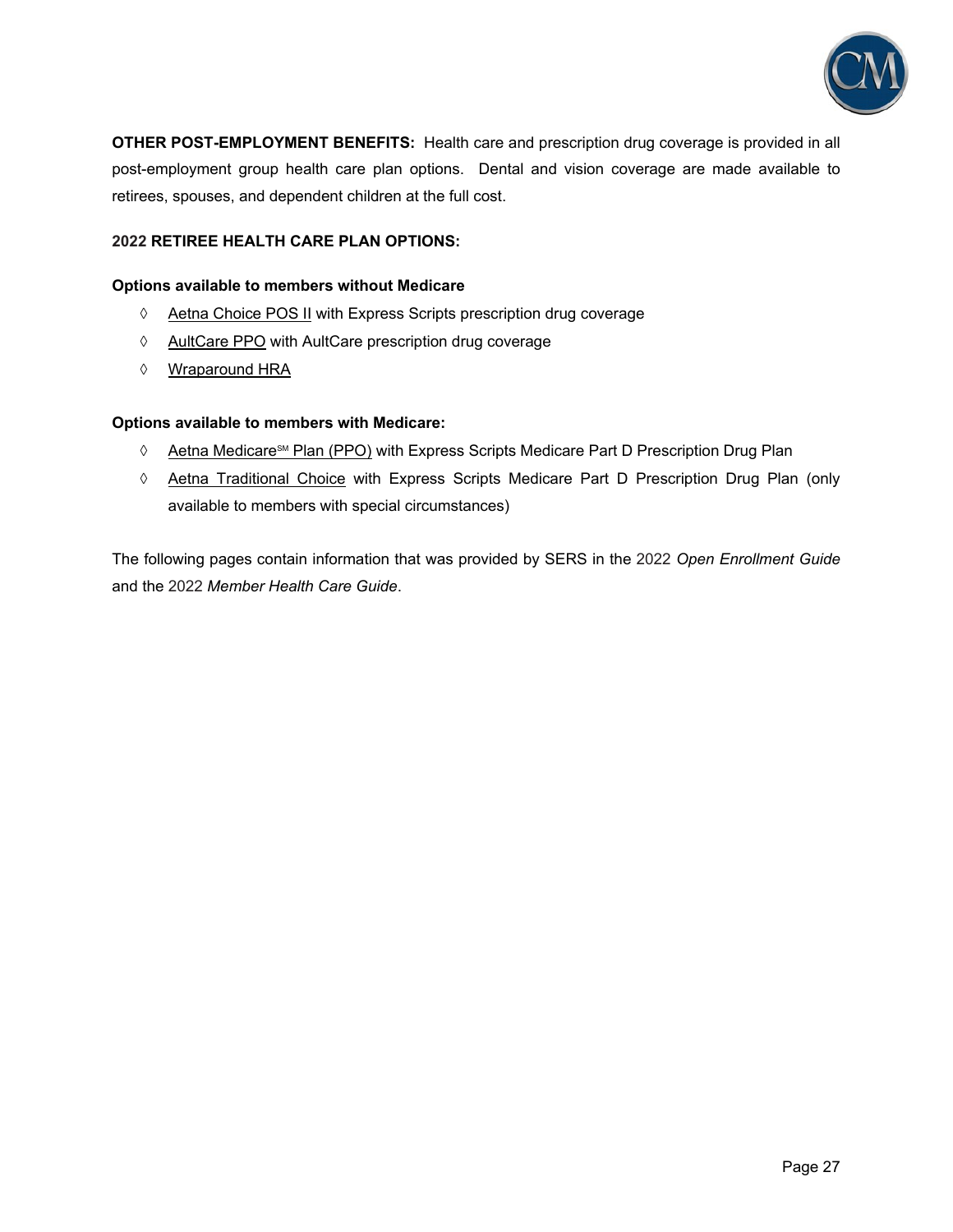

## **2022 Contribution Rates**

| <b>Years of Service</b>                                    | Aetna Choice<br>POS II and<br>Aetna<br>Medicare <sup>sM</sup> | Aetna<br>Traditional<br>Choice | AultCare<br><b>PPO</b> |
|------------------------------------------------------------|---------------------------------------------------------------|--------------------------------|------------------------|
| Service Retirement Date on or before July 1, 1989 Premiums |                                                               |                                |                        |
| 5-9.999 years                                              |                                                               |                                |                        |
| <b>Without Medicare</b>                                    | \$780                                                         |                                | \$555                  |
| With Medicare A & B                                        | \$117                                                         | \$408                          |                        |
| With Medicare B Only                                       | \$297                                                         |                                |                        |
| 10-24.999 years                                            |                                                               |                                |                        |
| <b>Without Medicare</b>                                    | \$296                                                         |                                | \$217                  |
| With Medicare A & B                                        | \$64                                                          | \$166                          |                        |
| With Medicare B Only                                       | \$127                                                         |                                |                        |
| 25 years & over                                            |                                                               |                                |                        |
| <b>Without Medicare</b>                                    | \$296                                                         |                                | \$217                  |
| With Medicare A & B                                        | \$64                                                          | \$166                          |                        |
| With Medicare B Only                                       | \$64                                                          |                                |                        |

|                                                             | Aetna Choice           |             |            |
|-------------------------------------------------------------|------------------------|-------------|------------|
|                                                             | POS II and             | Aetna       |            |
|                                                             | Aetna                  | Traditional | AultCare   |
| <b>Years of Service</b>                                     | Medicare <sup>SM</sup> | Choice      | <b>PPO</b> |
| Service Retirement Date August 1, 1989 through July 1, 2008 |                        |             |            |
| <b>Premiums</b>                                             |                        |             |            |
| 10-14.999 years                                             |                        |             |            |
| <b>Without Medicare</b>                                     | \$1,524                |             | \$1,075    |
| With Medicare A & B                                         | \$198                  | \$781       |            |
| With Medicare B Only                                        | \$558                  |             |            |
| 15-19.999 years                                             |                        |             |            |
| <b>Without Medicare</b>                                     | \$780                  |             | \$555      |
| With Medicare A & B                                         | \$117                  | \$408       |            |
| With Medicare B Only                                        | \$297                  |             |            |
| 20-24.999 years                                             |                        |             |            |
| <b>Without Medicare</b>                                     | \$407                  |             | \$295      |
| With Medicare A & B                                         | \$76                   | \$222       |            |
| With Medicare B Only                                        | \$166                  |             |            |
| 25 years & over                                             |                        |             |            |
| <b>Without Medicare</b>                                     | \$296                  |             | \$217      |
| With Medicare A & B                                         | \$64                   | \$166       |            |
| With Medicare B Only                                        | \$64                   |             |            |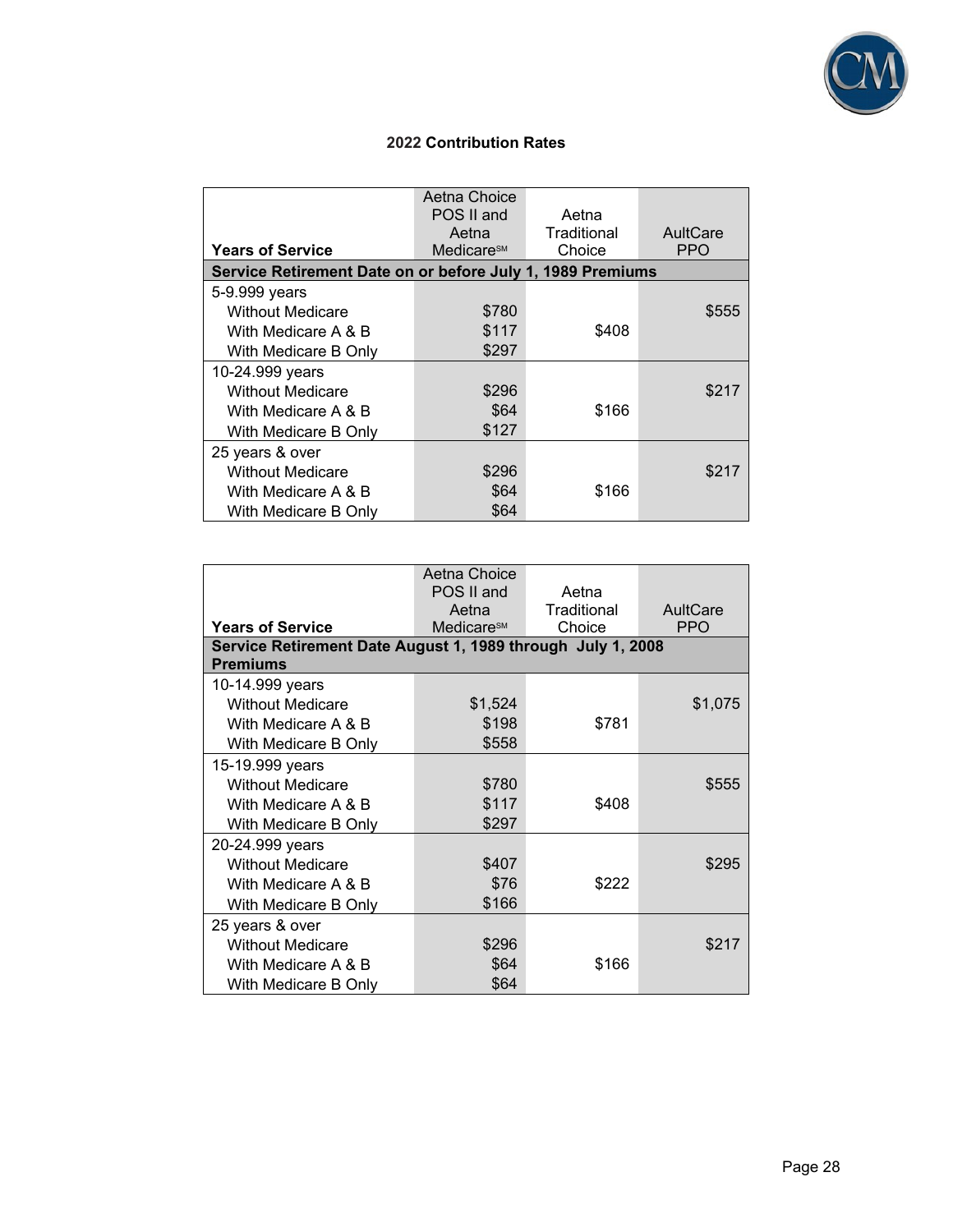

## **2022 Contribution Rates (continued)**

|                                                              | Aetna Choice<br>POS II and<br>Aetna | Aetna<br>Traditional | AultCare |
|--------------------------------------------------------------|-------------------------------------|----------------------|----------|
| <b>Years of Service</b>                                      | Medicare <sup>sM</sup>              | Choice               | PPO      |
| Service Retirement Date on or after August 1, 2008 Premiums* |                                     |                      |          |
| 10-19.999 years                                              |                                     |                      |          |
| <b>Without Medicare</b>                                      | \$1,524                             |                      | \$1,075  |
| With Medicare A & B                                          | \$198                               | \$781                |          |
| With Medicare B Only                                         | \$558                               |                      |          |
| 20-24.999 years                                              |                                     |                      |          |
| <b>Without Medicare</b>                                      | \$780                               |                      | \$555    |
| With Medicare A & B                                          | \$117                               | \$408                |          |
| With Medicare B Only                                         | \$297                               |                      |          |
| 25-29.999 years                                              |                                     |                      |          |
| <b>Without Medicare</b>                                      | \$482                               |                      | \$347    |
| With Medicare A & B                                          | \$84                                | \$259                |          |
| With Medicare B Only                                         | \$84                                |                      |          |
| 30-34.999 years*                                             |                                     |                      |          |
| <b>Without Medicare</b>                                      | \$333                               |                      | \$243    |
| With Medicare A & B                                          | \$68                                | \$184                |          |
| With Medicare B Only                                         | \$68                                |                      |          |

 *\* Further reductions for each year over 35.*

|                         | Aetna Choice                                 |             |          |  |
|-------------------------|----------------------------------------------|-------------|----------|--|
|                         | POS II and                                   | Aetna       |          |  |
|                         | Aetna                                        | Traditional | AultCare |  |
|                         |                                              |             |          |  |
| <b>Years of Service</b> | Medicare <sup>sM</sup>                       | Choice      | PPO      |  |
|                         | <b>Disability Benefit Recipient Premiums</b> |             |          |  |
| 5-9.999 years           |                                              |             |          |  |
| <b>Without Medicare</b> | \$780                                        |             | \$555    |  |
| With Medicare A & B     | \$117                                        | \$408       |          |  |
| With Medicare B Only    | \$297                                        |             |          |  |
| 10-24.999 years         |                                              |             |          |  |
| <b>Without Medicare</b> | \$526                                        |             | \$378    |  |
| With Medicare A & B     | \$89                                         | \$281       |          |  |
| With Medicare B Only    | \$208                                        |             |          |  |
| 25 years & over         |                                              |             |          |  |
| <b>Without Medicare</b> | \$296                                        |             | \$217    |  |
| With Medicare A & B     | \$64                                         | \$166       |          |  |
| With Medicare B Only    | \$64                                         |             |          |  |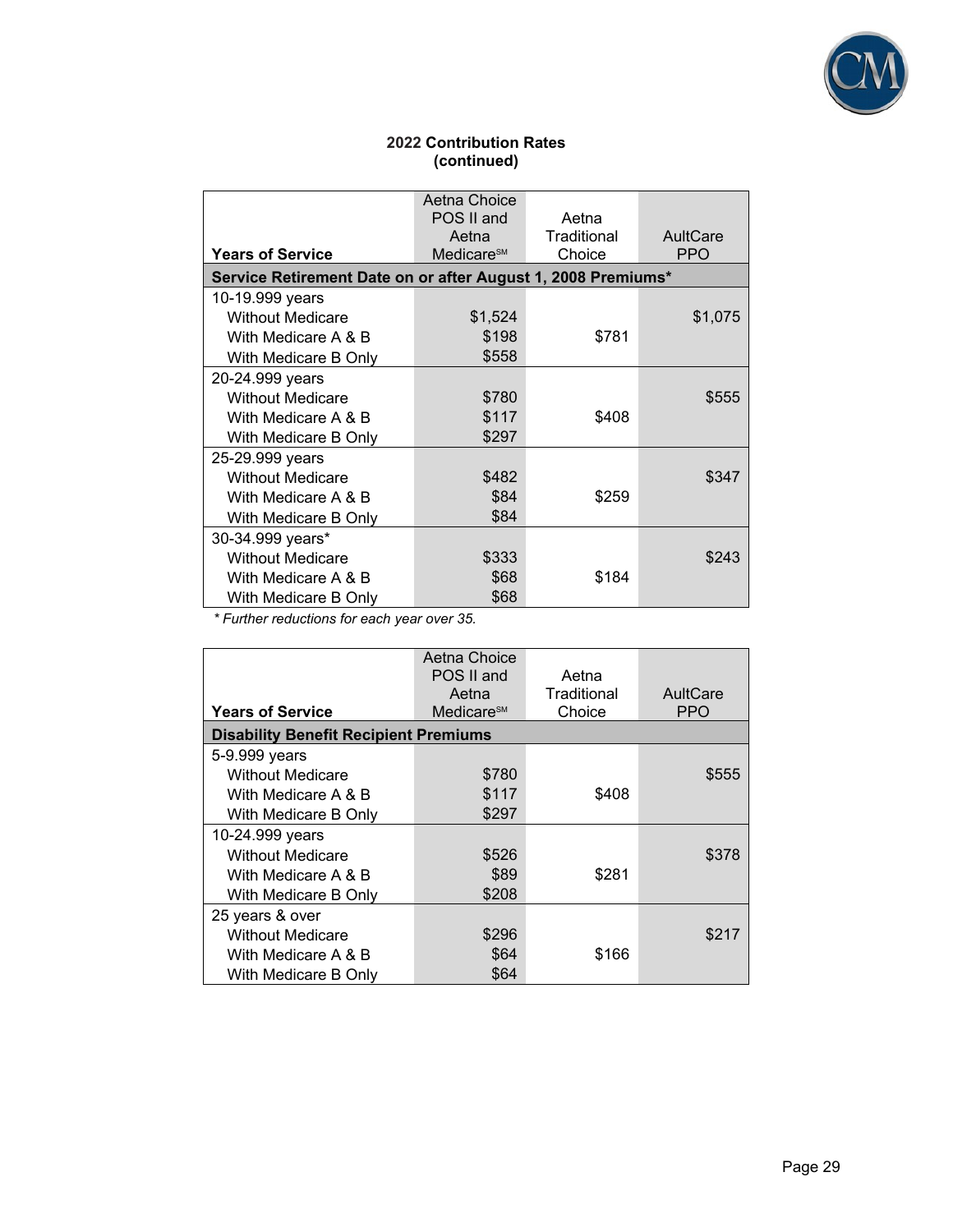

## **2022 Contribution Rates (continued)**

|                                                                     | Aetna Choice           |             |            |  |
|---------------------------------------------------------------------|------------------------|-------------|------------|--|
|                                                                     | POS II and<br>Aetna    |             |            |  |
|                                                                     | Aetna                  | Traditional | AultCare   |  |
| <b>Years of Service</b>                                             | Medicare <sup>sM</sup> | Choice      | <b>PPO</b> |  |
| Spouse Premiums (Service Retiree, Disability Recipient, or Member's |                        |             |            |  |
| <b>Qualified Service)</b>                                           |                        |             |            |  |
| Up to 25 years                                                      |                        |             |            |  |
| <b>Without Medicare</b>                                             | \$1,227                |             | \$866      |  |
| With Medicare A & B                                                 | \$198                  | \$781       |            |  |
| With Medicare B Only                                                | \$558                  |             |            |  |
| 25-29.999 years                                                     |                        |             |            |  |
| <b>Without Medicare</b>                                             | \$1,108                |             | \$783      |  |
| With Medicare A & B                                                 | \$182                  | \$706       |            |  |
| With Medicare B Onlv                                                | \$182                  |             |            |  |
| 30 years & over                                                     |                        |             |            |  |
| <b>Without Medicare</b>                                             | \$989                  |             | \$700      |  |
| With Medicare A & B                                                 | \$166                  | \$632       |            |  |
| With Medicare B Only                                                | \$166                  |             |            |  |

|                           | Aetna Choice           |             |            |
|---------------------------|------------------------|-------------|------------|
|                           | POS II and             | Aetna       |            |
|                           | Aetna                  | Traditional | AultCare   |
| <b>Years of Service</b>   | Medicare <sup>sM</sup> | Choice      | <b>PPO</b> |
| <b>Child Premiums</b>     |                        |             |            |
| Child w/o Medicare A      | \$296                  |             | \$163      |
| Child with Medicare A & B | \$149                  | \$557       |            |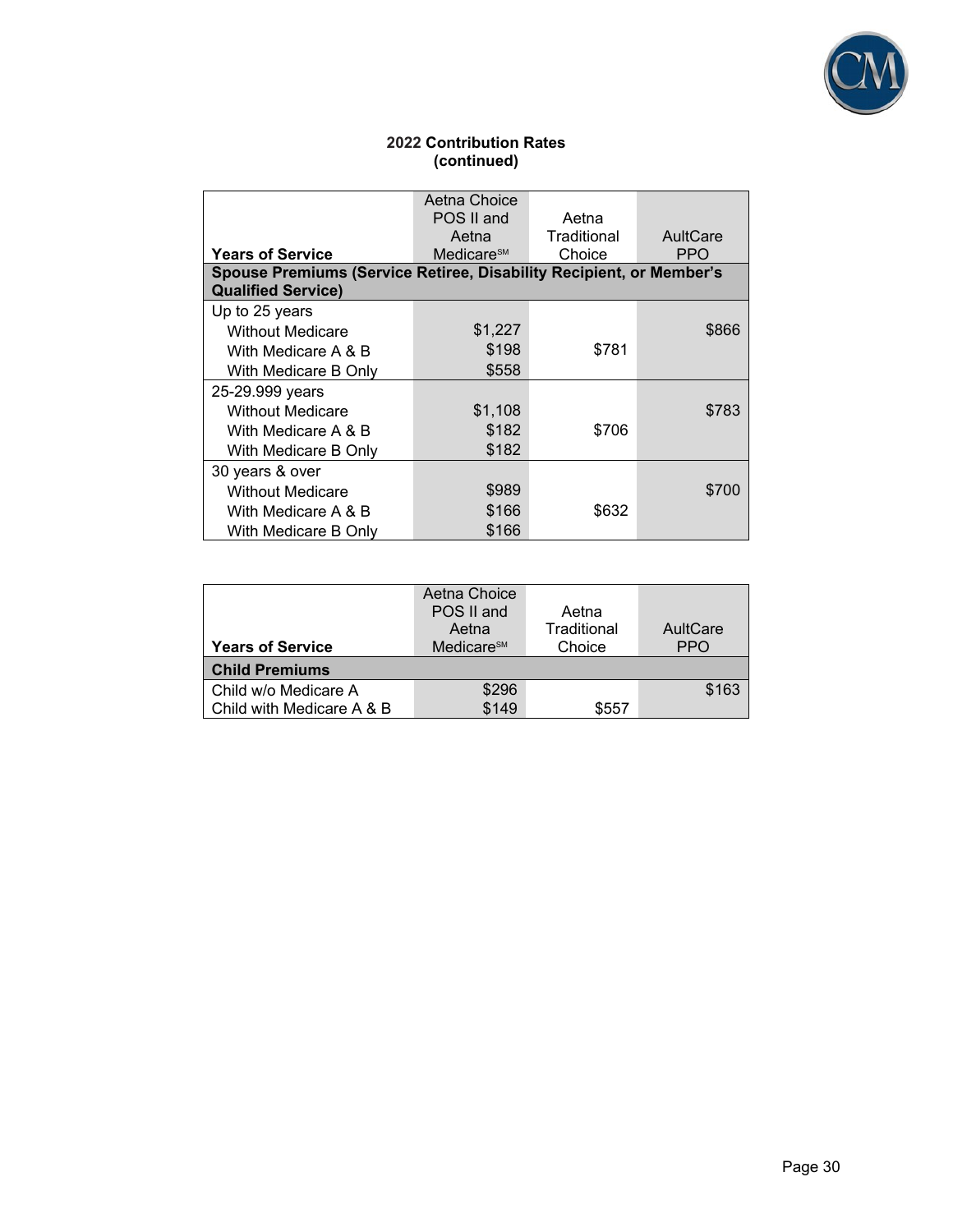

## **SERS' Non-Medicare Plans**

Non-Medicare plans are available to benefit recipients and dependents under age 65 and not Medicare eligible. Beginning 1/1/2021, however, members who are under age 65 that are eligible for Medicaid are not eligible for the SERS Health Care Plan coverage.

## **Aetna Choice POS II**

This is a Preferred Provider Organization (PPO) plan with prescription drug coverage by Express Scripts. The plan is available throughout the United States.

To enroll in this plan, a member must:

Be under age 65 and not eligible for Medicare

Use of out-of-network providers will increase out-of-pocket costs.

## **AultCare PPO**

This is a Preferred Provider Organization (PPO) plan with prescription drug coverage by AultCare. To enroll in this plan, a member must:

- Be under age 65 and not eligible for Medicare.
- Live in one of the Ohio counties listed on the map in the 2022 *Open Enrollment Guide*.

Use of out-of-network providers will increase out-of-pocket costs.

### **2022 SERS Marketplace Wraparound Plan**

The SERS Marketplace Wraparound Plan is available to participants who are not eligible for Medicare and who are not enrolled in Medicaid. Participants are able to choose insurance from any insurer offering coverage in the federal Marketplace. If eligible, participants receive a federal subsidy to lower the premium and cost-sharing amounts. The SERS Market place Wraparound Plan offers additional benefits to help pay for deductibles, co-pays, and other costs.

SERS Health Care and Government Relations staff are working with federal officials to reinstate the Wraparound program for 5-10 years.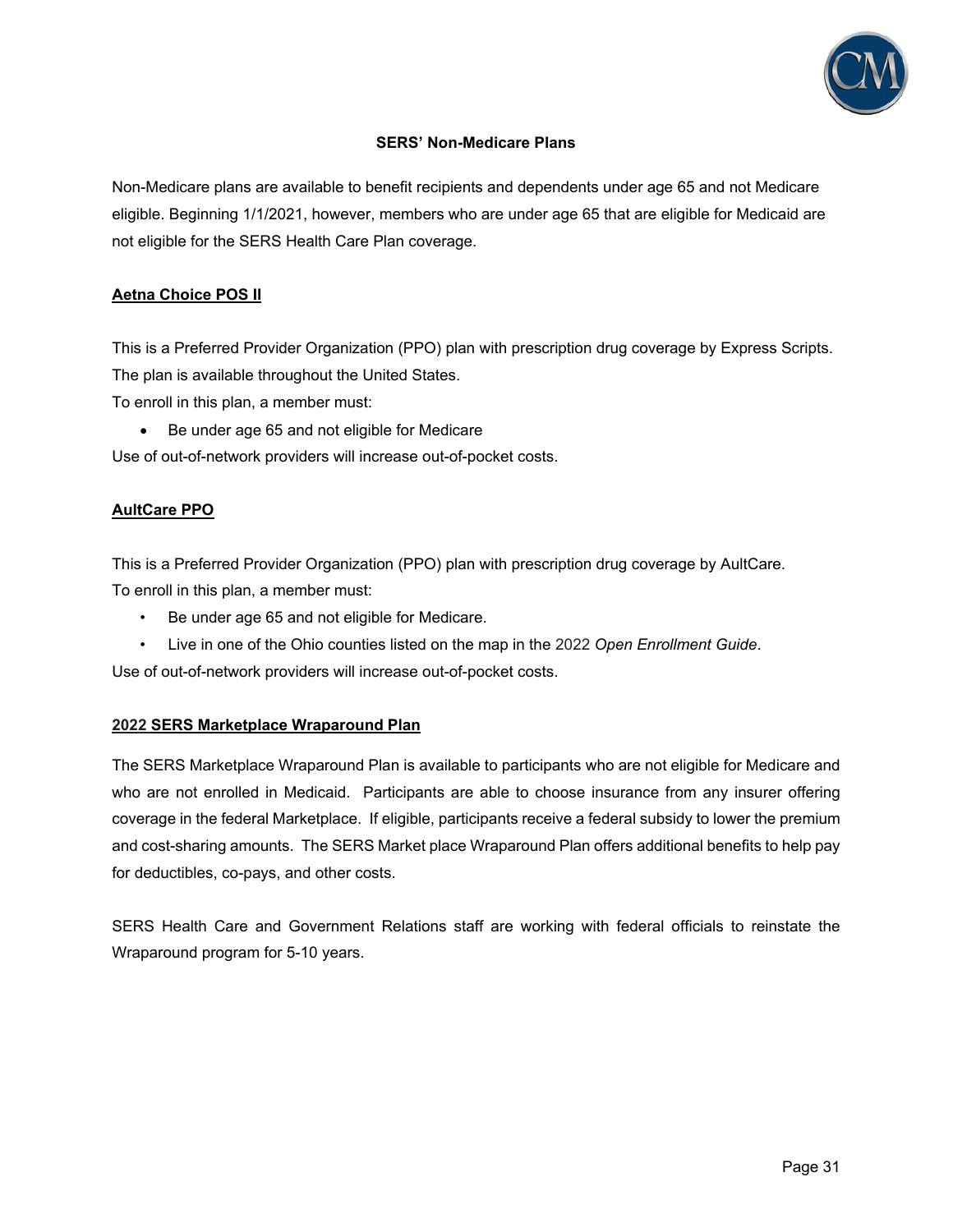

## **SERS' Medicare Plans**

## **Aetna Medicare Plan (PPO)**

This is a Medicare Advantage plan with Medicare Part D prescription drug coverage administered by Express Scripts.

*Ohio Residents:* Aetna has a preferred provider network. Use of out-of-network providers will increase out-of-pocket costs.

*Non-Ohio Residents:* Can use any medical provider that accepts Medicare patients and agrees to file claims with Aetna.

This plan is available throughout the United States. To enroll, members must have:

- Medicare Part B
- Medicare Part A, if eligible

### **Aetna Traditional Choice Plan**

This plan is NOT available for optional enrollment. It is only available in special circumstances. SERS determines when enrollment is appropriate. Medicare Part D prescription drug coverage is administered through Express Scripts.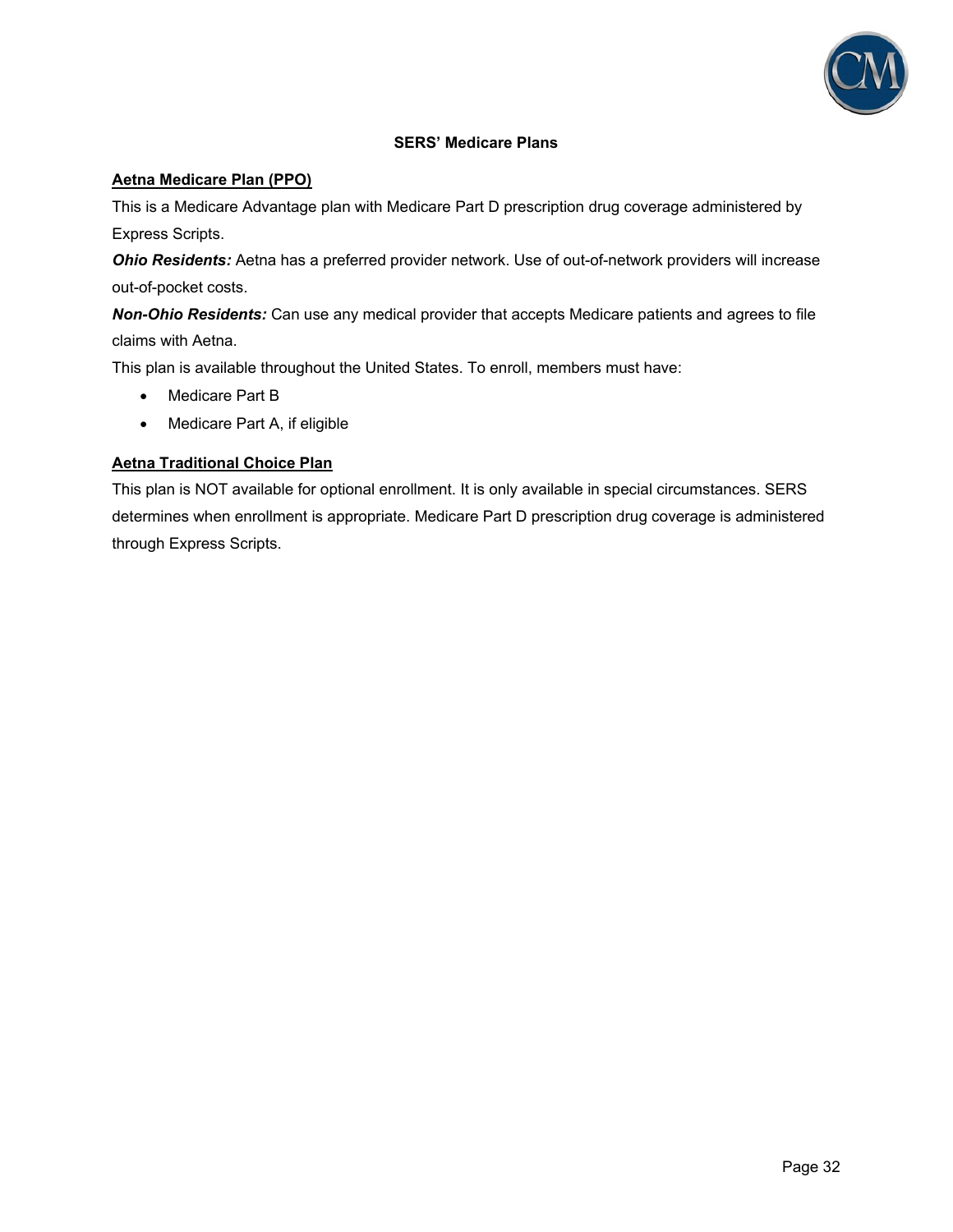

## **Prescription Drug Coverage**

Prescription drug coverage is included in SERS' health care coverage and does not require a separate premium. Express Scripts provides the prescription drug coverage for Aetna. AultCare provides their own prescription coverage. All prescription plans have a formulary of covered medications. These are referred to as preferred medications. Medications not on the formulary are referred to as non-preferred. The amount members are responsible for paying, known as the co-pay, is based on the medication's preferred status. Members pay the least for generic medications. Members pay the most for brand-name medications that are not preferred. Members can get prescriptions at retail pharmacies or through the mail. Members save money by having prescriptions for maintenance medications mailed to their homes.

The following is a partial list of situations or types of medications that are not covered.

- Prescriptions or medications dispensed in a hospital. These are typically covered under the medical plan.
- **•** Prescriptions covered by Workers' Compensation.
- Prescriptions for fertility, erectile dysfunction, or cosmetic drugs.
- Over-the-counter drugs and herbal preparations, including homeopathic preparations.

With the exception of insulin, Express Scripts does not cover non-preferred medications. Members pay the full amount for non-preferred medications, and these costs do not count toward any out-of-pocket maximum or the Medicare coverage gap.

All prescription plans include these common coverage rules:

- Prior Authorization For some medications, the doctor must contact the drug plan before certain prescriptions can be filled. The prescription is only covered if the doctor is able to confirm that the medication is necessary.
- Quantity Limits Limits how much of a specific medication members can get at a time.
- Step Therapy A process where certain medications that have proven to be safe and effective are tried as the first choice rather than starting with a more expensive prescribed medication.

#### **Medicare Part D Prescription Drugs**

SERS' health plan participants enrolled in a Medicare plan are automatically covered under a Medicare Part D prescription drug plan through SERS and should not enroll in a separate Medicare Part D plan. Enrolling in another Part D plan would cause cancellation of SERS coverage for both medical and prescription drug benefits per federal law.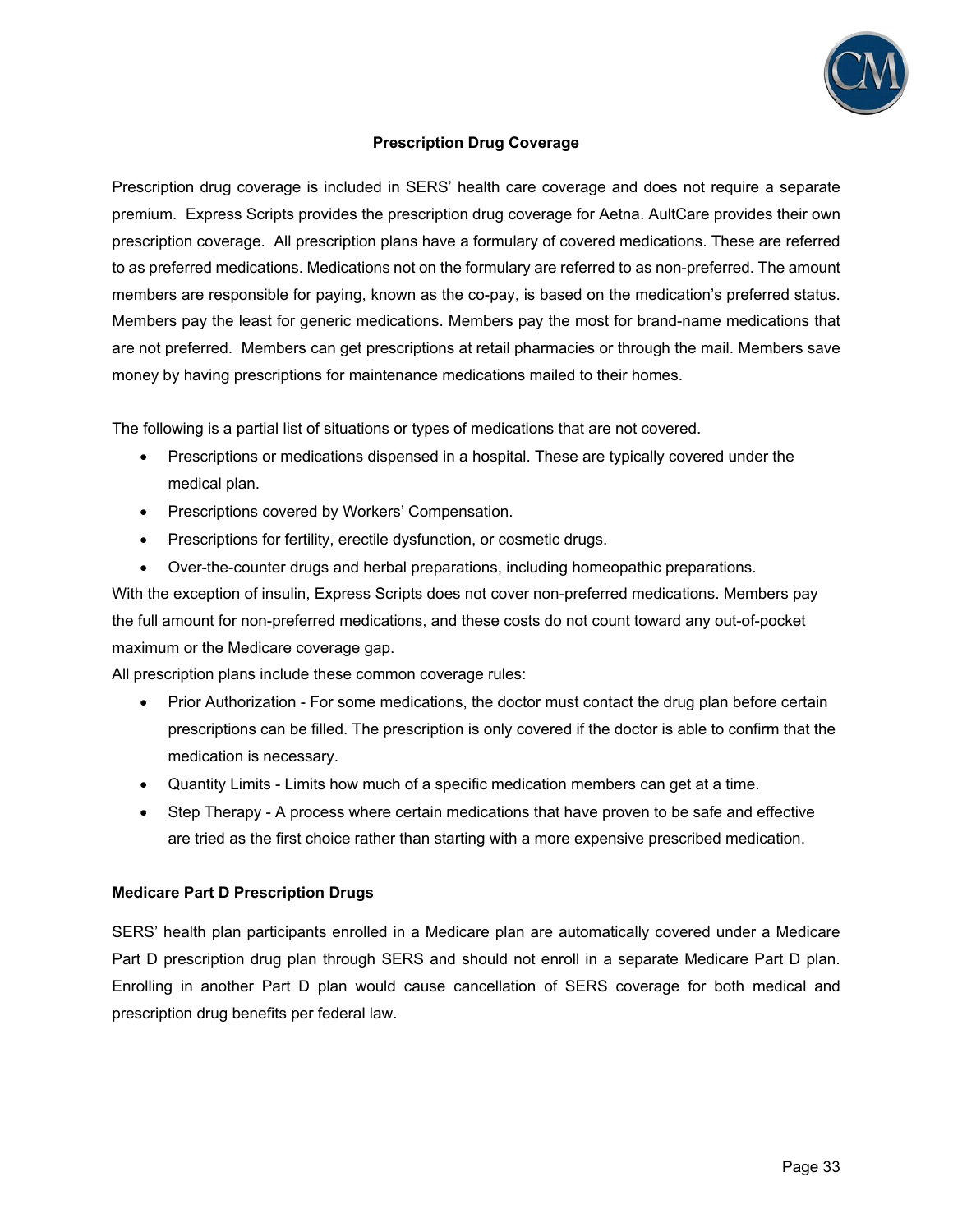

## **Non-Medicare Plan Benefits**

|                                                                                             | <b>Aetna Choice POS II</b><br>(In-Network)                                                                                                                                                                                                                                                                                                                                                                                                                                                                                                                                          | <b>AultCare PPO</b><br>(In Network)                                                                                                                                                                                                                                                                                                                                                                                                                                                                     |
|---------------------------------------------------------------------------------------------|-------------------------------------------------------------------------------------------------------------------------------------------------------------------------------------------------------------------------------------------------------------------------------------------------------------------------------------------------------------------------------------------------------------------------------------------------------------------------------------------------------------------------------------------------------------------------------------|---------------------------------------------------------------------------------------------------------------------------------------------------------------------------------------------------------------------------------------------------------------------------------------------------------------------------------------------------------------------------------------------------------------------------------------------------------------------------------------------------------|
| <b>Annual Combined</b><br>Medical &<br><b>Prescription Drug</b><br>Out-of-Pocket<br>Maximum | \$7,350/person<br>\$14,700/family                                                                                                                                                                                                                                                                                                                                                                                                                                                                                                                                                   | \$7,350/person<br>\$14,700/family                                                                                                                                                                                                                                                                                                                                                                                                                                                                       |
| Deductible                                                                                  | \$2,000/person<br>\$4,000/family                                                                                                                                                                                                                                                                                                                                                                                                                                                                                                                                                    | \$2,000/person<br>\$4,000/family                                                                                                                                                                                                                                                                                                                                                                                                                                                                        |
| Primary Care Office<br>Visit                                                                | \$20 co-pay                                                                                                                                                                                                                                                                                                                                                                                                                                                                                                                                                                         | \$20 co-pay                                                                                                                                                                                                                                                                                                                                                                                                                                                                                             |
| <b>Specialist Office</b><br><b>Visit</b>                                                    | \$40 co-pay                                                                                                                                                                                                                                                                                                                                                                                                                                                                                                                                                                         | \$40 co-pay                                                                                                                                                                                                                                                                                                                                                                                                                                                                                             |
| Outpatient<br>Diagnostic X-Ray<br>and Lab                                                   | 20% coinsurance                                                                                                                                                                                                                                                                                                                                                                                                                                                                                                                                                                     | 20% coinsurance                                                                                                                                                                                                                                                                                                                                                                                                                                                                                         |
| <b>Retail Walk-In Clinic</b>                                                                | $$20$ co-pay                                                                                                                                                                                                                                                                                                                                                                                                                                                                                                                                                                        | $$20$ co-pay                                                                                                                                                                                                                                                                                                                                                                                                                                                                                            |
| <b>Urgent Care</b>                                                                          | \$40 co-pay                                                                                                                                                                                                                                                                                                                                                                                                                                                                                                                                                                         | \$40 co-pay                                                                                                                                                                                                                                                                                                                                                                                                                                                                                             |
| <b>Emergency Room</b>                                                                       | \$150 co-pay                                                                                                                                                                                                                                                                                                                                                                                                                                                                                                                                                                        | \$150 co-pay                                                                                                                                                                                                                                                                                                                                                                                                                                                                                            |
| Ambulance                                                                                   | 20% coinsurance                                                                                                                                                                                                                                                                                                                                                                                                                                                                                                                                                                     | 20% coinsurance                                                                                                                                                                                                                                                                                                                                                                                                                                                                                         |
| <b>Inpatient Hospital</b>                                                                   | 20% coinsurance after<br>$$250$ co-pay                                                                                                                                                                                                                                                                                                                                                                                                                                                                                                                                              | 20% coinsurance after<br>$$250$ co-pay                                                                                                                                                                                                                                                                                                                                                                                                                                                                  |
| <b>Outpatient Surgery</b><br><b>Skilled Nursing</b>                                         | 20% coinsurance                                                                                                                                                                                                                                                                                                                                                                                                                                                                                                                                                                     | 20% coinsurance                                                                                                                                                                                                                                                                                                                                                                                                                                                                                         |
| Facility<br>$(100$ -day max $)$                                                             | 20% coinsurance                                                                                                                                                                                                                                                                                                                                                                                                                                                                                                                                                                     | 20% coinsurance                                                                                                                                                                                                                                                                                                                                                                                                                                                                                         |
| Home Health Care                                                                            | 20% coinsurance                                                                                                                                                                                                                                                                                                                                                                                                                                                                                                                                                                     | 20% coinsurance                                                                                                                                                                                                                                                                                                                                                                                                                                                                                         |
| Hospice Health<br>Care                                                                      | 100% coverage                                                                                                                                                                                                                                                                                                                                                                                                                                                                                                                                                                       | Inpatient: 100% coverage<br>Outpatient: 20% coinsurance                                                                                                                                                                                                                                                                                                                                                                                                                                                 |
| <b>Outpatient Short-</b><br><b>Term Rehab</b>                                               | 20% coinsurance                                                                                                                                                                                                                                                                                                                                                                                                                                                                                                                                                                     | 20% coinsurance                                                                                                                                                                                                                                                                                                                                                                                                                                                                                         |
| Chiropractic                                                                                | 20% coinsurance                                                                                                                                                                                                                                                                                                                                                                                                                                                                                                                                                                     | 20% coinsurance                                                                                                                                                                                                                                                                                                                                                                                                                                                                                         |
| Durable Medical<br>Equipment                                                                | 20% coinsurance                                                                                                                                                                                                                                                                                                                                                                                                                                                                                                                                                                     | 20% coinsurance                                                                                                                                                                                                                                                                                                                                                                                                                                                                                         |
| <b>Prescription Drugs</b>                                                                   | <b>Express Scripts</b><br>Retail 30-day max:<br>\$7.50 generic, 25% preferred<br>brand (\$25 min, \$100 max)<br>Mail order 90-day max:<br>\$15 generic, 25% preferred<br>brand (\$45 min, \$200 max)<br><u> Insulin Retail:</u><br>25% or \$25 max preferred<br>brand, 25% or \$45 max non-<br>preferred brand<br><b>Insulin Mail Order:</b><br>25% or \$60 preferred brand,<br>25% or \$115 max non-preferred<br>brand<br>Specialty medications:<br>25% of cost (\$25 min, \$100 max)<br>Specialty Mail order 90-day max:<br>25% of cost (\$25 min, \$67 max<br>per 30-day supply) | <b>AultCare</b><br>Retail 30-day max:<br>\$7.50 generic, 25% preferred<br>brand (\$25 min, \$100 max)<br>Mail order 90-day max:<br>\$15 generic, 25% preferred<br>brand (\$45 min, \$200 max)<br>Non-preferred at 100%<br><b>Insulin Retail:</b><br>\$30 preferred brand,<br>\$45 non-preferred brand<br>Insulin Mail Order:<br>\$60 preferred brand,<br>\$115 non-preferred brand<br><b>Specialty medications:</b><br>\$100 co-pay<br><b>Specialty Mail order:</b><br>\$100 co-pay; 30-day supply only |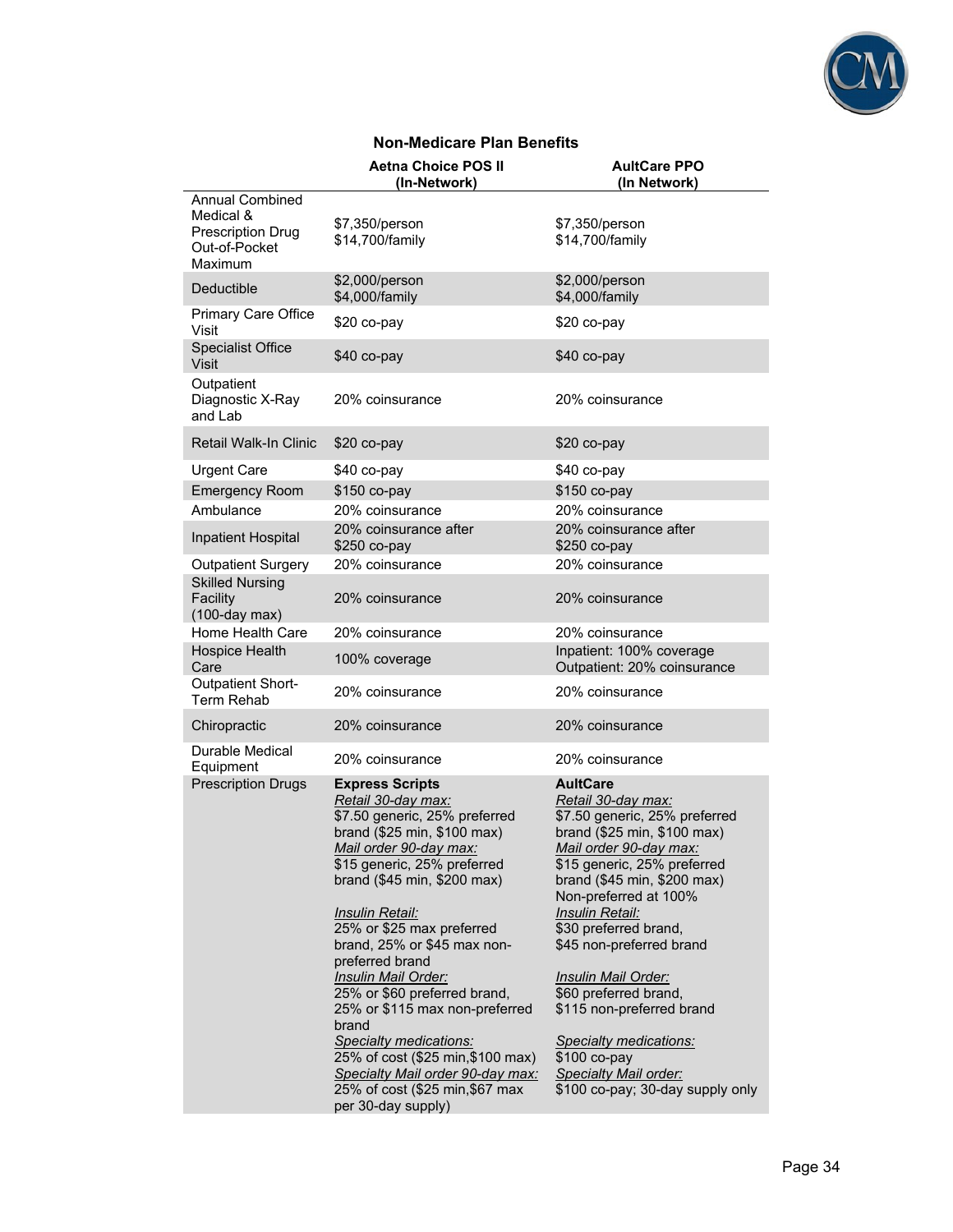

## **Non-Medicare Plan Benefits (continued)**

## **SERS Marketplace Wraparound Plan**

| <b>Benefit</b>                                                                                                                                                                                                                                                                                                                                                                                                                                                                                                                                                 | <b>Maximum Reimbursement</b>        |  |
|----------------------------------------------------------------------------------------------------------------------------------------------------------------------------------------------------------------------------------------------------------------------------------------------------------------------------------------------------------------------------------------------------------------------------------------------------------------------------------------------------------------------------------------------------------------|-------------------------------------|--|
| Deductible                                                                                                                                                                                                                                                                                                                                                                                                                                                                                                                                                     | Reimbursements                      |  |
| Covered prescription drugs                                                                                                                                                                                                                                                                                                                                                                                                                                                                                                                                     | are limited to<br>\$1,800 per       |  |
| Physician office visit co-pay                                                                                                                                                                                                                                                                                                                                                                                                                                                                                                                                  | family, per                         |  |
| Inpatient hospital admission co-pay or coinsurance                                                                                                                                                                                                                                                                                                                                                                                                                                                                                                             | calendar year in<br>accordance with |  |
| Imaging (X-rays, CT/PET Scans, MRI) co-pay or coinsurance                                                                                                                                                                                                                                                                                                                                                                                                                                                                                                      | federal limits.*                    |  |
| *All benefit category costs in the aggregate are subject to the overall total Maximum Amount under this Plan. Such costs can be<br>used in various combinations but shall not, in the aggregate, exceed the Maximum Amount. Reimbursement is limited to cost<br>sharing after the Participant's Marketplace plan has adjudicated any claim(s). Actual reimbursement may vary according to the<br>Participant's Marketplace plan's terms, but will in no event exceed the Participant's actual out-of-pocket expenses under the<br>applicable Marketplace plan. |                                     |  |
| The SERS Wraparound HRA eligible expenses noted above only apply to covered services under your Marketplace plan. Claims<br>for non-covered services are not eligible for reimbursement.                                                                                                                                                                                                                                                                                                                                                                       |                                     |  |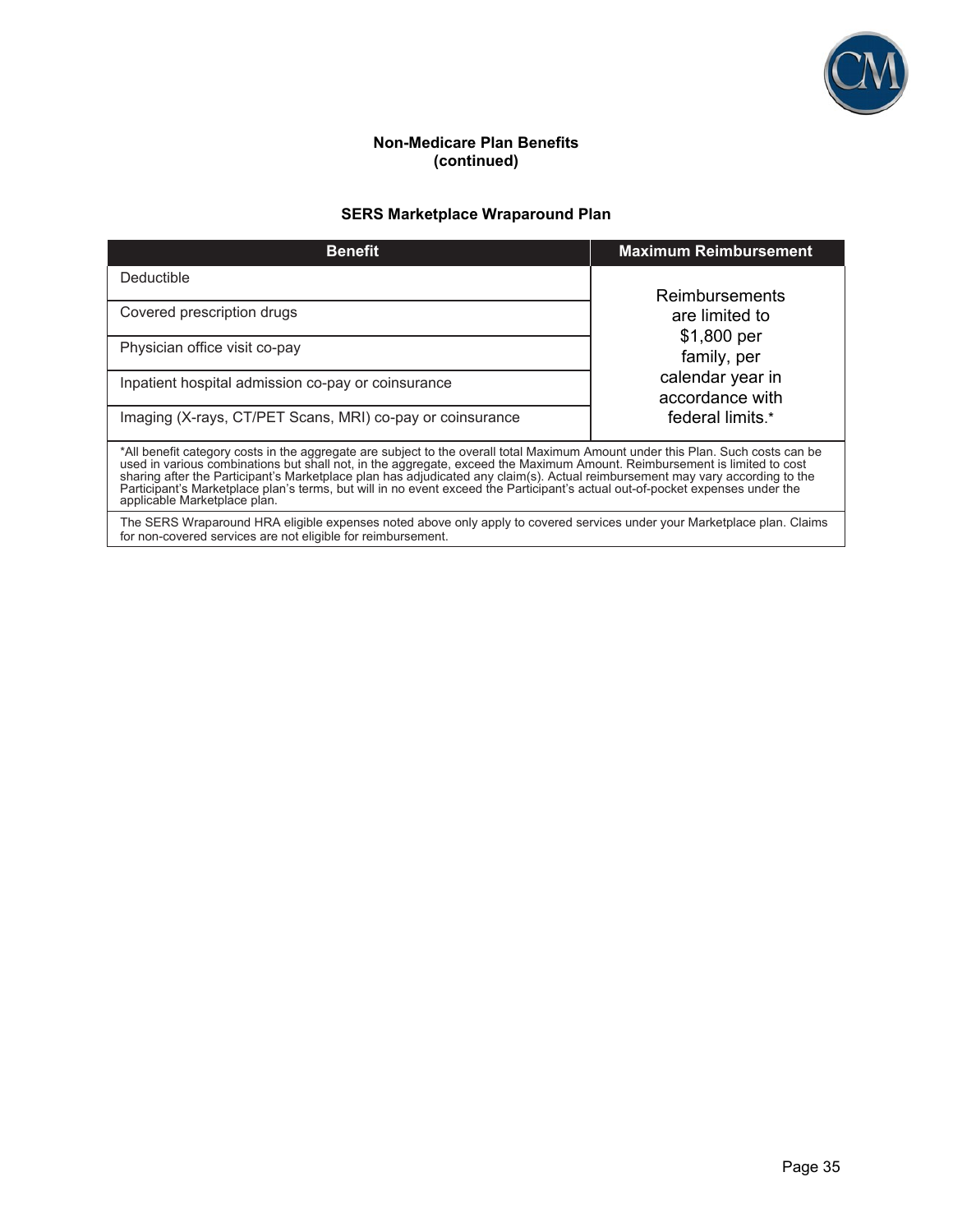

## **Medicare Plan Benefits**

## **Aetna MedicareSM Plan (PPO)**

| Annual Out-of-<br>Pocket Maximum                   | \$3,000 per person                                                      |
|----------------------------------------------------|-------------------------------------------------------------------------|
| Deductible                                         | None                                                                    |
| <b>Primary Care</b><br><b>Office Visit</b>         | $$20$ co-pay                                                            |
| <b>Specialist Office</b><br>Visit                  | \$30 co-pay                                                             |
| Outpatient<br>Diagnostic X-Ray                     | \$25 co-pay                                                             |
| Outpatient<br>Diagnostic Lab                       | 100% coverage                                                           |
| <b>Urgent Care</b>                                 | \$40 co-pay                                                             |
| <b>Emergency Room</b>                              | $$100$ co-pay                                                           |
| Ambulance                                          | \$80 co-pay                                                             |
| Inpatient Hospital                                 | \$150 co-pay per day 1-5, then 100%                                     |
| <b>Outpatient Surgery</b><br>/Procedures           | 15% coinsurance up to \$200 max                                         |
| Skilled Nursing<br>Facility<br>$(100$ -day max $)$ | Co-pay: \$0 per day 1-10,<br>\$25 per day 11-20,<br>\$50 per day 21-100 |
| Home Health Care                                   | 100% coverage                                                           |
| Hospice                                            | Covered per Medicare                                                    |
| <b>Outpatient Short-</b><br><b>Term Rehab</b>      | \$20 co-pay                                                             |
| Chiropractic                                       | \$20 co-pay limited to Medicare coverage                                |
| <b>Durable Medical</b><br>Equipment                |                                                                         |
| <b>Prescription Drugs</b>                          | 20% coinsurance<br><b>Express Scripts Medicare D PDP</b>                |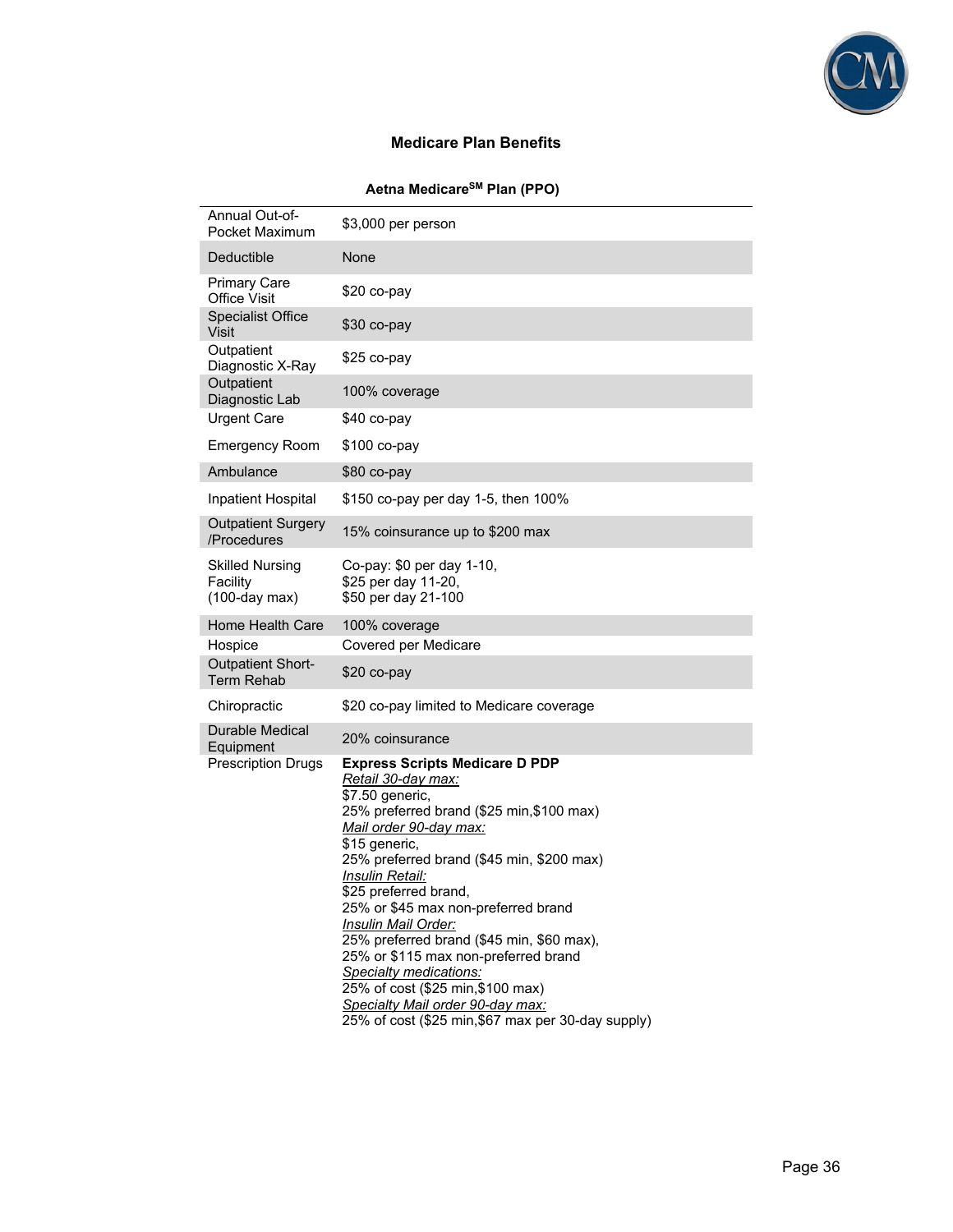

## **SCHEDULE D DETAILED TABULATIONS OF THE DATA**

## **All Retirees, Spouses and Dependents Receiving Health Care Male and Female Demographic Breakdown As of June 30, 2021 Tabulated by Attained Ages**

| <b>Attained</b> | <b>Number of</b> |                | <b>Total</b>   |
|-----------------|------------------|----------------|----------------|
| Age             | <b>Males</b>     | <b>Females</b> | <b>Number</b>  |
| Under 20        | 26               | 37             | 63             |
| $20 - 24$       | 46               | 44             | 90             |
| 25-29           | 26               | 24             | 50             |
| 30-34           | 0                | 4              | 4              |
| 35-39           | 0                | $\overline{2}$ | $\overline{2}$ |
| 40-44           | 8                | $\overline{7}$ | 15             |
| 45-49           | 14               | 8              | 22             |
| 50-54           | 68               | 83             | 151            |
| 55-59           | 331              | 467            | 798            |
| 60-64           | 1,075            | 1,889          | 2,964          |
| 65-69           | 2,254            | 4,843          | 7,097          |
| 70-74           | 2,457            | 5,768          | 8,225          |
| 75-79           | 1,955            | 5,154          | 7,109          |
| 80-84           | 1,797            | 4,708          | 6,505          |
| 85-89           | 1,164            | 3,304          | 4,468          |
| 90-94           | 521              | 1,889          | 2,410          |
| 95-99           | 116              | 675            | 791            |
| 100             | 8                | 52             | 60             |
| 101             | $\overline{2}$   | 33             | 35             |
| 102             | $\mathbf 0$      | 12             | 12             |
| 103             | 1                | 13             | 14             |
| 104             | 1                | 4              | 5              |
| 105 & Over      | 1                | 6              | $\overline{7}$ |
| <b>Total</b>    | 11,871           | 29,026         | 40,897         |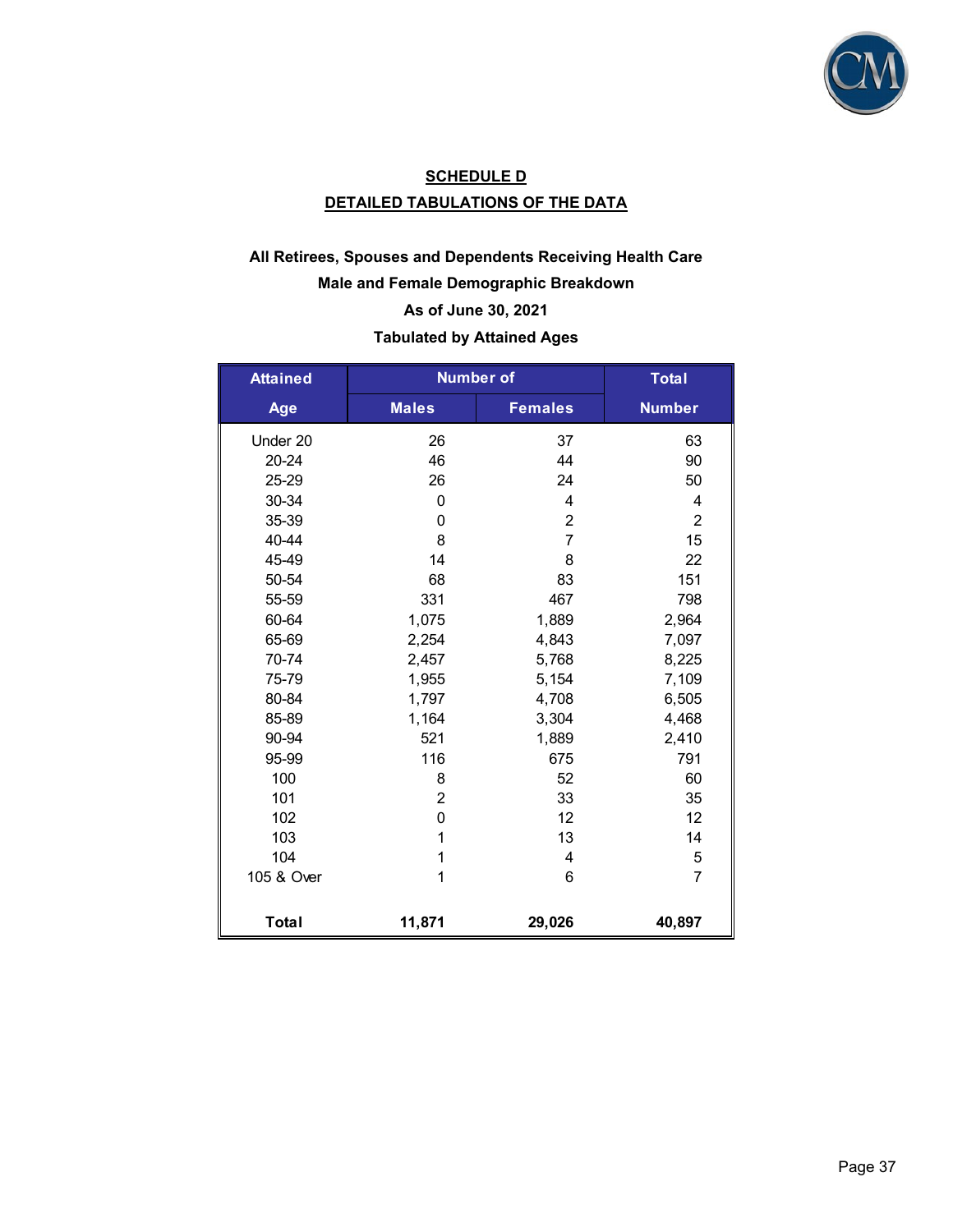

## **Schedule of Retiree Members Added to and Removed from Rolls Last Ten Fiscal Years**

|              |               | <b>Added to Rolls</b>               |               | <b>Removed from Rolls*</b>          | <b>Rolls at Year-End</b> |                  | % Increase                      | Average                             |
|--------------|---------------|-------------------------------------|---------------|-------------------------------------|--------------------------|------------------|---------------------------------|-------------------------------------|
| Year         |               | <b>Projected</b><br><b>Benefits</b> |               | <b>Projected</b><br><b>Benefits</b> |                          | <b>Projected</b> | in Projected<br><b>Benefits</b> | <b>Projected</b><br><b>Benefits</b> |
| <b>Ended</b> | <b>Number</b> |                                     | <b>Number</b> |                                     | <b>Number</b>            | <b>Benefits</b>  |                                 |                                     |
| 6/30/2012    | 2,073         | 9,280,779                           | 3,785         | 5,391,796                           | 46,439                   | 90,708,513       | 11.49%                          | 1,953                               |
| 6/30/2013    | 2,110         | 8,977,566                           | 3,217         | 4,370,993                           | 45,332                   | 100,514,730      | 10.81%                          | 2,217                               |
| 6/30/2014    | 2,251         | 8,658,731                           | 2,873         | 4,834,922                           | 44,710                   | 87,007,272       | (13.44)%                        | 1,946                               |
| 6/30/2015    | 2,329         | 8,897,861                           | 2,932         | 4,682,901                           | 44,107                   | 90,855,858       | 4.42%                           | 2,060                               |
| 6/30/2016    | 2,820         | 10,209,470                          | 2,650         | 4,258,016                           | 44,277                   | 90,484,518       | $(0.41)\%$                      | 2,044                               |
| 6/30/2017    | 2,355         | 10,099,985                          | 2,774         | 4,834,866                           | 43,858                   | 91,554,056       | 1.18%                           | 2,088                               |
| 6/30/2018    | 2,383         | 7,833,624                           | 2,820         | 5,004,204                           | 43,421                   | 90,696,175       | (0.94)%                         | 2,089                               |
| 6/30/2019    | 1,791         | 6,375,244                           | 2,665         | 4,496,857                           | 42,547                   | 82,778,168       | (8.73)%                         | 1,946                               |
| 6/30/2020    | 2,058         | 6,645,569                           | 2,749         | 4,275,713                           | 41,856                   | 69,600,381       | $(15.92)\%$                     | 1,663                               |
| 6/30/2021    | 2,213         | 7,152,506                           | 3,172         | 4,050,170                           | 40,897                   | 69,028,349       | (0.82)%                         | 1,688                               |

*\* The benefits removed from rolls do not include subsidies that were changed due to premium changes, plan election changes or reductions due to members obtaining Medicare eligibility.*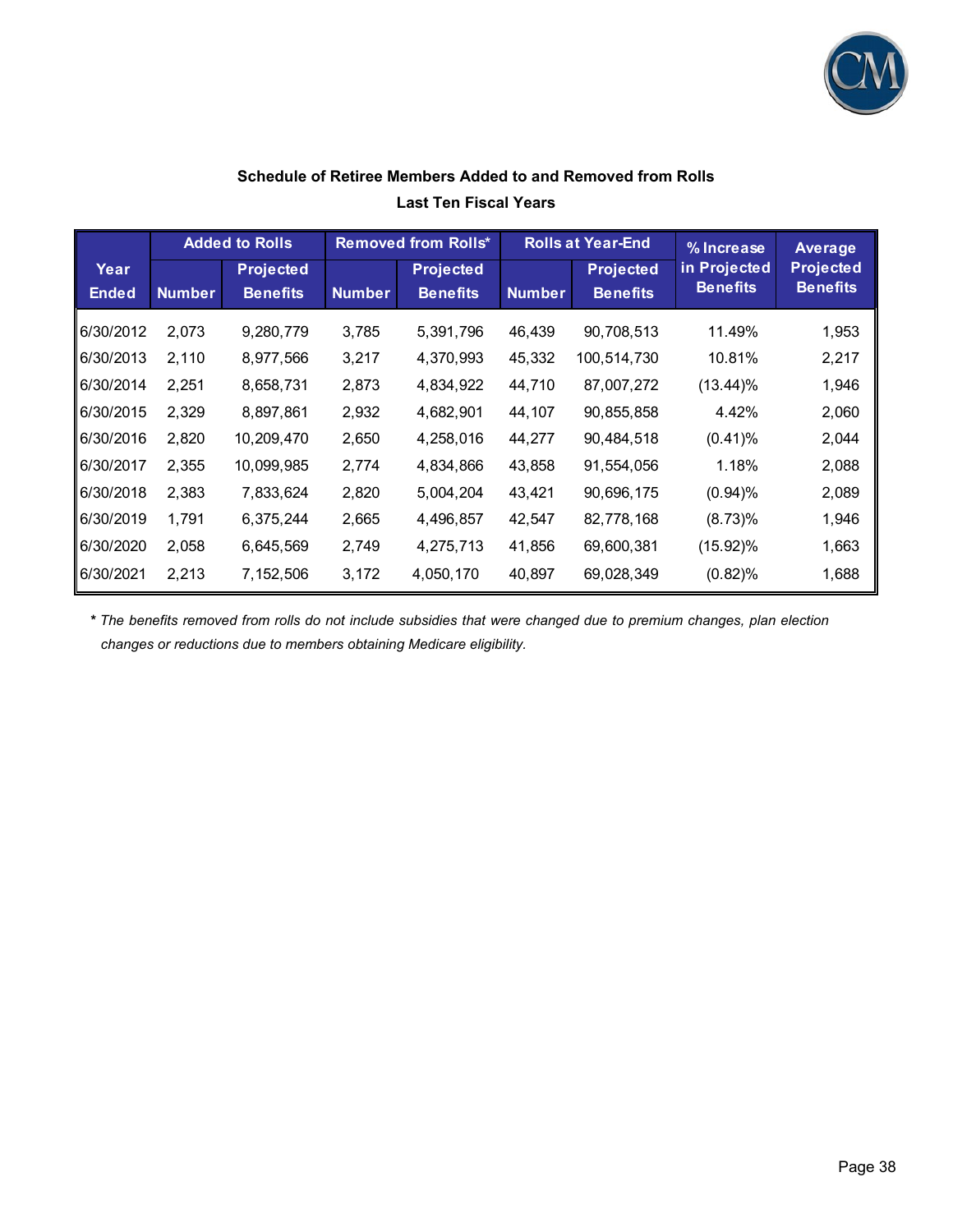

# **Terminated Vested Members Eligible for Health Care Male and Female Demographic Breakdown As of June 30, 2021 Tabulated by Attained Ages**

| <b>Attained</b> | <b>Number of</b> | <b>Total</b>   |               |
|-----------------|------------------|----------------|---------------|
| Age             | <b>Males</b>     | <b>Females</b> | <b>Number</b> |
| Under 35        | 9                | 10             | 19            |
| 35-39           | 53               | 53             | 106           |
| 40-44           | 121              | 196            | 317           |
| 45-49           | 156              | 406            | 562           |
| 50-54           | 241              | 813            | 1,054         |
| 55-59           | 316              | 1,416          | 1,732         |
| 60 & Over       | 379              | 1,803          | 2,182         |
| <b>Total</b>    | 1,275            | 4,697          | 5,972         |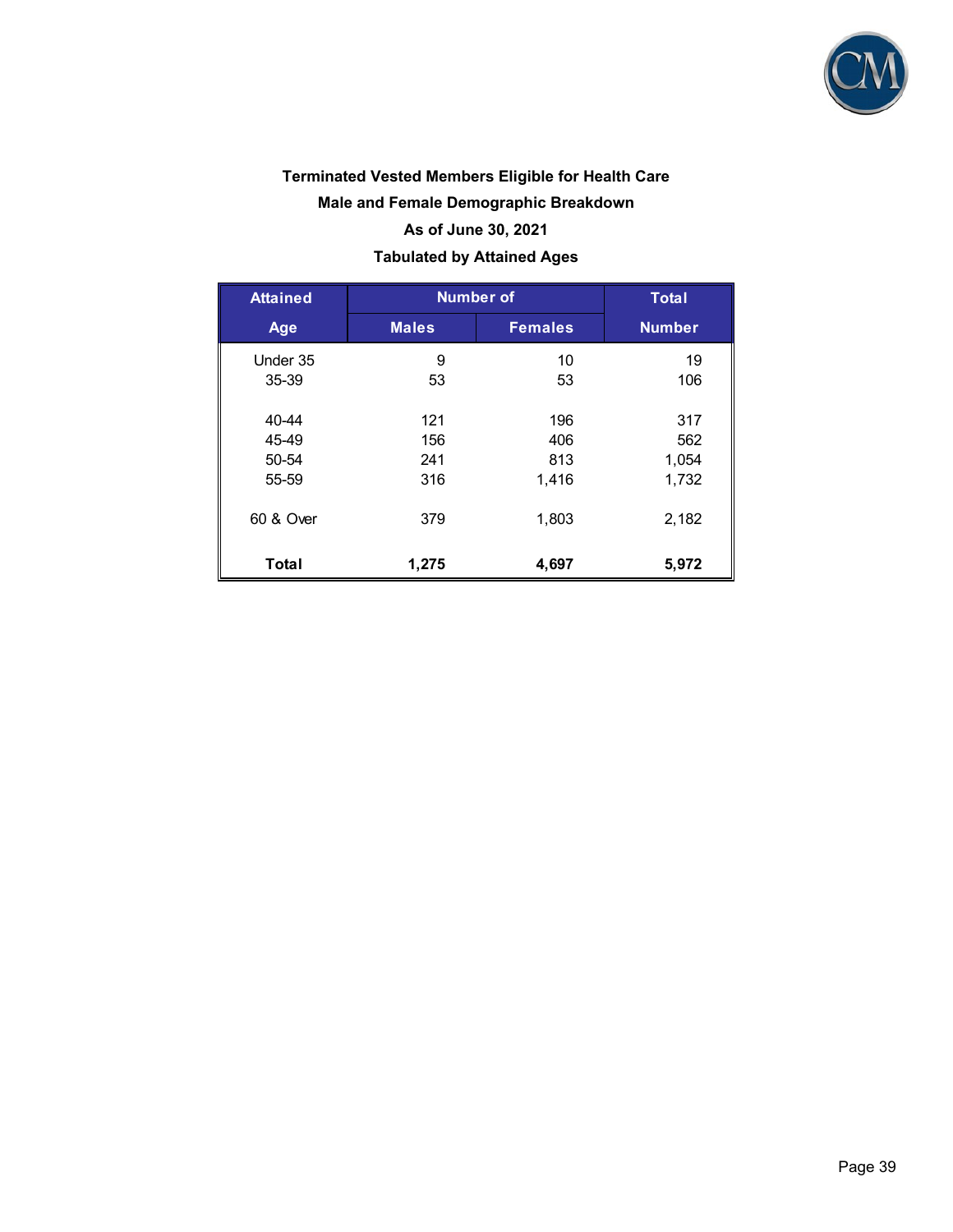

### **Total Active Members as of June 30, 2021**

**Tabulated by Attained Ages and Years of Service** 

| <b>Attained</b><br>Age | $0 - 4$  | $5 - 9$  | $10 - 14$ | $15 - 19$ | $20 - 24$ | $25 - 29$ | $30+$       | <b>Totals</b> |
|------------------------|----------|----------|-----------|-----------|-----------|-----------|-------------|---------------|
| Under 20               | 2,141    |          |           |           |           |           |             | 2,141         |
| Avg Pay                | \$10,407 |          |           |           |           |           |             | \$10,407      |
| 20-24                  | 8,571    | 94       |           |           |           |           |             | 8,665         |
| Avg Pay                | \$11,276 | \$28,350 |           |           |           |           |             | \$11,461      |
| 25-29                  | 8,603    | 1,115    | 24        |           |           |           |             | 9,742         |
| Avg Pay                | \$15,058 | \$31,892 | \$42,948  |           |           |           |             | \$17,053      |
| 30-34                  | 7,535    | 2,147    | 364       | 26        |           |           |             | 10,072        |
| Avg Pay                | \$16,842 | \$33,769 | \$44,315  | \$47,530  |           |           |             | \$21,522      |
| 35-39                  | 8,417    | 2,976    | 807       | 360       | 47        |           |             | 12,607        |
| Avg Pay                | \$16,708 | \$32,682 | \$43,507  | \$50,641  | \$54,638  |           |             | \$23,305      |
| 40-44                  | 9,125    | 3,897    | 1,240     | 745       | 408       | 27        | $\mathbf 1$ | 15,443        |
| Avg Pay                | \$16,190 | \$30,022 | \$40,775  | \$48,590  | \$52,939  | \$70,391  | \$43,614    | \$24,285      |
| 45-49                  | 8,397    | 4,261    | 1,929     | 1,217     | 887       | 268       | 17          | 16,976        |
| Avg Pay                | \$15,101 | \$29,479 | \$35,439  | \$43,173  | \$51,897  | \$56,374  | \$52,008    | \$25,644      |
| 50-54                  | 7,343    | 4,275    | 2,786     | 2,260     | 1,873     | 653       | 193         | 19,383        |
| Avg Pay                | \$15,777 | \$29,320 | \$32,119  | \$38,073  | \$43,252  | \$54,944  | \$57,377    | \$28,101      |
| 55-59                  | 5,706    | 3,514    | 2,758     | 3,211     | 3,610     | 1,418     | 581         | 20,798        |
| Avg Pay                | \$15,768 | \$28,778 | \$32,180  | \$34,633  | \$38,829  | \$45,009  | \$53,338    | \$30,101      |
| 60-64                  | 4,578    | 2,669    | 2,030     | 2,599     | 3,734     | 2,100     | 991         | 18,701        |
| Avg Pay                | \$14,070 | \$27,616 | \$31,636  | \$34,761  | \$36,275  | \$39,407  | \$45,654    | \$29,738      |
| 65-69                  | 2,591    | 1,186    | 745       | 725       | 1,060     | 793       | 757         | 7,857         |
| Avg Pay                | \$10,726 | \$23,409 | \$29,840  | \$33,859  | \$37,541  | \$38,460  | \$41,181    | \$25,939      |
| 70 & over              | 1,770    | 743      | 404       | 312       | 266       | 226       | 540         | 4,261         |
| Avg Pay                | \$8,304  | \$18,081 | \$23,218  | \$27,960  | \$32,019  | \$37,148  | \$36,335    | \$19,425      |
| Totals                 | 74,777   | 26,877   | 13,087    | 11,455    | 11,885    | 5,485     | 3,080       | 146,646       |
| Avg Pay                | \$14,754 | \$29,466 | \$34,023  | \$37,458  | \$39,979  | \$43,456  | \$45,139    | \$24,700      |

Averages:

Age: 47.7 Service: 8.1 Annual Pay: \$24,700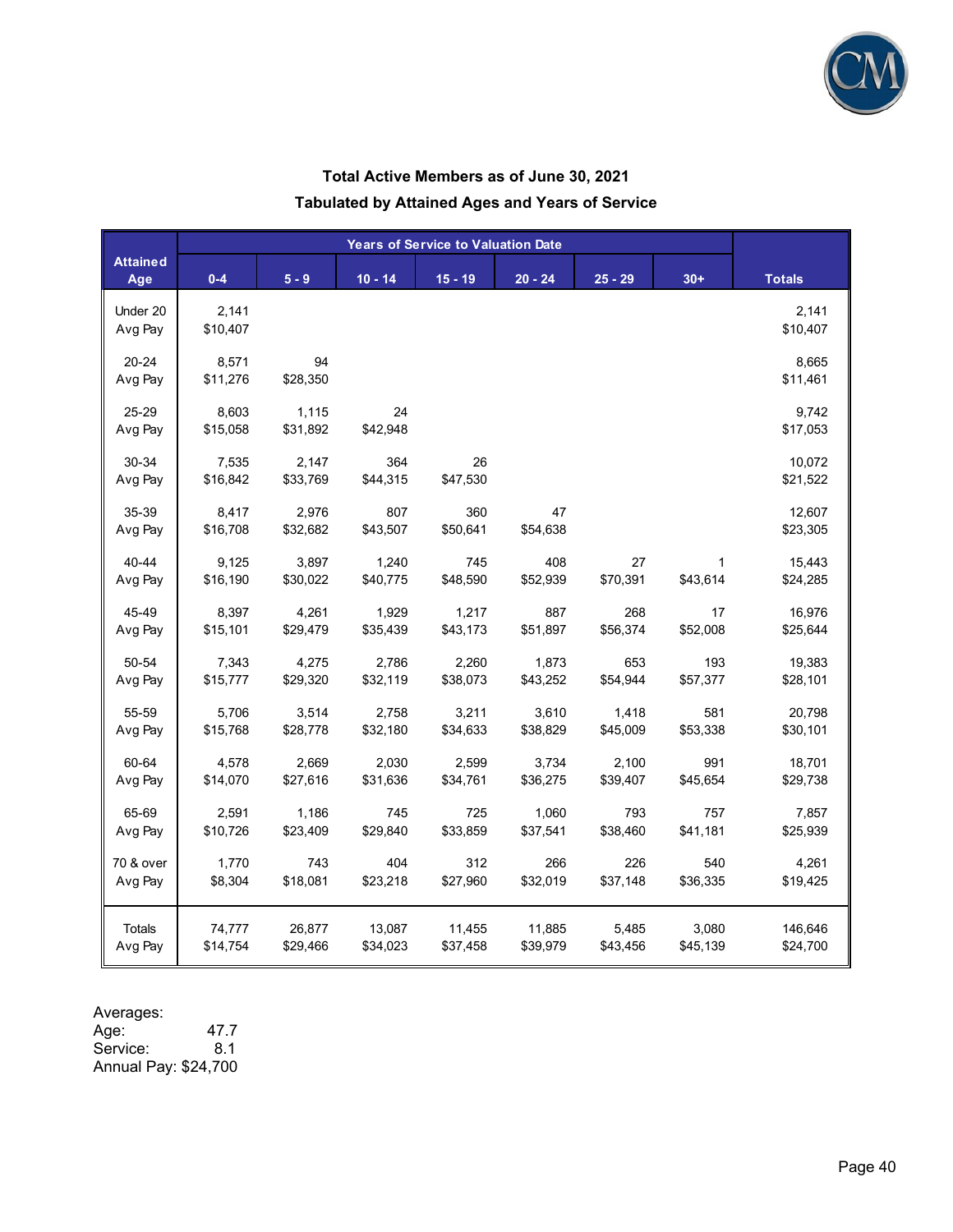

### **Male Active Members as of June 30, 2021**

### **Tabulated by Attained Ages and Years of Service**

|                        | <b>Years of Service to Valuation Date</b> |          |           |           |           |           |                |               |
|------------------------|-------------------------------------------|----------|-----------|-----------|-----------|-----------|----------------|---------------|
| <b>Attained</b><br>Age | $0 - 4$                                   | $5 - 9$  | $10 - 14$ | $15 - 19$ | $20 - 24$ | $25 - 29$ | $30+$          | <b>Totals</b> |
| Under 20               | 1,096                                     |          |           |           |           |           |                | 1,096         |
| Avg Pay                | \$10,435                                  |          |           |           |           |           |                | \$10,435      |
| 20-24                  | 3,791                                     | 54       |           |           |           |           |                | 3,845         |
| Avg Pay                | \$11,421                                  | \$31,906 |           |           |           |           |                | \$11,138      |
| 25-29                  | 3,662                                     | 520      | 14        |           |           |           |                | 4,196         |
| Avg Pay                | \$15,050                                  | \$37,260 | \$45,379  |           |           |           |                | \$17,904      |
| 30-34                  | 2,804                                     | 782      | 197       | 21        |           |           |                | 3,804         |
| Avg Pay                | \$16,588                                  | \$39,928 | \$50,358  | \$48,955  |           |           |                | \$23,314      |
| 35-39                  | 2,621                                     | 885      | 359       | 207       | 30        |           |                | 4,102         |
| Avg Pay                | \$17,845                                  | \$41,962 | \$50,843  | \$58,368  | \$62,061  |           |                | \$28,304      |
| 40-44                  | 2,955                                     | 906      | 404       | 287       | 192       | 15        |                | 4,760         |
| Avg Pay                | \$16,367                                  | \$40,600 | \$53,492  | \$62,613  | \$64,221  | \$75,983  | \$43,726       | \$29,043      |
| 45-49                  | 3,018                                     | 897      | 432       | 295       | 303       | 130       | $\overline{7}$ | 5,082         |
| Avg Pay                | \$13,107                                  | \$38,088 | \$49,942  | \$61,237  | \$65,925  | \$63,263  | \$59,713       | \$27,938      |
| 50-54                  | 2,845                                     | 999      | 485       | 388       | 383       | 240       | 90             | 5,430         |
| Avg Pay                | \$15,020                                  | \$37,557 | \$44,975  | \$57,504  | \$62,966  | \$69,621  | \$61,775       | \$31,447      |
| 55-59                  | 2,267                                     | 1,025    | 619       | 531       | 492       | 264       | 222            | 5,420         |
| Avg Pay                | \$16,169                                  | \$34,483 | \$43,545  | \$50,198  | \$57,910  | \$63,581  | \$63,055       | \$34,112      |
| 60-64                  | 1,978                                     | 972      | 584       | 512       | 500       | 275       | 269            | 5,090         |
| Avg Pay                | \$14,948                                  | \$32,584 | \$38,730  | \$47,954  | \$52,080  | \$56,969  | \$59,522       | \$32,638      |
| 65-69                  | 1,165                                     | 548      | 317       | 201       | 199       | 98        | 131            | 2,659         |
| Avg Pay                | \$12,238                                  | \$26,431 | \$33,864  | \$43,545  | \$48,289  | \$56,617  | \$57,009       | \$26,647      |
| 70 & over              | 879                                       | 397      | 214       | 133       | 62        | 42        | 57             | 1,784         |
| Avg Pay                | \$9,355                                   | \$20,813 | \$25,509  | \$31,030  | \$42,131  | \$43,174  | \$47,949       | \$18,627      |
| Totals                 | 29,081                                    | 7,985    | 3,625     | 2,575     | 2,161     | 1,064     | 777            | 47,268        |
| Avg Pay                | \$14,528                                  | \$36,040 | \$44,020  | \$52,638  | \$57,861  | \$61,924  | \$59,501       | \$26,287      |

| Averages: |  |
|-----------|--|
| Age:      |  |

 $^{45.9}_{6.2}$ Service: Annual Pay: \$26,287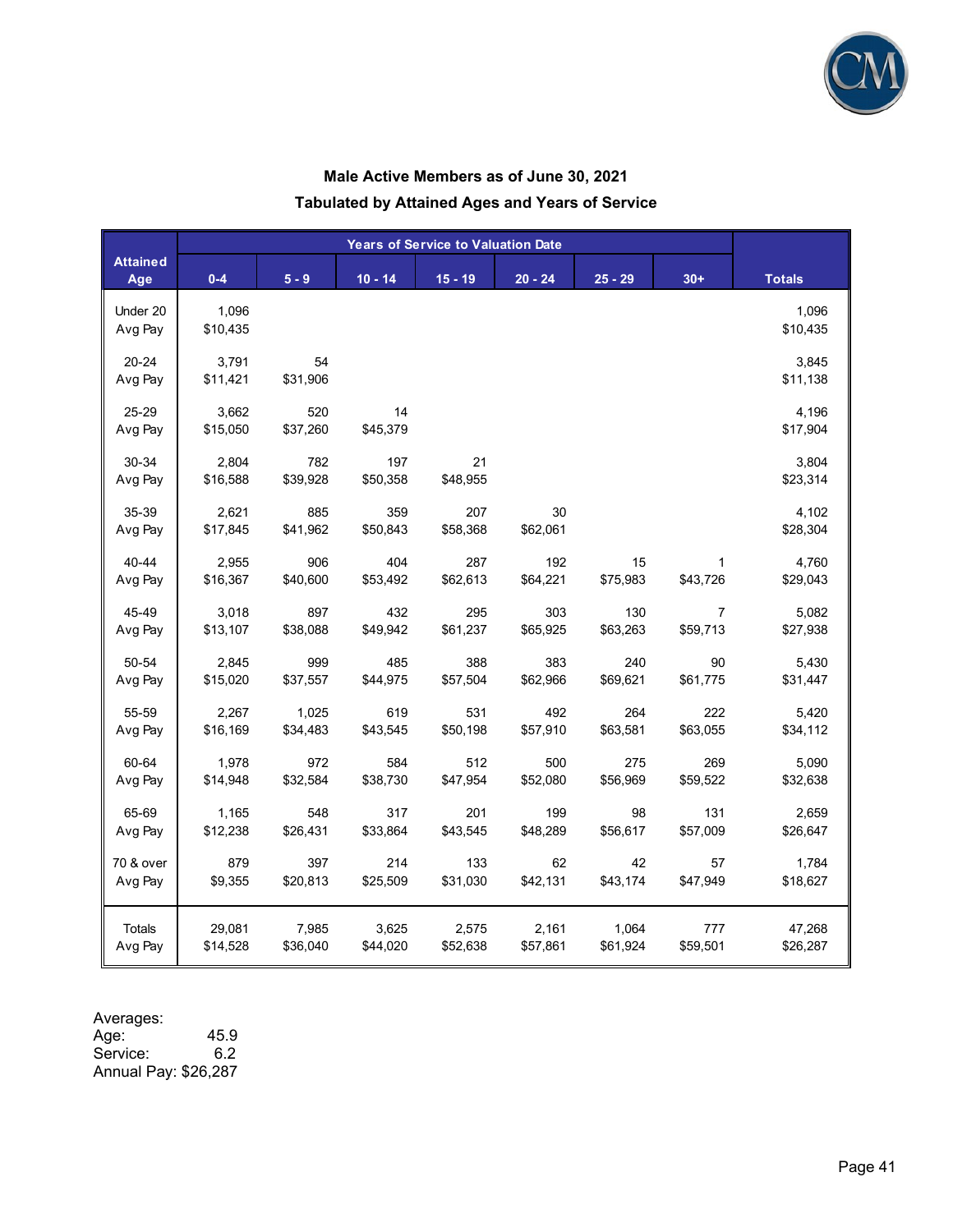

### **Female Active Members as of June 30, 2021**

**Tabulated by Attained Ages and Years of Service** 

| $0 - 4$<br>$5 - 9$<br>$10 - 14$<br>$15 - 19$<br>$20 - 24$<br>$25 - 29$<br>$30+$<br><b>Totals</b><br>Age<br>1,045<br>1,045<br>Under 20<br>\$10,392<br>Avg Pay<br>\$10,392<br>$20 - 24$<br>40<br>4,820<br>4,780<br>\$21,334<br>\$11,169<br>\$11,254<br>Avg Pay<br>25-29<br>4,941<br>595<br>10<br>5,546<br>\$27,247<br>\$39,653<br>\$16,423<br>Avg Pay<br>\$15,072<br>30-34<br>1,365<br>167<br>6,268<br>4,731<br>5<br>\$37,288<br>\$42,015<br>\$16,994<br>\$30,259<br>\$20,443<br>Avg Pay<br>35-39<br>5,796<br>2,091<br>448<br>153<br>17<br>8,505<br>\$16,193<br>\$28,762<br>\$37,683<br>\$40,336<br>\$41,763<br>\$20,900<br>Avg Pay<br>2,991<br>836<br>458<br>216<br>12<br>10,683<br>40-44<br>6,170<br>\$26,813<br>\$34,649<br>\$39,850<br>\$42,999<br>\$63,559<br>\$16,103<br>\$22,168<br>Avg Pay<br>10<br>45-49<br>5,379<br>3,364<br>1,497<br>922<br>584<br>138<br>11,894<br>\$27,173<br>\$31,249<br>\$37,394<br>\$44,646<br>\$49,970<br>\$46,658<br>\$24,662<br>Avg Pay<br>\$16,217<br>2,301<br>1,872<br>1,490<br>413<br>103<br>13,953<br>50-54<br>4,498<br>3,276<br>\$34,031<br>\$53,600<br>Avg Pay<br>\$16,258<br>\$26,801<br>\$29,395<br>\$38,175<br>\$46,456<br>\$26,794<br>359<br>55-59<br>3,439<br>2,489<br>2,139<br>2,680<br>3,118<br>1,154<br>15,378<br>\$15,511<br>\$26,430<br>\$28,884<br>\$31,533<br>\$35,794<br>\$40,743<br>\$47,366<br>\$28,680<br>Avg Pay<br>60-64<br>2,600<br>1,697<br>1,446<br>2,087<br>3,234<br>1,825<br>722<br>13,611<br>\$13,412<br>\$24,784<br>\$28,773<br>\$31,512<br>\$33,807<br>\$36,733<br>\$40,489<br>\$28,646<br>Avg Pay<br>638<br>428<br>524<br>861<br>695<br>626<br>5,198<br>65-69<br>1,426<br>Avg Pay<br>\$9,505<br>\$20,843<br>\$26,888<br>\$30,145<br>\$35,039<br>\$35,872<br>\$37,848<br>\$25,577<br>891<br>346<br>190<br>179<br>204<br>184<br>483<br>2,477<br>70 & over<br>\$7,281<br>\$14,987<br>\$20,683<br>\$25,703<br>\$28,940<br>\$35,749<br>\$34,933<br>\$20,007<br>Avg Pay<br>8,880<br>9,724<br>2,303<br>45,696<br>18,892<br>9,462<br>4,421<br>99,378<br>Totals<br>\$26,691<br>\$30,196<br>\$33,050<br>\$35,989<br>\$38,998<br>\$40,291<br>Avg Pay<br>\$14,902<br>\$23,944 |                 | <b>Years of Service to Valuation Date</b> |  |  |  |  |  |  |  |
|-------------------------------------------------------------------------------------------------------------------------------------------------------------------------------------------------------------------------------------------------------------------------------------------------------------------------------------------------------------------------------------------------------------------------------------------------------------------------------------------------------------------------------------------------------------------------------------------------------------------------------------------------------------------------------------------------------------------------------------------------------------------------------------------------------------------------------------------------------------------------------------------------------------------------------------------------------------------------------------------------------------------------------------------------------------------------------------------------------------------------------------------------------------------------------------------------------------------------------------------------------------------------------------------------------------------------------------------------------------------------------------------------------------------------------------------------------------------------------------------------------------------------------------------------------------------------------------------------------------------------------------------------------------------------------------------------------------------------------------------------------------------------------------------------------------------------------------------------------------------------------------------------------------------------------------------------------------------------------------------------------------------------------------------------------------------------------------------------------------------------------------|-----------------|-------------------------------------------|--|--|--|--|--|--|--|
|                                                                                                                                                                                                                                                                                                                                                                                                                                                                                                                                                                                                                                                                                                                                                                                                                                                                                                                                                                                                                                                                                                                                                                                                                                                                                                                                                                                                                                                                                                                                                                                                                                                                                                                                                                                                                                                                                                                                                                                                                                                                                                                                     | <b>Attained</b> |                                           |  |  |  |  |  |  |  |
|                                                                                                                                                                                                                                                                                                                                                                                                                                                                                                                                                                                                                                                                                                                                                                                                                                                                                                                                                                                                                                                                                                                                                                                                                                                                                                                                                                                                                                                                                                                                                                                                                                                                                                                                                                                                                                                                                                                                                                                                                                                                                                                                     |                 |                                           |  |  |  |  |  |  |  |
|                                                                                                                                                                                                                                                                                                                                                                                                                                                                                                                                                                                                                                                                                                                                                                                                                                                                                                                                                                                                                                                                                                                                                                                                                                                                                                                                                                                                                                                                                                                                                                                                                                                                                                                                                                                                                                                                                                                                                                                                                                                                                                                                     |                 |                                           |  |  |  |  |  |  |  |
|                                                                                                                                                                                                                                                                                                                                                                                                                                                                                                                                                                                                                                                                                                                                                                                                                                                                                                                                                                                                                                                                                                                                                                                                                                                                                                                                                                                                                                                                                                                                                                                                                                                                                                                                                                                                                                                                                                                                                                                                                                                                                                                                     |                 |                                           |  |  |  |  |  |  |  |
|                                                                                                                                                                                                                                                                                                                                                                                                                                                                                                                                                                                                                                                                                                                                                                                                                                                                                                                                                                                                                                                                                                                                                                                                                                                                                                                                                                                                                                                                                                                                                                                                                                                                                                                                                                                                                                                                                                                                                                                                                                                                                                                                     |                 |                                           |  |  |  |  |  |  |  |
|                                                                                                                                                                                                                                                                                                                                                                                                                                                                                                                                                                                                                                                                                                                                                                                                                                                                                                                                                                                                                                                                                                                                                                                                                                                                                                                                                                                                                                                                                                                                                                                                                                                                                                                                                                                                                                                                                                                                                                                                                                                                                                                                     |                 |                                           |  |  |  |  |  |  |  |
|                                                                                                                                                                                                                                                                                                                                                                                                                                                                                                                                                                                                                                                                                                                                                                                                                                                                                                                                                                                                                                                                                                                                                                                                                                                                                                                                                                                                                                                                                                                                                                                                                                                                                                                                                                                                                                                                                                                                                                                                                                                                                                                                     |                 |                                           |  |  |  |  |  |  |  |
|                                                                                                                                                                                                                                                                                                                                                                                                                                                                                                                                                                                                                                                                                                                                                                                                                                                                                                                                                                                                                                                                                                                                                                                                                                                                                                                                                                                                                                                                                                                                                                                                                                                                                                                                                                                                                                                                                                                                                                                                                                                                                                                                     |                 |                                           |  |  |  |  |  |  |  |
|                                                                                                                                                                                                                                                                                                                                                                                                                                                                                                                                                                                                                                                                                                                                                                                                                                                                                                                                                                                                                                                                                                                                                                                                                                                                                                                                                                                                                                                                                                                                                                                                                                                                                                                                                                                                                                                                                                                                                                                                                                                                                                                                     |                 |                                           |  |  |  |  |  |  |  |
|                                                                                                                                                                                                                                                                                                                                                                                                                                                                                                                                                                                                                                                                                                                                                                                                                                                                                                                                                                                                                                                                                                                                                                                                                                                                                                                                                                                                                                                                                                                                                                                                                                                                                                                                                                                                                                                                                                                                                                                                                                                                                                                                     |                 |                                           |  |  |  |  |  |  |  |
|                                                                                                                                                                                                                                                                                                                                                                                                                                                                                                                                                                                                                                                                                                                                                                                                                                                                                                                                                                                                                                                                                                                                                                                                                                                                                                                                                                                                                                                                                                                                                                                                                                                                                                                                                                                                                                                                                                                                                                                                                                                                                                                                     |                 |                                           |  |  |  |  |  |  |  |
|                                                                                                                                                                                                                                                                                                                                                                                                                                                                                                                                                                                                                                                                                                                                                                                                                                                                                                                                                                                                                                                                                                                                                                                                                                                                                                                                                                                                                                                                                                                                                                                                                                                                                                                                                                                                                                                                                                                                                                                                                                                                                                                                     |                 |                                           |  |  |  |  |  |  |  |
|                                                                                                                                                                                                                                                                                                                                                                                                                                                                                                                                                                                                                                                                                                                                                                                                                                                                                                                                                                                                                                                                                                                                                                                                                                                                                                                                                                                                                                                                                                                                                                                                                                                                                                                                                                                                                                                                                                                                                                                                                                                                                                                                     |                 |                                           |  |  |  |  |  |  |  |
|                                                                                                                                                                                                                                                                                                                                                                                                                                                                                                                                                                                                                                                                                                                                                                                                                                                                                                                                                                                                                                                                                                                                                                                                                                                                                                                                                                                                                                                                                                                                                                                                                                                                                                                                                                                                                                                                                                                                                                                                                                                                                                                                     |                 |                                           |  |  |  |  |  |  |  |
|                                                                                                                                                                                                                                                                                                                                                                                                                                                                                                                                                                                                                                                                                                                                                                                                                                                                                                                                                                                                                                                                                                                                                                                                                                                                                                                                                                                                                                                                                                                                                                                                                                                                                                                                                                                                                                                                                                                                                                                                                                                                                                                                     |                 |                                           |  |  |  |  |  |  |  |
|                                                                                                                                                                                                                                                                                                                                                                                                                                                                                                                                                                                                                                                                                                                                                                                                                                                                                                                                                                                                                                                                                                                                                                                                                                                                                                                                                                                                                                                                                                                                                                                                                                                                                                                                                                                                                                                                                                                                                                                                                                                                                                                                     |                 |                                           |  |  |  |  |  |  |  |
|                                                                                                                                                                                                                                                                                                                                                                                                                                                                                                                                                                                                                                                                                                                                                                                                                                                                                                                                                                                                                                                                                                                                                                                                                                                                                                                                                                                                                                                                                                                                                                                                                                                                                                                                                                                                                                                                                                                                                                                                                                                                                                                                     |                 |                                           |  |  |  |  |  |  |  |
|                                                                                                                                                                                                                                                                                                                                                                                                                                                                                                                                                                                                                                                                                                                                                                                                                                                                                                                                                                                                                                                                                                                                                                                                                                                                                                                                                                                                                                                                                                                                                                                                                                                                                                                                                                                                                                                                                                                                                                                                                                                                                                                                     |                 |                                           |  |  |  |  |  |  |  |
|                                                                                                                                                                                                                                                                                                                                                                                                                                                                                                                                                                                                                                                                                                                                                                                                                                                                                                                                                                                                                                                                                                                                                                                                                                                                                                                                                                                                                                                                                                                                                                                                                                                                                                                                                                                                                                                                                                                                                                                                                                                                                                                                     |                 |                                           |  |  |  |  |  |  |  |
|                                                                                                                                                                                                                                                                                                                                                                                                                                                                                                                                                                                                                                                                                                                                                                                                                                                                                                                                                                                                                                                                                                                                                                                                                                                                                                                                                                                                                                                                                                                                                                                                                                                                                                                                                                                                                                                                                                                                                                                                                                                                                                                                     |                 |                                           |  |  |  |  |  |  |  |
|                                                                                                                                                                                                                                                                                                                                                                                                                                                                                                                                                                                                                                                                                                                                                                                                                                                                                                                                                                                                                                                                                                                                                                                                                                                                                                                                                                                                                                                                                                                                                                                                                                                                                                                                                                                                                                                                                                                                                                                                                                                                                                                                     |                 |                                           |  |  |  |  |  |  |  |
|                                                                                                                                                                                                                                                                                                                                                                                                                                                                                                                                                                                                                                                                                                                                                                                                                                                                                                                                                                                                                                                                                                                                                                                                                                                                                                                                                                                                                                                                                                                                                                                                                                                                                                                                                                                                                                                                                                                                                                                                                                                                                                                                     |                 |                                           |  |  |  |  |  |  |  |
|                                                                                                                                                                                                                                                                                                                                                                                                                                                                                                                                                                                                                                                                                                                                                                                                                                                                                                                                                                                                                                                                                                                                                                                                                                                                                                                                                                                                                                                                                                                                                                                                                                                                                                                                                                                                                                                                                                                                                                                                                                                                                                                                     |                 |                                           |  |  |  |  |  |  |  |
|                                                                                                                                                                                                                                                                                                                                                                                                                                                                                                                                                                                                                                                                                                                                                                                                                                                                                                                                                                                                                                                                                                                                                                                                                                                                                                                                                                                                                                                                                                                                                                                                                                                                                                                                                                                                                                                                                                                                                                                                                                                                                                                                     |                 |                                           |  |  |  |  |  |  |  |
|                                                                                                                                                                                                                                                                                                                                                                                                                                                                                                                                                                                                                                                                                                                                                                                                                                                                                                                                                                                                                                                                                                                                                                                                                                                                                                                                                                                                                                                                                                                                                                                                                                                                                                                                                                                                                                                                                                                                                                                                                                                                                                                                     |                 |                                           |  |  |  |  |  |  |  |
|                                                                                                                                                                                                                                                                                                                                                                                                                                                                                                                                                                                                                                                                                                                                                                                                                                                                                                                                                                                                                                                                                                                                                                                                                                                                                                                                                                                                                                                                                                                                                                                                                                                                                                                                                                                                                                                                                                                                                                                                                                                                                                                                     |                 |                                           |  |  |  |  |  |  |  |
|                                                                                                                                                                                                                                                                                                                                                                                                                                                                                                                                                                                                                                                                                                                                                                                                                                                                                                                                                                                                                                                                                                                                                                                                                                                                                                                                                                                                                                                                                                                                                                                                                                                                                                                                                                                                                                                                                                                                                                                                                                                                                                                                     |                 |                                           |  |  |  |  |  |  |  |

| Averages:            |      |
|----------------------|------|
| Age:                 | 48.6 |
| Service:             | 9.0  |
| Annual Pay: \$23,944 |      |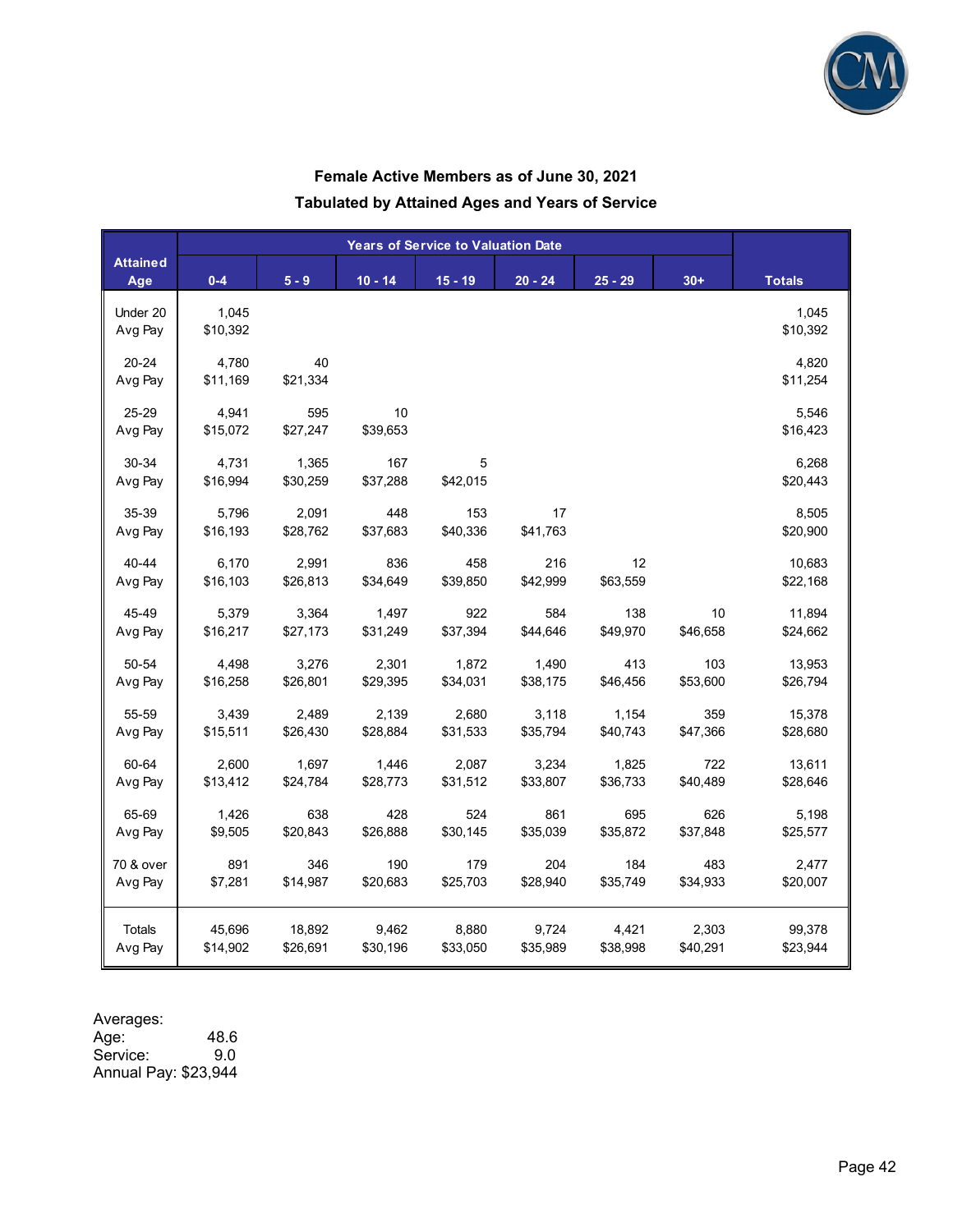

|                    |            |                                 | <b>Portion of</b> |                     |                   |
|--------------------|------------|---------------------------------|-------------------|---------------------|-------------------|
|                    |            | <b>Number of Active Members</b> |                   | <b>Total Number</b> |                   |
| <b>Annual Pay</b>  | <b>Men</b> | <b>Women</b>                    | <b>Totals</b>     | <b>Group</b>        | <b>Cumulative</b> |
| Less than $$1,000$ | 1,955      | 3,290                           | 5,245             | 3.6%                | 3.6%              |
| $$1,000 - 1,999$   | 2,421      | 3,102                           | 5,523             | 3.8%                | 7.3%              |
| $2,000 - 2,999$    | 3,148      | 3,192                           | 6,340             | 4.3%                | 11.7%             |
| $3,000 - 3,999$    | 3,146      | 2,850                           | 5,996             | 4.1%                | 15.8%             |
| $4,000 - 4,999$    | 2,437      | 2,359                           | 4,796             | 3.3%                | 19.0%             |
| $5,000 - 5,999$    | 1,794      | 2,110                           | 3,904             | 2.7%                | 21.7%             |
| $6,000 - 6,999$    | 1,387      | 2,016                           | 3,403             | 2.3%                | 24.0%             |
| 7,000 - 7,999      | 1,062      | 2,055                           | 3,117             | 2.1%                | 26.1%             |
| $8,000 - 8,999$    | 895        | 1,923                           | 2,818             | 1.9%                | 28.1%             |
| $9,000 - 9,999$    | 782        | 1,937                           | 2,719             | 1.9%                | 29.9%             |
| 10,000 - 11,999    | 1,378      | 4,215                           | 5,593             | 3.8%                | 33.7%             |
| 12,000 - 13,999    | 1,324      | 4,379                           | 5,703             | 3.9%                | 37.6%             |
| 14,000 - 15,999    | 1,260      | 4,586                           | 5,846             | 4.0%                | 41.6%             |
| 16,000 - 17,999    | 1,305      | 5,294                           | 6,599             | 4.5%                | 46.1%             |
| 18,000 - 19,999    | 1,258      | 5,704                           | 6,962             | 4.7%                | 50.8%             |
| 20,000 - 24,999    | 3,069      | 14,633                          | 17,702            | 12.1%               | 62.9%             |
| 25,000 - 29,999    | 2,416      | 10,220                          | 12,636            | 8.6%                | 71.5%             |
| 30,000 - 35,999    | 2,618      | 7,800                           | 10,418            | 7.1%                | 78.6%             |
| 36,000 and over    | 13,613     | 17,713                          | 31,326            | 21.4%               | 100.0%            |
| <b>Totals</b>      | 47,268     | 99,378                          | 146,646           |                     |                   |

### **Active Members as of June 30, 2021**

### **Tabulated by Annual Pay**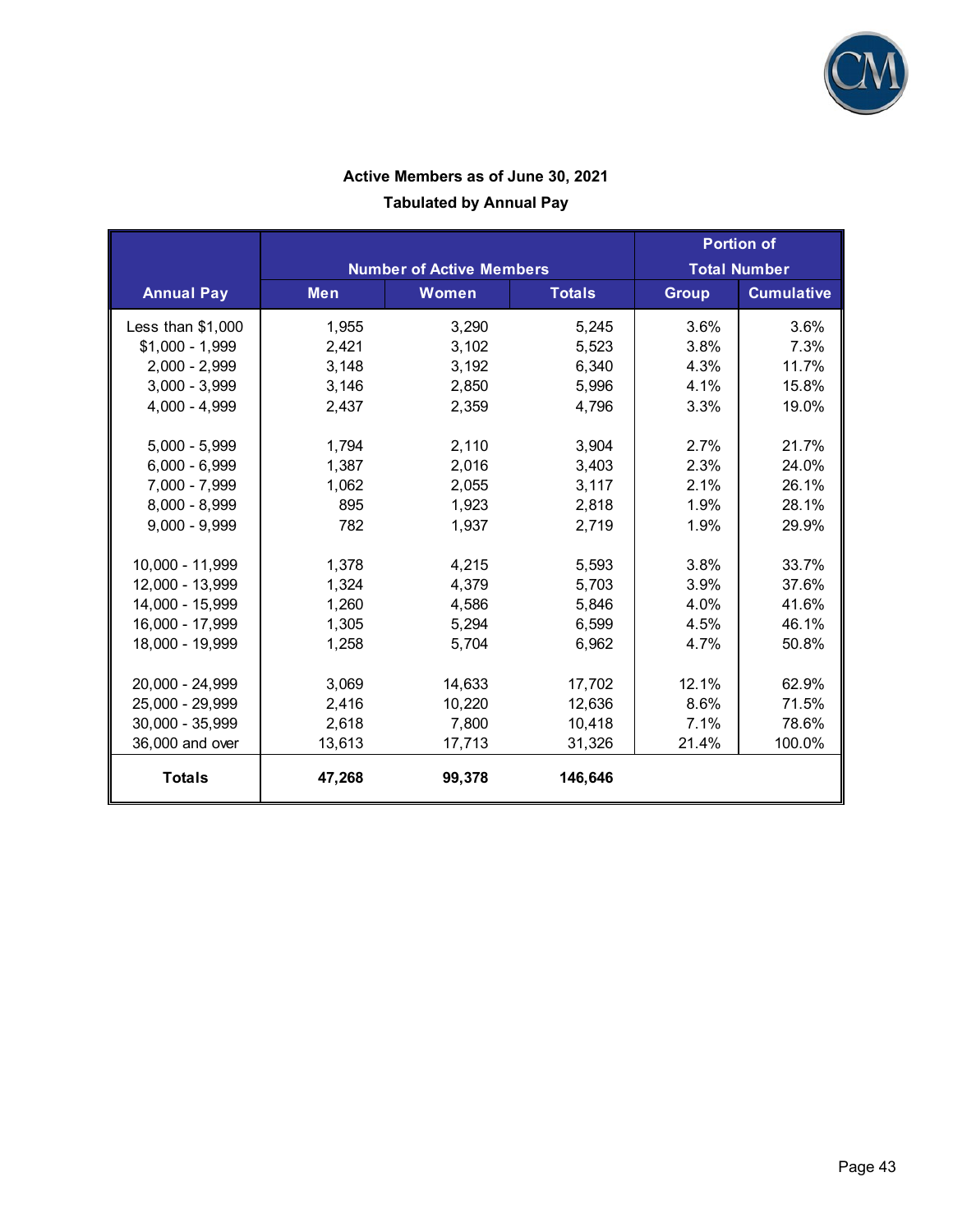

#### **SCHEDULE E**

#### **GLOSSARY**

Actuarial Accrued Liability. The difference between (i) the actuarial present value of future plan benefits, and (ii) the actuarial present value of future normal cost. Sometimes referred to as "accrued liability" or "past service liability".

Accrued Service. The service credited under the plan which was rendered before the date of the actuarial valuation.

Actuarial Assumptions. Estimates of future plan experience with respect to rates of mortality, disability, turnover, retirement, rate or rates of investment income and salary increases. Decrement assumptions (rates of mortality, disability, turnover and retirement) are generally based on past experience, often modified for projected changes in conditions. Economic assumptions (salary increases and investment income) consist of an underlying rate in an inflation-free environment plus a provision for a long-term average rate of inflation.

Actuarial Cost Method. A mathematical budgeting procedure for allocating the dollar amount of the "actuarial present value of future plan benefits" between the actuarial present value of future normal cost and the actuarial accrued liability. Sometimes referred to as the "actuarial funding method".

Actuarial Equivalent. A series of payments is called an actuarial equivalent of another series of payments if the two series have the same actuarial present value.

Actuarial Present Value. The amount of funds presently required to provide a payment or series of payments in the future. It is determined by discounting the future payments at a predetermined rate of interest, taking into account the probability of payment.

Age-Related Morbidity. Assumed increase to the net incurred claims related to increase in age.

Amortization. Paying off an interest-bearing liability by means of periodic payments of interest and principal, as opposed to paying it off with a lump sum payment.

Experience Gain (Loss). A measure of the difference between actual experience and that expected based upon a set of actuarial assumptions during the period between two actuarial valuation dates, in accordance with the actuarial cost method being used.

Health Care Cost Trend Rates. The annual assumed rate of increase for both claims and contributions.

Normal Cost. The annual cost assigned, under the actuarial funding method, to current and subsequent plan years. Sometimes referred to as "current service cost". Any payment toward the unfunded actuarial accrued liability is not part of the normal cost.

Plan Termination Liability. The actuarial present value of future plan benefits based on the assumption that there will be no further accruals for future service and salary. The termination liability will generally be less than the liabilities computed on a "going concern" basis and is not normally determined in a routine actuarial valuation.

Reserve Account. An account used to indicate that funds have been set aside for a specific purpose and are not generally available for other uses.